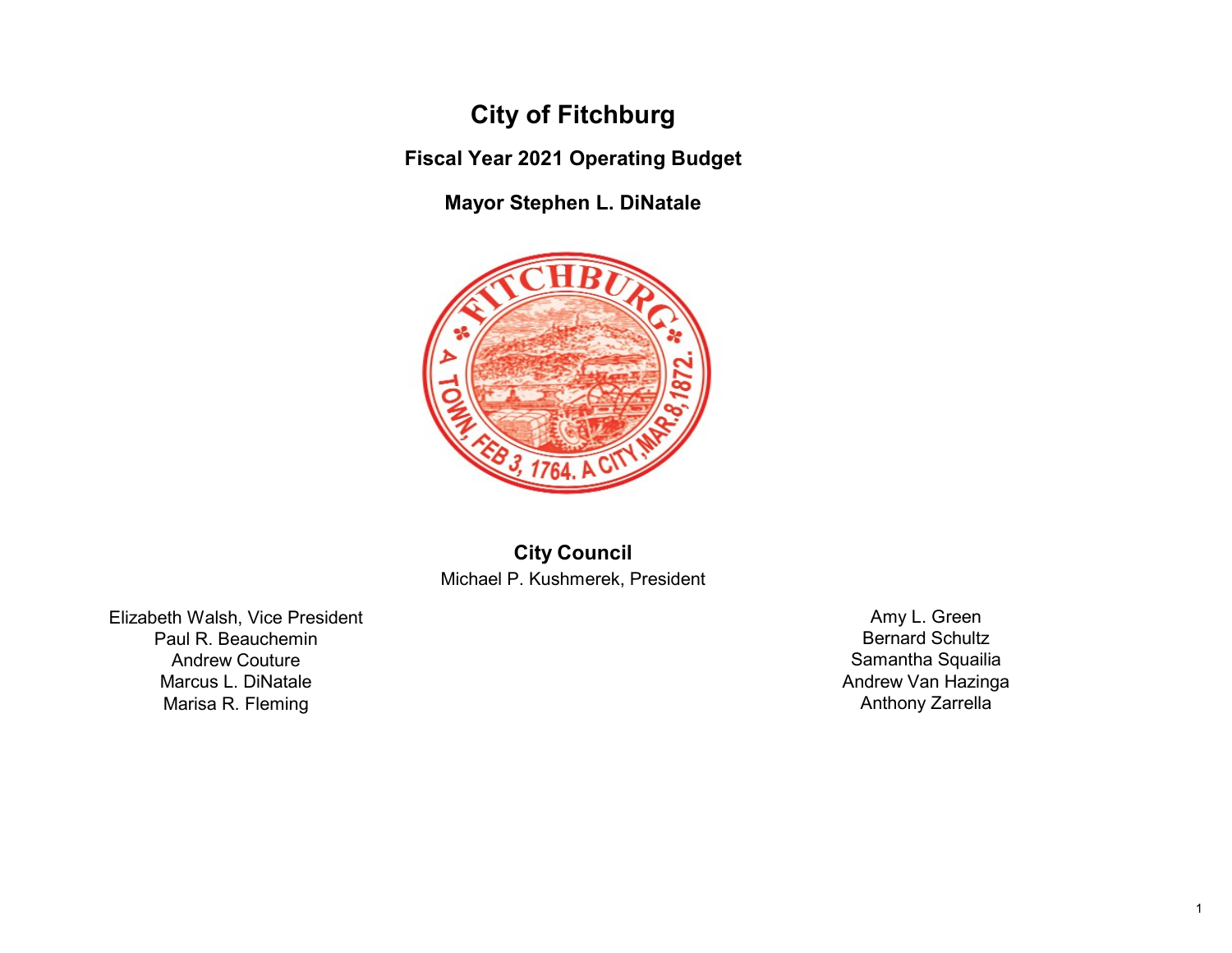August 31, 2020

## Dear Honorable Councilors,

I hereby submit my Fiscal Year 2021 Budget for the City of Fitchburg which breaks down as follows:

General Fund \$ 134,397,026 Water \$ 6,778,877 Wastewater \$ 12,925,648 Airport \$ 817,300

The process for achieving a balanced budget for FY2021 was a challenge to complete, mainly because of the effects of the Covid-19 pandemic, both to revenue projections and spending requirements. State aid did not increase, and local receipts fell. Earlier labor contract changes had to be incorporated into the budget and additional expenses due to the pandemic had to be considered. In the end, a balanced budget was achieved, but not without making some difficult reductions in personal services and using Free Cash for plugging one-time revenue losses.

While this budget generally maintains services, it does so with a reduced workforce. The Police Department will not fill a clerical position and two vacant officer positions, the Fire Department will not fill two firefighter positions after expected retirements in January, the Public Works Department will operate with two less laborers in the Highway Division and one less laborer in the Parks Division, the Library will not fill a vacant Teen Librarian position, and Community Development will not fill a part-time Program Assistant position. In addition, due to budget constraints, this budget eliminates four positions--the Offset Printer, a Clerk in the Treasurer's Office, the Senior Center Program Coordinator, and the Recreation Assistant-- causing four employees to be laid off.

To minimize the disruption of services, this budget also includes \$2.1 million in Free Cash. This use of Free Cash is for a snow and ice reserve similar to last year, a one-time overlap in costs related to the City Hall move, and a one-time replacement of lost revenue that is expected to return once the pandemic subsides. If the revenue loss becomes permanent, then future budgets will have to be reduced, meaning there could be a concurrent reduction in services. In the meantime, the City is doing what it can to serve the citizens of Fitchburg.

I would like to offer a special thank you to the Finance Team for their valuable expertise, as well as all Department Heads and City Staff for their cooperation and effort, especially during these difficult times. I look forward to working closely with the City Council as we engage in a formal discussion of the budget. I am confident that together we will produce a budget that is fiscally responsible while providing critical services to the constituents of the City of Fitchburg.

Respectfully Submitted,

**Stighter L. Unfatato** 

Stephen L. DiNatale

Mayor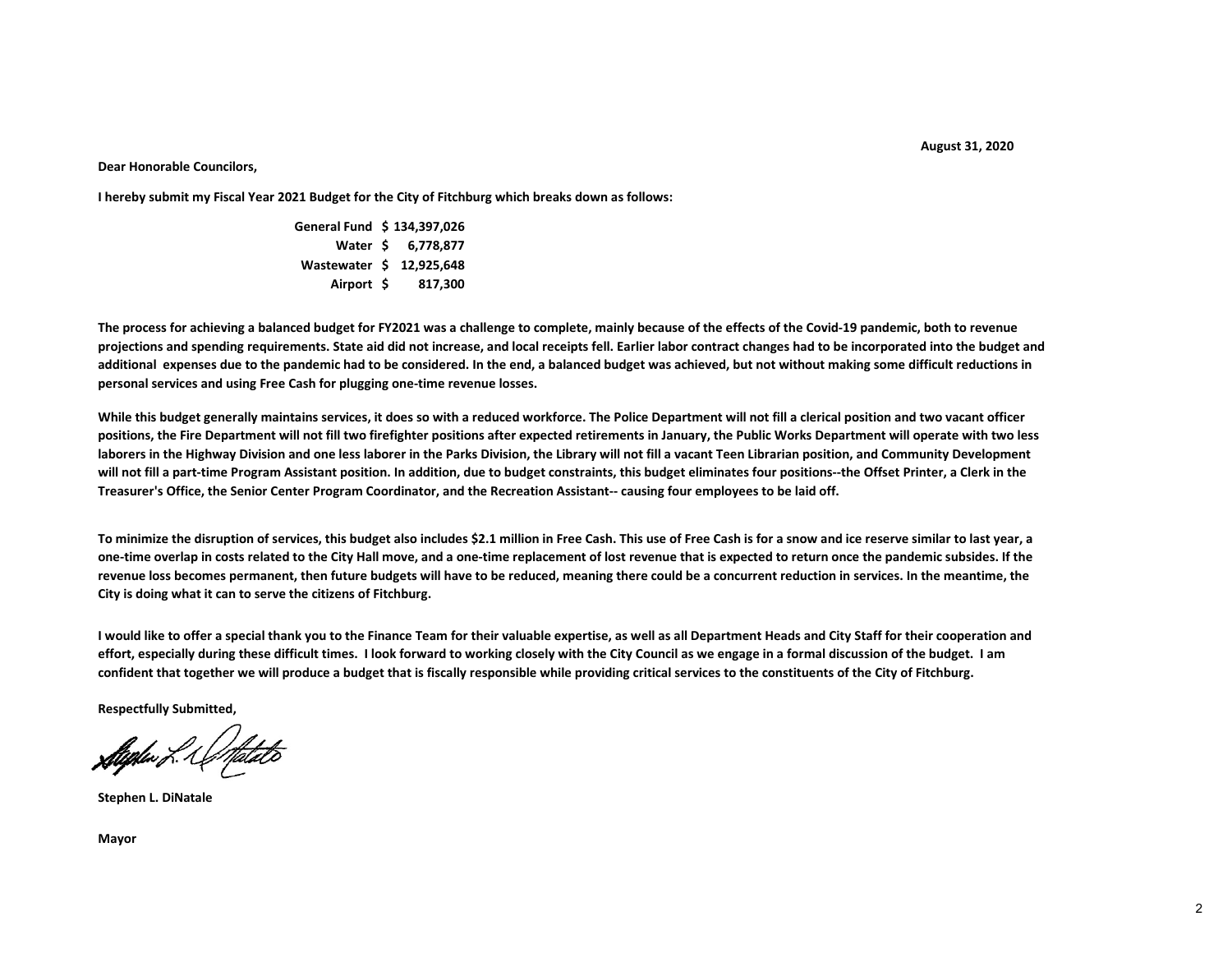## TABLE OF CONTENTS

|                                             | <b>PAGE</b>    |                                                     | <b>PAGE</b> |
|---------------------------------------------|----------------|-----------------------------------------------------|-------------|
| <b>COVER</b>                                |                | <b>BUILDING SUMMARY</b>                             | 26          |
| <b>BUDGET SUBMISSION LETTER</b>             | $\mathbf{2}$   | <b>BUILDING INSPECTIONAL SERVICES</b>               | 26          |
| <b>TABLE OF CONTENTS</b>                    | 3              | <b>FACILITIES MAINTENANCE</b>                       | 27          |
| <b>FY18 GENERAL FUND REVENUE</b>            | $4 - 5$        | <b>PUBLIC WORKS SUMMARY</b>                         | 28          |
| <b>GENERAL FUND EXPENDITURES</b>            | 6              | ADMINISTRATION & ENGINEERING                        | 28          |
| <b>LEGISLATIVE SUMMARY</b>                  | $\overline{7}$ | <b>HIGHWAY</b>                                      | 29          |
| <b>CITY COUNCIL</b>                         | 7              | SNOW & ICE                                          | 30          |
| <b>CITY CLERK</b>                           | 7              | <b>TRAFFIC SIGNALS - STREETLIGHTS</b>               | 30          |
| <b>ELECTION</b>                             | 8              | <b>CEMETERY</b>                                     | 31          |
| <b>LICENSE</b>                              | 8              | <b>PARKS</b>                                        | 32          |
| <b>EXECUTIVE SUMMARY</b>                    | 9              | <b>BOARD OF HEALTH SUMMARY</b>                      | 33          |
| <b>MAYOR</b>                                | 9              | BOARD OF HEALTH P.S.                                | 33          |
| <b>HUMAN RESOURCES</b>                      | 10             | <b>BOARD OF HEALTH EXPENSES</b>                     | 34          |
| LEGAL                                       | 11             | <b>PUBLIC HEALTH NURSE</b>                          | 35          |
| <b>FINANCE &amp; ADMINISTRATION SUMMARY</b> | 12             | <b>RUBBISH COLLECTION &amp; DISPOSAL</b>            | 36          |
| <b>ASSESSOR</b>                             | 12             | <b>HUMAN SERVICES SUMMARY</b>                       | 37          |
| <b>AUDITOR</b>                              | 13             | <b>VETERANS</b>                                     | 37          |
| <b>PURCHASING</b>                           | 14             | COUNCIL ON AGING                                    | 38          |
| INFORMATION TECHNOLOGY/PEG ACCESS           | 15             | <b>RECREATION</b>                                   | 39          |
| <b>PARKING</b>                              | 16             | LIBRARY                                             | 40          |
| <b>TAX COLLECTION</b>                       | 17             | <b>EMPLOYEE BENEFITS</b>                            | 41          |
| <b>DEBT SERVICE</b>                         | 18             | <b>MISCELLANEOUS EXPENSES - TRANSFERS OUT</b>       | 41          |
| <b>COMMUNITY DEVELOPMENT</b>                | 19             | <b>SCHOOLS</b>                                      | 41          |
| <b>POLICE SUMMARY</b>                       | 20             |                                                     |             |
| POLICE P.S.                                 | 21             | <b>ENTERPRISE FUNDS SUMMARY</b>                     | 42          |
| POLICE CIVILIAN P.S.                        | 22             | <b>WATER FUND</b>                                   | 43-46       |
| POLICE EXPENSES                             | 23             | <b>WASTEWATER FUND</b>                              | 47-49       |
| <b>FIRE SUMMARY</b>                         | 24             | <b>AIRPORT FUND</b>                                 | $50 - 51$   |
| FIRE P.S.                                   | 24             |                                                     |             |
| <b>FIRE EXPENSES</b>                        | 25             | <b>APPENDICES</b>                                   |             |
|                                             |                | <b>GEN FD REVENUE: ACTUAL LOCAL/NON-RECUR/OTHER</b> | 52          |

STAFFING LEVELS 53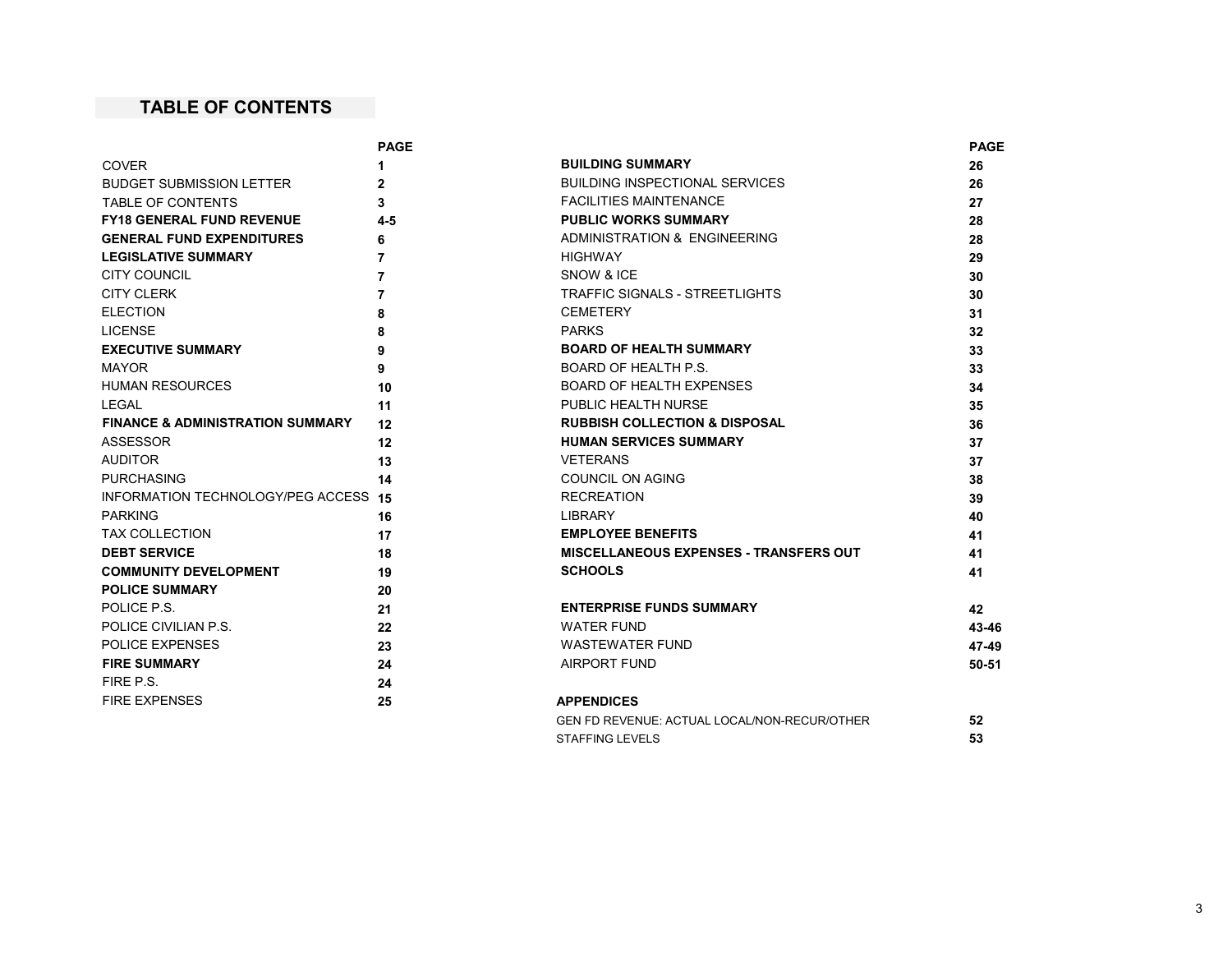| <b>CITY OF FITCHBURG</b>                           | <b>FY16</b>  | <b>FY17</b>  | <b>FY18</b>    | <b>FY19</b>   | <b>FY20</b>    | <b>FY21</b>   | FY21 vs     |
|----------------------------------------------------|--------------|--------------|----------------|---------------|----------------|---------------|-------------|
| <b>GENERAL FUND REVENUE (1 of 2)</b>               | <b>RECAP</b> | <b>RECAP</b> | <b>RECAP</b>   | <b>RECAP</b>  | <b>RECAP</b>   | <b>BUDGET</b> | <b>FY20</b> |
| <b>TAXATION</b>                                    |              |              |                |               |                |               |             |
| Prior Year's Levy Limit                            | 45,980,026   | 47,650,217   | 49,602,326     | 51,536,546    | 53,682,908     | 55,682,046    | 1,999,138   |
| Add: 2 1/2%                                        | 1,149,501    | 1,191,255    | 1,240,058      | 1,288,414     | 1,342,073      | 1,392,051     | 49,978      |
| Add: New Growth                                    | 520,690      | 760,854      | 642,706        | 857,948       | 657,065        | 750,000       | 92,935      |
| Subtotal - Levy Limit                              | 47,650,217   | 49,602,326   | 51,485,090     | 53,682,908    | 55,682,046     | 57,824,097    | 2,142,051   |
| Actual Levy - Adjusted for Rounding                | 47,605,008   | 49,594,762   | 51,472,066     | 53,673,594    | 55,682,046     | 57,824,097    | 2,142,051   |
| <b>Less: Reserve for Abatements</b>                | (950,000)    | (950,000)    | (950,000)      | (950,000)     | (950,000)      | (950,000)     |             |
| <b>SUB TOTAL - TAXATION</b>                        | 46,655,008   | 48,644,762   | 50,522,066     | 52,723,594    | 54,732,046     | 56,874,097    | 2,142,051   |
| <b>STATE AID - MSBA Reimbursment</b>               |              |              |                |               |                |               |             |
| FO 26 - FHS Renovation                             | 143,259      |              | $\blacksquare$ |               | $\overline{a}$ | $\sim$        |             |
| #C19993620 - New FHS                               | 1,924,946    | 1,924,946    | 1,924,946      | 1,924,946     |                |               |             |
| <b>SUB TOTAL - MSBA REIMBURSEMENT</b>              | 2,068,205    | 1,924,946    | 1,924,946      | 1,924,946     |                |               |             |
| <b>STATE AID - Education</b>                       |              |              |                |               |                |               |             |
| Education - Chapter 70                             | 45,700,337   | 47,404,728   | 49,829,149     | 52,356,663    | 56,693,907     | 57,709,114    | 1,015,207   |
| <b>Education - Charter Tuition Reimbursements</b>  | 549,716      | 465,669      | 410,720        | 543,646       | 522,737        | 676,369       | 153,632     |
| Education - School Lunch                           |              |              |                |               |                |               |             |
| Less: Offset                                       |              |              |                |               |                |               |             |
| Education - School Choice Receiving Tuition        | 1,048,411    | 935,370      | 1,111,371      | 1,159,234     | 1,095,051      | 1,014,346     | (80, 705)   |
| Less: Offset                                       | (1,048,411)  | (935, 370)   | (1, 111, 371)  | (1, 159, 234) | (1,095,051)    | (1,014,346)   | 80,705      |
| <b>SUB TOTAL - STATE AID - EDUCATION</b>           | 46,250,053   | 47,870,397   | 50,239,869     | 52,900,309    | 57,216,644     | 58,385,483    | 1,168,839   |
| <b>STATE AID - General</b>                         |              |              |                |               |                |               |             |
| General - Unrestricted General Government Aid      | 7,867,011    | 8,205,292    | 8,525,298      | 8,823,683     | 9,061,922      | 9,061,922     |             |
| General - Urban Renewal Projects                   | 659,306      | 659,306      | 659,306        | 659,306       |                |               |             |
| Less: Offset - Urban Renewal Projects              | (659, 306)   | (659, 306)   | (659, 306)     | (659, 306)    |                |               |             |
| General - Veterans' Benefits                       | 475,226      | 466,153      | 468,140        | 333,458       | 499,896        | 523,334       | 23,438      |
| Exemptions: Vets, Blind, Surviving Spouse, Elderly | 149,626      | 155,834      | 163,736        | 167,936       | 164,375        | 180,998       | 16,623      |
| General - State Owned Land                         | 28,277       | 32,172       | 32,142         | 42,621        | 47,697         | 47,442        | (255)       |
| General - Public Libraries                         | 67,422       | 66,588       | 69,003         | 70,752        | 75,780         | 75,404        | (376)       |
| Less: Offset - Public Library                      | (67, 422)    | (66, 588)    | (69,003)       | (70, 752)     | (75, 780)      | (75, 404)     | 376         |
| <b>SUB TOTAL - STATE AID - GENERAL</b>             | 8,520,140    | 8,859,451    | 9,189,316      | 9,367,698     | 9,773,890      | 9,813,696     | 39,806      |
| <b>STATE AID - Assessments</b>                     |              |              |                |               |                |               |             |
| Assessment - Mosquito Control Projects             | (66,068)     | (77, 413)    | (80, 561)      | (79, 403)     | (86, 365)      | (88, 617)     | (2, 252)    |
| Assessment - Air Pollution Districts               | (8, 837)     | (9,058)      | (9,057)        | (9,252)       | (9,406)        | (9,588)       | (182)       |
| Assessment - RMV Non-Renewal Surcharge             | (92,040)     | (92,040)     | (89,600)       | (89,600)      | (96, 580)      | (96, 800)     | (220)       |
| Assessment - Regional Transit                      | (638, 160)   | (653,096)    | (666, 493)     | (755, 406)    | (843, 195)     | (859, 239)    | (16,044)    |
| Assessment - Special Education                     | (78, 836)    | (56, 537)    | (66, 749)      | (61, 573)     | (53,040)       | (46, 859)     | 6,181       |
| Assessment - School Choice Sending Tuition         | (2,451,589)  | (2,472,694)  | (2,589,477)    | (2,526,813)   | (2,323,500)    | (2,354,823)   | (31, 323)   |
| Assessment - Charter School Sending Tuition        | (2,486,751)  | (2,319,376)  | (2,446,609)    | (2,892,548)   | (3,034,041)    | (3,250,108)   | (216,067)   |
| <b>SUB TOTAL - STATE ASSESSMENTS</b>               | (5,822,281)  | (5,680,214)  | (5,948,546)    | (6,414,595)   | (6,446,127)    | (6,706,034)   | (259, 907)  |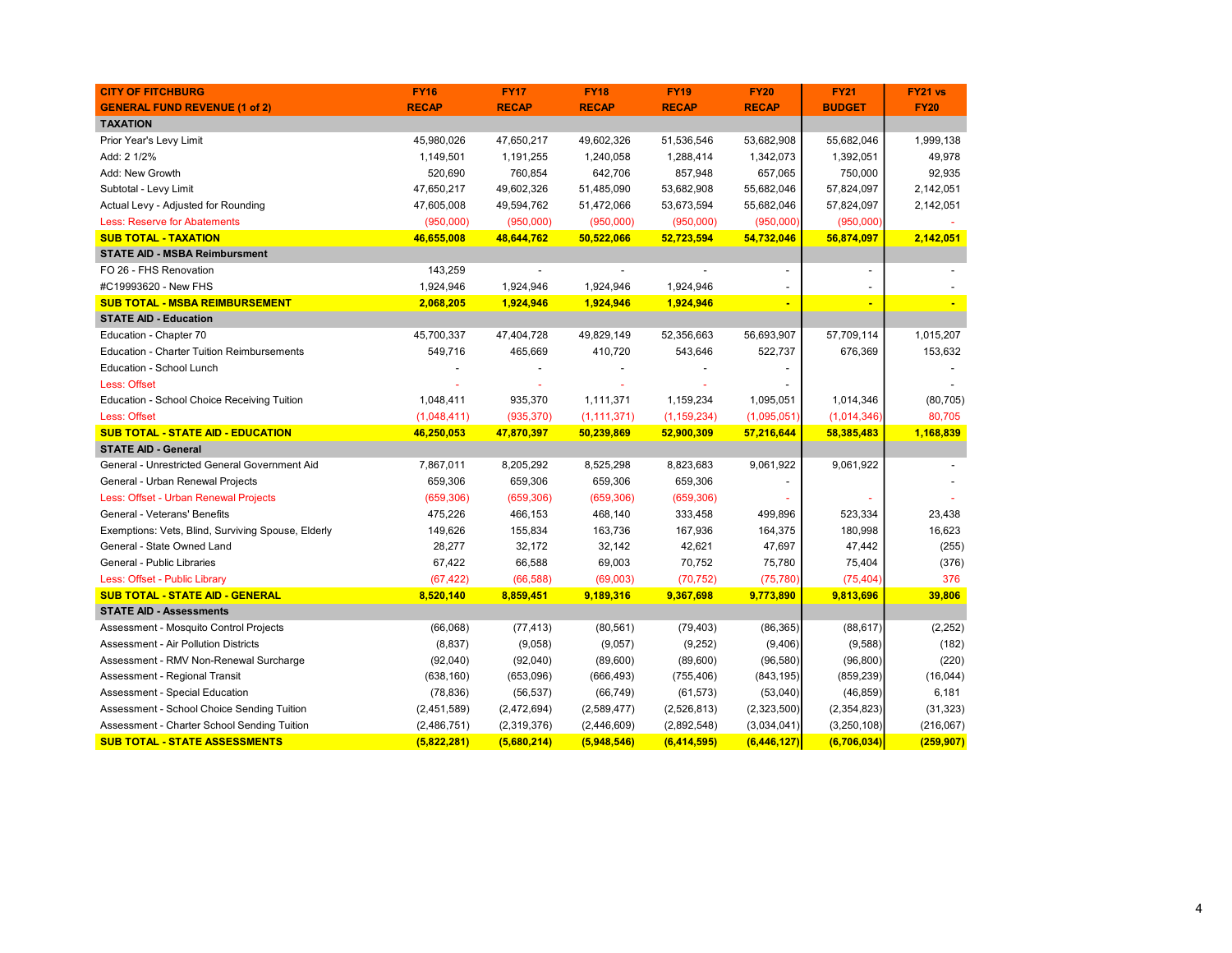| <b>CITY OF FITCHBURG</b>                | <b>FY16</b>  | <b>FY17</b>  | <b>FY18</b>  | <b>FY19</b>  | <b>FY20</b>  | <b>FY21</b>   | FY21 vs     |
|-----------------------------------------|--------------|--------------|--------------|--------------|--------------|---------------|-------------|
| <b>GENERAL FUND REVENUE (2 of 2)</b>    | <b>RECAP</b> | <b>RECAP</b> | <b>RECAP</b> | <b>RECAP</b> | <b>RECAP</b> | <b>BUDGET</b> | <b>FY20</b> |
| <b>Local Receipts</b>                   |              |              |              |              |              |               |             |
| Motor Vehicle Excise                    | 3,120,652    | 3,202,140    | 3,298,429    | 3,777,668    | 4,196,533    | 4,000,000     | (196, 533)  |
| Other Excise - Rooms                    | 610,000      | 600,000      | 650,000      | 900,000      | 1,050,000    | 500,000       | (550,000)   |
| Penalties/Interest on Taxes             | 530,000      | 530,000      | 580,000      | 580,000      | 700,000      | 700,000       |             |
| Payments In Lieu of Taxes               | 225,000      | 225,000      | 225,000      | 224,000      | 206,500      | 206,500       |             |
| Charges for Services - Trash            | 1,600,000    | 1,800,000    | 2,000,000    | 2,153,000    | 2,208,000    | 2,431,800     | 223,800     |
| Other Charges for Services              | 28,000       | 28,000       | 28,000       | 30,000       | 30,000       | 30,000        |             |
| Fees                                    | 206,800      | 206,800      | 220,000      | 245,000      | 275,000      | 275,000       |             |
| Rentals                                 | 10,000       | 10,000       | 10,000       | 10,000       | 10,000       | 10,000        |             |
| Department Revenues - Cemetery          | 40,000       | 40,000       | 40,000       | 40,000       | 40,000       | 40,000        |             |
| Other Department Revenues               | 94,810       | 98,000       | 98,000       | 100,000      | 150,000      | 150,000       |             |
| Licenses and Permits                    | 664,000      | 650,000      | 800,000      | 850,000      | 1,000,000    | 900,000       | (100,000)   |
| <b>Fines and Forfeitures</b>            | 124,000      | 133,000      | 133,000      | 142,000      | 160,000      | 140,000       | (20,000)    |
| Investment Income                       | 45,000       | 45,000       | 55,000       | 75,000       | 300,000      | 150,000       | (150,000)   |
| Reimbursement for Related Exp - CDBG    | 60,000       | 54,000       | 49,000       | 49,000       | 49,000       | 49,000        |             |
| Reimbursement for Related Exp - Airport | 50,000       | 50,000       | 50,000       | 50,000       | 50,000       | 50,000        |             |
| <b>Medicaid Reimbursement</b>           | 600,000      | 585,000      | 585,000      | 585,000      | 585,000      | 400,000       | (185,000)   |
| Mill Number 8                           | 25,000       | 25,000       | 25,000       | 25,000       |              |               |             |
| Other State Revenue - recurring         | 71,000       | 56,000       | 41,000       | 41,000       | 41,000       | 40,000        | (1,000)     |
| <b>SUB TOTAL - LOCAL RECEIPTS</b>       | 8,104,262    | 8,337,940    | 8,887,429    | 9,876,668    | 11,051,033   | 10,072,300    | (978, 733)  |
| <b>NON-RECURRING REVENUE</b>            |              |              |              |              |              |               |             |
| Fire - Ambulance Service Fees           | 520,000      | 520,000      | 520,000      | 520,000      | 520,000      | 520,000       |             |
| Medicare Part D Subsidy                 |              |              |              |              |              |               |             |
| Reimbursement from Monty Tech - SRO     | 70,030       | 76,000       | 76,000       | 76,000       | 76,000       |               | (76,000)    |
| Reimbursement for Fringes - Grants      | 15,000       | 12,000       | 562,000      | 562,000      | 562,000      | 562,000       |             |
| <b>SUB TOTAL NON-RECURRING REVENUE</b>  | 605,030      | 608,000      | 1,158,000    | 1,158,000    | 1,158,000    | 1,082,000     | (76,000)    |
| <b>OTHER REVENUE SOURCES</b>            |              |              |              |              |              |               |             |
| Reimbursement for Related Exp - Water   | 750,000      | 720,000      | 720,000      | 820,000      | 920,000      | 920,000       |             |
| Reimbursement for Related Exp - Sewer   | 890,000      | 950,000      | 950,000      | 1,050,000    | 1,150,000    | 1,150,000     |             |
| <b>Overlay Surplus</b>                  | 700,000      | 700,000      | 700,000      | 700,000      | 700,000      | 700,000       |             |
| Available Funds/Transfers (one time)    |              |              |              |              | 825,000      | 2,109,000     | 1,284,000   |
| <b>SUB TOTAL OTHER REVENUE SOURCES</b>  | 2,340,000    | 2,370,000    | 2,370,000    | 2,570,000    | 3,595,000    | 4,879,000     | 1,284,000   |
| <b>TOTAL OPERATING REVENUE</b>          | 108,720,417  | 112,935,282  | 118,343,080  | 124,106,620  | 131,080,486  | 134,400,542   | 3,320,056   |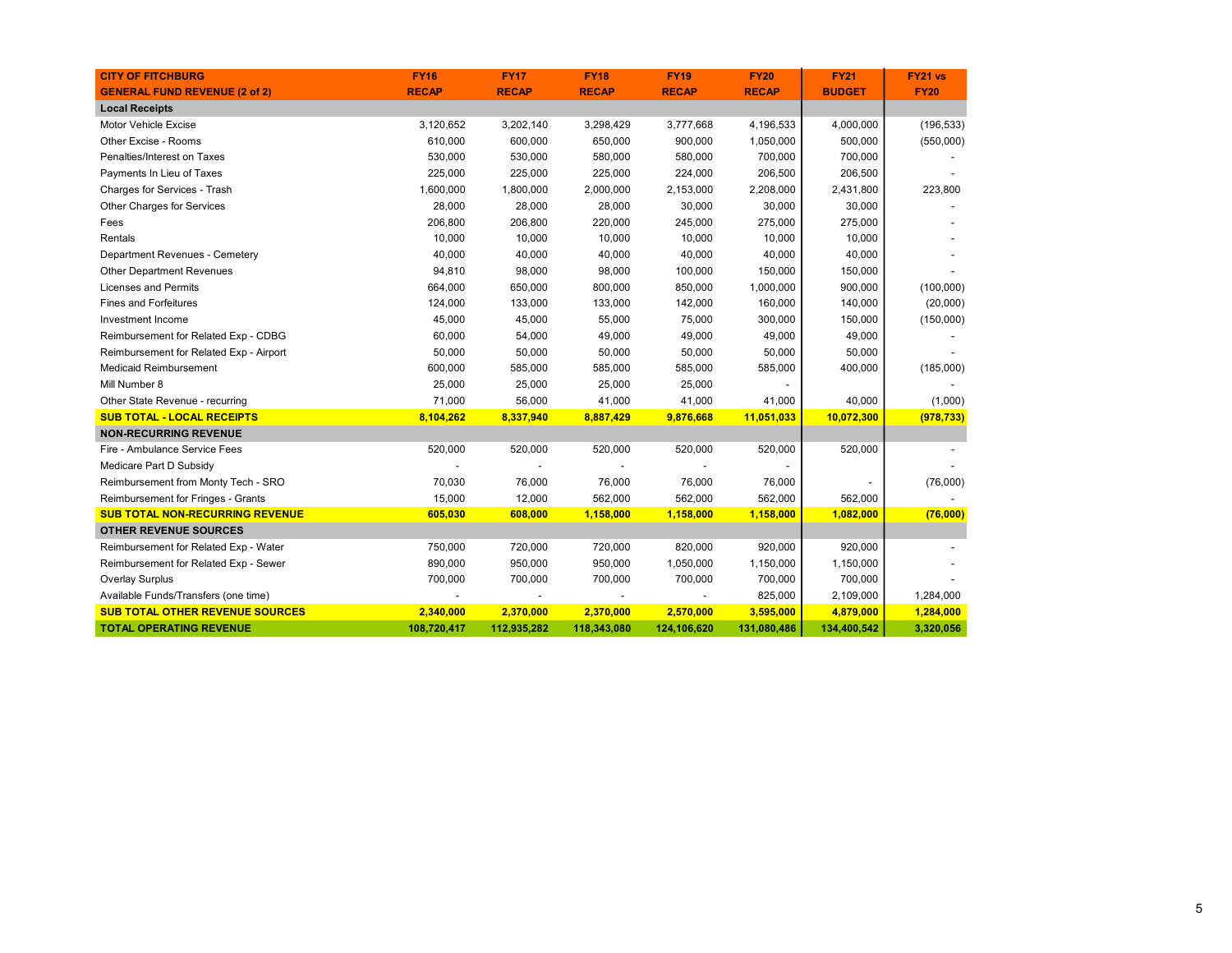| <b>CITY OF FITCHBURG</b>                          | <b>FY16</b>   | <b>FY17</b>   | <b>FY18</b>   | <b>FY19</b>    | <b>FY20</b>              | <b>FY21</b>      | <b>FY21</b>  | <b>FY21 vs</b> | <b>MAYOR vs</b>  |
|---------------------------------------------------|---------------|---------------|---------------|----------------|--------------------------|------------------|--------------|----------------|------------------|
| <b>GENERAL FUND EXPEND</b>                        | <b>ACTUAL</b> | <b>ACTUAL</b> | <b>ACTUAL</b> | <b>ACTUAL</b>  | <b>PROJECTED</b>         | <b>REQUESTED</b> | <b>MAYOR</b> | <b>FY20</b>    | <b>REQUESTED</b> |
| <b>LEGISLATIVE</b>                                | 520,036       | 498,760       | 514,446       | 590,210        | 601,182                  | 595,910          | 595,910      | (5, 272)       |                  |
| <b>EXECUTIVE</b>                                  | 524,401       | 667,429       | 601,015       | 618,955        | 714,738                  | 687,434          | 662,101      | (52, 637)      | (25, 333)        |
| <b>FINANCE &amp; ADMINISTRATION</b>               | 2,101,351     | 2,101,499     | 2,265,524     | 2,318,362      | 2,618,702                | 2,651,101        | 2,546,384    | (72, 318)      | (104, 717)       |
| <b>DEBT SERVICE</b>                               | 4,358,000     | 4,257,435     | 4,278,545     | 4,327,710      | 2,911,970                | 3,209,450        | 3,209,450    | 297,480        |                  |
| <b>COMMUNITY DEVELOPMENT</b>                      | 692,855       | 597,457       | 620,362       | 705,601        | 519,207                  | 969,117          | 467,009      | (52, 198)      | (502, 108)       |
| <b>POLICE</b>                                     | 7,654,211     | 7,721,849     | 8,141,334     | 8,188,851      | 8,400,026                | 8,525,175        | 8,350,911    | (49, 115)      | (174, 264)       |
| <b>FIRE</b>                                       | 6,754,364     | 7,089,848     | 7,538,135     | 8,095,979      | 7,929,997                | 8,397,428        | 8,005,014    | 75,017         | (392, 414)       |
| <b>BUILDING</b>                                   | 573,340       | 667,525       | 844,194       | 890,498        | 1,056,758                | 1,376,217        | 1,185,017    | 128,259        | (191, 200)       |
| <b>DPW</b>                                        | 3,527,417     | 4,260,139     | 4,438,286     | 4,297,229      | 4,703,745                | 9,346,051        | 4,080,310    | (623, 435)     | (4,825,741)      |
| <b>BOARD OF HEALTH</b>                            | 616,741       | 631,592       | 670,894       | 769,841        | 847,620                  | 910,083          | 910,083      | 62,463         |                  |
| <b>RUBBISH REMOVAL/COLLECT</b>                    | 1,896,107     | 1,964,599     | 2,162,052     | 2,115,875      | 2,215,271                | 2,931,800        | 2,431,800    | 216,529        | (500,000)        |
| <b>HUMAN SERVICES</b>                             | 1,745,143     | 1,835,822     | 2,022,916     | 2,222,303      | 2,317,831                | 2,350,030        | 2,188,980    | (128, 851)     | (161, 050)       |
| <b>EMPLOYEE BENEFITS</b>                          | 25,753,659    | 26,440,127    | 27,684,506    | 29,834,723     | 31,501,558               | 32,486,012       | 32,536,012   | 1,034,454      | 50,000           |
| <b>MISCELLANEOUS EXPENSES</b>                     | 730,709       | 794,914       | 969,543       | 1,084,156      | 1,172,490                | 1,335,563        | 1,335,563    | 163,073        |                  |
| <b>TRANSFERS OUT</b>                              | 350,000       | 600,000       | 1,675,303     | 1,262,000      | 1,783,000                |                  |              | (1,783,000)    |                  |
| <b>MONTACHUSETT REGIONAL</b>                      | 1,974,155     | 1,967,086     | 1,874,920     | 1,876,912      | 1,920,335                | 1,952,482        | 1,952,482    | 32,147         |                  |
| <b>RESERVES</b>                                   |               |               |               | $\blacksquare$ | $\overline{\phantom{a}}$ | 675,000          | 675,000      | 675,000        |                  |
| <b>FITCHBURG PUBLIC SCHOOLS</b>                   | 51,400,000    | 53,283,050    | 56,356,901    | 56,878,600     | 62,716,852               | 63,265,000       | 63,265,000   | 548,148        |                  |
| <b>TOTAL EXPENDITURES</b>                         | 111,172,489   | 115,379,131   | 122,658,876   | 126,077,805    | 133,931,282              | 141,663,853      | 134,397,026  | 465,744        | (6,826,827)      |
| <b>REVENUE (BUDGETED, FREE CASH NOT INCLUDED)</b> | 108,720,417   | 112,935,282   | 118,343,080   | 124,106,620    | 131,080,486              | 134,400,542      | 134,400,542  | 3,320,056      |                  |
| <b>BALANCE</b>                                    | (2,452,072)   | (2, 443, 849) | (4,315,796)   | (1,971,185)    | (2,850,796)              | (7, 263, 311)    | 3,516        | 2,854,312      | 6,826,827        |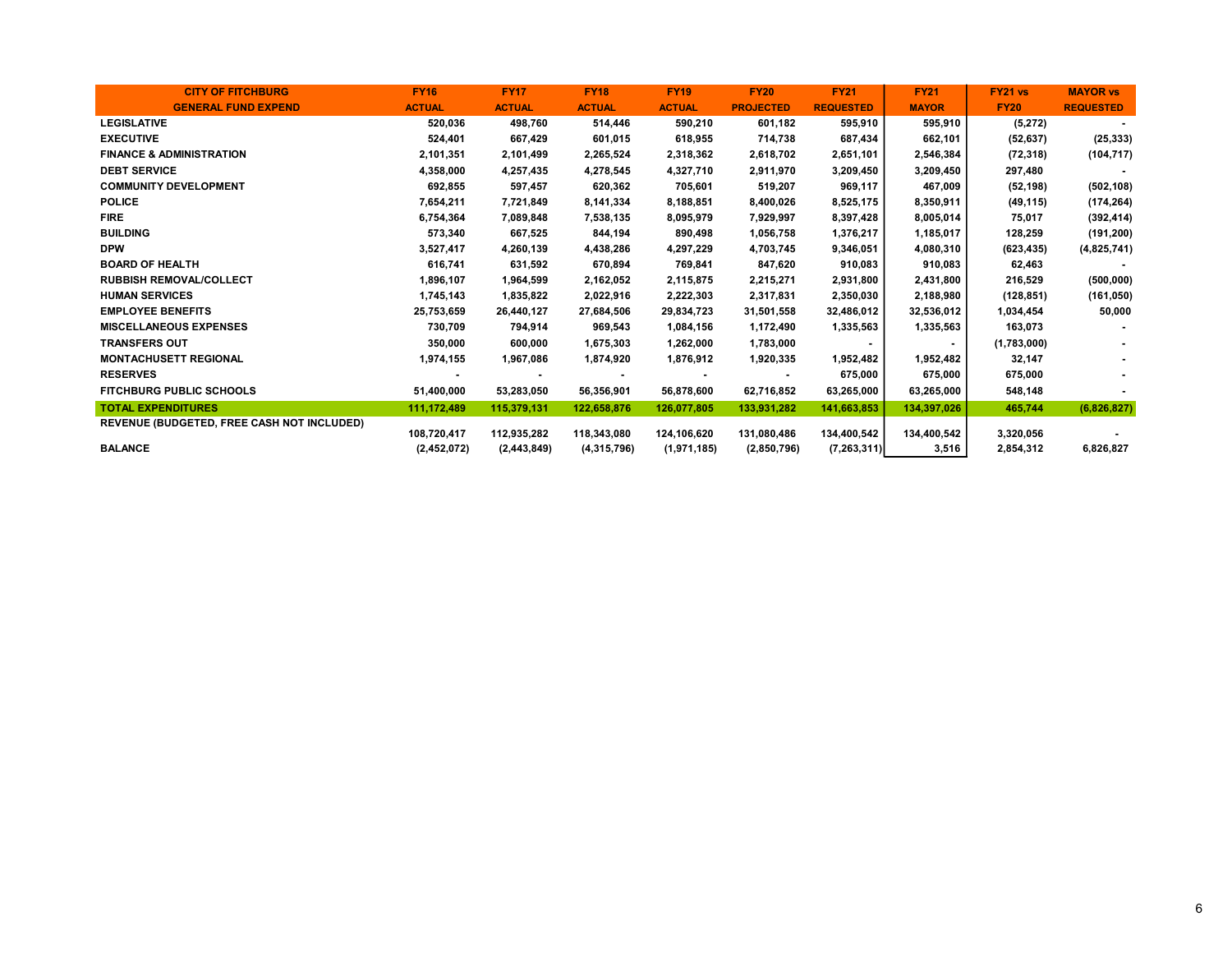| <b>LEGISLATIVE</b>        | <b>FY16</b>   | <b>FY17</b>   | <b>FY18</b>   | <b>FY19</b>   | <b>FY20</b>      | <b>FY21</b>      | <b>FY21</b>  | FY21 vs     | <b>MAYOR vs</b>          |
|---------------------------|---------------|---------------|---------------|---------------|------------------|------------------|--------------|-------------|--------------------------|
|                           | <b>ACTUAL</b> | <b>ACTUAL</b> | <b>ACTUAL</b> | <b>ACTUAL</b> | <b>PROJECTED</b> | <b>REQUESTED</b> | <b>MAYOR</b> | <b>FY20</b> | <b>REQUESTED</b>         |
| <b>TOTAL CITY COUNCIL</b> | 131.149       | 130.974       | 130.013       | 122.212       | 134.375          | 141.555          | 141.555      | 7.180       | $\overline{\phantom{a}}$ |
| <b>TOTAL CITY CLERK</b>   | 269.650       | 278,949       | 291.247       | 300.852       | 343.781          | 314.701          | 314.701      | (29,080)    | $\sim$                   |
| <b>TOTAL ELECTION</b>     | 111,483       | 81,524        | 84,610        | 157,896       | 113,776          | 130.404          | 130.404      | 16,628      |                          |
| <b>TOTAL LICENSE</b>      | 7,754         | 7,313         | 8,576         | 9,250         | 9,250            | 9,250            | 9,250        |             |                          |
| <b>TOTAL LEGISLATIVE</b>  | 520.036       | 498,760       | 514.446       | 590.210       | 601,182          | 595,910          | 595,910      | (5, 272)    |                          |
|                           |               |               |               |               |                  |                  |              |             |                          |

| <b>LEGISLATIVE</b>            | <b>FY16</b>   | <b>FY17</b>   | <b>FY18</b>   | <b>FY19</b>   | <b>FY20</b>      | <b>FY21</b>      | <b>FY21</b>  | FY21 vs                  | <b>MAYOR vs</b>          |
|-------------------------------|---------------|---------------|---------------|---------------|------------------|------------------|--------------|--------------------------|--------------------------|
| <b>CITY COUNCIL</b>           | <b>ACTUAL</b> | <b>ACTUAL</b> | <b>ACTUAL</b> | <b>ACTUAL</b> | <b>PROJECTED</b> | <b>REQUESTED</b> | <b>MAYOR</b> | <b>FY20</b>              | <b>REQUESTED</b>         |
| CITY COUNCIL P.S.             |               |               |               |               |                  |                  |              |                          |                          |
| <b>CITY COUNCILORS</b>        | 109,889       | 110.000       | 109,018       | 110.000       | 110.000          | 110.000          | 110.000      | $\overline{\phantom{a}}$ |                          |
| <b>SUB TOTAL</b>              | 109,889       | 110.000       | 109.018       | 110,000       | 110.000          | 110.000          | 110,000      |                          |                          |
| <b>CITY COUNCIL EXPENSE</b>   |               |               |               |               |                  |                  |              |                          |                          |
| <b>ADVERTISING</b>            | 15,355        | 15,232        | 14,218        | 6,548         | 14,000           | 14,000           | 14.000       | -                        |                          |
| OFFICE SUPPLIES               | 1,483         | 1,525         | 1,050         | 1,481         | 1,875            | 1.875            | 1.875        |                          |                          |
| <b>EDUCATION &amp; TRAVEL</b> | 1,313         | 2,012         | 1,223         | 1,206         | 3,000            | 4,000            | 4.000        | 1,000                    |                          |
| ORDINANCE CODE SUPPLEMENT     | 3.109         | 2,205         | 4,504         | 2,977         | 5,500            | 11,680           | 11.680       | 6,180                    | $\overline{\phantom{0}}$ |
| <b>SUB TOTAL</b>              | 21.260        | 20.974        | 20,995        | 12.212        | 24,375           | 31,555           | 31.555       | 7,180                    | $\sim$                   |
| <b>TOTAL CITY COUNCIL</b>     | 131.149       | 130.974       | 130.013       | 122.212       | 134.375          | 141,555          | 141,555      | 7,180                    |                          |

| <b>LEGISLATIVE</b><br><b>CITY CLERK</b> | <b>FY16</b><br><b>ACTUAL</b> | <b>FY17</b><br><b>ACTUAL</b> | <b>FY18</b><br><b>ACTUAL</b> | <b>FY19</b><br><b>ACTUAL</b> | <b>FY20</b><br><b>PROJECTED</b> | <b>FY21</b><br><b>REQUESTED</b> | <b>FY21</b><br><b>MAYOR</b> | <b>FY21 vs</b><br><b>FY20</b> | <b>MAYOR vs</b><br><b>REQUESTED</b> |
|-----------------------------------------|------------------------------|------------------------------|------------------------------|------------------------------|---------------------------------|---------------------------------|-----------------------------|-------------------------------|-------------------------------------|
| <b>CITY CLERK P.S.</b>                  |                              |                              |                              |                              |                                 |                                 |                             |                               |                                     |
| <b>CITY CLERK</b>                       | 94,582                       | 95,213                       | 100,256                      | 102,284                      | 120,321                         | 90,254                          | 90,254                      | (30,067)                      |                                     |
| <b>ASSISTANT CITY CLERK</b>             | 55,439                       | 58,568                       | 62,307                       | 62,972                       | 71,107                          | 75,221                          | 75,221                      | 4,114                         | $\sim$                              |
| CLERICAL (2.5)                          | 108,339                      | 118,202                      | 119,820                      | 126,702                      | 128,486                         | 133,918                         | 133,918                     | 5,432                         |                                     |
| LONGEVITY                               | 2,498                        | 3,102                        | 3,102                        | 3,102                        | 3,275                           | 3,275                           | 3,275                       |                               |                                     |
| <b>OVERTIME</b>                         | 1,143                        | 364                          | 865                          | 1,891                        | 2,767                           | 5,508                           | 5,508                       | 2,741                         |                                     |
| SICK LEAVE BUY BACK                     | $\overline{\phantom{a}}$     | $\overline{\phantom{a}}$     | $\overline{\phantom{0}}$     | $\overline{\phantom{a}}$     | 12,000                          | $\overline{\phantom{a}}$        |                             | (12,000)                      |                                     |
| <b>SUB TOTAL</b>                        | 262,001                      | 275,449                      | 286,350                      | 296,951                      | 337,956                         | 308,176                         | 308,176                     | (29, 780)                     | $\sim$                              |
| <b>CITY CLERK EXPENSE</b>               |                              |                              |                              |                              |                                 |                                 |                             |                               |                                     |
| <b>CONTRACTED SERVICES</b>              | 1,090                        | 475                          | 810                          | 643                          | 1,000                           | 1,000                           | 1,000                       | $\,$                          |                                     |
| <b>OFFICE SUPPLIES</b>                  | 4,900                        | 2,108                        | 2,406                        | 2,346                        | 2,500                           | 3,200                           | 3,200                       | 700                           |                                     |
| <b>TRAVEL &amp; MEETINGS</b>            | 796                          | 277                          | 785                          | 163                          | 1,000                           | 1,000                           | 1,000                       | $\overline{\phantom{0}}$      |                                     |
| <b>DUES &amp; SUBSCRIPTIONS</b>         | 345                          | 470                          | 475                          | 250                          | 325                             | 325                             | 325                         | $\overline{\phantom{0}}$      |                                     |
| DOCUMENT RESTORATION/STORAGE            | 518                          | 170                          | 421                          | 499                          | 1,000                           | 1,000                           | 1,000                       | $\overline{\phantom{0}}$      | $\sim$                              |
| <b>SUB TOTAL</b>                        | 7,649                        | 3,500                        | 4,897                        | 3,901                        | 5,825                           | 6,525                           | 6,525                       | 700                           | $\blacksquare$                      |
| <b>TOTAL CITY CLERK</b>                 | 269,650                      | 278,949                      | 291,247                      | 300,852                      | 343,781                         | 314,701                         | 314,701                     | (29,080)                      |                                     |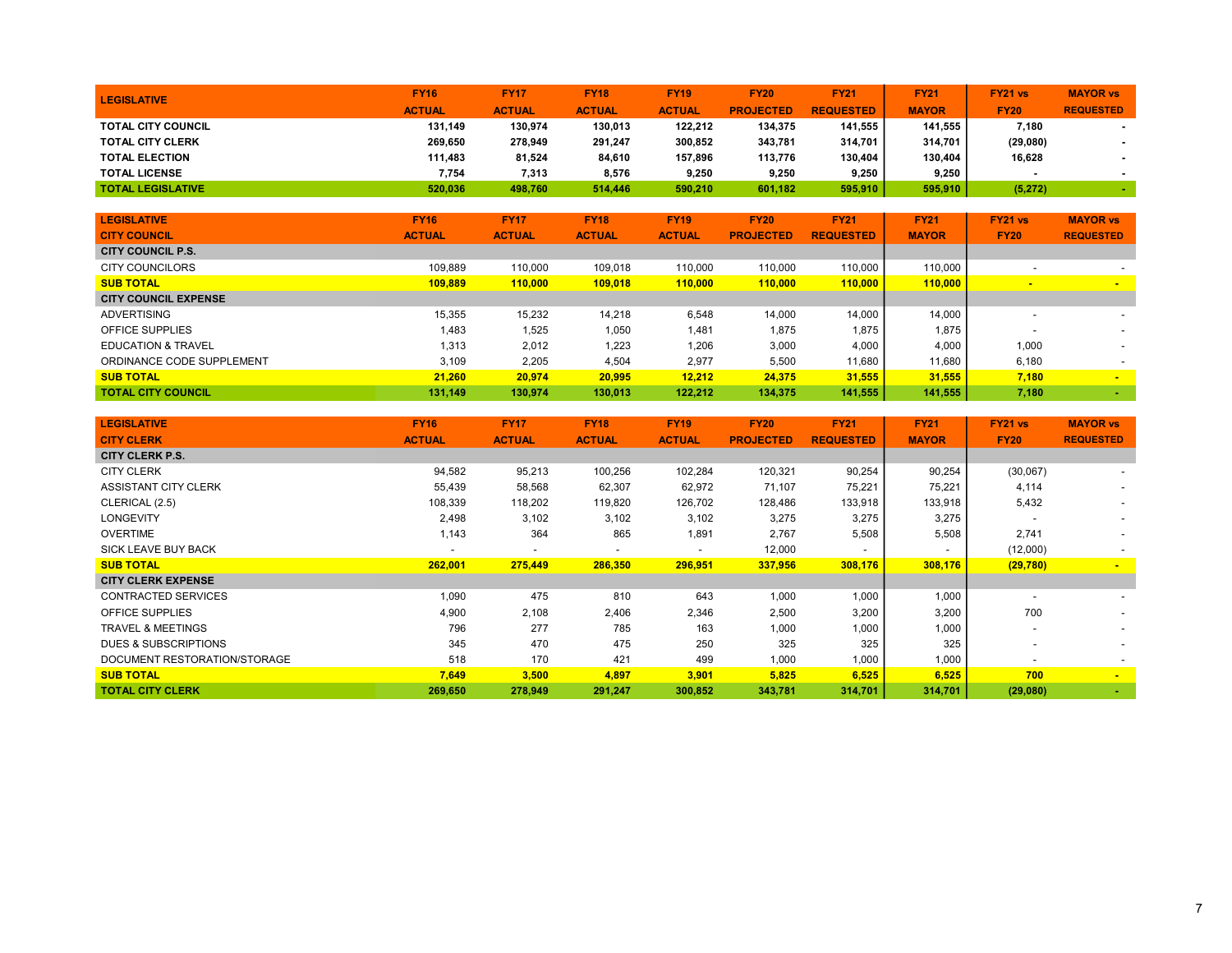| <b>LEGISLATIVE</b>                        | <b>FY16</b>   | <b>FY17</b>   | <b>FY18</b>   | <b>FY19</b>   | <b>FY20</b>      | <b>FY21</b>      | <b>FY21</b>  | FY21 vs     | <b>MAYOR vs</b>  |
|-------------------------------------------|---------------|---------------|---------------|---------------|------------------|------------------|--------------|-------------|------------------|
| <b>ELECTION</b>                           | <b>ACTUAL</b> | <b>ACTUAL</b> | <b>ACTUAL</b> | <b>ACTUAL</b> | <b>PROJECTED</b> | <b>REQUESTED</b> | <b>MAYOR</b> | <b>FY20</b> | <b>REQUESTED</b> |
| <b>ELECTION P.S.</b>                      |               |               |               |               |                  |                  |              |             |                  |
| <b>REGISTRARS (3)</b>                     | 2,664         | 2,664         | 2,220         | 2,664         | 2,368            | 2,664            | 2,664        | 296         |                  |
| ELECTION WORKERS (78)                     | 58,110        | 45,052        | 46,182        | 87,142        | 50,181           | 81,812           | 81,812       | 31,631      |                  |
| <b>OVERTIME</b>                           | 8.370         | 6,913         | 5,424         | 10,500        | 3,637            | 7,878            | 7,878        | 4,241       |                  |
| <b>TOTAL ELECTION P.S.</b>                | 69,144        | 54,629        | 53,826        | 100,306       | 56,186           | 92,354           | 92,354       | 36,168      | <b>Contract</b>  |
| <b>ELECTION EXPENSE</b>                   |               |               |               |               |                  |                  |              |             |                  |
| CONTRACTED SERVICES                       | <b>.</b>      | 2,600         | 2,600         | 3,000         | 3,000            | 3,000            | 3,000        |             |                  |
| <b>OFFICE SUPPLIES</b>                    | 12,834        | 14,400        | 12,005        | 22,350        | 22,350           | 13,750           | 13,750       | (8,600)     |                  |
| <b>VOTING EQUIPMENT &amp; MAINTENANCE</b> | 23.787        | 2,790         | 9,779         | 24,040        | 24,040           | 13,000           | 13,000       | (11,040)    |                  |
| <b>STREET LISTING</b>                     | 5.718         | 7,105         | 6,400         | 8,200         | 8,200            | 8,300            | 8,300        | 100         |                  |
| <b>SUB TOTAL</b>                          | 42,339        | 26,895        | 30,784        | 57,590        | 57,590           | 38,050           | 38,050       | (19, 540)   | $\sim$           |
| <b>TOTAL ELECTION</b>                     | 111.483       | 81,524        | 84.610        | 157.896       | 113.776          | 130,404          | 130.404      | 16,628      |                  |

| <b>LEGISLATIVE</b>               | <b>FY16</b>   | <b>FY17</b>   | <b>FY18</b>   | <b>FY19</b>   | <b>FY20</b>      | <b>FY21</b>      | <b>FY21</b>  | FY21 vs        | <b>MAYOR vs</b>  |
|----------------------------------|---------------|---------------|---------------|---------------|------------------|------------------|--------------|----------------|------------------|
| <b>LICENSE</b>                   | <b>ACTUAL</b> | <b>ACTUAL</b> | <b>ACTUAL</b> | <b>ACTUAL</b> | <b>PROJECTED</b> | <b>REQUESTED</b> | <b>MAYOR</b> | <b>FY20</b>    | <b>REQUESTED</b> |
| <b>LICENSE BOARD P.S.</b>        |               |               |               |               |                  |                  |              |                |                  |
| LICENSE COMMISSIONERS            | 6.033         | 6.200         | 6,200         | 6.200         | 6.200            | 6.200            | 6.200        |                |                  |
| <b>SUB TOTAL</b>                 | 6.033         | 6.200         | 6.200         | 6.200         | 6.200            | 6.200            | 6.200        | $\blacksquare$ | $\blacksquare$   |
| <b>LICENSE BOARD EXPENSE</b>     |               |               |               |               |                  |                  |              |                |                  |
| LICENSE COMM - ADVERTISING       | 733           | 334           | 948           | 1,300         | 1,300            | 1.300            | 1.300        |                |                  |
| LICENSE COMM - OFFICE SUPPLIES   | 988           | 779           | 1.183         | 1.500         | 1.500            | 1.500            | 1.500        |                |                  |
| LICENSE COMM - TRAVEL & MEETINGS |               |               | 245           | 250           | 250              | 250              | 250          |                |                  |
| <b>SUB TOTAL</b>                 | 1.721         | 1.113         | 2.376         | 3.050         | 3.050            | 3.050            | 3.050        | $\blacksquare$ | $\blacksquare$   |
| <b>TOTAL LICENSE</b>             | 7,754         | 7,313         | 8.576         | 9.250         | 9.250            | 9,250            | 9,250        |                |                  |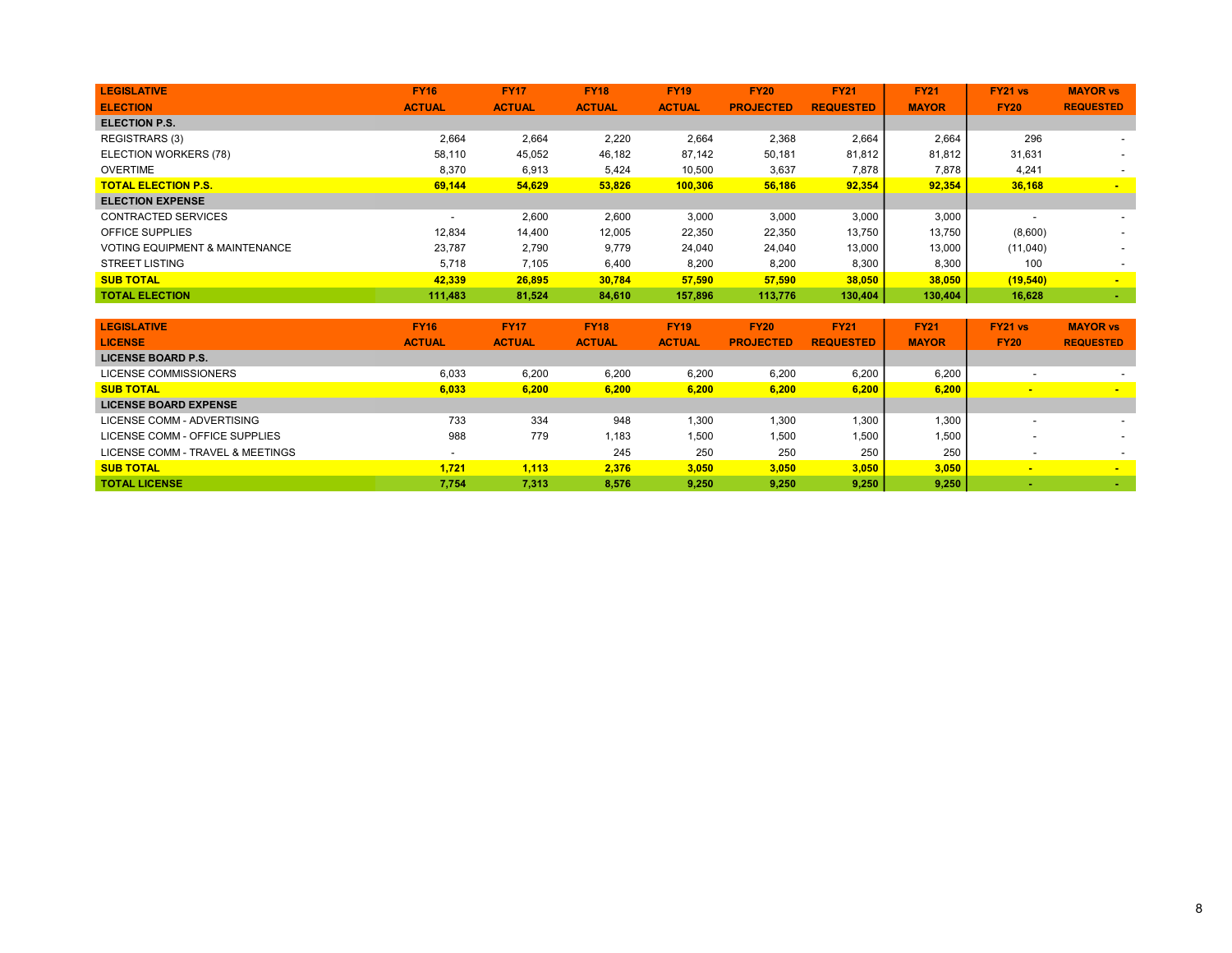| <b>EXECUTIVE</b>                   | <b>FY16</b>   | <b>FY17</b>              | <b>FY18</b>              | <b>FY19</b>              | <b>FY20</b>              | <b>FY21</b>              | <b>FY21</b>              | <b>FY21 vs</b>           | <b>MAYOR vs</b>          |
|------------------------------------|---------------|--------------------------|--------------------------|--------------------------|--------------------------|--------------------------|--------------------------|--------------------------|--------------------------|
|                                    | <b>ACTUAL</b> | <b>ACTUAL</b>            | <b>ACTUAL</b>            | <b>ACTUAL</b>            | <b>PROJECTED</b>         | <b>REQUESTED</b>         | <b>MAYOR</b>             | <b>FY20</b>              | <b>REQUESTED</b>         |
| <b>TOTAL MAYOR</b>                 | 177,318       | 194,171                  | 197,326                  | 215,076                  | 212,784                  | 212,977                  | 212,977                  | 193                      |                          |
| <b>TOTAL HUMAN RESOURCES</b>       | 91,863        | 145,422                  | 119,428                  | 142,332                  | 159,868                  | 189,107                  | 163,774                  | 3,906                    | (25, 333)                |
| <b>TOTAL LEGAL</b>                 | 255,220       | 327,836                  | 284,261                  | 261,547                  | 342,086                  | 285,350                  | 285,350                  | (56, 736)                |                          |
| <b>TOTAL EXECUTIVE</b>             | 524,401       | 667,429                  | 601,015                  | 618,955                  | 714,738                  | 687,434                  | 662,101                  | (52, 637)                | (25, 333)                |
|                                    |               |                          |                          |                          |                          |                          |                          |                          |                          |
| <b>EXECUTIVE</b>                   | <b>FY16</b>   | <b>FY17</b>              | <b>FY18</b>              | <b>FY19</b>              | <b>FY20</b>              | <b>FY21</b>              | <b>FY21</b>              | FY21 vs                  | <b>MAYOR vs</b>          |
| <b>MAYOR</b>                       | <b>ACTUAL</b> | <b>ACTUAL</b>            | <b>ACTUAL</b>            | <b>ACTUAL</b>            | <b>PROJECTED</b>         | <b>REQUESTED</b>         | <b>MAYOR</b>             | <b>FY20</b>              | <b>REQUESTED</b>         |
| <b>MAYOR P.S.</b>                  |               |                          |                          |                          |                          |                          |                          |                          |                          |
| <b>MAYOR</b>                       | 83,638        | 83,319                   | 83,000                   | 83,000                   | 83,638                   | 83,320                   | 83,320                   | (318)                    |                          |
| CHIEF OF STAFF TO THE MAYOR        | 54,631        | 59,404                   | 60,372                   | 63,804                   | 68,592                   | 69,061                   | 69,061                   | 469                      |                          |
| EXECUTIVE ADMINISTRATIVE ASSISTANT | 36,689        | 50,268                   | 51,116                   | 53,612                   | 56,854                   | 56,637                   | 56,637                   | (217)                    |                          |
| <b>LONGEVITY</b>                   |               | $\overline{\phantom{a}}$ | $\overline{\phantom{a}}$ | $\overline{\phantom{a}}$ | $\overline{\phantom{a}}$ | 259                      | 259                      | 259                      |                          |
| <b>SUB TOTAL</b>                   | 174,958       | 192,991                  | 194,488                  | 200,416                  | 209,084                  | 209,277                  | 209,277                  | 193                      |                          |
| <b>MAYOR EXPENSE</b>               |               |                          |                          |                          |                          |                          |                          |                          |                          |
| <b>OFFICE SUPPLIES</b>             | 1,843         | 746                      | 1,292                    | 1,590                    | 1,500                    | 1,500                    | 1,500                    |                          |                          |
| <b>TRAVEL &amp; MEETINGS</b>       | 517           | 434                      | 594                      | 1,483                    | 2,000                    | 2,000                    | 2,000                    |                          |                          |
| <b>DUES &amp; SUBSCRIPTIONS</b>    |               | $\overline{\phantom{a}}$ | -                        | $\overline{\phantom{a}}$ | 100                      | 100                      | 100                      |                          |                          |
| <b>OUTSIDE AUDIT</b>               |               | $\overline{\phantom{a}}$ |                          | $\overline{\phantom{a}}$ | $\overline{\phantom{a}}$ | $\overline{\phantom{0}}$ | $\overline{\phantom{a}}$ |                          |                          |
| <b>PROMOTIONS</b>                  |               | $\overline{\phantom{a}}$ | 952                      | 11,587                   | 100                      | 100                      | 100                      | $\overline{\phantom{a}}$ |                          |
| <b>SUB TOTAL</b>                   | 2,360         | 1,180                    | 2,838                    | 14,660                   | 3,700                    | 3,700                    | 3,700                    | $\blacksquare$           | $\overline{\phantom{a}}$ |
| <b>TOTAL MAYOR</b>                 | 177,318       | 194,171                  | 197,326                  | 215,076                  | 212,784                  | 212,977                  | 212,977                  | 193                      |                          |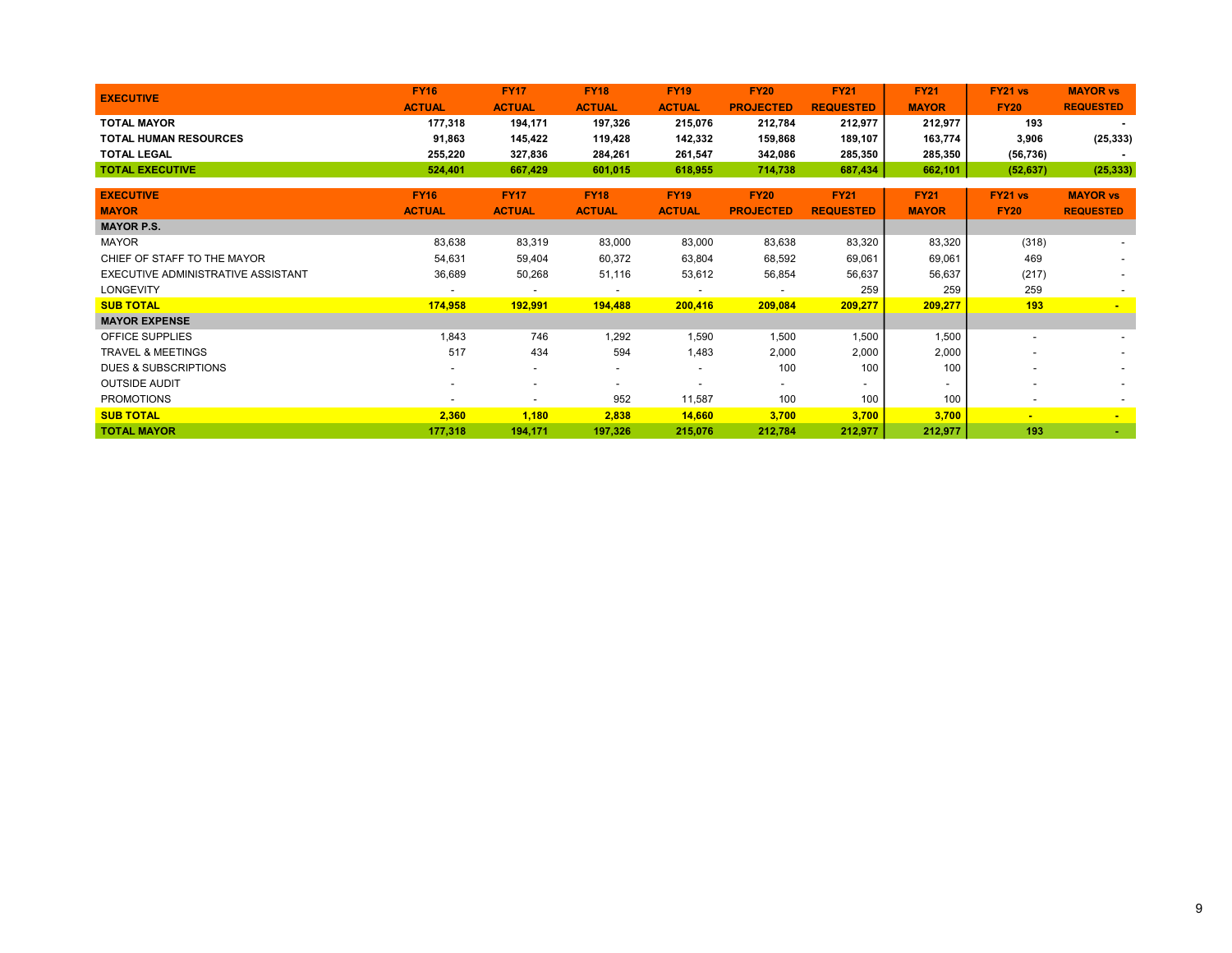| <b>EXECUTIVE</b>                | <b>FY16</b>              | <b>FY17</b>              | <b>FY18</b>              | <b>FY19</b>   | <b>FY20</b>      | <b>FY21</b>              | <b>FY21</b>              | <b>FY21 vs</b>           | <b>MAYOR vs</b>          |
|---------------------------------|--------------------------|--------------------------|--------------------------|---------------|------------------|--------------------------|--------------------------|--------------------------|--------------------------|
| <b>HUMAN RESOURCES</b>          | <b>ACTUAL</b>            | <b>ACTUAL</b>            | <b>ACTUAL</b>            | <b>ACTUAL</b> | <b>PROJECTED</b> | <b>REQUESTED</b>         | <b>MAYOR</b>             | <b>FY20</b>              | <b>REQUESTED</b>         |
| <b>HUMAN RESOURCES P.S.</b>     |                          |                          |                          |               |                  |                          |                          |                          |                          |
| <b>HUMAN RESOURCES DIRECTOR</b> | 88,608                   | 86,767                   | 84,448                   | 86,164        | 92,958           | 96,831                   | 96,831                   | 3,873                    |                          |
| ADMINISTRATIVE ASSISTANT        | $\overline{\phantom{0}}$ | 40,689                   | 28,020                   | 49,556        | 55,910           | 56,273                   | 56,273                   | 363                      |                          |
| PT PRINCIPAL CLERK              |                          | $\overline{\phantom{a}}$ |                          |               | $\blacksquare$   | 25,333                   | $\overline{\phantom{0}}$ | $\overline{\phantom{a}}$ | (25, 333)                |
| <b>LONGEVITY</b>                | 1,035                    | 1,035                    | $\overline{\phantom{0}}$ |               |                  |                          | $\overline{\phantom{0}}$ |                          |                          |
| <b>SICK LEAVE BUY BACK</b>      | $\overline{\phantom{0}}$ | 12,000                   | ٠                        |               |                  | $\overline{\phantom{a}}$ | $\overline{\phantom{a}}$ |                          |                          |
| <b>SUB TOTAL</b>                | 89,643                   | 140,491                  | 112,468                  | 135,720       | 148,868          | 178,437                  | 153,104                  | 4,236                    | (25, 333)                |
| <b>HUMAN RESOURCES EXPENSE</b>  |                          |                          |                          |               |                  |                          |                          |                          |                          |
| <b>ADVERTISING</b>              | 235                      | 70                       | 105                      | 150           | 1,500            | 1,335                    | 1,335                    | (165)                    |                          |
| <b>OFFICE SUPPLIES</b>          | 111                      | 1,804                    | 2,467                    | 2,016         | 2,000            | 2,000                    | 2,000                    |                          |                          |
| <b>TRAVEL &amp; MEETINGS</b>    | 234                      | 64                       | 1,404                    | 1,897         | 2,000            | 2,000                    | 2,000                    |                          |                          |
| <b>DUES &amp; SUBSCRIPTIONS</b> | 415                      | 625                      | 454                      | 464           | 1,000            | 1,000                    | 1,000                    |                          |                          |
| TRAINING                        | 887                      | 1,773                    | 2,058                    | 1,003         | 3,000            | 3,000                    | 3,000                    |                          |                          |
| <b>PRINTING</b>                 | 338                      | 595                      | 472                      | 1,082         | 1,500            | 1,335                    | 1,335                    | (165)                    | $\overline{\phantom{a}}$ |
| <b>SUB TOTAL</b>                | 2,220                    | 4,931                    | 6,960                    | 6,612         | 11,000           | 10,670                   | 10,670                   | (330)                    | $\blacksquare$           |
| <b>TOTAL HUMAN RESOURCES</b>    | 91,863                   | 145,422                  | 119,428                  | 142,332       | 159,868          | 189,107                  | 163,774                  | 3,906                    | (25, 333)                |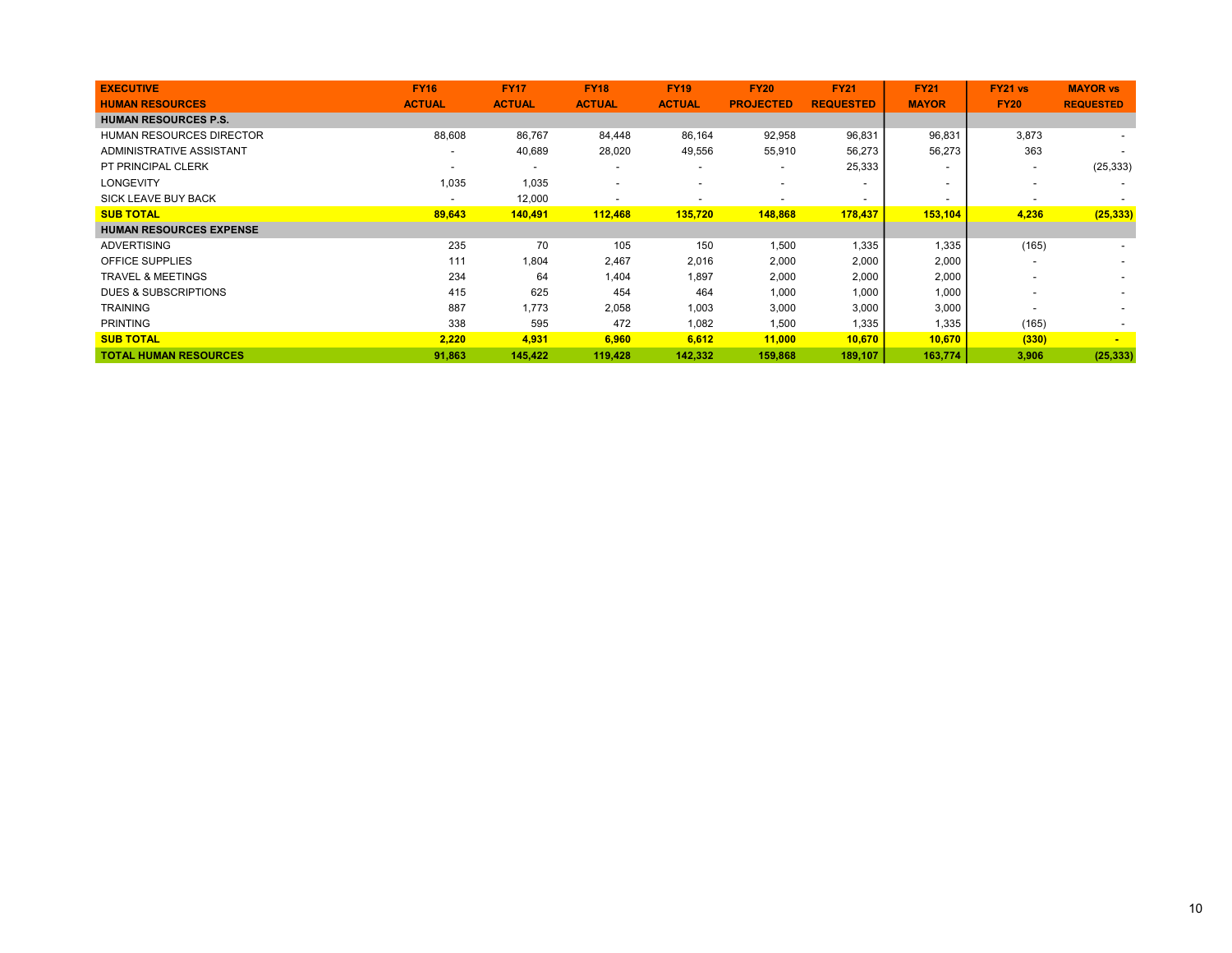| <b>EXECUTIVE</b>                   | <b>FY16</b>   | <b>FY17</b>              | <b>FY18</b>   | <b>FY19</b>              | <b>FY20</b>              | <b>FY21</b>              | <b>FY21</b>              | FY21 vs     | <b>MAYOR vs</b>  |
|------------------------------------|---------------|--------------------------|---------------|--------------------------|--------------------------|--------------------------|--------------------------|-------------|------------------|
| <b>LEGAL</b>                       | <b>ACTUAL</b> | <b>ACTUAL</b>            | <b>ACTUAL</b> | <b>ACTUAL</b>            | <b>PROJECTED</b>         | <b>REQUESTED</b>         | <b>MAYOR</b>             | <b>FY20</b> | <b>REQUESTED</b> |
| <b>LEGAL P.S.</b>                  |               |                          |               |                          |                          |                          |                          |             |                  |
| <b>CITY SOLICITOR</b>              | 94,000        | 94,000                   | 96,000        | 97,000                   | 100,770                  | 101,389                  | 101,389                  | 619         |                  |
| ASSISTANT CITY SOLICITOR           | 62.000        | 62,000                   | 64,000        | 65,000                   | 67.516                   | 67,930                   | 67,930                   | 414         |                  |
| <b>SUB TOTAL</b>                   | 156,000       | 156,000                  | 160,000       | 162,000                  | 168,286                  | 169,319                  | 169,319                  | 1,033       |                  |
| <b>LEGAL LABOR &amp; MEDIATION</b> |               |                          |               |                          |                          |                          |                          |             |                  |
| <b>CODE ENFORCEMENT</b>            | 1,152         | 101                      |               |                          |                          |                          |                          |             |                  |
| <b>APPRAISALS</b>                  | 16,500        | 21,750                   |               |                          |                          |                          |                          |             |                  |
| DAMAGES PERSONS/PROPERTY           | 27,500        | 59,110                   | 5,078         | 15,000                   | 54,000                   | 20,000                   | 20,000                   | (34,000)    |                  |
| LITIGATION/SPECIAL COUNSEL         | 2,389         | 14,247                   | 44,593        | 19,547                   | 15,000                   | 15,000                   | 15,000                   |             |                  |
| <b>LABOR NEGOTIATOR</b>            | 23,388        | 39,163                   | 29,003        | 15,000                   | 50,000                   | 20,000                   | 20,000                   | (30,000)    |                  |
| ARBITRATION/MEDIATION              |               |                          |               | $\overline{\phantom{a}}$ |                          |                          | $\sim$                   |             |                  |
| <b>FILING FEES</b>                 | 390           | 646                      | 1,193         | 1,000                    | 300                      | 300                      | 300                      |             |                  |
| <b>SUB TOTAL</b>                   | 71,319        | 135,017                  | 79,867        | 50,547                   | 119,300                  | 55,300                   | 55,300                   | (64,000)    |                  |
| <b>LEGAL EXPENSE</b>               |               |                          |               |                          |                          |                          |                          |             |                  |
| ADMINSTRATIVE SUPPORT              | 24,000        | 35,650                   | 43,133        | 48,000                   | 54,000                   | 60,231                   | 60,231                   | 6,231       |                  |
| OFFICE SUPPLIES                    | 945           | $\overline{\phantom{a}}$ |               |                          |                          |                          |                          |             |                  |
| <b>TRAVEL &amp; MEETINGS</b>       | 1,452         |                          | 35            | $\overline{\phantom{0}}$ |                          | $\overline{\phantom{0}}$ |                          |             |                  |
| <b>DUES &amp; SUBSCRIPTIONS</b>    | 624           |                          |               | $\overline{\phantom{a}}$ | $\overline{\phantom{a}}$ | $\overline{\phantom{0}}$ | $\overline{\phantom{a}}$ |             |                  |
| LEGAL COSTS AND EXPENSE            | 151           |                          |               | $\overline{\phantom{a}}$ | $\overline{\phantom{a}}$ | $\overline{\phantom{a}}$ | $\blacksquare$           |             |                  |
| <b>WESTLAW/RESEARCH</b>            | 579           |                          |               |                          |                          | $\overline{a}$           |                          |             |                  |
| <b>REGISTRY &amp; OTHER FEES</b>   | 150           | 1,169                    | 1,226         | 1,000                    | 500                      | 500                      | 500                      |             |                  |
| <b>SUB TOTAL</b>                   | 27,901        | 36,819                   | 44,394        | 49,000                   | 54,500                   | 60,731                   | 60,731                   | 6,231       |                  |
| <b>TOTAL LEGAL</b>                 | 255,220       | 327,836                  | 284,261       | 261,547                  | 342,086                  | 285,350                  | 285,350                  | (56, 736)   |                  |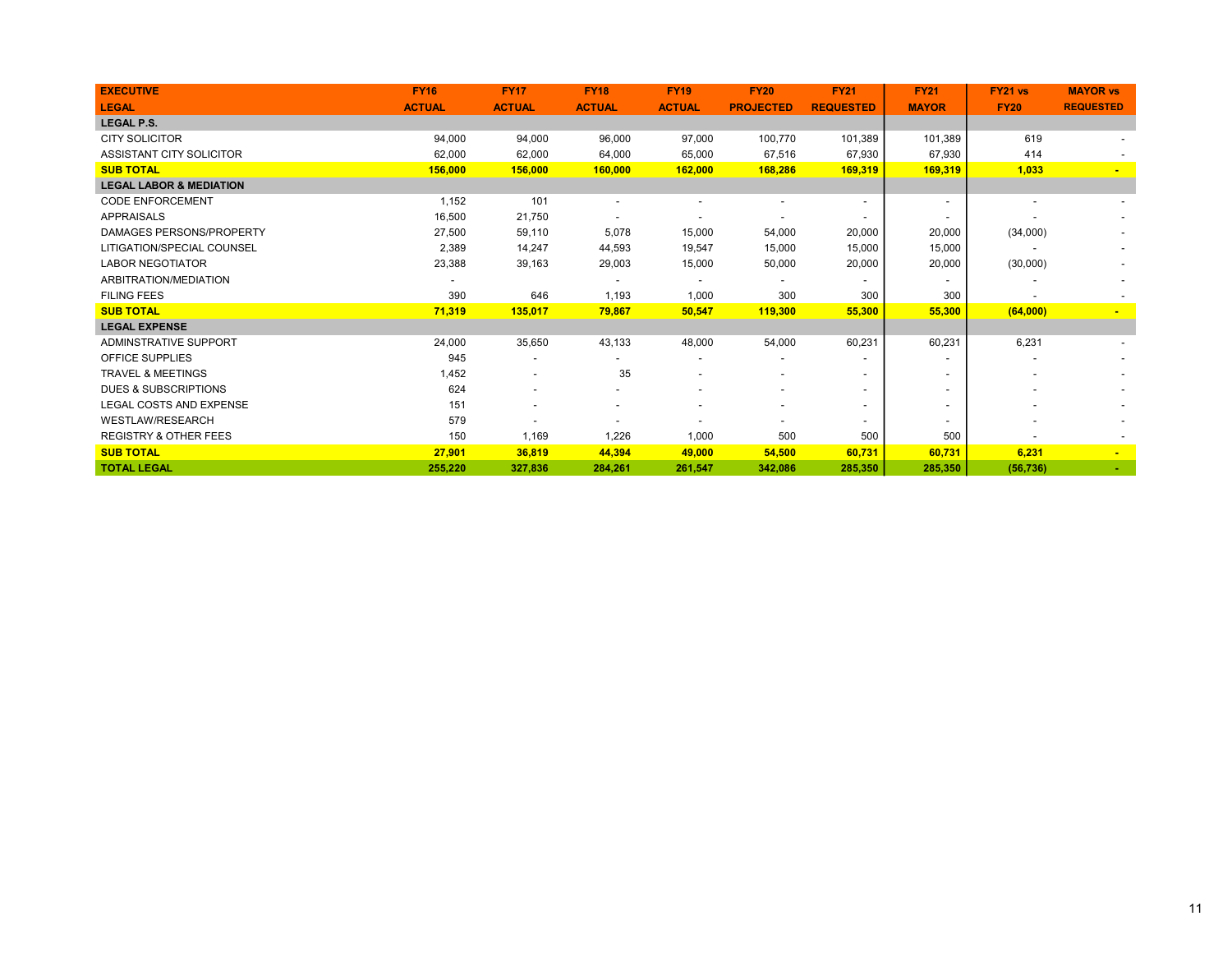| <b>FINANCE &amp; ADMIN</b>                | <b>FY16</b>              | <b>FY17</b>   | <b>FY18</b>   | <b>FY19</b>   | <b>FY20</b>      | <b>FY21</b>      | <b>FY21</b>  | FY21 vs     | <b>MAYOR vs</b>          |
|-------------------------------------------|--------------------------|---------------|---------------|---------------|------------------|------------------|--------------|-------------|--------------------------|
|                                           | <b>ACTUAL</b>            | <b>ACTUAL</b> | <b>ACTUAL</b> | <b>ACTUAL</b> | <b>PROJECTED</b> | <b>REQUESTED</b> | <b>MAYOR</b> | <b>FY20</b> | <b>REQUESTED</b>         |
| <b>TOTAL ASSESSOR</b>                     | 336.222                  | 327.844       | 362.667       | 364.067       | 424.946          | 397.659          | 397.659      | (27, 287)   |                          |
| <b>TOTAL AUDITOR</b>                      | 274.445                  | 277.842       | 265,288       | 279.546       | 284.303          | 297,241          | 297.241      | 12.938      | $\overline{\phantom{a}}$ |
| <b>TOTAL PURCHASING</b>                   | 205.352                  | 193.436       | 221.077       | 261.117       | 292.930          | 316,876          | 273.983      | (18, 947)   | (42, 893)                |
| <b>TOTAL INFORMATION TECHNOLOGY</b>       | 475.682                  | 464.522       | 570.112       | 519.708       | 695.230          | 735.308          | 712.653      | 17.423      | (22, 655)                |
| <b>TOTAL PARKING</b>                      | $\overline{\phantom{a}}$ |               | -             |               | 12.595.92        |                  |              | (12,595.92) |                          |
| <b>TOTAL TREASURER/COLLECTOR</b>          | 809.650                  | 837.855       | 846.380       | 893.924       | 908.697          | 904.017          | 864.848      | (43, 849)   | (39, 169)                |
| <b>TOTAL FINANCE &amp; ADMINISTRATION</b> | 2,101,351                | 2,101,499     | 2,265,524     | 2,318,362     | 2,618,702        | 2,651,101        | 2,546,384    | (72, 318)   | (104, 717)               |

| <b>FINANCE &amp; ADMINISTRATION</b> | <b>FY16</b>   | <b>FY17</b>              | <b>FY18</b>    | <b>FY19</b>              | <b>FY20</b>      | <b>FY21</b>              | <b>FY21</b>              | <b>FY21 vs</b> | <b>MAYOR vs</b>  |
|-------------------------------------|---------------|--------------------------|----------------|--------------------------|------------------|--------------------------|--------------------------|----------------|------------------|
| <b>ASSESSOR</b>                     | <b>ACTUAL</b> | <b>ACTUAL</b>            | <b>ACTUAL</b>  | <b>ACTUAL</b>            | <b>PROJECTED</b> | <b>REQUESTED</b>         | <b>MAYOR</b>             | <b>FY20</b>    | <b>REQUESTED</b> |
| <b>ASSESSOR P.S.</b>                |               |                          |                |                          |                  |                          |                          |                |                  |
| <b>CHIEF ASSESSOR</b>               | 88,608        | 92,290                   | 52,316         | $\overline{\phantom{a}}$ |                  | $\overline{\phantom{a}}$ | $\overline{\phantom{a}}$ |                |                  |
| <b>ASSESSOR</b>                     | 82,582        | 86,130                   | 87,516         | 92,456                   | 96,468           | 100,120                  | 100,120                  | 3,652          |                  |
| DATA COLLECTOR PART TIME            | 15,000        | 21,996                   | 22,000         | 22,000                   | 22,000           | 22,000                   | 22,000                   |                |                  |
| ASSESSOR STIPEND FOR HEAD CLERK     | 2,620         | 2,610                    | 2,600          | 2,600                    | 2,620            | 2,610                    | 2,610                    | (10)           |                  |
| <b>HEAD CLERK</b>                   | 55,964        | 58,307                   | 59,280         | 62,400                   | 64,137           | 65,772                   | 65,772                   | 1,635          |                  |
| <b>PRINCIPAL CLERK</b>              | 48,889        | 49,433                   | 51,792         | 52,832                   | 55,964           | 55,750                   | 55,750                   | (214)          | $\sim$           |
| <b>LONGEVITY</b>                    | 3,017         | 3,188                    | 3,447          | 2,412                    | 2,757            | 2,757                    | 2,757                    |                |                  |
| <b>CLOTHING ALLOWANCE</b>           | 600           | 600                      | 600            | 600                      | 600              |                          |                          | (600)          |                  |
| <b>CHAIRMAN STIPEND</b>             | 1,500         | 1,500                    | 810            | $\overline{\phantom{a}}$ |                  |                          | $\overline{\phantom{a}}$ |                |                  |
| <b>SICK LEAVE BUY BACK</b>          |               | $\overline{\phantom{a}}$ | 12,000         | $\overline{\phantom{a}}$ |                  | $\overline{\phantom{a}}$ | $\blacksquare$           |                |                  |
| <b>SUB TOTAL</b>                    | 298,780       | 316,054                  | 292,361        | 235,300                  | 244,546          | 249,009                  | 249,009                  | 4,463          |                  |
| <b>ASSESSOR EXPENSE</b>             |               |                          |                |                          |                  |                          |                          |                |                  |
| <b>CONTRACT SERVICES</b>            | 4,450         | 1,978                    | 42,000         | 119,500                  | 127,000          | 127,000                  | 127,000                  |                |                  |
| <b>OFFICE SUPPLIES</b>              | 4,379         | 4,335                    | 5,090          | 4,464                    | 7,000            | 6,000                    | 6,000                    | (1,000)        |                  |
| <b>TRAVEL &amp; MEETINGS</b>        | 1,080         | 364                      | 709            | 1,185                    | 1,500            | 1,250                    | 1,250                    | (250)          |                  |
| <b>TRAVEL IN STATE</b>              | 2.410         | 2,720                    | 1,740          | 1,480                    | 2,500            | 2,000                    | 2,000                    | (500)          |                  |
| <b>DUES &amp; SUBSCRIPTIONS</b>     | 2,363         | 2,393                    | 2,207          | 2,138                    | 2,400            | 2,400                    | 2,400                    |                |                  |
| LEGAL COSTS AND EXPENSE             | 22,760        | $\overline{\phantom{a}}$ | 18,560         | $\overline{\phantom{a}}$ | 10,000           | 10,000                   | 10,000                   |                |                  |
| <b>REVALUATION EXPENSE</b>          |               | $\overline{\phantom{a}}$ | $\overline{a}$ | $\overline{\phantom{a}}$ | 30,000           | $\overline{\phantom{a}}$ | $\overline{\phantom{a}}$ | (30,000)       |                  |
| <b>SUB TOTAL</b>                    | 37,442        | 11,790                   | 70,306         | 128,767                  | 180,400          | 148,650                  | 148,650                  | (31,750)       | $\blacksquare$   |
| <b>TOTAL ASSESSOR</b>               | 336,222       | 327,844                  | 362,667        | 364,067                  | 424,946          | 397,659                  | 397,659                  | (27, 287)      |                  |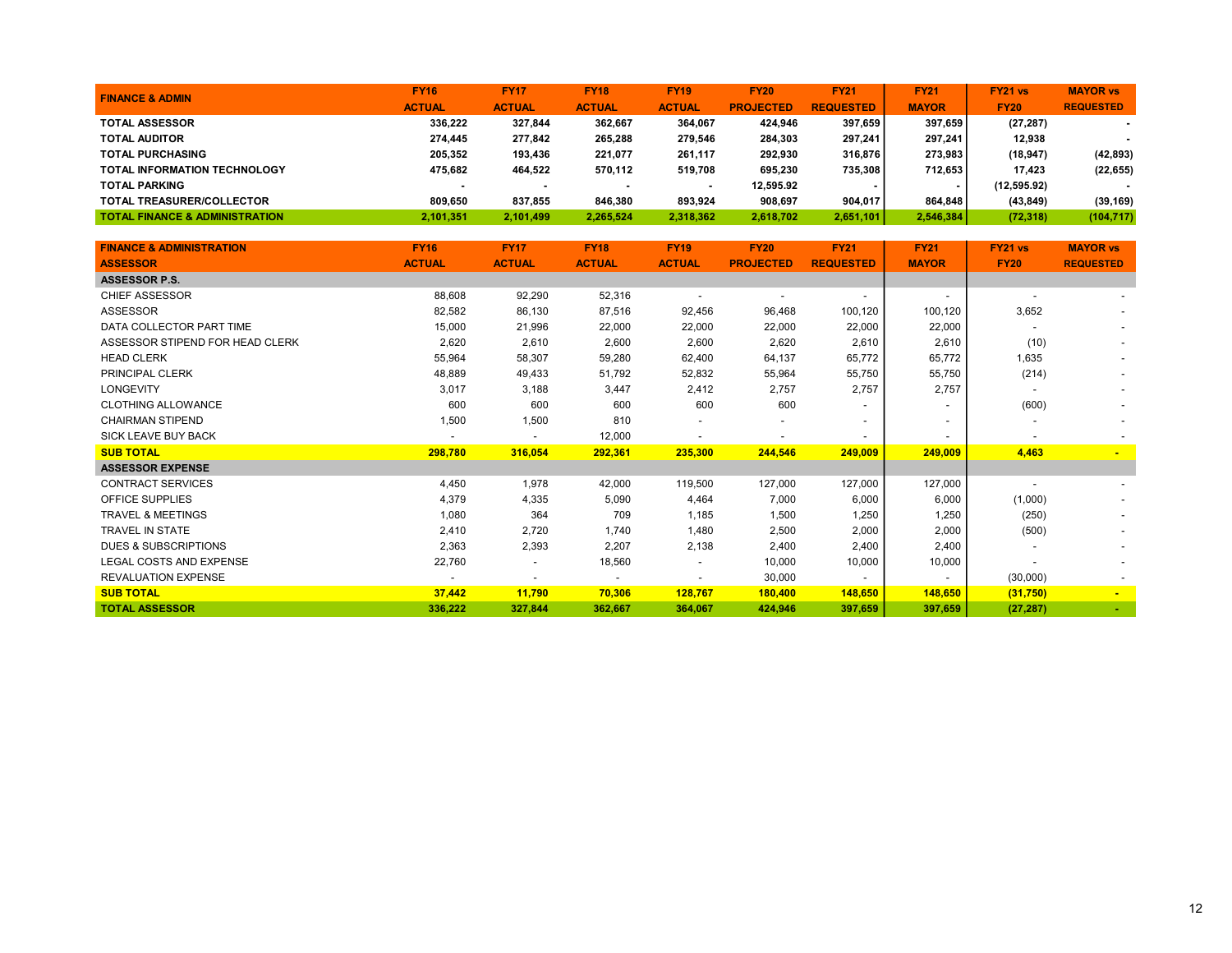| <b>FINANCE &amp; ADMINISTRATION</b>  | <b>FY16</b>              | <b>FY17</b>   | <b>FY18</b>   | <b>FY19</b>              | <b>FY20</b>      | <b>FY21</b>      | <b>FY21</b>              | <b>FY21 vs</b>           | <b>MAYOR vs</b>          |
|--------------------------------------|--------------------------|---------------|---------------|--------------------------|------------------|------------------|--------------------------|--------------------------|--------------------------|
| <b>AUDITOR</b>                       | <b>ACTUAL</b>            | <b>ACTUAL</b> | <b>ACTUAL</b> | <b>ACTUAL</b>            | <b>PROJECTED</b> | <b>REQUESTED</b> | <b>MAYOR</b>             | <b>FY20</b>              | <b>REQUESTED</b>         |
| <b>AUDITOR P.S.</b>                  |                          |               |               |                          |                  |                  |                          |                          |                          |
| <b>AUDITOR</b>                       | 120,048                  | 119,368       | 115,284       | 117,468                  | 122,145          | 122,931          | 122,931                  | 786                      |                          |
| DEPUTY CITY AUDITOR                  | 82,583                   | 73,920        | 87,516        | 92,456                   | 96,468           | 100,120          | 100,120                  | 3,652                    | $\overline{\phantom{a}}$ |
| CLERICAL (.25 FTE)                   | 9,638                    | 13,943        |               |                          |                  |                  | $\overline{\phantom{0}}$ | $\overline{\phantom{0}}$ |                          |
| <b>LONGEVITY</b>                     | 2,067                    | 2,412         | 345           | 518                      | 690              | 690              | 690                      | $\overline{\phantom{a}}$ |                          |
| SICK LEAVE BUY BACK                  |                          | 12,000        |               |                          |                  |                  | $\overline{\phantom{a}}$ | $\overline{\phantom{a}}$ | $\sim$                   |
| <b>SUB TOTAL</b>                     | 214,336                  | 221,643       | 203,145       | 210,442                  | 219,303          | 223,741          | 223,741                  | 4,438                    |                          |
| <b>AUDITOR EXPENSE</b>               |                          |               |               |                          |                  |                  |                          |                          |                          |
| <b>ADVERTISING</b>                   | $\overline{\phantom{a}}$ | 777           |               | $\overline{\phantom{a}}$ |                  |                  | $\overline{\phantom{0}}$ | $\overline{\phantom{a}}$ |                          |
| OFFICE SUPPLIES                      | 1,300                    | 755           | 732           | 693                      | 1,000            | 900              | 900                      | (100)                    |                          |
| <b>TRAVEL &amp; MEETINGS</b>         | 3,424                    | 2,321         | 2,456         | 2,865                    | 3,750            | 3,000            | 3,000                    | (750)                    |                          |
| <b>DUES &amp; SUBSCRIPTIONS</b>      | 385                      | 546           | 455           | 546                      | 750              | 600              | 600                      | (150)                    |                          |
| <b>SUB TOTAL</b>                     | 5,109                    | 4,399         | 3,643         | 4,104                    | 5,500            | 4,500            | 4,500                    | (1,000)                  |                          |
| <b>AUDIT SERVICES</b>                |                          |               |               |                          |                  |                  |                          |                          |                          |
| <b>OUTSIDE AUDIT</b>                 | 83,000                   | 71,800        | 87,500        | 71,000                   | 73,000           | 75,000           | 75,000                   | 2,000                    |                          |
| <b>ACTUARY SVC - GASB 45</b>         | $\overline{\phantom{a}}$ | 9,000         |               | 9,000                    | 1,500            | 9,000            | 9,000                    | 7,500                    | $\overline{\phantom{0}}$ |
| <b>SCHOOL CREDIT - OUTSIDE AUDIT</b> | (28,000)                 | (29,000)      | (29,000)      | (15,000)                 | (15,000)         | (15,000)         | (15,000)                 | $\sim$                   | ۰                        |
| <b>SUB TOTAL</b>                     | 55,000                   | 51,800        | 58,500        | 65,000                   | 59,500           | 69,000           | 69,000                   | 9,500                    | $\sim$                   |
| <b>TOTAL AUDITOR</b>                 | 274,445                  | 277,842       | 265,288       | 279,546                  | 284,303          | 297,241          | 297,241                  | 12,938                   | $\omega_{\rm c}$         |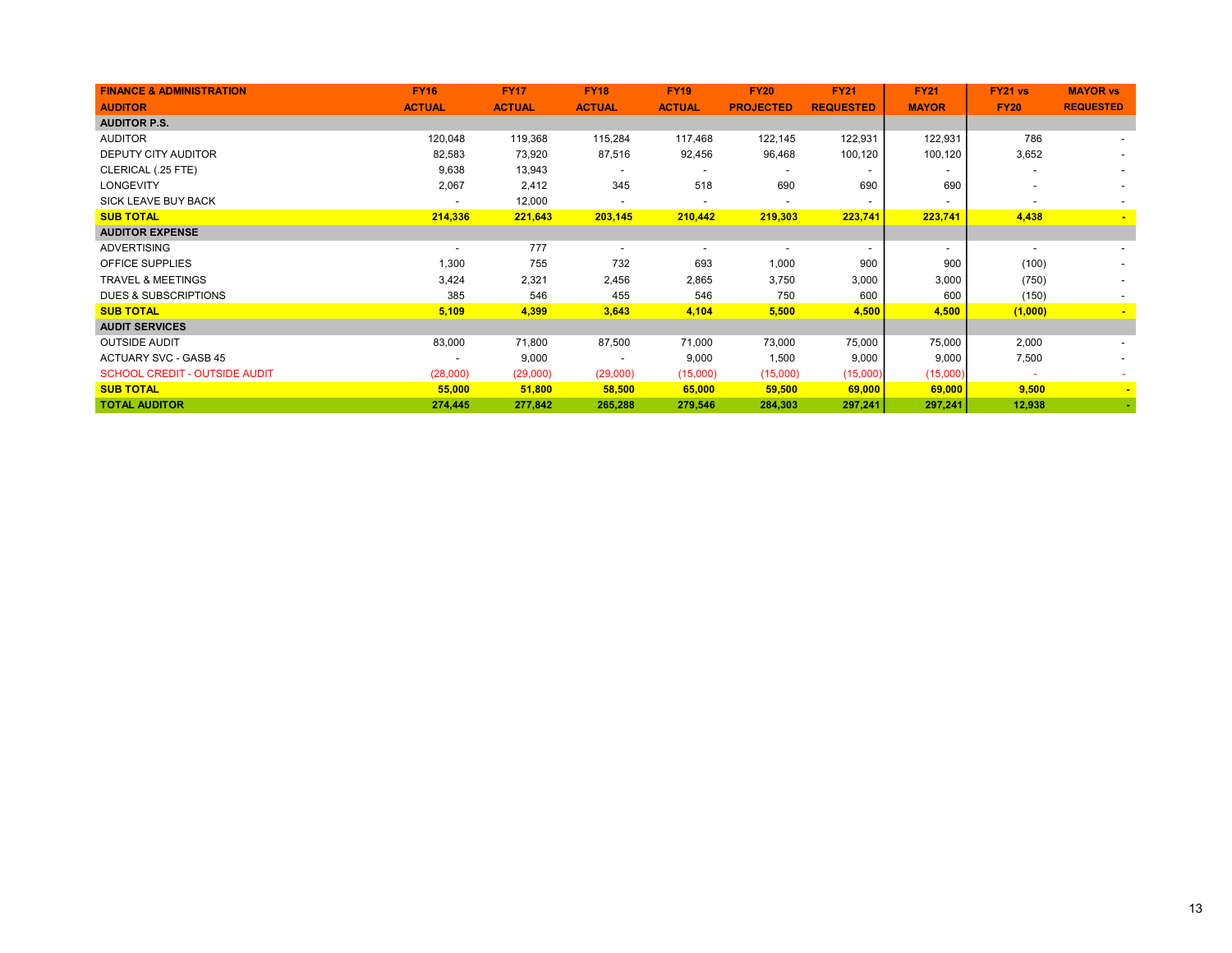| <b>FINANCE &amp; ADMINISTRATION</b>        | <b>FY16</b>   | <b>FY17</b>   | <b>FY18</b>   | <b>FY19</b>   | <b>FY20</b>      | <b>FY21</b>              | <b>FY21</b>              | <b>FY21 vs</b> | <b>MAYOR vs</b>  |
|--------------------------------------------|---------------|---------------|---------------|---------------|------------------|--------------------------|--------------------------|----------------|------------------|
| <b>PURCHASING</b>                          | <b>ACTUAL</b> | <b>ACTUAL</b> | <b>ACTUAL</b> | <b>ACTUAL</b> | <b>PROJECTED</b> | <b>REQUESTED</b>         | <b>MAYOR</b>             | <b>FY20</b>    | <b>REQUESTED</b> |
| <b>PURCHASING P.S.</b>                     |               |               |               |               |                  |                          |                          |                |                  |
| CHIEF PROCUREMENT OFFICER                  | 87,852        | 84,355        | 87,932        | 92,456        | 99,508           | 103,722                  | 103,722                  | 4,214          |                  |
| DEPUTY PROCUREMENT OFFICER (75% - FY19)    | 81,273        | 84,032        | 85,748        | 90,428        | 96,468           | 100,120                  | 100,120                  | 3,652          |                  |
| ASSISTANT PURCHASING AGENT                 |               |               |               |               |                  | $\overline{\phantom{a}}$ | $\overline{\phantom{a}}$ |                |                  |
| PROCUREMENT OFFICER / BUYER (FY18-10 MOS.) |               |               | 37,617        | 47,736        | 41,691           | 50,269                   | 50,269                   | 8,578          |                  |
| CLERICAL (FY18-2 MOS.)                     | 28,865        | 46,563        | 4,460         |               |                  |                          |                          |                |                  |
| LONGEVITY                                  | 2,067         | 1,034         | 689           | 689           | 1,034            | 689                      | 689                      | (345)          |                  |
| <b>OFFSET PRINTER</b>                      | 46,217        | 48,337        | 49,140        | 51,792        | 54,129           | 56,376                   | 13,483                   | (40, 646)      | (42, 893)        |
| <b>CLOTHING ALLOWANCE</b>                  | 600           | 600           | 600           | 600           | 600              | 600                      | 600                      |                |                  |
| <b>SICK DAY BUY BACK</b>                   |               |               |               |               |                  |                          |                          |                |                  |
| <b>LESS: SCHOOL DEPT</b>                   | (81, 273)     | (70, 223)     | (42, 874)     | (22, 607)     |                  |                          | $\sim$                   |                |                  |
| <b>SUB TOTAL</b>                           | 165,601       | 194,698       | 223,312       | 261,094       | 293,430          | 311,776                  | 268,883                  | (24, 547)      | (42, 893)        |
| <b>PURCHASING EXPENSE</b>                  |               |               |               |               |                  |                          |                          |                |                  |
| <b>CONTRACTED SERVICES</b>                 | 1,375         | 645           |               |               |                  |                          | $\overline{\phantom{a}}$ |                |                  |
| <b>ADVERTISING</b>                         | 344           | 546           | 301           |               |                  |                          | $\overline{\phantom{a}}$ |                |                  |
| <b>OFFICE SUPPLIES</b>                     | 1,746         | 2,288         | 1,888         | 1,552         | 1,000            | 1,000                    | 1,000                    |                |                  |
| <b>TRAVEL &amp; MEETINGS</b>               | 292           | 754           | 849           | 994           | 1,000            | 1,000                    | 1,000                    |                |                  |
| <b>DUES &amp; SUBSCRIPTIONS</b>            | 1,605         | 979           | 1,061         | 388           | 1,000            | 600                      | 600                      | (400)          |                  |
| <b>PRINTING SUPPLIES</b>                   | (5,611)       | (8, 512)      | (7, 561)      | (3, 472)      | (4,500)          |                          |                          | 4,500          |                  |
| <b>TRAINING</b>                            |               | 2,038         | 1,227         | 561           | 1,000            | 2,500                    | 2,500                    | 1,500          |                  |
| PRINT SHOP EQUIPMENT                       |               |               |               |               |                  |                          |                          |                |                  |
| <b>DATA PROCESSING</b>                     | 40,000        |               |               |               |                  |                          | $\overline{\phantom{a}}$ |                |                  |
| <b>SUB TOTAL</b>                           | 39,751        | (1, 262)      | (2, 235)      | 23            | (500)            | 5,100                    | 5,100                    | 5,600          |                  |
| <b>TOTAL PURCHASING</b>                    | 205,352       | 193.436       | 221.077       | 261,117       | 292.930          | 316,876                  | 273.983                  | (18, 947)      | (42, 893)        |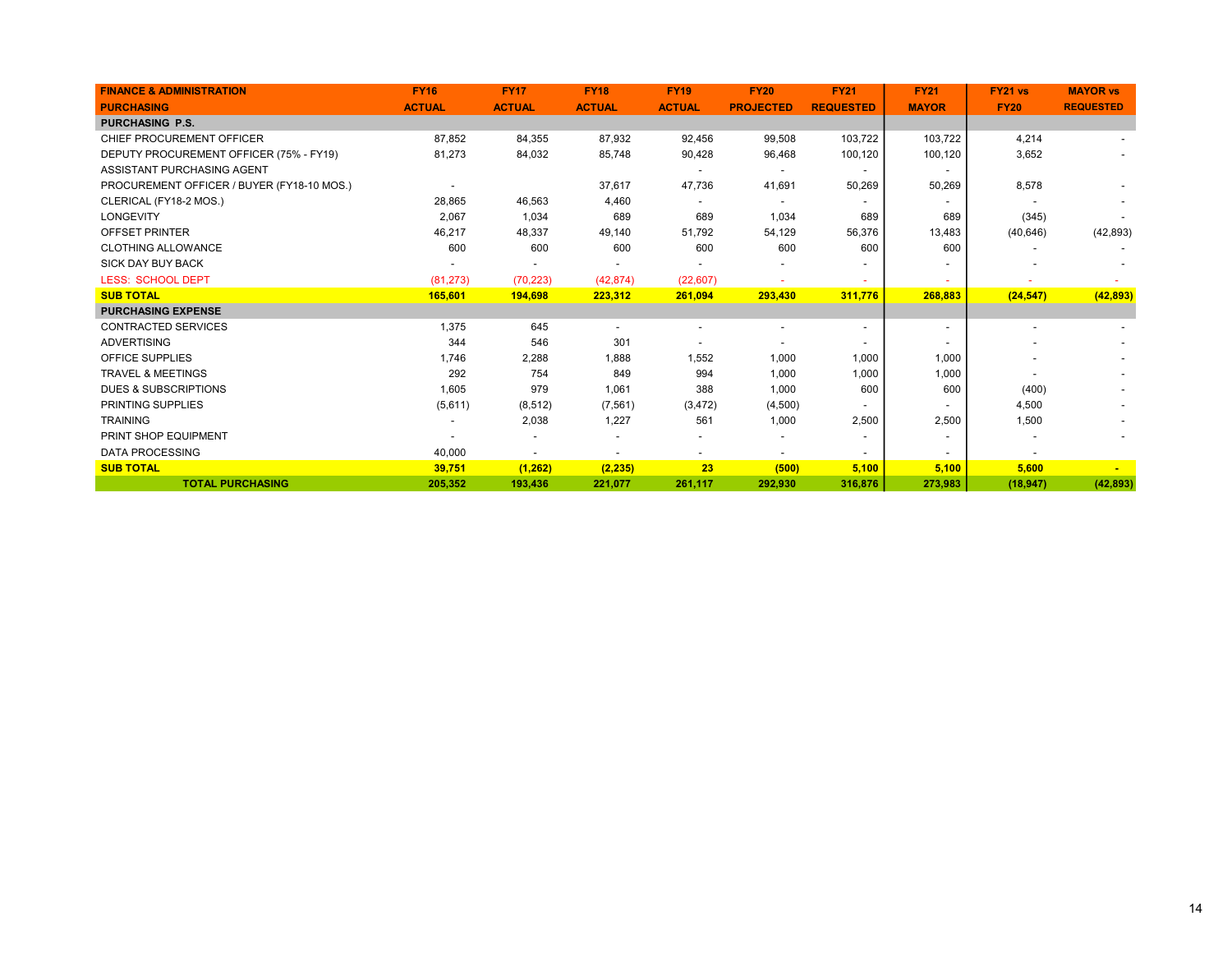| <b>FINANCE &amp; ADMINISTRATION</b>       | <b>FY16</b>   | <b>FY17</b>              | <b>FY18</b>              | <b>FY19</b>              | <b>FY20</b>      | <b>FY21</b>              | <b>FY21</b>    | FY21 vs     | <b>MAYOR vs</b>  |
|-------------------------------------------|---------------|--------------------------|--------------------------|--------------------------|------------------|--------------------------|----------------|-------------|------------------|
| <b>INFORMATION TECHNOLOGY/PEG ACCESS</b>  | <b>ACTUAL</b> | <b>ACTUAL</b>            | <b>ACTUAL</b>            | <b>ACTUAL</b>            | <b>PROJECTED</b> | <b>REQUESTED</b>         | <b>MAYOR</b>   | <b>FY20</b> | <b>REQUESTED</b> |
| <b>INFORMATION TECHNOLOGY P.S.</b>        |               |                          |                          |                          |                  |                          |                |             |                  |
| <b>IT MANAGER</b>                         | 77,114        | 85,730                   | 87,204                   | 92,603                   | 96,207           | 100,120                  | 100,120        | 3,913       |                  |
| <b>SYSTEMS ADMINISTRATOR</b>              | 60,214        | 62,744                   | 65,988                   | 70,001                   | 76,818           | 77,309                   | 77,309         | 491         |                  |
| HELP DESK TECHNICIAN (Gen Fund & Grant)   | 6,886         | 23,023                   | 21,390                   | 21,611                   | 20,309           | 44,266                   | 21,611         | 1,302       | (22, 655)        |
| <b>CLOTHING ALLOWANCE</b>                 | 1,200         | 1,200                    | 1,200                    | 1,200                    | 1,200            | 1,800                    | 1,800          | 600         |                  |
| <b>LONGEVITY</b>                          | 1,724         | 1,724                    | 1,724                    | 1,724                    | 2,153            | 2,413                    | 2,413          | 260         |                  |
| <b>LESS: GRANTS</b>                       | (10,000)      | (13,662)                 |                          |                          |                  |                          |                |             |                  |
| <b>SUB TOTAL</b>                          | 137,138       | 160,759                  | 177,506                  | 187,139                  | 196,687          | 225,908                  | 203,253        | 6,566       | (22, 655)        |
| <b>INFORMATION TECHNOLOGY EXPENSE</b>     |               |                          |                          |                          |                  |                          |                |             |                  |
| <b>OFFICE SUPPLIES</b>                    | 3,192         | 2,688                    | 7,412                    | 1,761                    | 2,000            | 2,000                    | 2,000          |             |                  |
| <b>TRAVEL &amp; TRAINING</b>              | 3,141         | 755                      | 398                      | 3,219                    | 4,000            | 4,000                    | 4,000          |             |                  |
| <b>DUES &amp; SUBSCRIPTIONS</b>           | 150           | 200                      | 200                      | 200                      | 400              | 400                      | 400            |             |                  |
| <b>SUB TOTAL</b>                          | 6,483         | 3,643                    | 8,010                    | 5,180                    | 6,400            | 6,400                    | 6,400          |             |                  |
| <b>INFORMATION TECHNOLOGY SERVICES</b>    |               |                          |                          |                          |                  |                          |                |             |                  |
| SOFTWARE SUPPORT - FIXED COSTS            | 113,720       | 126,983                  | 138,809                  | 145,226                  | 184,143          | 215,000                  | 215,000        | 30,857      |                  |
| <b>TELEPHONE</b>                          | 109,334       | 85,495                   | 87,487                   | 91,808                   | 100,000          | 100,000                  | 100,000        |             |                  |
| OFFICE EQUIPMENT/COPIERS                  | 23,051        | 30,458                   | 47,578                   | 33,181                   | 36,000           | 36,000                   | 36,000         |             |                  |
| INTERNET ACCESS-CITY WIDE                 | 15,187        | 6,482                    | 17,510                   | 11,608                   | 12,000           | 12,000                   | 12,000         |             |                  |
| SUPPORT - CITY COMPUTERS                  | 63,726        | 45,306                   | 40,370                   | 45,566                   | 70,000           | 70,000                   | 70,000         |             |                  |
| <b>DATA PROCESSING</b>                    |               | $\overline{\phantom{a}}$ | $\overline{\phantom{a}}$ | $\overline{\phantom{a}}$ |                  | $\overline{\phantom{a}}$ | $\blacksquare$ |             |                  |
| PUBLIC SAFETY/DATA SERVICES               | 7,043         | 5,396                    | 10,000                   | $\overline{\phantom{a}}$ | 10,000           | 10,000                   | 10,000         |             |                  |
| <b>EQUIPMENT/WEB PAGE</b>                 |               |                          | 42,842                   | $\overline{\phantom{a}}$ | 30,000           | $\overline{\phantom{a}}$ | $\blacksquare$ | (30,000)    |                  |
| <b>CAPITAL EQUIPMENT</b>                  |               |                          |                          |                          | 50,000           | 60,000                   | 60,000         | 10,000      |                  |
| <b>SUB TOTAL</b>                          | 332,061       | 300,120                  | 384,596                  | 327,389                  | 492,143          | 503,000                  | 503,000        | 10,857      |                  |
| PEG ACCESS AND CABLE RELATED              |               |                          |                          |                          |                  |                          |                |             |                  |
| <b>EXPENSES</b>                           |               | $\overline{\phantom{a}}$ | 25,000                   | 6,575                    | 15,663           | 25,000                   | 25,000         | 9,337       |                  |
| <b>CAPITAL EQUIPMENT</b>                  |               |                          | 60,000                   | 30,000                   |                  |                          |                |             |                  |
| LESS: PEG ACCESS & CABLE RELATED RECEIPTS |               |                          | (85,000)                 | (36, 575)                | (15,663)         | (25,000)                 | (25,000)       | (9, 337)    |                  |
| <b>SUB TOTAL</b>                          |               |                          |                          |                          |                  |                          |                |             |                  |
| <b>TOTAL INFORMATION TECHNOLOGY</b>       | 475,682       | 464,522                  | 570,112                  | 519,708                  | 695,230          | 735,308                  | 712,653        | 17,423      | (22, 655)        |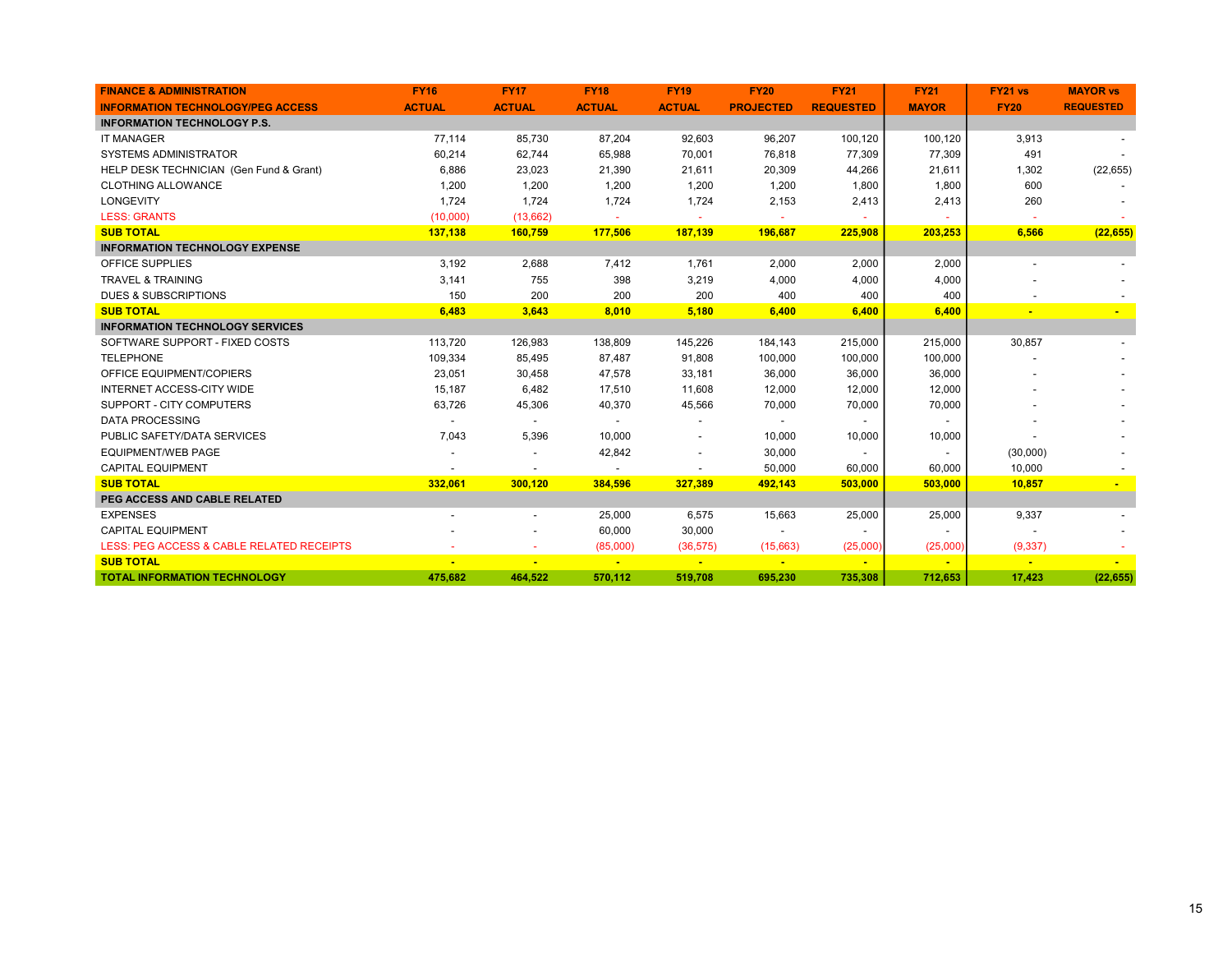| <b>FINANCE &amp; ADMINISTRATION</b>   | <b>FY16</b>   | <b>FY17</b>    | <b>FY18</b>              | <b>FY19</b>    | <b>FY20</b>      | <b>FY21</b>              | <b>FY21</b>              | FY21 vs     | <b>MAYOR vs</b>  |
|---------------------------------------|---------------|----------------|--------------------------|----------------|------------------|--------------------------|--------------------------|-------------|------------------|
| <b>PARKING</b>                        | <b>ACTUAL</b> | <b>ACTUAL</b>  | <b>ACTUAL</b>            | <b>ACTUAL</b>  | <b>PROJECTED</b> | <b>REQUESTED</b>         | <b>MAYOR</b>             | <b>FY20</b> | <b>REQUESTED</b> |
| <b>PARKING P.S.</b>                   |               |                |                          |                |                  |                          |                          |             |                  |
| PARKING CONTROL SUPERVISOR            | 44,330        | 45,631         | 47,008                   | 44,304         | 43,838           | 50,269                   | 50,269                   | 6.431       |                  |
| <b>PARKING CONTROL OFFICER</b>        | 34,711        | 35,773         | 39,487                   | 41,173         | 38,755           | 40,341                   | 40,341                   | 1,586       |                  |
| <b>LONGEVITY</b>                      | 431           | 1,034          | 1,034                    | 1,034          | 117              |                          |                          | (117)       |                  |
| <b>OVERTIME</b>                       | 1,636         | 338            | 795                      | 100            |                  | 5,000                    | 5,000                    | 5,000       |                  |
| <b>CLOTHING ALLOWANCE</b>             | 1,250         | 1,250          | 1,250                    | 1,250          | 1,352            | 1,250                    | 1,250                    | (102)       |                  |
| <b>SICK LEAVE BUYBACK</b>             |               |                |                          |                | 9,403            |                          |                          | (9,403)     |                  |
| <b>LESS: METER/GARAGE RECEIPTS</b>    | (82, 358)     | (84,026)       | (89, 574)                | (87, 861)      | (80, 869)        | (96, 860)                | (96, 860)                | (15, 991)   |                  |
| <b>SUB TOTAL</b>                      |               | $\blacksquare$ | $\overline{\phantom{a}}$ | $\blacksquare$ | 12,596           | $\blacksquare$           | $\blacksquare$           | (12, 596)   | $\blacksquare$   |
| <b>PARKING EXPENSE</b>                |               |                |                          |                |                  |                          |                          |             |                  |
| PARKING FINES COLLECTION SUPPLIES     | 795           | 3,950          | 877                      | 4,289          | 3,000            | 3,000                    | 3,000                    |             |                  |
| <b>AUTOMOBILE</b>                     | 1,906         | 3,427          | 1,803                    | 3,656          | 3,000            | 4,000                    | 4,000                    | 1,000       |                  |
| PARKING-CONTRACT SERVICES             | 22,723        | 20,445         | 21,441                   | 20,197         | 20,000           | 20,000                   | 20,000                   |             |                  |
| PARKING-UTILITIES                     | 28,673        | 25,784         | 28,115                   | 27,858         | 28,000           | 30,000                   | 30,000                   | 2,000       |                  |
| PARKING-BUILDING SUPPLIES             | 5,158         | 2,071          | 3,038                    | 5,674          | 5,000            | 6,000                    | 6,000                    | 1,000       |                  |
| <b>PARKING-EQUIPMENT &amp; REPAIR</b> | 35,451        | 7,303          | 6,482                    | 2,310          | 8,000            | 5,000                    | 5,000                    | (3,000)     |                  |
| PARKING-BUILDING REPAIR/MAINTENANCE   | 15,793        | 376            | 5,251                    | 901            | 80,000           | 25,000                   | 25,000                   | (55,000)    |                  |
| PARKING-SNOW & ICE                    | 20,000        | 20,082         | 20,153                   | 20,000         | 20,000           | 20,000                   | 20,000                   |             |                  |
| PARKING-NEW VEHICLE                   |               | 25,500         |                          |                |                  | $\overline{\phantom{a}}$ | $\overline{\phantom{a}}$ |             |                  |
| <b>LESS: METER/GARAGE RECEIPTS</b>    | (130, 499)    | (108, 938)     | (87, 160)                | (84, 885)      | (167,000)        | (113,000)                | (113,000)                | 54,000      |                  |
| <b>SUB TOTAL</b>                      |               |                |                          |                |                  |                          | $\overline{\phantom{a}}$ |             |                  |
| <b>TOTAL PARKING</b>                  |               |                |                          |                | 12,596           | ۰.                       |                          | (12, 596)   |                  |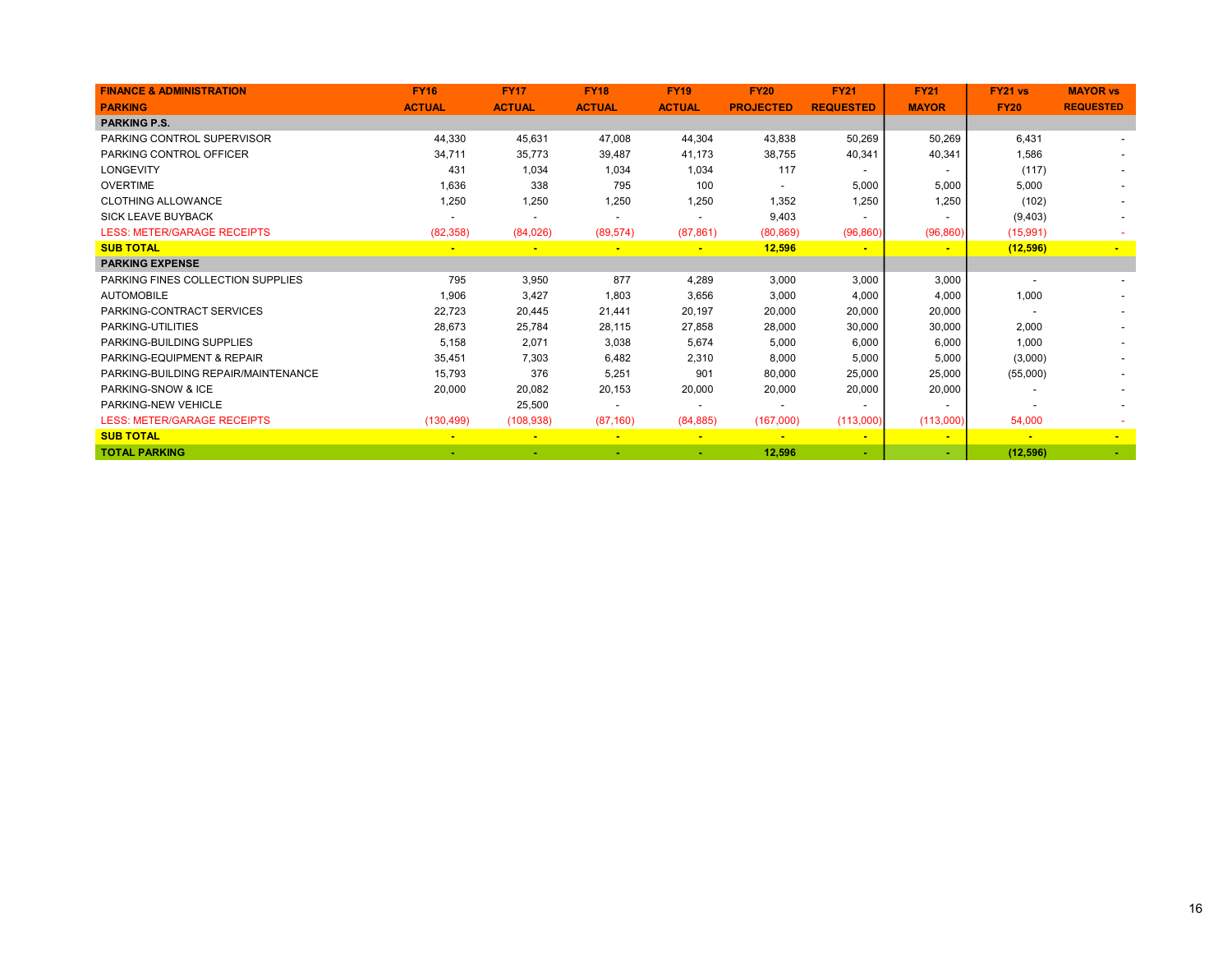| <b>FINANCE &amp; ADMINISTRATION</b>          | <b>FY16</b>              | <b>FY17</b>    | <b>FY18</b>              | <b>FY19</b>              | <b>FY20</b>              | <b>FY21</b>              | <b>FY21</b>              | <b>FY21 vs</b>           | <b>MAYOR vs</b>  |
|----------------------------------------------|--------------------------|----------------|--------------------------|--------------------------|--------------------------|--------------------------|--------------------------|--------------------------|------------------|
| <b>TAX COLLECTION</b>                        | <b>ACTUAL</b>            | <b>ACTUAL</b>  | <b>ACTUAL</b>            | <b>ACTUAL</b>            | <b>PROJECTED</b>         | <b>REQUESTED</b>         | <b>MAYOR</b>             | <b>FY20</b>              | <b>REQUESTED</b> |
| TAX COLLECTION & TREASURY P.S.               |                          |                |                          |                          |                          |                          |                          |                          |                  |
| TREASURER/COLLECTOR                          | 94,582                   | 96,498         | 90,428                   | 92,248                   | 99,508                   | 100,120                  | 100,120                  | 612                      |                  |
| ASSISTANT TO TREASURER/COLLECTOR             | 82,583                   | 69,709         | 81,692                   | 86,164                   | 89,971                   | 93,752                   | 93,752                   | 3,781                    |                  |
| PRINCIPAL ACCOUNTING CLERK/ACCOUNTING ADMIN. | 52,662                   | 55,019         | 58,058                   | 61,412                   | 65,028                   | 64,781                   | 64,781                   | (247)                    |                  |
| CLERICAL (3 FTE / FY21 2 FTE)                | 131,083                  | 141,385        | 146,276                  | 156,507                  | 162,142                  | 166,362                  | 127,193                  | (34, 949)                | (39, 169)        |
| <b>EMPLOYEE BENEFITS COORDINATOR</b>         | 55,072                   | 55,436         | 58,240                   | 59,992                   | 57,954                   | 60,291                   | 60,291                   | 2,337                    |                  |
| <b>PAYROLL &amp; BENEFITS MANAGER</b>        | 58,793                   | 61,283         | 62,296                   | 65,728                   | 70,268                   | 73,185                   | 73,185                   | 2,917                    |                  |
| SYSTEMS ADMINISTRATOR - STIPEND              | $\blacksquare$           | $\blacksquare$ | $\blacksquare$           | $\overline{\phantom{a}}$ | $\sim$                   | $\blacksquare$           | $\sim$                   |                          |                  |
| <b>LONGEVITY</b>                             | 5,174                    | 5,009          | 5,431                    | 5,575                    | 4,826                    | 4,826                    | 4,826                    |                          |                  |
| <b>INCENTIVES</b>                            |                          |                | 1,250                    |                          |                          |                          |                          |                          |                  |
| <b>SICK LEAVE BUYBACK</b>                    |                          |                | $\overline{\phantom{a}}$ | 12,000                   |                          |                          |                          |                          |                  |
| <b>SUB TOTAL</b>                             | 479,949                  | 484,339        | 503,671                  | 539,626                  | 549,697                  | 563,317                  | 524,148                  | (25, 549)                | (39, 169)        |
| TAX COLLECTION & TREASURY EXPENSE            |                          |                |                          |                          |                          |                          |                          |                          |                  |
| <b>ADVERTISING</b>                           | $\overline{\phantom{a}}$ | 1,678          | $\overline{\phantom{a}}$ | $\overline{\phantom{a}}$ | $\overline{\phantom{a}}$ | $\overline{\phantom{a}}$ | $\overline{\phantom{a}}$ | $\overline{\phantom{a}}$ |                  |
| <b>CONTRACTED SERVICES</b>                   |                          |                |                          |                          |                          |                          | $\blacksquare$           |                          |                  |
| <b>OFFICE SUPPLIES</b>                       | 5,794                    | 8,590          | 9,767                    | 8,724                    | 10,000                   | 9,500                    | 9,500                    | (500)                    |                  |
| <b>TRAVEL &amp; MEETINGS</b>                 | 1,086                    | 1,082          | 917                      | 319                      | 500                      | 1,200                    | 1,200                    | 700                      |                  |
| <b>DUES &amp; SUBSCRIPTIONS</b>              | 320                      | 970            | 1,690                    | 590                      | 1,000                    | 1,000                    | 1,000                    |                          |                  |
| <b>EDUCATIONAL BENEFITS</b>                  | 4,174                    | 3,783          | 65                       | 785                      | 500                      | 1,000                    | 1,000                    | 500                      |                  |
| MAINTENANCE OF EQUIPMENT                     | 800                      | 307            |                          |                          |                          |                          |                          |                          |                  |
| <b>POSTAGE</b>                               | 101,040                  | 93,374         | 95,174                   | 101,613                  | 100,000                  | 100,000                  | 100,000                  |                          |                  |
| <b>INSURANCE</b>                             | 5,220                    | 5,712          | 5,618                    | 5,551                    | 6,000                    | 6,000                    | 6,000                    |                          |                  |
| <b>EQUIPMENT REPLACEMENT</b>                 |                          |                |                          |                          |                          |                          |                          |                          |                  |
| <b>BANK SERVICE CHARGES</b>                  | 21,668                   | 15,857         | 16,432                   | 14,399                   | 14,000                   | 17,000                   | 17,000                   | 3,000                    |                  |
| <b>TREASURER - DATA PROCESSING</b>           | 107,599                  | 126,913        | 122,697                  | 122,317                  | 127,000                  | 125,000                  | 125,000                  | (2,000)                  |                  |
| <b>SUB TOTAL</b>                             | 247,701                  | 258,266        | 252,360                  | 254,298                  | 259,000                  | 260,700                  | 260,700                  | 1,700                    |                  |
| <b>TAX TITLE</b>                             |                          |                |                          |                          |                          |                          |                          |                          |                  |
| TAX TITLE FORECLOSURE                        | 82,000                   | 95,250         | 90,349                   | 100,000                  | 100,000                  | 80,000                   | 80,000                   | (20,000)                 |                  |
| <b>SUB TOTAL</b>                             | 82,000                   | 95,250         | 90,349                   | 100,000                  | 100,000                  | 80,000                   | 80,000                   | (20,000)                 |                  |
| <b>TOTAL TAX COLLECTION &amp; TREASURY</b>   | 809,650                  | 837,855        | 846,380                  | 893,924                  | 908,697                  | 904,017                  | 864,848                  | (43, 849)                | (39, 169)        |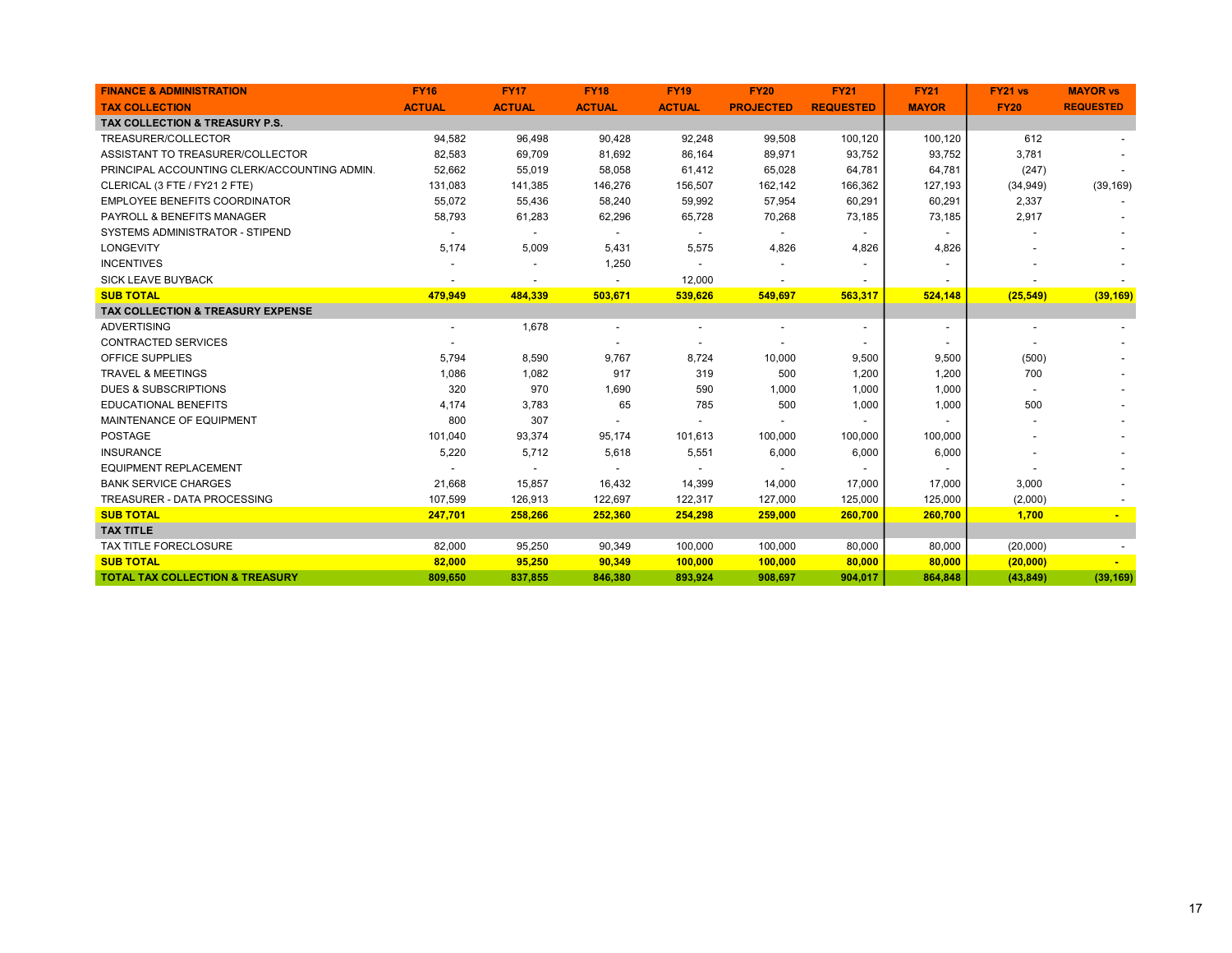| <b>FINANCE &amp; ADMINISTRATION</b>  | <b>FY16</b>   | <b>FY17</b>   | <b>FY18</b>   | <b>FY19</b>   | <b>FY20</b>      | <b>FY21</b>      | <b>FY21</b>  | <b>FY21 vs</b> | <b>MAYOR vs</b>          |
|--------------------------------------|---------------|---------------|---------------|---------------|------------------|------------------|--------------|----------------|--------------------------|
| <b>DEBT SERVICE</b>                  | <b>ACTUAL</b> | <b>ACTUAL</b> | <b>ACTUAL</b> | <b>ACTUAL</b> | <b>PROJECTED</b> | <b>REQUESTED</b> | <b>MAYOR</b> | <b>FY20</b>    | <b>REQUESTED</b>         |
| <b>MATURING DEBT</b>                 | 3,805,000     | 3,845,000     | 3,940,000     | 4,053,000     | 1,805,000        | 1.460.000        | 1,460,000    | (345,000)      |                          |
| LONG TERM DEBT INTEREST              | 506.813       | 402.763       | 296,345       | 146.060       | 114.000          | 583.437          | 583.437      | 469.437        |                          |
| SHORT TERM DEBT INTEREST             | 9,670         | 3,689         | 31.413        | 93.240        | 360.750          | 8.975            | 8.975        | (351, 775)     | $\overline{\phantom{a}}$ |
| <b>CERTIFICATION COSTS &amp; BAN</b> | 36.517        | 5,983         | 10.787        | 35.410        | 35,000           | 35,000           | 35,000       |                | $\overline{\phantom{a}}$ |
| RESERVE FOR CAPITAL SPENDING         |               |               |               |               | 597.220          | 122.038          | 1.122.038    | 524.818        |                          |
| <b>TOTAL DEBT SERVICE</b>            | 4,358,000     | 4.257.435     | 4,278,545     | 4.327.710     | 2,911,970        | 3,209,450        | 3.209.450    | 297,480        |                          |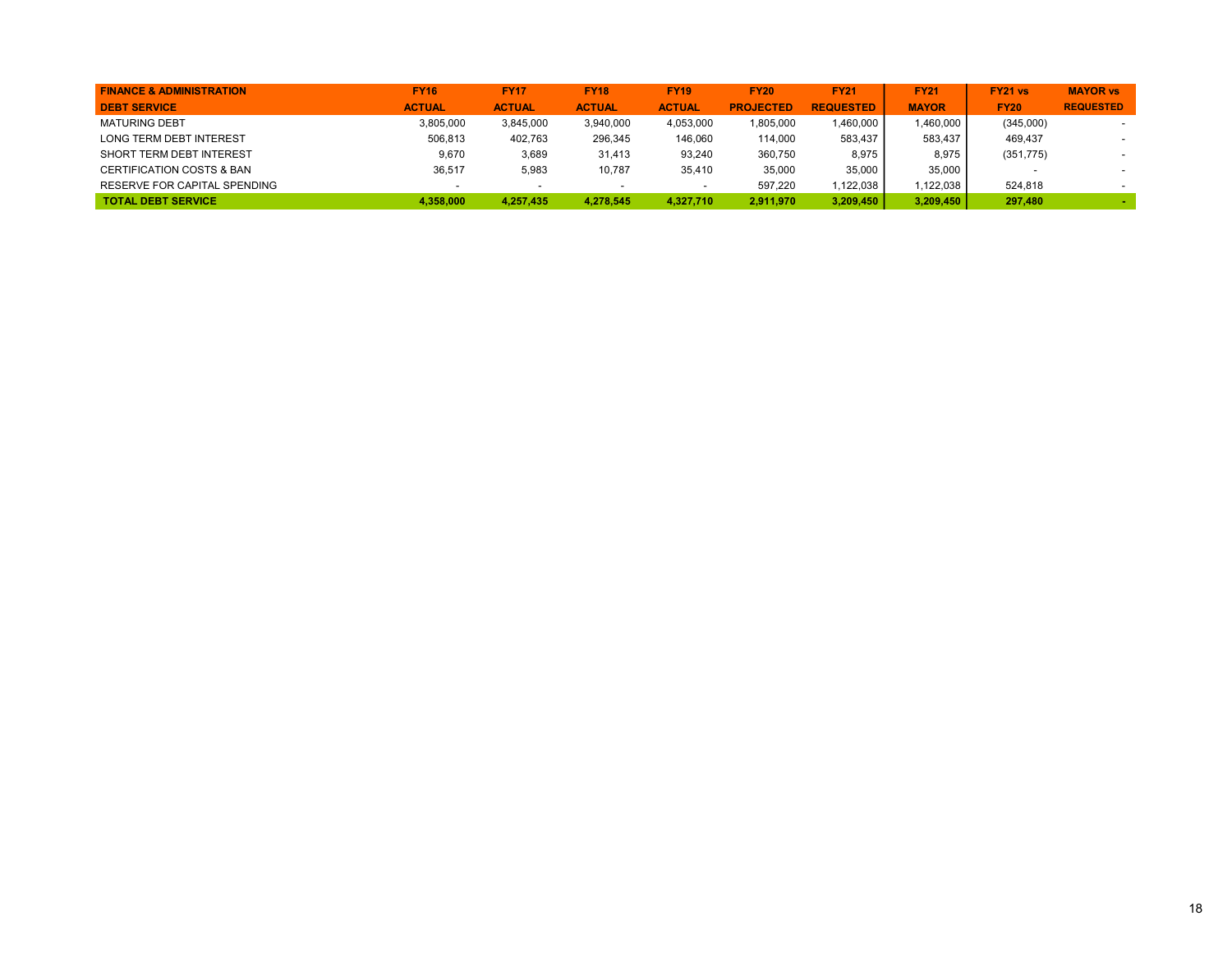| <b>COMMUNITY DEVELOPMENT</b>                | <b>FY16</b>    | <b>FY17</b>    | <b>FY18</b>              | <b>FY19</b>              | <b>FY20</b>              | <b>FY21</b>              | <b>FY21</b>  | FY21 vs                  | <b>MAYOR vs</b>  |
|---------------------------------------------|----------------|----------------|--------------------------|--------------------------|--------------------------|--------------------------|--------------|--------------------------|------------------|
|                                             | <b>ACTUAL</b>  | <b>ACTUAL</b>  | <b>ACTUAL</b>            | <b>ACTUAL</b>            | <b>PROJECTED</b>         | <b>REQUESTED</b>         | <b>MAYOR</b> | <b>FY20</b>              | <b>REQUESTED</b> |
| <b>COMMUNITY DEVELOPMENT</b>                | 692,855        | 597,457        | 620,362                  | 705,601                  | 519,207                  | 969,117                  | 467,009      | (52, 198)                | (502, 108)       |
| TOTAL COMMUNITY DEVELOPMENT                 | 692.855        | 597,457        | 620,362                  | 705,601                  | 519,207                  | 969,117                  | 467,009      | (52, 198)                | (502, 108)       |
|                                             |                |                |                          |                          |                          |                          |              |                          |                  |
| <b>COMMUNITY DEVELOPMENT</b>                | <b>FY16</b>    | <b>FY17</b>    | <b>FY18</b>              | <b>FY19</b>              | <b>FY20</b>              | <b>FY21</b>              | <b>FY21</b>  | <b>FY21 vs</b>           | <b>MAYOR vs</b>  |
| <b>COMMUNITY DEVELOPMENT</b>                | <b>ACTUAL</b>  | <b>ACTUAL</b>  | <b>ACTUAL</b>            | <b>ACTUAL</b>            | <b>PROJECTED</b>         | <b>REQUESTED</b>         | <b>MAYOR</b> | <b>FY20</b>              | <b>REQUESTED</b> |
| <b>COMMUNITY DEVELOPMENT P.S.</b>           |                |                |                          |                          |                          |                          |              |                          |                  |
| COMMUNITY DEV DIRECTOR @ 90% Gen Fund       | 98,041         | 49,988         | 93,369                   | 95,472                   | 103,071                  | 103,722                  | 103,722      | 651                      |                  |
| DIRECTOR OF ECONOMIC DEVELOPMENT            | 82,583         | 83,104         | 87,516                   | 89,284                   | 96,469                   | 97,092                   | 97,092       | 623                      |                  |
| PRINCIPAL PLANNER                           | 85,569         | 86,130         | 90,636                   | 92,456                   | 99,508                   | 100,120                  | 100,120      | 612                      |                  |
| DIRECTOR OF HOUSING & DEV @ 40% Gen Fund    | 65,505         | 52,497         | 67,830                   | 70,564                   | 78,391                   | 78,875                   | 78,875       | 484                      |                  |
| SENIOR PROJECTS MANAGER @ 30% Gen Fund      | 65,291         | 67,234         | 68,328                   | 72,176                   | 75,299                   | 78,405                   | 78,405       | 3,106                    |                  |
| COMMUNITY DEVELOPMENT ADMINISTRATOR         | 48,096         | 53,088         | 53,976                   | 43,008                   | 61,204                   | 61,596                   | 61,596       | 392                      |                  |
| <b>HOUSING &amp; CONSTRUCTION MANAGER</b>   | 58,793         | 61,283         | 62,296                   | 65,728                   | 68,697                   | 71,253                   | 71,253       | 2,556                    |                  |
| <b>GRANTS PROGRAM MANAGER</b>               | 48,816         | $\blacksquare$ | $\overline{\phantom{a}}$ | $\blacksquare$           | $\overline{\phantom{a}}$ | $\overline{\phantom{a}}$ |              |                          |                  |
| PROGRAM MGMT ASSISTANT - PART-TIME          | $\overline{a}$ | 17,289         | 20,443                   | 24,757                   | 27,337                   | 27,516                   |              | (27, 337)                | (27, 516)        |
| PROGRAM MGMT ASSISTANT/FISCAL MGR @ 20% Gen | 45,955         | 46,250         | 48,984                   | 49,972                   | 54,130                   | 56,376                   | 56,376       | 2,246                    |                  |
| <b>LEAD PROGRAM MANAGER</b>                 | 22,534         | 53,088         | 49,824                   | $\overline{\phantom{a}}$ | $\overline{a}$           | $\blacksquare$           |              |                          |                  |
| PLANNING BOARD STIPEND                      | $\overline{a}$ |                | $\overline{\phantom{a}}$ |                          | 1,668                    | 1,668                    | 1,668        |                          |                  |
| LONGEVITY                                   | 6,206          | 3,449          | 4,482                    | 4,482                    | 4,655                    | 5,170                    | 5,170        | 515                      |                  |
| <b>CLOTHING ALLOWANCE</b>                   | 1,800          | 1,800          | 1,800                    | 1,800                    | 1,800                    | 1,800                    | 1,800        |                          |                  |
| <b>SICK TIME BUYBACK</b>                    | 12,000         |                | $\overline{a}$           | $\blacksquare$           | $\overline{a}$           | $\blacksquare$           |              |                          |                  |
| <b>LESS: GRANTS</b>                         | (318, 834)     | (298, 243)     | (330, 666)               | (255, 958)               | (289, 782)               | (289, 397)               | (282, 518)   | 7,264                    | 6,879            |
| <b>SUB TOTAL</b>                            | 322,355        | 276,957        | 318,818                  | 353,741                  | 382,447                  | 394,196                  | 373,559      | (8,888)                  | (20, 637)        |
| <b>COMMUNITY DEVELOPMENT EXPENSES</b>       |                |                |                          |                          |                          |                          |              |                          |                  |
| OFFICE SUPPLIES                             | 4,479          | 6,154          | 3,570                    | 3,707                    | 2,615                    | 2,700                    | 2,700        | 85                       |                  |
| <b>DUES &amp; SUBSCRIPTIONS</b>             | 1,307          | 6,953          | 1,386                    | 1,505                    | 2,025                    | 2,050                    | 2,050        | 25                       |                  |
| <b>MARKETING</b>                            |                | $\sim$         | $\sim$                   | 6,777                    | 12,000                   | 11,000                   | 11,000       | (1,000)                  |                  |
| <b>PROMOTIONS</b>                           | 1,488          | 6,205          | 5,211                    | 1,401                    | 209                      | $\blacksquare$           |              | (209)                    |                  |
| <b>TRANING/EDUCATION</b>                    | 3,895          | 3,340          | 3,955                    | 225                      | 500                      | 500                      | 500          | $\overline{\phantom{a}}$ |                  |
| ADMINISTRATIVE DELIVERY EXPENSES            | 9,952          | 7,173          | 13,040                   | 18,536                   | 19,100                   | 19,500                   | 19,500       | 400                      |                  |
| <b>ADVERTISING</b>                          | 6,524          | 7,185          | 12,954                   | 6,153                    | 6,951                    | 7,400                    | 7,400        | 449                      |                  |
| <b>TRAVEL &amp; MEETINGS</b>                | 18,025         | 8,089          | 9,240                    | 3,340                    | 4,540                    | 5,550                    | 5,550        | 1,010                    |                  |
| <b>CONTRACTED SERVICES</b>                  | 13,663         | 4,271          | 104                      | 4,855                    | 11,800                   | 12,450                   | 12,450       | 650                      |                  |
| <b>DEMOLITION</b>                           | 350,000        | 300,000        | 266,794                  | 512,408                  | $\blacksquare$           |                          |              |                          |                  |
| <b>DEP COMPLIANCE</b>                       |                |                | 15,796                   | 21,180                   | 20,000                   | 60,000                   | 60,000       | 40,000                   |                  |
| <b>LAND PURCHASE</b>                        |                |                | $\overline{\phantom{a}}$ | 43,625                   | 84,075                   | 481,471                  |              | (84,075)                 | (481, 471)       |
| <b>STEAM PLANT CLEANUP</b>                  |                |                |                          |                          |                          |                          |              |                          |                  |
| <b>LESS: GRANTS</b>                         | (38, 833)      | (28, 870)      | (30, 506)                | (271, 852)               | (27, 055)                | (27,700)                 | (27, 700)    | (645)                    |                  |
| <b>SUB TOTAL</b>                            | 370,500        | 320,500        | 301,544                  | 351,860                  | 136,760                  | 574,921                  | 93,450       | (43, 310)                | (481, 471)       |
| <b>TOTAL COMMUNITY DEVELOPMENT</b>          | 692,855        | 597,457        | 620,362                  | 705,601                  | 519,207                  | 969,117                  | 467,009      | (52, 198)                | (502, 108)       |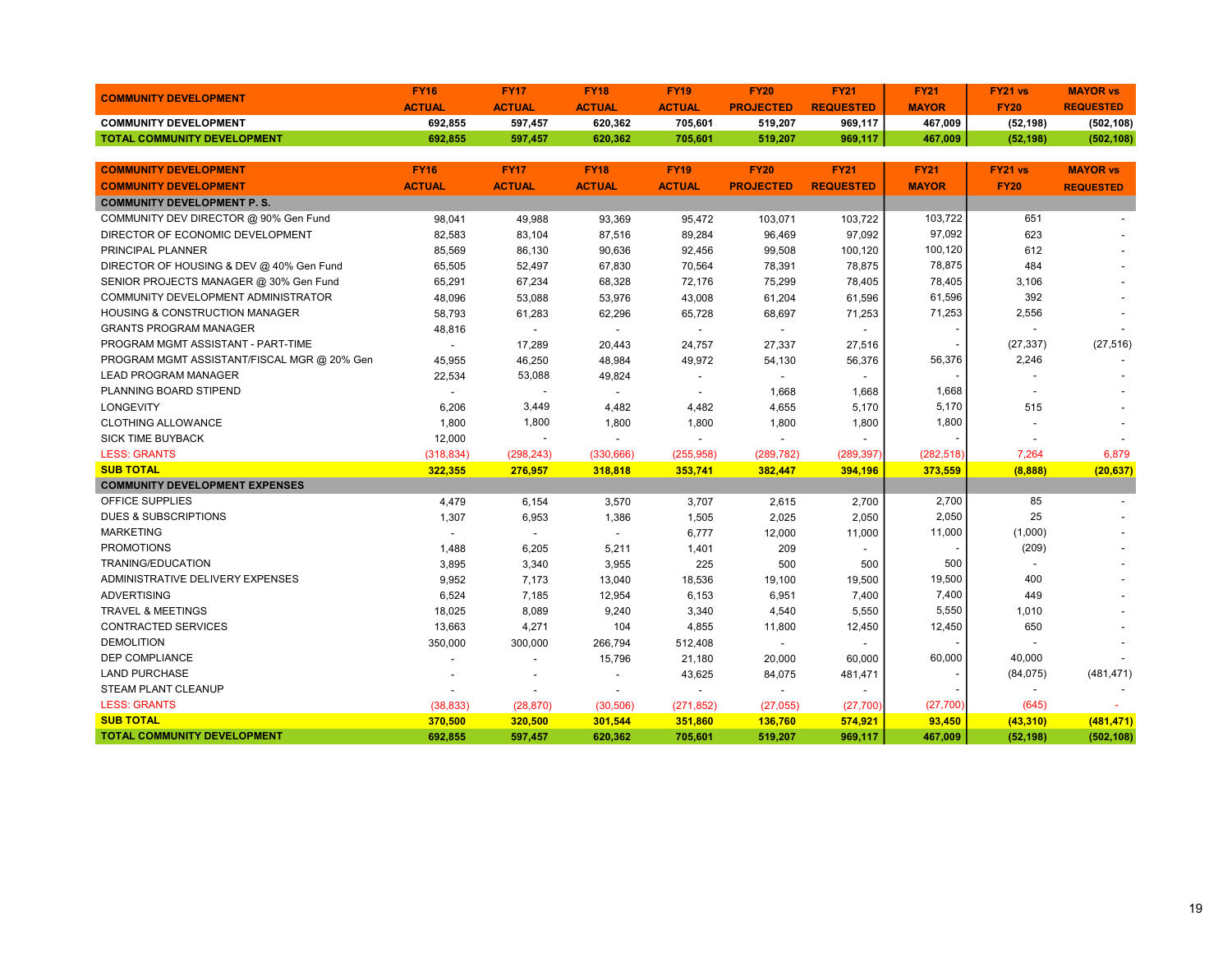| <b>POLICE</b>                        | <b>FY16</b>   | <b>FY17</b>   | <b>FY18</b>   | <b>FY19</b>   | <b>FY20</b>      | <b>FY21</b>      | <b>FY21</b>  | FY21 vs     | <b>MAYOR vs</b>          |
|--------------------------------------|---------------|---------------|---------------|---------------|------------------|------------------|--------------|-------------|--------------------------|
|                                      | <b>ACTUAL</b> | <b>ACTUAL</b> | <b>ACTUAL</b> | <b>ACTUAL</b> | <b>PROJECTED</b> | <b>REQUESTED</b> | <b>MAYOR</b> | <b>FY20</b> | <b>REQUESTED</b>         |
| TOTAL P.S.                           | 4.902.872     | 5,087,517     | 5.263.153     | 5,388,100     | 5.613.292        | 5.797.075        | 5.645.734    | 32.442      | (151, 341)               |
| <b>TOTAL BENEFITS &amp; STIPENDS</b> | 1,555,885     | 1,556,544     | 1,572,927     | 1,584,857     | 1,599,745        | 1,653,820        | 1,630,897    | 31,152      | (22, 923)                |
| <b>TOTAL DISPATCH</b>                | 325,935       | 314,155       | 402.978       | 363,965       | 385,263          | 397,000          | 397.000      | 11,737      |                          |
| <b>TOTAL CIVILIAN STAFF SUPPORT</b>  | 208,454       | 115.026       | 123.872       | 60,755        | 81,908           | 82,972           | 82.972       | 1,064       |                          |
| <b>TOTAL OFFICE &amp; SUPPLIES</b>   | 85,318        | 93,575        | 126,918       | 152,001       | 156,250          | 159,250          | 159,250      | 3,000       | $\overline{\phantom{a}}$ |
| <b>TOTAL TRAVEL &amp; TRAINING</b>   | 73,787        | 67,711        | 74,290        | 79,336        | 76,500           | 59,500           | 59,500       | (17,000)    | $\sim$                   |
| <b>TOTAL VEHICLE &amp; EQUIPMENT</b> | 333,047       | 322.103       | 354.305       | 207.872       | 209.900          | 194,000          | 194.000      | (15,900)    | $\overline{\phantom{a}}$ |
| <b>TOTAL BUILDING MAINTENANCE</b>    | 168,913       | 165,218       | 222,891       | 210.806       | 167.566          | 181.558          | 181.558      | 13.992      |                          |
| <b>TOTAL CAPITAL EXPENDITURES</b>    |               |               |               | 141.159       | 109.602          |                  |              | (109, 602)  |                          |
| <b>TOTAL POLICE</b>                  | 7.654.211     | 7.721.849     | 8.141.334     | 8.188.851     | 8.400.026        | 8.525.175        | 8,350,911    | (49, 115)   | (174, 264)               |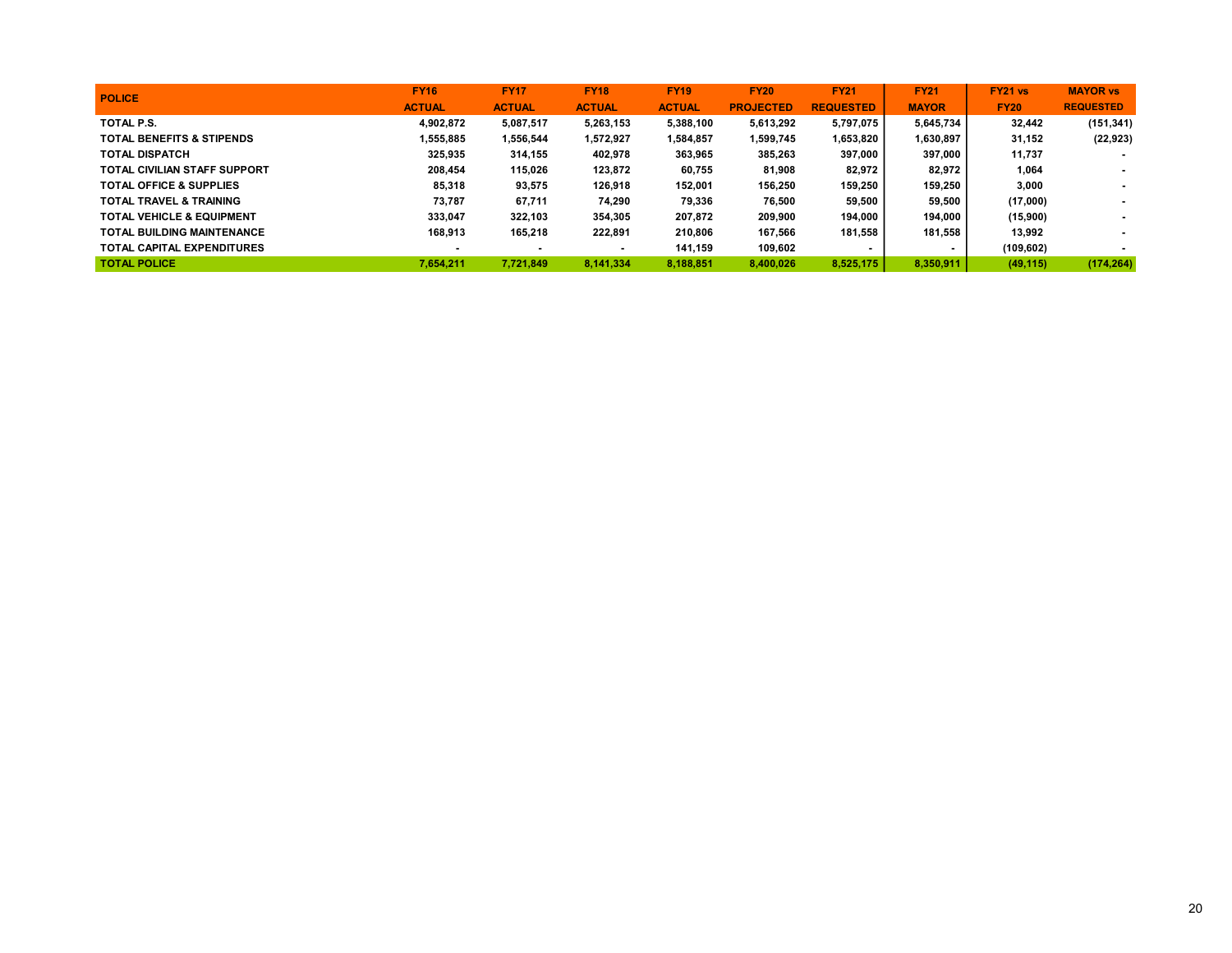| <b>POLICE</b>                                    | <b>FY16</b>   | <b>FY17</b>   | <b>FY18</b>              | <b>FY19</b>    | <b>FY20</b>              | <b>FY21</b>              | <b>FY21</b>    | FY21 vs                  | <b>MAYOR vs</b>  |
|--------------------------------------------------|---------------|---------------|--------------------------|----------------|--------------------------|--------------------------|----------------|--------------------------|------------------|
| P.S.                                             | <b>ACTUAL</b> | <b>ACTUAL</b> | <b>ACTUAL</b>            | <b>ACTUAL</b>  | <b>PROJECTED</b>         | <b>REQUESTED</b>         | <b>MAYOR</b>   | <b>FY20</b>              | <b>REQUESTED</b> |
| POLICE P.S.                                      |               |               |                          |                |                          |                          |                |                          |                  |
| POLICE CHIEF                                     | 124,165       | 126,160       | 127,782                  | 131,300        | 134,982                  | 137,182                  | 137,182        | 2,200                    |                  |
| <b>CLERICAL - HEAD CLERK</b>                     | 57,640        | 58,307        | 61,152                   | 62,400         | 66,024                   | 65,772                   | 65,772         | (252)                    |                  |
| CLERICAL - PRINCIPAL CLERKS (2 FTE / FY21 1 FTE) | 97,778        | 101,895       | 103,584                  | 102,285        | 92,730                   | 96,258                   | 48,129         | (44, 601)                | (48, 129)        |
| <b>LONGEVITY</b>                                 | 80,133        | 78,670        | 81,581                   | 78,280         | 7,898                    | 6,461                    | 6,461          | (1, 437)                 |                  |
| <b>OVERTIME</b>                                  | 511,245       | 491,963       | 477,836                  | 476,289        | 516,031                  | 465,000                  | 465,000        | (51, 031)                |                  |
| DEPUTY CHIEF                                     | 92,381        | 51,597        | $\blacksquare$           | $\blacksquare$ | $\sim$                   | $\sim$                   | $\blacksquare$ |                          |                  |
| CAPTAINS (3FTE)                                  | 80,329        | 158,003       | 255,528                  | 272,064        | 289,432                  | 296,496                  | 296,496        | 7,064                    |                  |
| LIEUTENANTS (5 FTE)                              | 277,585       | 289,402       | 296,192                  | 370,515        | 401,070                  | 407,735                  | 407,735        | 6,665                    |                  |
| SERGEANTS (9 FTE)                                | 549,137       | 559,018       | 581,117                  | 591,084        | 682,472                  | 644,887                  | 644,887        | (37, 585)                |                  |
| PATROL OFFICERS (62 FTE / FY21 59 FTE)           | 3,026,655     | 3,191,600     | 3,316,134                | 3,355,704      | 3,422,653                | 3,677,284                | 3,574,072      | 151,419                  | (103, 212)       |
| <b>RESERVE OFFICERS</b>                          | 5,824         | 8,348         | 22,434                   | $\sim$         |                          |                          |                |                          |                  |
| LESS: COPS GRANT FY17 - FY19                     |               | (27, 446)     | (60, 187)                | (51, 821)      |                          |                          |                |                          |                  |
| Note: SRO Reimb Monty Tech \$75,953 (FY17-20)    |               |               | $\sim$                   |                |                          |                          |                |                          |                  |
| <b>SUB TOTAL</b>                                 | 4,902,872     | 5,087,517     | 5,263,153                | 5,388,100      | 5,613,292                | 5,797,075                | 5,645,734      | 32,442                   | (151, 341)       |
| <b>BENEFITS &amp; STIPENDS</b>                   |               |               |                          |                |                          |                          |                |                          |                  |
| SHIFT DIFFERENTIAL                               | 66,015        | 66,641        | 68,754                   | 66,700         | 74,884                   | 87,000                   | 87,000         | 12,116                   |                  |
| <b>HOLIDAYS</b>                                  | 314,205       | 341,620       | 354,593                  | 363,305        | 433,893                  | 454,000                  | 444,571        | 10,678                   | (9, 429)         |
| <b>OUT OF GRADE</b>                              | 15,862        | 17,376        | 18,250                   | 19,763         | 24,824                   | 22,000                   | 22,000         | (2,824)                  |                  |
| <b>SICK TIME BUY BACK</b>                        | 38,423        | 12,106        | 9,086                    | 35,676         | 24,718                   | 24,000                   | 24,000         | (718)                    |                  |
| UNIFORM ALLOWANCE (CIVILIAN)                     | 600           | 1,200         | 969                      | 1,096          | 750                      | 750                      | 750            |                          |                  |
| INCENTIVES (EDUCATION)                           | 728,674       | 704,533       | 681,719                  | 657,079        | 576,554                  | 575,000                  | 575,000        | (1, 554)                 |                  |
| STIPEND (BUR. CRIMINAL INVESTIGATION)            | 10,800        | 9,300         | 9,300                    | 40,237         | 49,214                   | 43,300                   | 43,300         | (5,914)                  |                  |
| STIPEND (DRUG SUPPRESSION UNIT)                  | 7,000         | 8,500         | 7,000                    | $\overline{a}$ | $\blacksquare$           | $\overline{a}$           |                |                          |                  |
| STIPEND (SGT STAFF SVC, LT ADM SVC)              | 3,000         | 3,000         | 3,000                    |                |                          | $\overline{a}$           |                |                          |                  |
| STIPEND (COURT LIAISON)                          | 1,500         | 1,500         | 1,500                    |                |                          |                          |                |                          |                  |
| STIPEND (REPORT REVIEW)                          | 1,500         | 1,500         | 1,500                    |                |                          |                          |                |                          |                  |
| STIPEND (ARMORER/TRAINING SUPERVISOR)            | 2,500         | 2,500         | 2,500                    |                |                          | $\overline{\phantom{a}}$ |                |                          |                  |
| STIPEND (RECORDS MANAGER)                        | 2,500         | 2,500         | 1,500                    |                |                          |                          |                |                          |                  |
| STIPEND (TRAFFIC SPECIALIST)                     | 3,000         | 3,000         | 5,712                    |                |                          |                          |                |                          |                  |
| STIPEND (SCHOOL RESOURCE OFFICER)                | 4,500         | 4,500         | 4,500                    |                |                          |                          |                |                          |                  |
| STIPEND (BCI ON-CALL)                            | 18,200        | 17,500        | 18,200                   | 18,200         | 18,550                   | 18,270                   | 18,270         | (280)                    |                  |
| POLICE UNIFORM ALLOWANCE                         | 9,000         | 11,964        | 1,500                    | 14,833         | $\overline{\phantom{a}}$ | 7,500                    | 7,500          | 7,500                    |                  |
| STIPEND (PROFESSIONAL STANDARDS)                 | 228,651       | 241,917       | 372,574                  | 360,588        | 390,598                  | 410,000                  | 396,506        | 5,908                    | (13, 494)        |
| STIPEND (CELL PHONE)                             | 92,155        | 97,608        | $\blacksquare$           | $\blacksquare$ | $\blacksquare$           | $\blacksquare$           |                | $\overline{\phantom{a}}$ |                  |
| STIPEND (FIELD TRAINING OFFICER)                 | 7,800         | 7,779         | 10,770                   | 7,380          | 5,760                    | 12,000                   | 12,000         | 6,240                    |                  |
| POLICE DISPATCH DIFFERENTIAL                     |               |               | $\overline{\phantom{a}}$ | $\blacksquare$ | $\blacksquare$           | $\sim$                   | $\sim$         |                          |                  |
| <b>SUB TOTAL</b>                                 | 1,555,885     | 1,556,544     | 1,572,927                | 1,584,857      | 1,599,745                | 1,653,820                | 1,630,897      | 31,152                   | (22, 923)        |
| <b>TOTAL POLICE P.S.</b>                         | 6,458,757     | 6,644,061     | 6,836,080                | 6,972,957      | 7,213,037                | 7,450,895                | 7,276,631      | 63,594                   | (174, 264)       |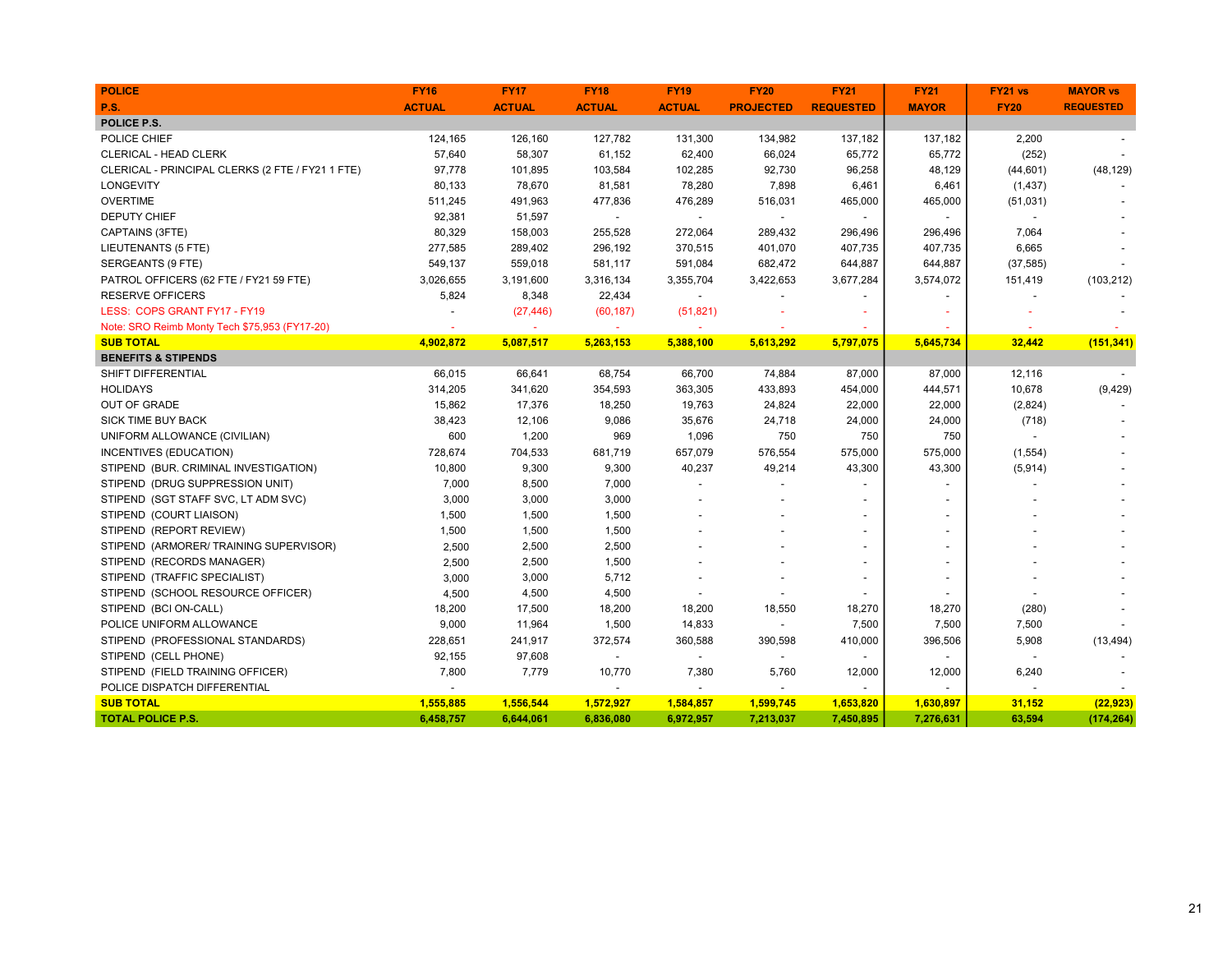| <b>POLICE</b>                                     | <b>FY16</b>   | <b>FY17</b>   | <b>FY18</b>   | <b>FY19</b>   | <b>FY20</b>      | <b>FY21</b>      | <b>FY21</b>  | <b>FY21 vs</b> | <b>MAYOR vs</b>  |
|---------------------------------------------------|---------------|---------------|---------------|---------------|------------------|------------------|--------------|----------------|------------------|
| <b>DISPATCH &amp; CIVILIAN SUPPORT</b>            | <b>ACTUAL</b> | <b>ACTUAL</b> | <b>ACTUAL</b> | <b>ACTUAL</b> | <b>PROJECTED</b> | <b>REQUESTED</b> | <b>MAYOR</b> | <b>FY20</b>    | <b>REQUESTED</b> |
| <b>DISPATCH</b>                                   |               |               |               |               |                  |                  |              |                |                  |
| CIVILIAN POLICE DISPATCHERS (12)                  | 399,413       | 387,203       | 453,987       | 468,883       | 488,737          | 515,000          | 515,000      | 26,263         |                  |
| CIVILIAN POLICE DISPATCHERS OVERTIME              | 37,246        | 36,120        | 59,662        | 29,034        | 32,234           | 50,000           | 50,000       | 17,766         |                  |
| CIVILIAN DISPATCH UNIFORMS                        | 4,500         | 5,500         | 4,500         | 6,000         | 4,500            | 6,000            | 6,000        | 1,500          |                  |
| LESS: E911 SUPPORT GRANT (est)                    | (115, 224)    | (114, 668)    | (115, 171)    | (139, 952)    | (140, 208)       | (174,000)        | (174,000)    | (33, 792)      |                  |
| <b>SUB TOTAL</b>                                  | 325,935       | 314,155       | 402,978       | 363,965       | 385,263          | 397,000          | 397,000      | 11,737         | $\blacksquare$   |
| <b>CIVILIAN STAFF SUPPORT</b>                     |               |               |               |               |                  |                  |              |                |                  |
| <b>RECORDS ASSISTANT</b>                          | 14.416        | 14,416        | 13,872        | 5,271         | 16,483           | 15,000           | 15,000       | (1,483)        |                  |
| <b>CRIME ANALYST</b>                              | 51,352        | 51,678        | 54,392        | 55,484        | 61,203           | 61,596           | 61,596       | 393            |                  |
| DOMESTIC VIOLENCE ADV                             | 44,806        | 46,334        | 49,140        | 50,128        | 56,016           | 56,376           | 56,376       | 360            |                  |
| ANIMAL CONTROL OFFICER                            | 44,435        | 42,759        | 29,548        |               |                  |                  |              |                |                  |
| <b>OVERTIME - ANIMAL CONTROL</b>                  | 10,227        | 5,703         | 2,624         |               |                  |                  |              |                |                  |
| LESS: GRANTS (VAWA)                               | 43,218        | (45, 864)     | (25, 704)     | (50, 128)     | (51, 794)        | (50,000)         | (50,000)     | 1,794          |                  |
| <b>SUB TOTAL</b>                                  | 208,454       | 115,026       | 123,872       | 60,755        | 81,908           | 82,972           | 82,972       | 1,064          | $\blacksquare$   |
| <b>TOTAL POLICE DISPATCH &amp; CIVILIAN STAFF</b> | 534,389       | 429,181       | 526,850       | 424.720       | 467,171          | 479,972          | 479,972      | 12,801         |                  |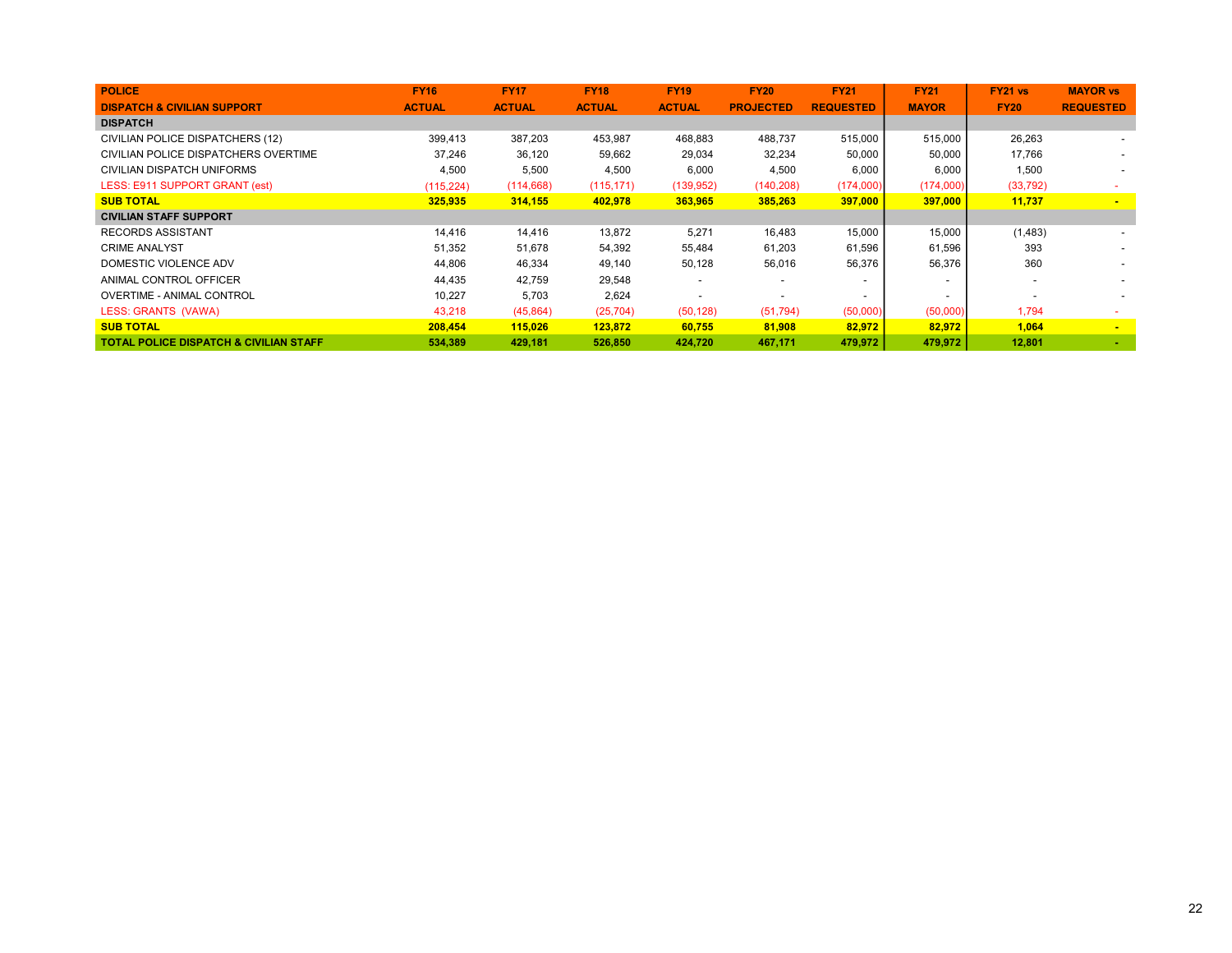| <b>POLICE</b>                                    | <b>FY16</b>   | <b>FY17</b>              | <b>FY18</b>              | <b>FY19</b>              | <b>FY20</b>              | <b>FY21</b>              | <b>FY21</b>              | FY21 vs     | <b>MAYOR vs</b>          |
|--------------------------------------------------|---------------|--------------------------|--------------------------|--------------------------|--------------------------|--------------------------|--------------------------|-------------|--------------------------|
| <b>EXPENSE</b>                                   | <b>ACTUAL</b> | <b>ACTUAL</b>            | <b>ACTUAL</b>            | <b>ACTUAL</b>            | <b>PROJECTED</b>         | <b>REQUESTED</b>         | <b>MAYOR</b>             | <b>FY20</b> | <b>REQUESTED</b>         |
| <b>OFFICE &amp; SUPPLIES</b>                     |               |                          |                          |                          |                          |                          |                          |             |                          |
| <b>OFFICE SUPPLIES</b>                           | 15,186        | 15,066                   | 20,256                   | 22,261                   | 19,000                   | 20,000                   | 20,000                   | 1,000       |                          |
| <b>DUES &amp; SUBSCRIPTIONS</b>                  | 4,495         | 6,195                    | 6,650                    | 7,814                    | 6,500                    | 6,500                    | 6,500                    |             |                          |
| <b>AUCTION</b>                                   |               | $\sim$                   | $\overline{a}$           |                          |                          |                          |                          |             |                          |
| <b>PRINTING</b>                                  | 4,184         | 4,371                    | 3,217                    | 2,073                    | 3,250                    | 4,000                    | 4,000                    | 750         |                          |
| PHOTOGRAPHY (moving to office supplies for fy18) | 1,792         | 1,854                    |                          |                          |                          |                          |                          |             |                          |
| PROVISION OF PRISONERS                           | 8,747         | 7,197                    | 5,983                    | 6,000                    | 7,500                    | 8,000                    | 8,000                    | 500         |                          |
| <b>TOWING</b>                                    | 162           | $\blacksquare$           | 225                      |                          |                          | 750                      | 750                      | 750         |                          |
| CHIEF/DC/CAPT SEARCH FEE                         |               | $\blacksquare$           |                          |                          |                          |                          |                          |             |                          |
| <b>ANIMAL CONTROL</b>                            | 50,752        | 58,892                   | 90,587                   | 113,853                  | 120,000                  | 120,000                  | 120,000                  |             |                          |
| <b>SUB TOTAL</b>                                 | 85,318        | 93,575                   | 126,918                  | 152,001                  | 156,250                  | 159,250                  | 159,250                  | 3,000       |                          |
| <b>TRAVEL &amp; TRAINING</b>                     |               |                          |                          |                          |                          |                          |                          |             |                          |
| <b>TRAVEL &amp; MEETINGS</b>                     | 4,396         | 1,878                    | 4,206                    | 1,975                    | 4,500                    | 4,500                    | 4,500                    |             |                          |
| TRAINING (IN-SERVICE & SPECIALIZED)              | 6,507         | 8,741                    | 3,989                    | 7,958                    | 6,000                    | 6,000                    | 6,000                    |             |                          |
| TRAINING (COMMAND & SUPERVISORY)                 | 4,376         | 4,981                    | 6,545                    | 3,000                    | 6,000                    | 6,000                    | 6,000                    |             |                          |
| TRAINING (RECRUIT ACADEMY)                       | 18,000        | 18,000                   | 18,000                   | 18,000                   | 15,000                   | 3,000                    | 3,000                    | (12,000)    |                          |
| TRAINING (AMMO & FIREARMS)                       | 40,508        | 34,111                   | 41,550                   | 48,403                   | 45,000                   | 40,000                   | 40,000                   | (5,000)     |                          |
| <b>SUB TOTAL</b>                                 | 73,787        | 67,711                   | 74,290                   | 79,336                   | 76,500                   | 59,500                   | 59,500                   | (17,000)    | $\overline{\phantom{a}}$ |
| <b>VEHICLE &amp; EQUIPMENT</b>                   |               |                          |                          |                          |                          |                          |                          |             |                          |
| <b>MECHANICS</b>                                 | 180           | $\overline{\phantom{a}}$ | $\overline{\phantom{a}}$ | $\overline{\phantom{a}}$ | $\overline{\phantom{a}}$ | $\overline{\phantom{a}}$ | $\overline{\phantom{a}}$ |             |                          |
| <b>GAS AND OIL</b>                               | 78,190        | 75,377                   | 78,207                   | 86,007                   | 90,000                   | 90,000                   | 90,000                   |             |                          |
| <b>AUTO REPAIR</b>                               | 49,014        | 63,900                   | 63,576                   | 73,271                   | 70,000                   | 70,000                   | 70,000                   |             |                          |
| <b>SUPPLIES</b>                                  | 15,810        | 14,619                   | 32,622                   | 8,998                    | 12,000                   | 15,000                   | 15,000                   | 3,000       |                          |
| <b>RADIO REPAIR</b>                              | 6,005         | 4,073                    | 8,706                    | 7,333                    | 6,500                    | 6,500                    | 6,500                    |             |                          |
| <b>EQUIPMENT RENTAL</b>                          | 28,397        |                          |                          |                          |                          |                          |                          |             |                          |
| <b>TRAINING ROOM EQUIPMENT</b>                   |               |                          |                          | $\blacksquare$           | 2,500                    | 2,500                    | 2,500                    |             |                          |
| TIRES AND TUBES (TIRE REPLACEMENT)               | 10,354        | 7,134                    | 10,162                   | 11,988                   | 7,000                    | 10,000                   | 10,000                   | 3,000       |                          |
| VEHICLE/EQUIPMENT REPLACEMENT                    | 123,097       | 135,000                  | 154,532                  | $\overline{a}$           | $\overline{a}$           |                          | $\blacksquare$           |             |                          |
| <b>MOTORCYCLE LEASING</b>                        | 22,000        | 22,000                   | 6,500                    | 20,275                   | 21,900                   |                          |                          | (21,900)    |                          |
| <b>SUB TOTAL</b>                                 | 333,047       | 322,103                  | 354,305                  | 207,872                  | 209,900                  | 194,000                  | 194,000                  | (15,900)    | $\blacksquare$           |
| <b>BUILDING MAINTENANCE</b>                      |               |                          |                          |                          |                          |                          |                          |             |                          |
| <b>CUSTODIAN</b>                                 | 42,234        | 44,735                   | 47,268                   | 53,710                   | 51,666                   | 53,558                   | 53,558                   | 1,892       |                          |
| CLOTHING ALLOW. (CUSTODIAN)                      | 600           |                          | 600                      | $\overline{a}$           | $\overline{a}$           |                          |                          |             |                          |
| MAINTENANCE-ELEVATOR                             | 3,643         | 1,473                    | 1,000                    | 1,000                    | 1,000                    | 1,000                    | 1,000                    |             |                          |
| MAINTENANCE-DIESEL GENERATOR                     | 478           | 1,092                    | 1,721                    | 518                      | 700                      | 700                      | 700                      |             |                          |
| CONTRACT SERVICES (HVAC MAINT)                   | 863           | 4,436                    | 13,980                   | 46,336                   | 5,000                    | 7,500                    | 7,500                    | 2,500       |                          |
| CONTRACTED SERVICES (simplex grinnell)           | 1,689         | 1,350                    | 1,521                    | 1,350                    | 1,600                    | 1,800                    | 1,800                    | 200         |                          |
| <b>ELECTRICITY</b>                               | 58,419        | 58,885                   | 61,130                   | 49,772                   | 57,600                   | 60,000                   | 60,000                   | 2,400       |                          |
| <b>CARPET RUNNERS</b>                            | 3,024         | 2,916                    | 3,320                    |                          | $\overline{a}$           |                          |                          |             |                          |
| <b>HEATING FUEL</b>                              | 22,399        | 22,172                   | 23,760                   | 18,653                   | 22,000                   | 24,000                   | 24,000                   | 2,000       |                          |
| <b>HOUSEHOLDS</b>                                | 14,209        | 23,113                   | 16,027                   | 16,042                   | 17,000                   | 18,000                   | 18,000                   | 1,000       |                          |
| <b>REPAIR AND CARE</b>                           | 21,355        | 5,046                    | 52,564                   | 23,425                   | 11,000                   | 15,000                   | 15,000                   | 4,000       |                          |
| <b>SUB TOTAL</b>                                 | 168,913       | 165,218                  | 222,891                  | 210,806                  | 167,566                  | 181,558                  | 181,558                  | 13,992      |                          |
| <b>CAPITAL EXPENDITURES</b>                      |               |                          |                          |                          |                          |                          |                          |             |                          |
| <b>VEHICLE REPLACEMENT</b>                       |               |                          | ÷,                       | 139,159                  | 109,602                  |                          | $\overline{a}$           | (109, 602)  |                          |
| <b>BUILDING RENOVATION</b>                       |               |                          |                          | 2,000                    |                          |                          |                          |             |                          |
| <b>SUB TOTAL</b>                                 |               | ÷                        | ÷                        | 141,159                  | 109,602                  | $\overline{\phantom{a}}$ | ÷                        | (109, 602)  | $\sim$                   |
| <b>TOTAL POLICE EXPENSE</b>                      | 661,065       | 648,607                  | 778,404                  | 791,174                  | 719,818                  | 594,308                  | 594,308                  | (125, 510)  |                          |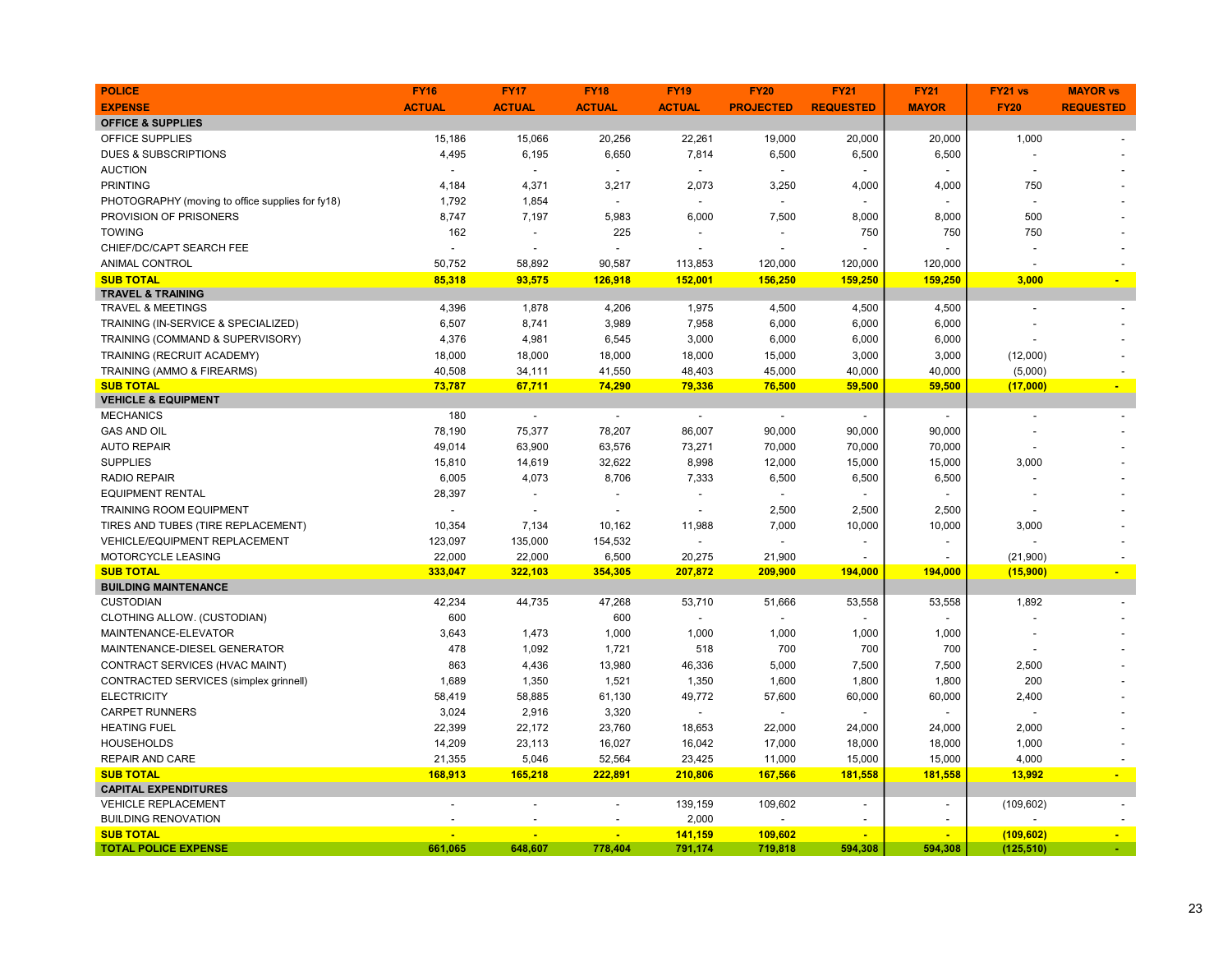|                                            | <b>FY16</b>   | <b>FY17</b>   | <b>FY18</b>   | <b>FY19</b>   | <b>FY20</b>      | <b>FY21</b>      | <b>FY21</b>  | FY21 vs        | <b>MAYOR vs</b>  |
|--------------------------------------------|---------------|---------------|---------------|---------------|------------------|------------------|--------------|----------------|------------------|
| <b>FIRE</b>                                | <b>ACTUAL</b> | <b>ACTUAL</b> | <b>ACTUAL</b> | <b>ACTUAL</b> | <b>PROJECTED</b> | <b>REQUESTED</b> | <b>MAYOR</b> | <b>FY20</b>    | <b>REQUESTED</b> |
| TOTAL P.S.                                 | 4,893,408     | 5,165,843     | 5,402,532     | 5,500,637     | 5,651,634        | 5,885,401        | 5,726,287    | 74,653         | (159, 114)       |
| <b>TOTAL BENEFITS &amp; STIPENDS</b>       | 1,072,522     | 1,103,566     | 1,149,912     | 1,279,721     | 1,402,247        | 1,533,503        | 1,475,203    | 72,956         | (58, 300)        |
| <b>TOTAL EMERGENCY MANAGEMENT DIR</b>      | 72,468        | 74,460        | 87,108        | 88,537        | 96,330           | 93,242           | 93,242       | (3,088)        |                  |
| <b>TOTAL FIRE PREVENTION</b>               | 130,874       | 134,581       | 137,548       | 140,043       | 154,556          | 177,384          | 157,384      | 2,828          | (20,000)         |
| <b>TOTAL OFFICE &amp; SUPPLIES</b>         | 25,609        | 30,193        | 34,000        | 33,687        | 39,000           | 40,000           | 40,000       | 1,000          |                  |
| <b>TOTAL VEHICLE &amp; EQUIPMENT</b>       | 349,483       | 314,846       | 494,835       | 832,431       | 349,730          | 364,898          | 269,898      | (79, 832)      | (95,000)         |
| TOTAL BUILDING MAINTENANCE                 | 210,000       | 266,359       | 232,200       | 220,923       | 236,500          | 303,000          | 243,000      | 6,500          | (60,000)         |
| <b>TOTAL FIRE</b>                          | 6,754,364     | 7,089,848     | 7,538,135     | 8,095,979     | 7,929,997        | 8,397,428        | 8,005,014    | 75,017         | (392, 414)       |
|                                            |               |               |               |               |                  |                  |              |                |                  |
| <b>FIRE</b>                                | <b>FY16</b>   | <b>FY17</b>   | <b>FY18</b>   | <b>FY19</b>   | <b>FY20</b>      | <b>FY21</b>      | <b>FY21</b>  | <b>FY21 vs</b> | <b>MAYOR vs</b>  |
| <b>P.S.</b>                                | <b>ACTUAL</b> | <b>ACTUAL</b> | <b>ACTUAL</b> | <b>ACTUAL</b> | <b>PROJECTED</b> | <b>REQUESTED</b> | <b>MAYOR</b> | <b>FY20</b>    | <b>REQUESTED</b> |
| FIRE P.S.                                  |               |               |               |               |                  |                  |              |                |                  |
| FIRE CHIEF (1)                             | 153,981       | 156,637       | 159,946       | 162,998       | 166,661          | 166,388          | 100,000      | (66, 661)      | (66, 388)        |
| CHIEFS ADMINISTRATIVE ASSISTANT            | 52,662        | 53,296        | 53,297        | 58,760        | 60,417           | 61,962           | 61,962       | 1,545          |                  |
| <b>CLERICAL - SENIOR CLERK</b>             | 25,614        | 27,815        | 27,823        | 30,569        | 32,450           | 33,334           | 33,334       | 884            |                  |
| <b>LONGEVITY</b>                           | 66,264        | 65,656        | 71,000        | 65,571        | 689              | 700              | 700          | 11             |                  |
| <b>OVERTIME</b>                            | 441,361       | 428,922       | 465,000       | 496,143       | 454,807          | 500,000          | 500,000      | 45,193         |                  |
| DEPUTIES (4)                               | 347,063       | 357,492       | 365,400       | 372,300       | 401,599          | 402,464          | 402,464      | 865            |                  |
| CAPTAINS (4)                               | 280,170       | 297,840       | 304,431       | 310,349       | 317,479          | 327,075          | 327,075      | 9,596          |                  |
| LIEUTENANTS (12)                           | 753,245       | 776,512       | 793,650       | 809,039       | 841,127          | 866,657          | 866,657      | 25,530         |                  |
| LIEUTENANTS - Fire Alarm/Comm Director (1) | 72,468        | 74,460        | 76,108        | 77,587        | 85,330           | 84,279           | 84,279       | (1,051)        |                  |
| COMMUNICATION TECHNICIAN                   | 6,668         | 5,740         | 6,200         | 6,626         | 2,897            | 7,000            | 7,000        | 4,103          |                  |
| FIREFIGHTERS (56 / FY21 54)                | 2,882,855     | 2,930,587     | 3,136,805     | 3,195,545     | 3,355,711        | 3,450,542        | 3,357,816    | 2,105          | (92, 726)        |
| <b>LESS: GRANTS</b>                        | (188, 943)    | (9, 114)      | (57, 128)     | (84, 850)     | (67, 533)        | (15,000)         | (15,000)     | 52,533         |                  |
| <b>SUB TOTAL</b>                           | 4,893,408     | 5,165,843     | 5,402,532     | 5,500,637     | 5,651,634        | 5,885,401        | 5,726,287    | 74,653         | (159, 114)       |
| <b>FIRE BENEFITS &amp; STIPENDS</b>        |               |               |               |               |                  |                  |              |                |                  |
| PROFESSIONAL STANDARDS                     | 8,567         | 5,300         | 6,800         | 8,300         | 5,491            | 12,000           | 7,000        | 1,509          | (5,000)          |
| <b>INCENTIVES</b>                          | 519,330       | 509,458       | 525,000       | 635,074       | 700,622          | 747,605          | 716,530      | 15,908         | (31, 075)        |
| <b>HOLIDAYS</b>                            | 396,307       | 429,864       | 448,942       | 451,952       | 480,989          | 517,534          | 500,000      | 19,011         | (17, 534)        |
| <b>HIGHER CLASSIFICATION</b>               | 26,728        | 25,540        | 33,660        | 31,320        | 48,321           | 55,000           | 55,000       | 6,679          |                  |
| PAGER/RECALL                               | 93,140        | 99,864        | 110,510       | 130,365       | 137,184          | 146,044          | 141,353      | 4,169          | (4,691)          |
| SICK TIME BUY BACK                         | 28,450        | 33,540        | 25,000        | 22,710        | 29,640           | 55,320           | 55,320       | 25,680         |                  |
| <b>SUB TOTAL</b>                           | 1,072,522     | 1,103,566     | 1,149,912     | 1,279,721     | 1,402,247        | 1,533,503        | 1,475,203    | 72,956         | (58, 300)        |
| <b>EMERGENCY MANAGEMENT DIRECTOR</b>       |               |               |               |               |                  |                  |              |                |                  |
| <b>FEMA/TRAINING DIRECTOR</b>              | 72,468        | 74,460        | 76,108        | 77,587        | 85,330           | 82,242           | 82,242       | (3,088)        |                  |
| CODE RED EMERGENCY NOTIFICATION            |               |               | 11,000        | 10,950        | 11,000           | 11,000           | 11,000       |                |                  |
| <b>SUB TOTAL</b>                           | 72,468        | 74,460        | 87,108        | 88,537        | 96,330           | 93,242           | 93,242       | (3,088)        | ÷                |
| <b>FIRE PREVENTION</b>                     |               |               |               |               |                  |                  |              |                |                  |
| FIRE PREVENTION/ARSON DIRECTOR             | 72,468        | 74,460        | 76,108        | 77,587        | 85,330           | 86,861           | 86,861       | 1,531          |                  |
| FIRE FIGHTER - FIRE PREVENTION             | 58,406        | 60,121        | 61,440        | 62,456        | 69,226           | 70,523           | 70,523       | 1,297          |                  |
| FIRE CODE INSPECTOR                        |               |               |               |               |                  | 20,000           |              |                | (20,000)         |
| <b>SUB TOTAL</b>                           | 130,874       | 134,581       | 137,548       | 140,043       | 154,556          | 177,384          | 157,384      | 2,828          | (20,000)         |
| <b>TOTAL FIRE P.S.</b>                     | 6.169.272     | 6.478.450     | 6.777.100     | 7.008.938     | 7.304.767        | 7,689,530        | 7,452,116    | 147.349        | (237, 414)       |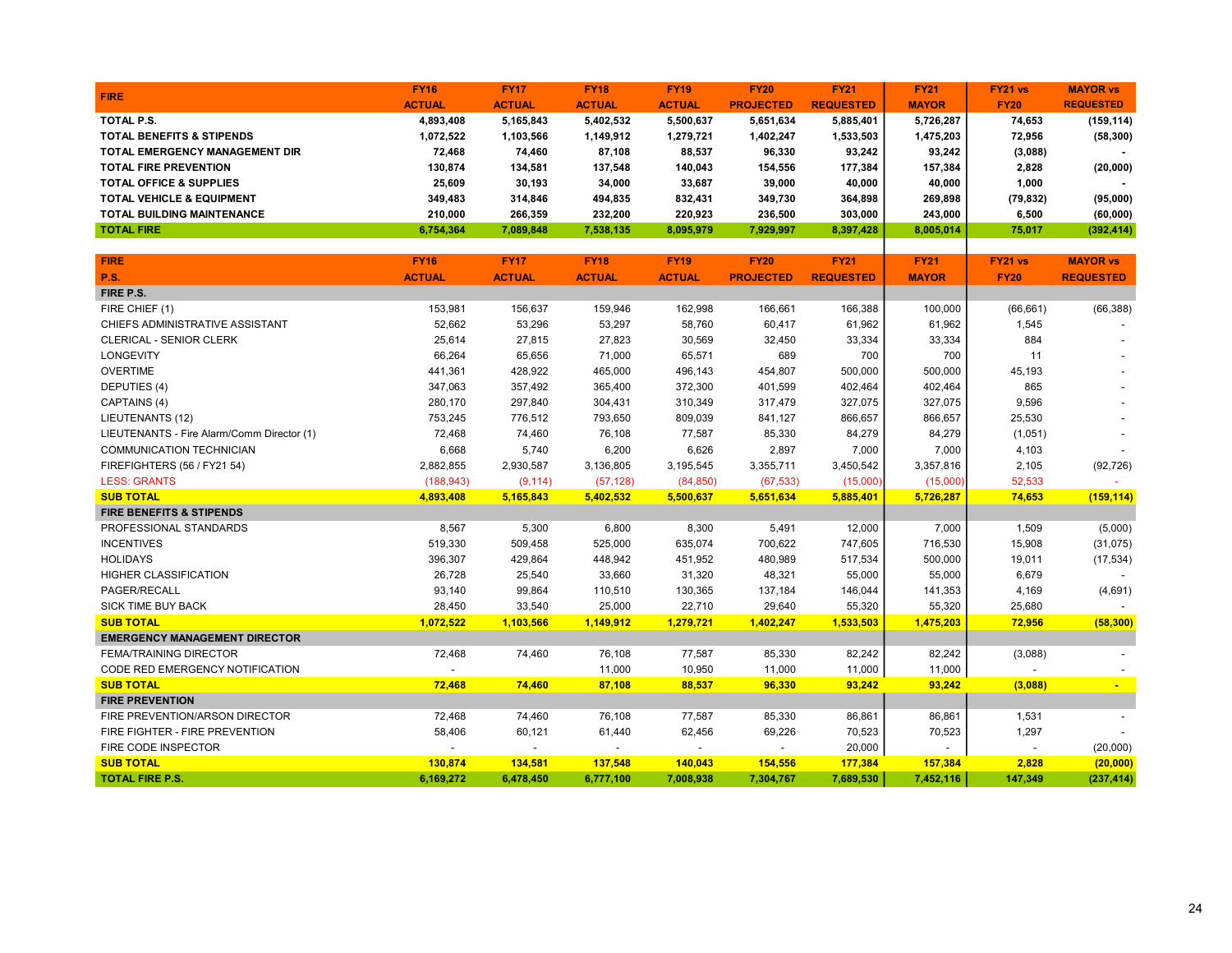| <b>FIRE</b>                             | <b>FY16</b>   | <b>FY17</b>   | <b>FY18</b>   | <b>FY19</b>              | <b>FY20</b>      | <b>FY21</b>      | <b>FY21</b>              | <b>FY21 vs</b> | <b>MAYOR vs</b>  |
|-----------------------------------------|---------------|---------------|---------------|--------------------------|------------------|------------------|--------------------------|----------------|------------------|
| <b>EXPENSE</b>                          | <b>ACTUAL</b> | <b>ACTUAL</b> | <b>ACTUAL</b> | <b>ACTUAL</b>            | <b>PROJECTED</b> | <b>REQUESTED</b> | <b>MAYOR</b>             | <b>FY20</b>    | <b>REQUESTED</b> |
| <b>OFFICE &amp; SUPPLIES</b>            |               |               |               |                          |                  |                  |                          |                |                  |
| <b>OFFICE SUPPLIES</b>                  | 8,853         | 12,175        | 13,000        | 9,091                    | 13,000           | 12,000           | 12,000                   | (1,000)        |                  |
| <b>TRAVEL &amp; MEETINGS</b>            | 6,463         | 4,554         | 6,000         | 7,300                    | 7,000            | 9,000            | 9,000                    | 2,000          |                  |
| TRAINING/SAFETY/HEALTH                  | 10.293        | 13,464        | 15,000        | 17,296                   | 19,000           | 19,000           | 19,000                   |                |                  |
| <b>SUB TOTAL</b>                        | 25,609        | 30,193        | 34,000        | 33,687                   | 39,000           | 40,000           | 40,000                   | 1,000          |                  |
| <b>FIRE VEHICLE &amp; EQUIPMENT</b>     |               |               |               |                          |                  |                  |                          |                |                  |
| <b>MECHANICS</b>                        | 45,858        | 40,387        | 51,835        | 52,666                   | 56,166           | 56,898           | 56,898                   | 732            |                  |
| MAINTENANCE EQUIPMENT (FIRE ALARM)      | 22,738        | 19,794        | 21,000        | 25,552                   | 24,000           | 24,000           | 24,000                   |                |                  |
| <b>FIREFIGHTERS EQUIPMENT</b>           | 15,804        | 32,589        | 20,000        | 28,836                   | 47,564           | 28,000           | 28,000                   | (19, 564)      |                  |
| <b>GAS AND OIL</b>                      | 34,946        | 38,801        | 53,000        | 44,100                   | 53,000           | 53,000           | 53,000                   |                |                  |
| <b>FIREFIGHTERS SUPPLIES</b>            | 10,873        | 11,635        | 14,000        | 12,671                   | 15,000           | 13,000           | 13,000                   | (2,000)        |                  |
| <b>AUTOMOBILE</b>                       | 104,185       | 86,640        | 90,000        | 95,084                   | 93,000           | 95,000           | 95,000                   | 2,000          |                  |
| NEW UTILITY PICK-UP TRUCK. WITH PLOW    |               |               | 44,000        |                          |                  |                  |                          |                |                  |
| <b>INSPECTORS VEHICLE</b>               |               |               | 36,000        |                          | 61,000           | 45,000           | $\overline{\phantom{a}}$ | (61,000)       | (45,000)         |
| <b>CAPITAL EQUIPMENT &amp; VEHICLES</b> | 115,079       | 85,000        | 165,000       | 573,522                  |                  | 50,000           | $\sim$                   |                | (50,000)         |
| <b>SUB TOTAL</b>                        | 349,483       | 314,846       | 494,835       | 832,431                  | 349,730          | 364,898          | 269,898                  | (79, 832)      | (95,000)         |
| <b>FIRE BUILDING MAINTENANCE</b>        |               |               |               |                          |                  |                  |                          |                |                  |
| <b>ELECTRICITY</b>                      | 68,829        | 64,667        | 72,200        | 72,809                   | 70,500           | 74,000           | 74,000                   | 3,500          |                  |
| <b>HEATING FUEL</b>                     | 46,007        | 50,550        | 65,000        | 42,739                   | 84,000           | 84,000           | 84,000                   |                |                  |
| <b>HOUSEHOLD</b>                        | 95,164        | 98,142        | 75,000        | 105,375                  | 82,000           | 85,000           | 85,000                   | 3,000          |                  |
| <b>BUILDING IMPROVEMENTS</b>            |               | 53,000        | 20,000        | $\overline{\phantom{a}}$ | $\sim$           | 60,000           | $\sim$                   |                | (60,000)         |
| <b>SUB TOTAL</b>                        | 210,000       | 266,359       | 232,200       | 220,923                  | 236,500          | 303,000          | 243,000                  | 6,500          | (60,000)         |
| <b>TOTAL FIRE EXPENSES</b>              | 585,092       | 611,398       | 761,035       | 1,087,041                | 625,230          | 707,898          | 552,898                  | (72, 332)      | (155,000)        |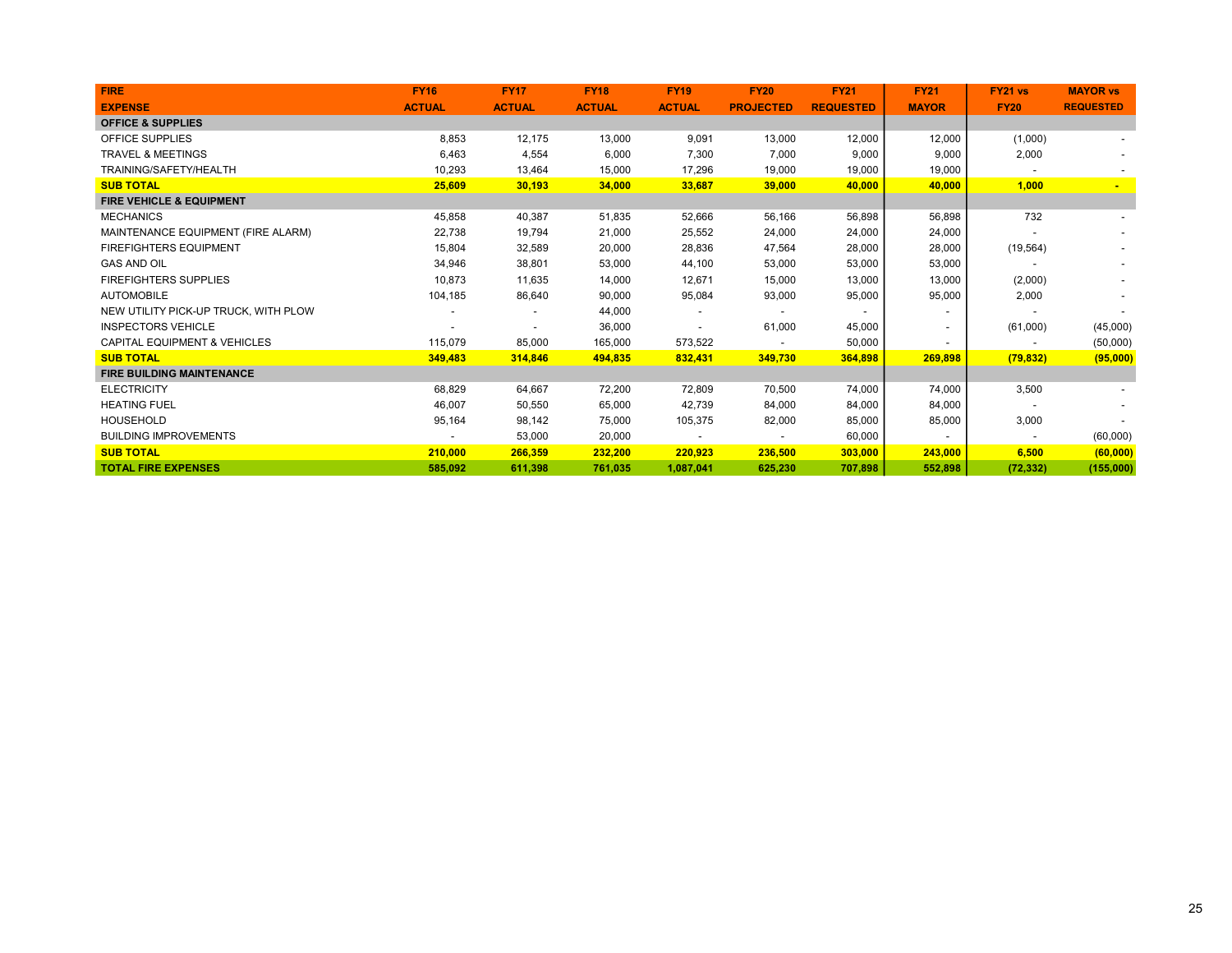| <b>BUILDING</b>                              | <b>FY16</b>    | <b>FY17</b>              | <b>FY18</b>              | <b>FY19</b>    | <b>FY20</b>      | <b>FY21</b>              | <b>FY21</b>  | FY21 vs        | <b>MAYOR vs</b>  |
|----------------------------------------------|----------------|--------------------------|--------------------------|----------------|------------------|--------------------------|--------------|----------------|------------------|
|                                              | <b>ACTUAL</b>  | <b>ACTUAL</b>            | <b>ACTUAL</b>            | <b>ACTUAL</b>  | <b>PROJECTED</b> | <b>REQUESTED</b>         | <b>MAYOR</b> | <b>FY20</b>    | <b>REQUESTED</b> |
| <b>TOTAL INSPECTIONAL SERVICES</b>           | 403,815        | 397,750                  | 574,182                  | 587,194        | 731,039          | 829,517                  | 638,317      | (92, 722)      | (191, 200)       |
| TOTAL FACILITIES MAINTENANCE                 | 169,525        | 269,775                  | 270,012                  | 303,304        | 325,719          | 546,700                  | 546,700      | 220,981        |                  |
| <b>TOTAL BUILDING</b>                        | 573,340        | 667,525                  | 844,194                  | 890,498        | 1,056,758        | 1,376,217                | 1,185,017    | 128,259        | (191, 200)       |
|                                              |                |                          |                          |                |                  |                          |              |                |                  |
| <b>BUILDING</b>                              | <b>FY16</b>    | <b>FY17</b>              | <b>FY18</b>              | <b>FY19</b>    | <b>FY20</b>      | <b>FY21</b>              | <b>FY21</b>  | <b>FY21 vs</b> | <b>MAYOR vs</b>  |
| <b>INSPECTIONAL SERVICES</b>                 | <b>ACTUAL</b>  | <b>ACTUAL</b>            | <b>ACTUAL</b>            | <b>ACTUAL</b>  | <b>PROJECTED</b> | <b>REQUESTED</b>         | <b>MAYOR</b> | <b>FY20</b>    | <b>REQUESTED</b> |
| <b>INSPECTIONAL SERVICES P.S.</b>            |                |                          |                          |                |                  |                          |              |                |                  |
| <b>BUILDING COMMISSIONER</b>                 | 85,255         | 92,516                   | 96,772                   | 98,748         | 106,687          | 107,376                  | 107,376      | 689            |                  |
| PRINCIPAL CLERK/STENOGRAPHER/HEAD CLERK      | 47,412         | 43,691                   | 47,632                   | 50,544         | 53,657           | 54,914                   | 54,914       | 1,257          |                  |
| PRINCIPAL CLERK                              | 35,492         | 14,345                   | 40,768                   | 45,496         | 47,998           | 49,329                   | 49,329       | 1,331          |                  |
| PRINCIPAL CLERK/STENOGRAPHER Part-time       | 4,289          | 18,262                   | 17,537                   | 5,020          | $\blacksquare$   |                          |              |                |                  |
| ZONING BOARD CHAIRPERSON                     | 1,668          | 1,668                    | 1,668                    | 1,668          | 1,668            | 1,668                    | 1,668        |                |                  |
| <b>LOCAL BUILDING INSPECTOR</b>              | 24,721         | 53,709                   | 62,972                   | 64,272         | 68,854           | 68,591                   | 68,591       | (263)          |                  |
| <b>LOCAL BUILDING INSPECTOR</b>              | 25,465         | 20,780                   | 60,580                   | 61,590         | 66,077           | 65,824                   | 65,824       | (253)          |                  |
| <b>LOCAL BUILDING INSPECTOR - Commercial</b> | $\blacksquare$ | $\overline{\phantom{a}}$ | 51,260                   | 61,828         | 65,698           | 65,824                   | 65,824       | 126            |                  |
| <b>ASSISTANT INSPECTORS</b>                  | 1,645          | 2,625                    | 5,917                    | 7,996          | 3,708            | 8,500                    | 8,500        | 4,792          |                  |
| PLUMBING INSPECTOR                           | 74,985         | 75,481                   | 78,104                   | 79,716         | 84,416           | 84,094                   | 84,094       | (322)          |                  |
| <b>WIRE INSPECTOR</b>                        | 69,504         | 62,588                   | 62,972                   | 66,976         | 68,854           | 136,201                  | 71,201       | 2,347          | (65,000)         |
| <b>LONGEVITY</b>                             | 2,675          | 1,380                    | 1,035                    | 1,035          | 1,380            | 1,896                    | 1,896        | 516            |                  |
| <b>OVERTIME</b>                              | 8,623          | 8,370                    | 4,820                    | 6,385          | 7,542            | 7,000                    | 7,000        | (542)          |                  |
| <b>CLOTHING ALLOWANCE</b>                    | 2,244          | 2,568                    | 2,908                    | 3,000          | 3,000            | 3,000                    | 3,000        |                |                  |
| <b>HIGHER CLASSIFICATION</b>                 | 1,208          | 868                      | $\blacksquare$           | 150            | $\blacksquare$   | 1,000                    | 1,000        | 1,000          |                  |
| <b>SICK TIME BUY BACK</b>                    | 10,000         |                          | 7,234                    |                |                  | 10,000                   | 10,000       | 10,000         |                  |
| <b>STIPENDS</b>                              |                |                          | $\overline{a}$           | 600            |                  | 600                      | 600          | 600            |                  |
| <b>LESS: CDBG FUNDS</b>                      | (9,970)        | (36, 218)                |                          |                |                  |                          |              |                |                  |
| <b>SUB TOTAL</b>                             | 385,216        | 362,633                  | 542,179                  | 555,024        | 579,539          | 665,817                  | 600,817      | 21,278         | (65,000)         |
| <b>INSPECTIONAL SERVICES EXPENSES</b>        |                |                          |                          |                |                  |                          |              |                |                  |
| <b>CONTRACTED SERVICES</b>                   | $\blacksquare$ | $\sim$                   | $\blacksquare$           | 4,636          | 105,000          | $\overline{\phantom{a}}$ |              | (105,000)      |                  |
| <b>ADVERTISING</b>                           | 3,448          | 4,306                    | 2,613                    | 2,907          | 4,000            | 4,000                    | 4,000        |                |                  |
| <b>MARKETING</b>                             |                | $\overline{\phantom{a}}$ | $\overline{\phantom{a}}$ | $\blacksquare$ | $\blacksquare$   | 1,000                    | 1,000        | 1,000          |                  |
| OFFICE SUPPLIES                              | 6,916          | 5,883                    | 5,170                    | 5,910          | 7,700            | 4,700                    | 4,700        | (3,000)        |                  |
| <b>TRAVEL &amp; MEETINGS</b>                 | 1,404          | 3,941                    | 4,027                    | 4,699          | 5,800            | 5,800                    | 5,800        |                |                  |
| <b>DUES &amp; SUBSCRIPTIONS</b>              | 2,261          | 3,001                    | 2,873                    | 2,721          | 3,000            | 2,000                    | 2,000        | (1,000)        |                  |
| <b>AUTOMOBILE</b>                            | 4,570          | 5,365                    | 5,930                    | 10,979         | 14,000           | 46,200                   | 14,000       |                | (32, 200)        |
| <b>SUB TOTAL</b>                             | 18,599         | 22,496                   | 20,613                   | 31,852         | 139,500          | 63,700                   | 31,500       | (108,000)      | (32, 200)        |
| <b>NON-CITY BUILDINGS</b>                    |                |                          |                          |                |                  |                          |              |                |                  |
| MISCELLANEOUS EXPENSES                       |                | 12,621                   | 11,390                   | 318            | 12,000           | 100,000                  | 6,000        | (6,000)        | (94,000)         |
| <b>SUB TOTAL</b>                             |                | 12,621                   | 11,390                   | 318            | 12,000           | 100,000                  | 6,000        | (6,000)        | (94,000)         |
| <b>TOTAL INSPECTIONAL SERVICES</b>           | 403,815        | 397,750                  | 574,182                  | 587,194        | 731,039          | 829,517                  | 638,317      | (92, 722)      | (191, 200)       |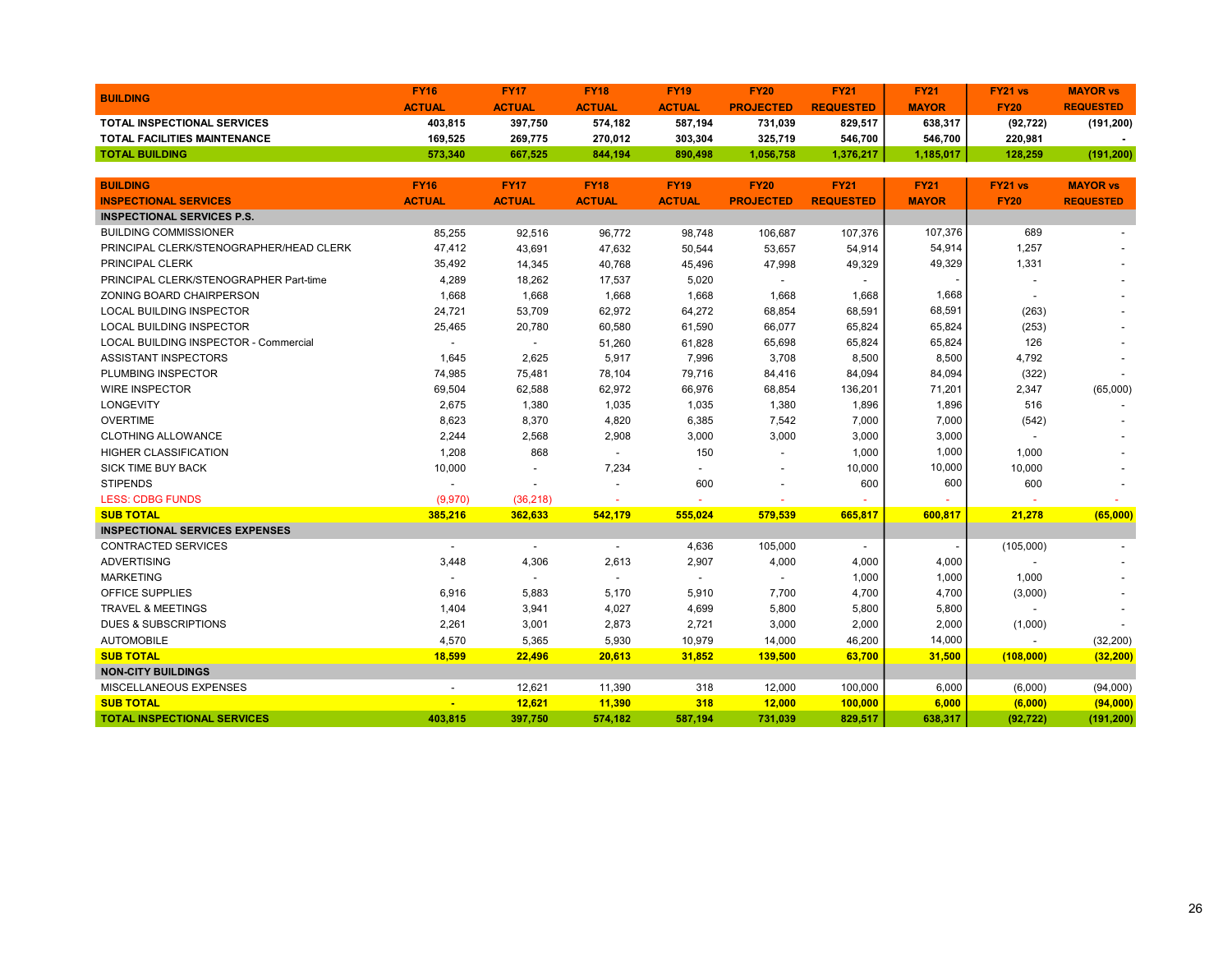| <b>BUILDING</b>                     | <b>FY16</b>              | <b>FY17</b>              | <b>FY18</b>              | <b>FY19</b>              | <b>FY20</b>              | <b>FY21</b>              | <b>FY21</b>    | <b>FY21 vs</b>           | <b>MAYOR vs</b>  |
|-------------------------------------|--------------------------|--------------------------|--------------------------|--------------------------|--------------------------|--------------------------|----------------|--------------------------|------------------|
| <b>FACILITIES MAINTENANCE</b>       | <b>ACTUAL</b>            | <b>ACTUAL</b>            | <b>ACTUAL</b>            | <b>ACTUAL</b>            | <b>PROJECTED</b>         | <b>REQUESTED</b>         | <b>MAYOR</b>   | <b>FY20</b>              | <b>REQUESTED</b> |
| <b>FACILITIES MAINTENANCE P.S.</b>  |                          |                          |                          |                          |                          |                          |                |                          |                  |
| DIRECTOR OF FACILITIES              | $\overline{\phantom{0}}$ | $\overline{\phantom{a}}$ | $\overline{\phantom{0}}$ | $\overline{\phantom{a}}$ | $\blacksquare$           | 90,000                   | 90,000         | 90,000                   |                  |
| <b>CITY HALL CUSTODIAN</b>          |                          |                          |                          |                          |                          | 44,000                   | 44,000         | 44,000                   |                  |
| <b>BOULDER DRIVE CUSTODIAN</b>      |                          | $\overline{\phantom{a}}$ | $\overline{a}$           | $\overline{\phantom{a}}$ | 10,019                   | 13,000                   | 13,000         | 2,981                    |                  |
| <b>SUB TOTAL</b>                    | $\sim$                   | ۰.                       | $\overline{\phantom{a}}$ | $\sim$                   | 10,019                   | 147,000                  | 147,000        | 136,981                  | $\blacksquare$   |
| <b>CITY HALL MAINTENANCE</b>        |                          |                          |                          |                          |                          |                          |                |                          |                  |
| <b>ELECTRICITY</b>                  | 49,188                   | 45,612                   | 45,875                   | 55,100                   | 61,700                   | 61,700                   | 61,700         |                          |                  |
| <b>HEATING FUEL</b>                 |                          | $\overline{\phantom{0}}$ | $\overline{\phantom{0}}$ |                          | $\overline{\phantom{a}}$ | $\overline{\phantom{a}}$ |                | $\overline{\phantom{0}}$ |                  |
| SUPPLIES - HOUSEHOLD                | 7,804                    | 7,920                    | 1,355                    | 5,256                    | 15,000                   | 15,000                   | 15,000         |                          |                  |
| <b>REPAIR AND CARE</b>              | 3,906                    | 11,500                   | 10,140                   | 5,019                    | 12,500                   | 9,500                    | 9,500          | (3,000)                  |                  |
| <b>CONTRACT SERVICES</b>            | 10,214                   | 8,340                    | 17,390                   | 20,933                   | 21,000                   | 8,000                    | 8,000          | (13,000)                 |                  |
| <b>CITY HALL LEASE</b>              | 98,413                   | 129,931                  | 191,064                  | 191,971                  | 195,500                  | 195,500                  | 195,500        |                          | $\sim$           |
| <b>CITY HALL RELOCATION</b>         |                          | 1,700                    | $\blacksquare$           | $\overline{\phantom{0}}$ | $\overline{\phantom{a}}$ | 100,000                  | 100,000        | 100,000                  |                  |
| <b>CITY HALL FEASIBILITY STUDY</b>  |                          | 43,870                   | -                        |                          |                          | $\overline{\phantom{a}}$ | $\blacksquare$ |                          |                  |
| <b>SUB TOTAL</b>                    | 169,525                  | 248,873                  | 265,824                  | 278,279                  | 305,700                  | 389,700                  | 389,700        | 84,000                   | $\blacksquare$   |
| <b>OTHER FACILITIES</b>             |                          |                          |                          |                          |                          |                          |                |                          |                  |
| TAX POSSESSION MAINTENANCE          | $\overline{\phantom{a}}$ | 20,902                   | 4,188                    | 25,025                   | 10,000                   | 10,000                   | 10,000         | $\overline{a}$           |                  |
| <b>SUB TOTAL</b>                    | $\blacksquare$           | 20,902                   | 4,188                    | 25,025                   | 10,000                   | 10,000                   | 10,000         |                          |                  |
| <b>TOTAL FACILITIES MAINTENANCE</b> | 169,525                  | 269,775                  | 270,012                  | 303,304                  | 325,719                  | 546,700                  | 546,700        | 220,981                  |                  |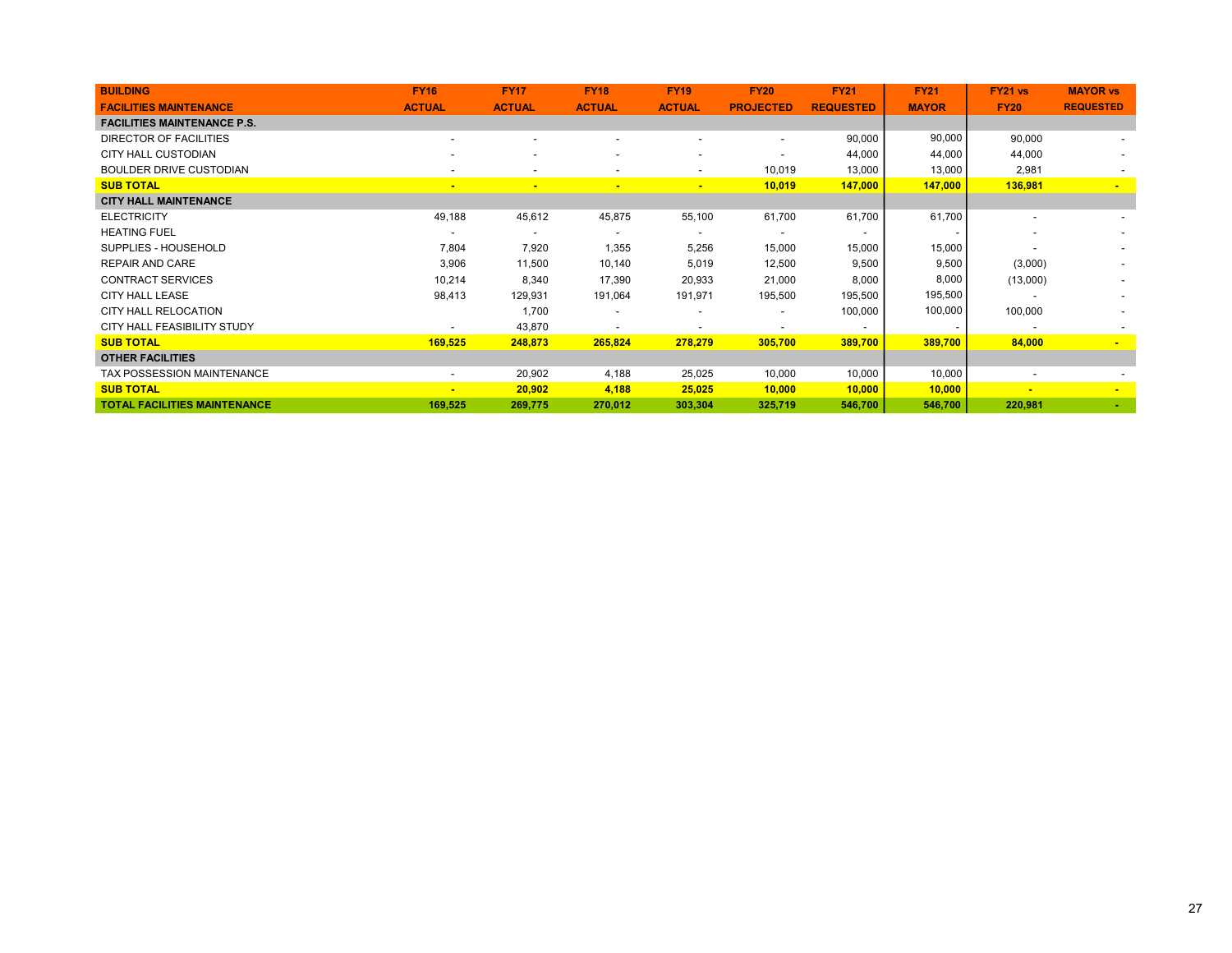| <b>PUBLIC WORKS</b>            | <b>FY16</b>   | <b>FY17</b>   | <b>FY18</b>   | <b>FY19</b>   | <b>FY20</b>      | <b>FY21</b>      | <b>FY21</b>  | FY21 vs     | <b>MAYOR vs</b>  |
|--------------------------------|---------------|---------------|---------------|---------------|------------------|------------------|--------------|-------------|------------------|
|                                | <b>ACTUAL</b> | <b>ACTUAL</b> | <b>ACTUAL</b> | <b>ACTUAL</b> | <b>PROJECTED</b> | <b>REQUESTED</b> | <b>MAYOR</b> | <b>FY20</b> | <b>REQUESTED</b> |
| <b>ADMIN &amp; ENGINEERING</b> | 381.019       | 401.416       | 791.142       | 539.932       | 852.640          | 935,042          | 576.400      | (276, 240)  | (358, 642)       |
| <b>HIGHWAY</b>                 | 1.628.007     | 1,688,038     | 1,712,141     | 1,812,507     | 1,921,126        | 5,485,529        | 1,921,095    | (31)        | (3, 124, 434)    |
| <b>SNOW &amp; ICE</b>          | 653.620       | 1,310,000     | 1,133,478     | 932,264       | 874,891          | 1,000,000        | 550,000      | (324, 891)  | (450,000)        |
| <b>TRAFFIC SIGNALS</b>         | 78.561        | 72,564        | 58,882        | 85,461        | 83.000           | 79.500           | 79.500       | (3,500)     |                  |
| <b>STREETLIGHTS</b>            | 250.410       | 247,484       | 210,014       | 255,892       | 302,122          | 301,122          | 301,122      | (1,000)     |                  |
| <b>CEMETERY</b>                | 301,504       | 296,944       | 283,922       | 383,402       | 407,300          | 1,189,827        | 396,635      | (10, 665)   | (793,192)        |
| <b>PARKS</b>                   | 234.296       | 243,693       | 248.707       | 287,771       | 262.666          | 355.031          | 255.558      | (7, 108)    | (99, 473)        |
| <b>TOTAL PUBLIC WORKS</b>      | 3.527.417     | 4,260,139     | 4,438,286     | 4,297,229     | 4,703,745        | 9,346,051        | 4,080,310    | (623, 435)  | (4,825,741)      |

| <b>PUBLIC WORKS</b>                                 | <b>FY16</b>   | <b>FY17</b>              | <b>FY18</b>              | <b>FY19</b>              | <b>FY20</b>      | <b>FY21</b>              | <b>FY21</b>    | FY21 vs     | <b>MAYOR vs</b>  |
|-----------------------------------------------------|---------------|--------------------------|--------------------------|--------------------------|------------------|--------------------------|----------------|-------------|------------------|
| <b>ADMIN &amp; ENGINEERING</b>                      | <b>ACTUAL</b> | <b>ACTUAL</b>            | <b>ACTUAL</b>            | <b>ACTUAL</b>            | <b>PROJECTED</b> | <b>REQUESTED</b>         | <b>MAYOR</b>   | <b>FY20</b> | <b>REQUESTED</b> |
| <b>ADMIN &amp; ENGINEERING P.S.</b>                 |               |                          |                          |                          |                  |                          |                |             |                  |
| PUBLIC WORKS COMMISSIONER 100% Gen Fund             | 113,551       | 113,118                  | 120,172                  | 127,332                  | 120,730          | 124,341                  | 124,341        | 3,611       |                  |
| DAM ENGINEER (Gen Fund Share, Remainder Enterprise) | 7,776         | 2,796                    |                          | $\overline{\phantom{a}}$ |                  | $\overline{\phantom{a}}$ | $\blacksquare$ |             |                  |
| BUSINESS MGR 35% Gen Fund                           |               | 76,891                   | 62,927                   | 81,753                   | 88,137           | 91,715                   | 91,715         | 3,578       |                  |
| ASSISTANT CITY ENGINEER 100% Gen Fund               | 88,608        | 88,271                   | 93,808                   | 95,732                   | 103,071          | 100,120                  | 100,120        | (2,951)     |                  |
| CIVIL ENGINEER 55% Gen Fund                         | 75,950        | 79,448                   | 81,588                   | 86,060                   | 89,971           | 87,383                   | 87,383         | (2,588)     |                  |
| JUNIOR ENGINEER 100% Gen Fund                       | 58,793        | 55,019                   | 52,520                   | 53,612                   | 57,902           | 58,308                   | 58,308         | 406         |                  |
| CLERICAL 100% Gen Fund                              | 54,391        | 48,703                   | 52,165                   | 15,465                   | 17,151           | 50,269                   | 50,269         | 33,118      |                  |
| DPW/WWT ADMIN COORDINATOR 100% Gen Fund             |               | $\overline{\phantom{a}}$ |                          | 42,915                   | 16,320           | $\overline{\phantom{a}}$ |                | (16, 320)   |                  |
| PUBLIC WORKS INSPECTOR 100% Gen Fund                | 39,876        | 41,291                   | 49,140                   | 50,128                   | 56,016           | 56,376                   | 56,376         | 360         |                  |
| <b>GIS ANALYST</b>                                  |               | $\overline{\phantom{a}}$ | $\overline{\phantom{a}}$ | $\overline{\phantom{a}}$ | $\sim$           | 58,642                   | $\sim$         |             | (58, 642)        |
| <b>LONGEVITY</b>                                    | 2,931         | 3,276                    | 3,448                    | 2,588                    | 2,015            | 1,379                    | 1,379          | (636)       |                  |
| <b>CLOTHING ALLOWANCE</b>                           | 2,400         | 3,000                    | 2,400                    | 2,400                    | 2,400            | 2,400                    | 2,400          |             |                  |
| <b>SICK TIME BUY BACK</b>                           |               |                          |                          | 12,000                   | 9,580            |                          |                | (9,580)     |                  |
| EPA STORMWATER GIS ENGINEER                         |               |                          | 2,734                    | $\overline{\phantom{a}}$ | 14,158           |                          |                | (14, 158)   |                  |
| EPA STORMWATER TEMP HELP                            |               |                          | 6,031                    | 28,206                   | 5,565            | 11,288                   | 11,288         | 5,723       |                  |
| <b>LESS: ENTERPRISE FUNDS</b>                       | (109, 537)    | (116,963)                | (102, 905)               | (110, 800)               | (97, 776)        | (112, 679)               | (112, 679)     | (14,903)    |                  |
| <b>SUB TOTAL</b>                                    | 334,739       | 394,850                  | 424,028                  | 487,391                  | 485,240          | 529,542                  | 470,900        | (14, 340)   | (58, 642)        |
| <b>ADMIN &amp; ENGINEERING EXPENSE</b>              |               |                          |                          |                          |                  |                          |                |             |                  |
| <b>ADVERTISING</b>                                  | 746           | 1,914                    | 1,858                    | 3,157                    | 1,800            | 2,000                    | 2,000          | 200         |                  |
| <b>OFFICE SUPPLIES</b>                              | 2,134         | 3,690                    | 2,385                    | 4,140                    | 3,500            | 4,000                    | 4,000          | 500         |                  |
| <b>DUES &amp; SUBSCRIPTIONS</b>                     | 2,123         | 300                      | 811                      | 671                      | 1,000            | 1,500                    | 1,500          | 500         |                  |
| <b>TRAINING/EDUCATION</b>                           | 1,251         | 330                      | 649                      | 3,535                    | 2,000            | 3,500                    | 3,500          | 1,500       |                  |
| <b>TRAVEL &amp; MEETINGS</b>                        | 26            | 332                      |                          | 173                      | 100              | 500                      | 500            | 400         |                  |
| <b>DOCUMENT SCANNING</b>                            | 40,000        |                          |                          | $\overline{\phantom{a}}$ |                  |                          |                |             |                  |
| EPA STORMWATER CONTRACT SERVICES                    |               | $\overline{\phantom{a}}$ | 346,876                  | 35,828                   | 340,000          | 360,000                  | 60,000         | (280,000)   | (300,000)        |
| EPA STORMWATER COALITION                            |               |                          |                          | 4,000                    | 4,000            | 4,000                    | 4,000          |             |                  |
| <b>EPA STORMWATER SUPPLIES</b>                      |               | $\overline{\phantom{a}}$ | 14,535                   | 1,037                    | 15,000           | 30,000                   | 30,000         | 15,000      |                  |
| LESS: CDBG, HOME, NSP, & SEC 108                    |               |                          |                          |                          |                  |                          | $\sim$         |             |                  |
| <b>SUB TOTAL</b>                                    | 46,280        | 6,566                    | 367,114                  | 52,541                   | 367,400          | 405,500                  | 105,500        | (261, 900)  | (300,000)        |
| <b>TOTAL ADMIN &amp; ENG EXPENSE</b>                | 381.019       | 401.416                  | 791.142                  | 539.932                  | 852.640          | 935.042                  | 576.400        | (276, 240)  | (358, 642)       |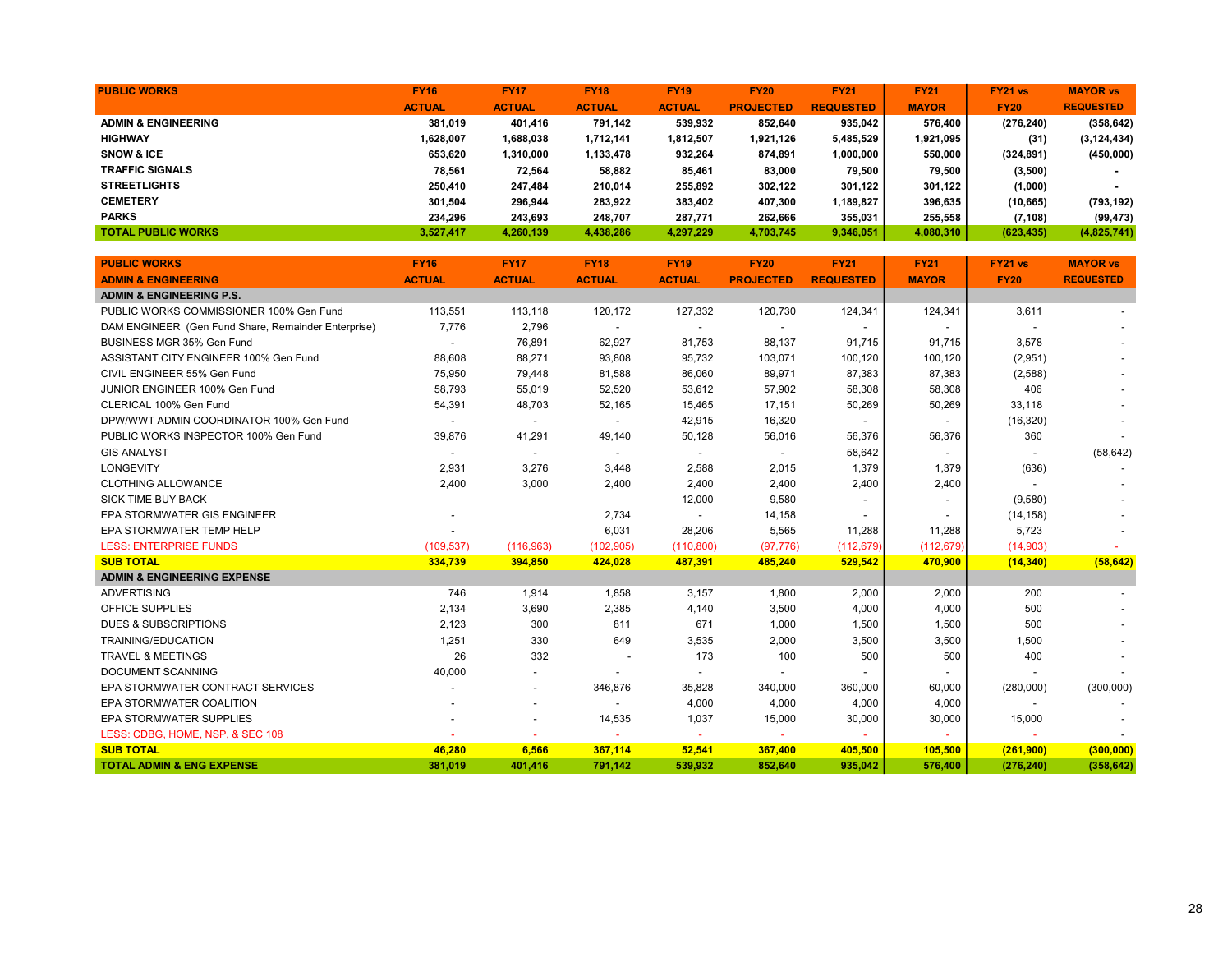| <b>PUBLIC WORKS</b>                    | <b>FY16</b>   | <b>FY17</b>    | <b>FY18</b>    | <b>FY19</b>              | <b>FY20</b>              | <b>FY21</b>              | <b>FY21</b>              | <b>FY21 vs</b> | <b>MAYOR vs</b>  |
|----------------------------------------|---------------|----------------|----------------|--------------------------|--------------------------|--------------------------|--------------------------|----------------|------------------|
| <b>HIGHWAY</b>                         | <b>ACTUAL</b> | <b>ACTUAL</b>  | <b>ACTUAL</b>  | <b>ACTUAL</b>            | <b>PROJECTED</b>         | <b>REQUESTED</b>         | <b>MAYOR</b>             | <b>FY20</b>    | <b>REQUESTED</b> |
| <b>HIGHWAY P.S. (25.5 FTE)</b>         |               |                |                |                          |                          |                          |                          |                |                  |
| SUPERINTENDENT OF STREETS              | 71,055        | 69,202         | 76,232         | 80,548                   | 87,406                   | 93,752                   | 93,752                   | 6,346          |                  |
| LONGEVITY                              | 12,670        | 12,240         | 13,277         | 15,258                   | 14,805                   | 18,266                   | 18,266                   | 3,461          |                  |
| <b>OVERTIME</b>                        | 63,711        | 55,627         | 57,988         | 72,404                   | 58,164                   | 60,000                   | 60,000                   | 1,836          |                  |
| <b>CLOTHING ALLOWANCE</b>              | 16,600        | 16,000         | 19,000         | 17,400                   | 16,615                   | 20,600                   | 19,000                   | 2,385          | (1,600)          |
| LABOR (22.5 FTE / FY21 20.5 FTE)       | 967,659       | 1,002,609      | 1,052,577      | 1,063,355                | 997,742                  | 1,242,649                | 1,030,015                | 32,273         | (212, 634)       |
| STORMWATER LABOR (2 FTE)               |               |                |                | $\overline{\phantom{a}}$ | 59,764                   | 75,377                   | 75,377                   | 15,613         |                  |
| <b>SEASONAL LABOR</b>                  |               |                | 23,611         | 16,291                   | 13,818                   | 48,400                   | 24,200                   | 10,382         | (24, 200)        |
| SHIFT DIFFERENTAL                      | 89            | 309            | 583            | 371                      | 432                      | 800                      | 800                      | 368            |                  |
| <b>OUT OF GRADE</b>                    | 4,090         | 3,258          | 3,502          | 3,145                    | 4,037                    | 3,500                    | 3,500                    | (537)          |                  |
| <b>PAGING STIPENDS</b>                 | 23,721        | 23,665         | 23,514         | 23,664                   | 23,129                   | 24,000                   | 24,000                   | 871            |                  |
| CERTIFICATIONS/STIPENDS                | 9,175         | 8,226          | 14,764         | 35,839                   | 31,954                   | 34,325                   | 34,325                   | 2,371          |                  |
| <b>SICK TIME BUY-BACK</b>              |               |                | $\overline{a}$ | $\overline{a}$           | 1,764                    | 5,000                    | 5,000                    | 3,236          |                  |
| LESS: CDBG REIMBURSEMENT/CH 90         | (100,000)     | (100,000)      | (100,000)      | (100,000)                | (27, 507)                | (100,000)                | (100,000)                | (72, 493)      |                  |
| LESS: ENTERPRISE FUND (DISPATCHER)     |               |                |                | (15, 735)                | (24, 097)                | ۰                        | ٠                        | 24,097         |                  |
| <b>LESS: SNOW AND ICE LABOR</b>        | (35,000)      | (50,000)       | (53, 624)      |                          |                          | $\overline{\phantom{a}}$ |                          |                |                  |
| <b>SUB TOTAL</b>                       | 1,033,770     | 1,041,136      | 1,131,424      | 1,212,540                | 1,258,026                | 1,526,669                | 1,288,235                | 30,209         | (238, 434)       |
| <b>HIGHWAY SERVICES &amp; SUPPLIES</b> |               |                |                |                          |                          |                          |                          |                |                  |
| <b>LINE PAINTING</b>                   | 17,910        | 19,103         | 24,542         | 27,730                   | 30,000                   | 29,000                   | 29,000                   | (1,000)        |                  |
| <b>TREE MAINTENANCE</b>                | 64,707        | 81,825         | 58,425         | 67,270                   | 70,000                   | 66,000                   | 66,000                   | (4,000)        |                  |
| <b>ELECTRICITY</b>                     | 27,707        | 29,086         | 29,061         | 26,777                   | 28,800                   | 29,000                   | 29,000                   | 200            |                  |
| OFFICE SUPPLIES                        | 2,222         | 2,443          | 639            | 1,719                    | 1,500                    | 2,000                    | 2,000                    | 500            |                  |
| <b>BLDG &amp; GROUNDS REPAIRS</b>      | 34,096        | 37,542         | 40,199         | 57,619                   | 35,000                   | 33,000                   | 33,000                   | (2,000)        |                  |
| MAINTENANCE OF EQUIPMENT & SMALL TOOLS | 36,954        | 30,051         | 16,199         | 30,946                   | 35,000                   | 30,360                   | 30,360                   | (4,640)        |                  |
| <b>HEATING FUEL</b>                    | 27,869        | 28,745         | 33,931         | 33,509                   | 32,800                   | 27,000                   | 27,000                   | (5,800)        |                  |
| <b>RADIO REPAIR</b>                    | 542           | 975            | 117            | $\blacksquare$           | 1,000                    | 1,000                    | 1,000                    |                |                  |
| POT HOLE REPAIR SUPPLIES               | 102,168       | 76,970         | 129,334        | 85,093                   | 125,000                  | 110,000                  | 110,000                  | (15,000)       |                  |
| <b>GAS AND OIL</b>                     | 72,296        | 90,831         | 102,876        | 94,516                   | 115,000                  | 105,000                  | 105,000                  | (10,000)       |                  |
| <b>TIRES AND TUBES</b>                 | 7,482         | 6,421          | 1,154          | 11,578                   | 8,500                    | 8,500                    | 8,500                    |                |                  |
| <b>MOTOR VEHICLE REPAIRS</b>           | 134,852       | 140,097        | 111,246        | 90,084                   | 115,000                  | 115,000                  | 115,000                  |                |                  |
| <b>TRAFFIC SIGN MAINT</b>              | 20,784        | 14,158         | 14,786         | 19,894                   | 18,000                   | 25,000                   | 25,000                   | 7,000          |                  |
| <b>CLOTHING</b>                        |               | 91             | $\blacksquare$ | 1,083                    | 500                      | 2,000                    | 2,000                    | 1,500          |                  |
| SUPPLIES - SEWER/DRAINAGE MAINTENANCE  | 12,021        | 23,371         | 12,279         | 30,993                   | 20,000                   | 18,000                   | 18,000                   | (2,000)        |                  |
| SUPPLIES - SIDEWALK MAINTENANCE        | 8,038         | 2,640          | 2,103          | 21,071                   | 10,000                   | 17,000                   | 17,000                   | 7,000          |                  |
| DAM REPAIRS AND MAINTENANCE            | 725           | 4,993          | 3,826          | 85                       | 12,000                   | 20,000                   | 20,000                   | 8,000          |                  |
| <b>EQUIPMENT- MESSAGE BOARD</b>        | 214           | $\blacksquare$ | $\blacksquare$ |                          | $\blacksquare$           |                          |                          |                |                  |
| <b>RIGHT OF WAY TAKINGS</b>            | 23,650        | 57,560         |                |                          | $\overline{\phantom{a}}$ | $\overline{\phantom{a}}$ | $\overline{\phantom{a}}$ |                |                  |
| SAFETY TRAINING & EQUIPMENT            |               |                |                |                          | 5,000                    | 5,000                    | 5,000                    |                |                  |
| LESS: HEALTH DEPT (DISPOSAL SERVICES)  |               |                |                |                          |                          | (10,000)                 | (10,000)                 | (10,000)       |                  |
| <b>SUB TOTAL</b>                       | 594,237       | 646,902        | 580,717        | 599,967                  | 663,100                  | 632,860                  | 632,860                  | (30, 240)      |                  |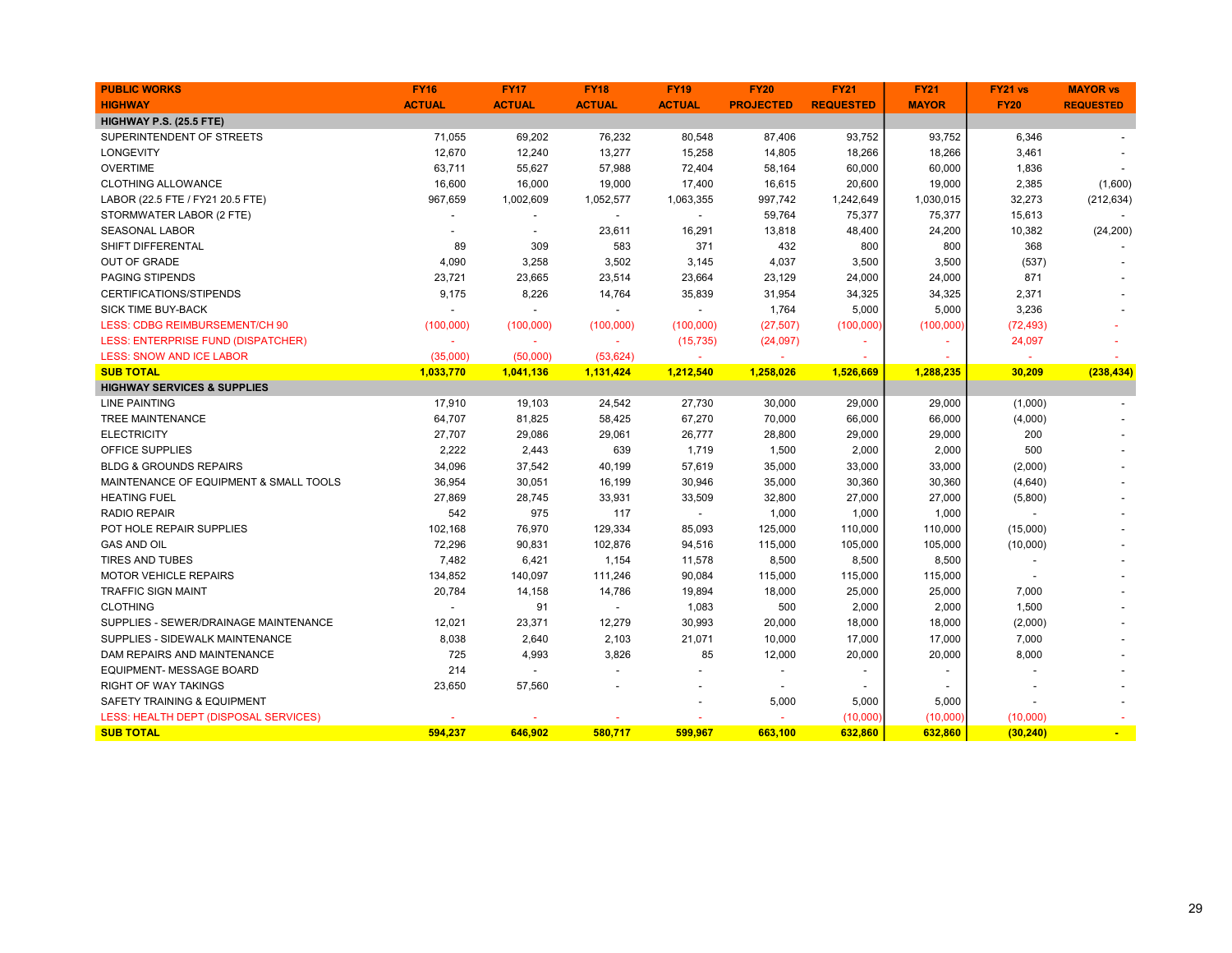| <b>HIGHWAY CAPITAL</b>              |            |                          |                          |                          |                          |           |                          |                          |               |
|-------------------------------------|------------|--------------------------|--------------------------|--------------------------|--------------------------|-----------|--------------------------|--------------------------|---------------|
| ARBOR WAY: REPAIR VERSA-LOK WALL    |            | $\overline{\phantom{a}}$ |                          |                          | $\sim$                   | 551,000   | $\overline{\phantom{0}}$ |                          | (551,000)     |
| ARN-HOW FARM ROAD WALL REPAIR       |            | $\overline{\phantom{a}}$ |                          |                          | $\overline{\phantom{0}}$ | 40,000    |                          |                          | (40,000)      |
| <b>DESIGN OAK HILL BRIDGE</b>       |            | $\overline{\phantom{0}}$ | -                        | $\overline{\phantom{0}}$ | $\overline{\phantom{a}}$ | 315,000   | $\overline{\phantom{0}}$ | $\overline{\phantom{a}}$ | (315,000)     |
| MIRROR LAKE DAM REPAIRS             |            | $\overline{\phantom{a}}$ |                          | $\overline{\phantom{0}}$ | $\sim$                   | 50,000    | $\overline{\phantom{a}}$ |                          | (50,000)      |
| <b>MS4 STORMWATER IMPROVEMENTS</b>  |            | $\overline{\phantom{a}}$ |                          |                          | $\overline{\phantom{a}}$ | 1,100,000 |                          |                          | (1,100,000)   |
| <b>MS4 STORMWATER EQUIPMENT</b>     |            | $\overline{\phantom{a}}$ |                          | $\overline{\phantom{a}}$ | $\overline{\phantom{0}}$ | 240.000   | $\overline{\phantom{a}}$ |                          |               |
| ELM STREET CULVERT REPAIR           |            | $\overline{\phantom{a}}$ |                          |                          | $\overline{\phantom{0}}$ | 130,000   |                          |                          | (130,000)     |
| FOREST HILL CEMETERY CULVERT REPAIR |            | $\overline{\phantom{a}}$ |                          |                          | $\overline{\phantom{a}}$ | 150,000   |                          |                          | (150,000)     |
| TRAFFIC SIGNALS UPGRADES            |            | $\overline{\phantom{a}}$ |                          |                          | $\sim$                   | 100,000   |                          |                          |               |
| <b>STREET LIGHT UPGRADES</b>        |            | $\overline{\phantom{a}}$ | -                        | $\overline{\phantom{a}}$ | $\overline{\phantom{0}}$ | 100,000   | $\overline{\phantom{a}}$ |                          |               |
| CITY CONTRIBUTION TO PAVING         |            | $\overline{\phantom{a}}$ | $\overline{\phantom{a}}$ | $\overline{\phantom{a}}$ | $\overline{\phantom{a}}$ | 550,000   | $\sim$                   |                          | (550,000)     |
| <b>SUB TOTAL</b>                    | <b>FOR</b> | $\blacksquare$           | $\overline{\phantom{a}}$ |                          | $\sim$                   | 3,326,000 | $\sim$                   | $\sim$                   | (2,886,000)   |
| <b>TOTAL HIGHWAY</b>                | 1.628.007  | 1,688,038                | 1.712.141                | 1,812,507                | 1,921,126                | 5,485,529 | 1,921,095                | (31)                     | (3, 124, 434) |

| <b>PUBLIC WORKS</b>           | <b>FY16</b>   | <b>FY17</b>   | <b>FY18</b>   | <b>FY19</b>   | <b>FY20</b>      | <b>FY21</b>      | <b>FY21</b>  | <b>FY21 vs</b> | <b>MAYOR vs</b>  |
|-------------------------------|---------------|---------------|---------------|---------------|------------------|------------------|--------------|----------------|------------------|
| <b>SNOW &amp; ICE</b>         | <b>ACTUAL</b> | <b>ACTUAL</b> | <b>ACTUAL</b> | <b>ACTUAL</b> | <b>PROJECTED</b> | <b>REQUESTED</b> | <b>MAYOR</b> | <b>FY20</b>    | <b>REQUESTED</b> |
| <b>SNOW &amp; ICE</b>         |               |               |               |               |                  |                  |              |                |                  |
| SNOW & ICE OVERTIME           | 69.819        | 194.749       | 164.861       | 162.347       | 115.465          | 200.000          | 130,000      | 14.535         | (70,000)         |
| SNOW & ICE LABOR              | 35,000        | 50,000        | 53,624        |               |                  |                  |              |                |                  |
| SNOW & ICE EQUIPMENTAL RENTAL | 122.511       | 506.727       | 458.528       | 369,300       | 299.629          | 380.000          | 140.000      | (159, 629)     | (240,000)        |
| SNOW & ICE PLOW AND BLADES    | 159,414       | 158,223       | 153,455       | 139,572       | 160,687          | 170,000          | 140.000      | (20, 687)      | (30,000)         |
| SNOW & ICE SALT               | 266.876       | 400.301       | 303.010       | 261.045       | 299,110          | 250,000          | 140,000      | (159, 110)     | (110,000)        |
| <b>SUBTOTAL</b>               | 653.620       | 1,310,000     | 1,133,478     | 932.264       | 874.891          | 1,000,000        | 550,000      | (324, 891)     | (450,000)        |
| <b>TOTAL SNOW &amp; ICE</b>   | 653.620       | 1,310,000     | 1,133,478     | 932.264       | 874.891          | 1,000,000        | 550,000      | (324, 891)     | (450,000)        |

| <b>PUBLIC WORKS</b>                 | <b>FY16</b>   | <b>FY17</b>              | <b>FY18</b>   | <b>FY19</b>   | <b>FY20</b>      | <b>FY21</b>      | <b>FY21</b>  | $FY21$ vs   | <b>MAYOR vs</b>  |
|-------------------------------------|---------------|--------------------------|---------------|---------------|------------------|------------------|--------------|-------------|------------------|
| <b>TRAFFIC SIGNALS</b>              | <b>ACTUAL</b> | <b>ACTUAL</b>            | <b>ACTUAL</b> | <b>ACTUAL</b> | <b>PROJECTED</b> | <b>REQUESTED</b> | <b>MAYOR</b> | <b>FY20</b> | <b>REQUESTED</b> |
| TRAFFIC SIGNAL MAINTENANCE          | 1,410         | 46,392                   | 1,617         | 67,057        | 60,000           | 55,000           | 55,000       | (5,000)     |                  |
| <b>TRAFFIC SIGNALS - EQUIPMENT</b>  |               |                          |               |               |                  |                  |              |             |                  |
| TRAFFIC SIGNAL LIGHTS - ELECTRICITY | 44.520        | 26.172                   | 22.549        | 18.404        | 23,000           | 24.500           | 24.500       | 1,500       |                  |
| CONTRACT SERVICES - MAINTENANCE     | 32.631        | $\overline{\phantom{0}}$ | 34.716        |               |                  |                  |              |             |                  |
| <b>SUB TOTAL</b>                    | 78.561        | 72.564                   | 58.882        | 85,461        | 83,000           | 79.500           | 79.500       | (3,500)     |                  |
| <b>TOTAL TRAFFIC SIGNALS</b>        | 78.561        | 72.564                   | 58.882        | 85.461        | 83,000           | 79.500           | 79.500       | (3,500)     |                  |

| <b>PUBLIC WORKS</b>                       | <b>FY16</b>   | <b>FY17</b>   | <b>FY18</b>   | <b>FY19</b>   | <b>FY20</b>      | <b>FY21</b>      | <b>FY21</b>  | FY21 vs                  | <b>MAYOR vs</b>          |
|-------------------------------------------|---------------|---------------|---------------|---------------|------------------|------------------|--------------|--------------------------|--------------------------|
| <b>STREETLIGHTS</b>                       | <b>ACTUAL</b> | <b>ACTUAL</b> | <b>ACTUAL</b> | <b>ACTUAL</b> | <b>PROJECTED</b> | <b>REQUESTED</b> | <b>MAYOR</b> | <b>FY20</b>              | <b>REQUESTED</b>         |
| STREETLIGHT MAINTENANCE                   | 14,855        | 25,228        | 51,857        | 43,472        | 76,000           | 75,000           | 75.000       | (1,000)                  | $\overline{\phantom{a}}$ |
| STREETLIGHT - ELECTRICITY                 | 131.413       | 118.134       | 106,359       | 108,298       | 122,000          | 122.000          | 122.000      | $\overline{\phantom{0}}$ | $\overline{\phantom{a}}$ |
| LEASE PURCHASE                            | 104.142       | 104,122       | 98.222        | 104.122       | 104.122          | 104.122          | 104.122      | $\,$                     | $\overline{\phantom{a}}$ |
| LEASE (LED STREETLIGHT CONVERSION CREDIT) |               |               | (46, 424)     |               |                  |                  |              |                          |                          |
| <b>SUB TOTAL</b>                          | 250,410       | 247.484       | 210.014       | 255,892       | 302.122          | 301.122          | 301.122      | (1,000)                  |                          |
| <b>TOTAL STREETLIGHTS</b>                 | 250.410       | 247.484       | 210.014       | 255.892       | 302.122          | 301.122          | 301.122      | (1,000)                  |                          |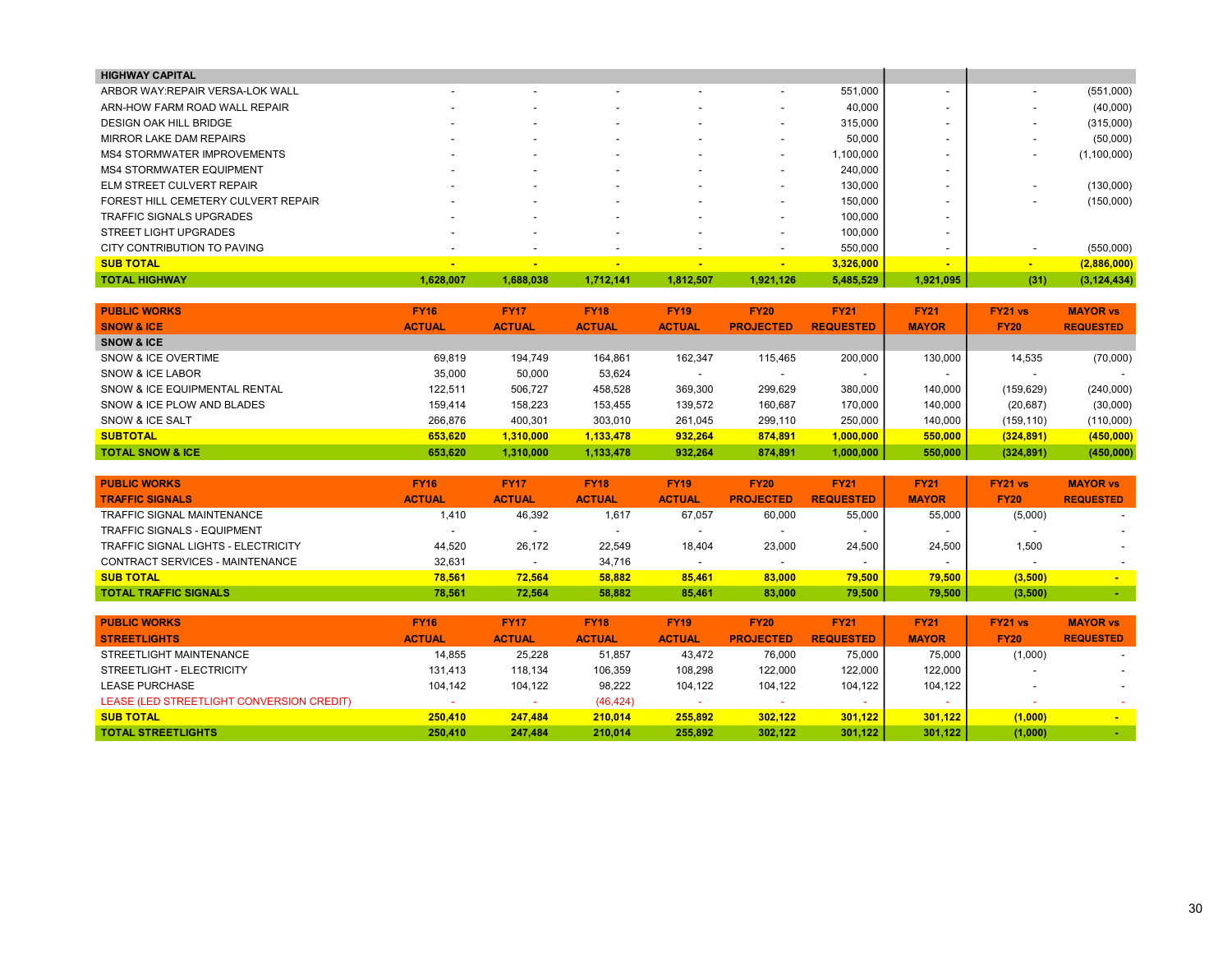| <b>PUBLIC WORKS</b>                    | <b>FY16</b>   | <b>FY17</b>    | <b>FY18</b>    | <b>FY19</b>              | <b>FY20</b>      | <b>FY21</b>              | <b>FY21</b>              | FY21 vs        | <b>MAYOR vs</b>  |
|----------------------------------------|---------------|----------------|----------------|--------------------------|------------------|--------------------------|--------------------------|----------------|------------------|
| <b>CEMETERY</b>                        | <b>ACTUAL</b> | <b>ACTUAL</b>  | <b>ACTUAL</b>  | <b>ACTUAL</b>            | <b>PROJECTED</b> | <b>REQUESTED</b>         | <b>MAYOR</b>             | <b>FY20</b>    | <b>REQUESTED</b> |
| <b>CEMETERY P.S.</b>                   |               |                |                |                          |                  |                          |                          |                |                  |
| <b>CEMETERY SUPERINTENDENT</b>         | 63,718        | 64,154         | 67,548         | 68,900                   | 83,997           | 84,564                   | 84,564                   | 567            |                  |
| CLERICAL - PRINCIPAL CLERK             |               | $\overline{a}$ | $\overline{a}$ | $\overline{a}$           | $\overline{a}$   | 43,848                   | $\overline{a}$           | ÷,             | (43, 848)        |
| <b>LONGEVITY</b>                       | 3,448         | 3,090          | 3,191          | 3,448                    | 3,705            | 3,705                    | 3,705                    |                |                  |
| <b>OVERTIME</b>                        | 5,991         | 5,999          | 9,108          | 24,447                   | 12,756           | 10,000                   | 10,000                   | (2,756)        |                  |
| <b>CLOTHING ALLOWANCE</b>              | 2,200         | 2,379          | 3,000          | 3,800                    | 3,800            | 3,200                    | 3,200                    | (600)          |                  |
| LABOR (4 FTE)                          | 128,559       | 128,889        | 116,415        | 137,999                  | 169,914          | 193,760                  | 193,766                  | 23,852         | 6                |
| <b>OUT OF GRADE</b>                    | 220           | 310            | 640            | 480                      | 975              | 1,000                    | 1,000                    | 25             |                  |
| SUMMER HELP (3)                        | 33,542        | 36,384         | 39,308         | 52,745                   | 30,036           | 50,150                   | 25,000                   | (5,036)        | (25, 150)        |
| <b>CERTIFICATIONS</b>                  | 1,050         | 1,150          | 400            | 4,050                    | 4,750            | 6,000                    | 1,000                    | (3,750)        | (5,000)          |
| <b>SICK TIME BUYBACK</b>               |               | 1,448          | $\overline{a}$ | $\overline{\phantom{a}}$ |                  |                          |                          |                |                  |
| LESS: CEM PERPETUAL CARE TRUST         |               |                |                |                          |                  |                          |                          |                |                  |
| LESS: CEM SALE OF LOTS AND GRAVES      | (15,000)      |                | (15,000)       | (15,000)                 | (15,000)         | (15,000)                 | (15,000)                 |                |                  |
| <b>SUB TOTAL</b>                       | 223,728       | 243,803        | 224,610        | 280,869                  | 294,933          | 381,227                  | 307,235                  | 12,302         | (73,992)         |
| <b>CEMETERY EXPENSE</b>                |               |                |                |                          |                  |                          |                          |                |                  |
| ELECTRICITY (MAIN BLDG & MAUSOLEUM)    | 6,129         | 6,041          | 7,631          | 7,993                    | 7,400            | 8,000                    | 8,000                    | 600            |                  |
| OFFICE SUPPLIES                        | 1,580         | 2,001          | 2,194          | 3,648                    | 4,500            | 4,500                    | 4,500                    |                |                  |
| <b>DUES &amp; SUBSCRIPTIONS</b>        | 2,036         | 1,986          | 2,353          | 1,555                    | 2,100            | 2,100                    | 2,100                    |                |                  |
| <b>BLDG &amp; GROUNDS REPAIRS</b>      | 20,547        | 24,344         | 23,735         | 31,580                   | 35,000           | 35,000                   | 35,000                   |                |                  |
| MAINTENANCE OF EQUIP (MOWERS)          | 8,998         | 8,218          | 8,204          | 6,746                    | 8,000            | 8,000                    | 8,000                    |                |                  |
| TRAINING/EDUCATION                     | 1,842         | 180            | 135            | 335                      | 3,000            | 3,000                    | 3,000                    |                |                  |
| <b>GASOLINE</b>                        | 3,229         | 4,814          | 5,695          | 7,640                    | 7,500            | 7,500                    | 7,500                    |                |                  |
| <b>EMERGENCY INTERMENT</b>             | 1,167         | 2,302          | 1,992          | 2,000                    | $\overline{a}$   | $\overline{\phantom{a}}$ | $\overline{a}$           |                |                  |
| <b>MOTOR VEHICLE REPAIRS</b>           | 2,179         | 2,502          | 3,136          | 6,315                    | 4,000            | 6,500                    | 6,500                    | 2,500          |                  |
| <b>CLOTHING</b>                        | 565           | 753            | 1,237          | 774                      | 800              | 800                      | 800                      |                |                  |
| <b>TREE REMOVAL</b>                    |               |                | 3,000          | 4,500                    | 4,000            | 4,000                    | 4,000                    |                |                  |
| <b>CAPITAL: Water Line &amp; Truck</b> | 8,504         |                |                | $\overline{\phantom{a}}$ | $\sim$           |                          |                          |                |                  |
| <b>CEMETERY SOFTWARE PH I</b>          |               |                | $\overline{a}$ | 5,001                    | 10,000           | 10,000                   | 10,000                   |                |                  |
| <b>MAUSOLEUM INTERIOR REPAIRS</b>      |               |                |                | 23,379                   | 25,000           | $\overline{\phantom{a}}$ |                          | (25,000)       |                  |
| <b>MASTER PLAN PH II</b>               | 21,000        |                |                | 1,067                    | 1,067            | $\overline{\phantom{a}}$ |                          | (1,067)        |                  |
| SAFETY TRAINING & EQUIPMENT            |               |                |                |                          |                  |                          | $\overline{\phantom{a}}$ |                |                  |
| NEW MOWER WITH SPREADER                |               |                |                |                          |                  | 9,200                    |                          |                | (9,200)          |
| <b>VEHICLE REPLACEMENT</b>             |               |                |                |                          |                  | 50,000                   | $\overline{a}$           | ÷,             | (50,000)         |
| <b>CEMETERY SOFTWARE</b>               |               |                |                |                          |                  |                          |                          |                |                  |
| SITE DESIGN NEW CEMETERY               |               |                |                |                          |                  | 200,000                  | $\overline{\phantom{a}}$ | $\overline{a}$ | (200,000)        |
| MAUSOLEUM REPOINTING                   |               |                |                |                          |                  | 250,000                  | $\overline{a}$           |                | (250,000)        |
| <b>EXPANSION OF FOREST HILL</b>        |               |                |                |                          |                  | 175,000                  | $\overline{a}$           |                | (175,000)        |
| <b>HISTORICAL REGISTRY</b>             |               |                |                |                          |                  | 35,000                   | $\overline{\phantom{a}}$ |                | (35,000)         |
| <b>CEMETERY CAPITAL</b>                |               |                |                |                          |                  |                          |                          |                |                  |
| LESS: CEM PERPETUAL CARE TRUST         |               |                |                |                          |                  |                          |                          |                |                  |
| <b>SUB TOTAL</b>                       | 77,776        | 53,141         | 59,312         | 102,533                  | 112,367          | 808,600                  | 89,400                   | (22, 967)      | (719, 200)       |
| <b>TOTAL CEMETERY</b>                  | 301,504       | 296,944        | 283,922        | 383,402                  | 407,300          | 1,189,827                | 396,635                  | (10, 665)      | (793, 192)       |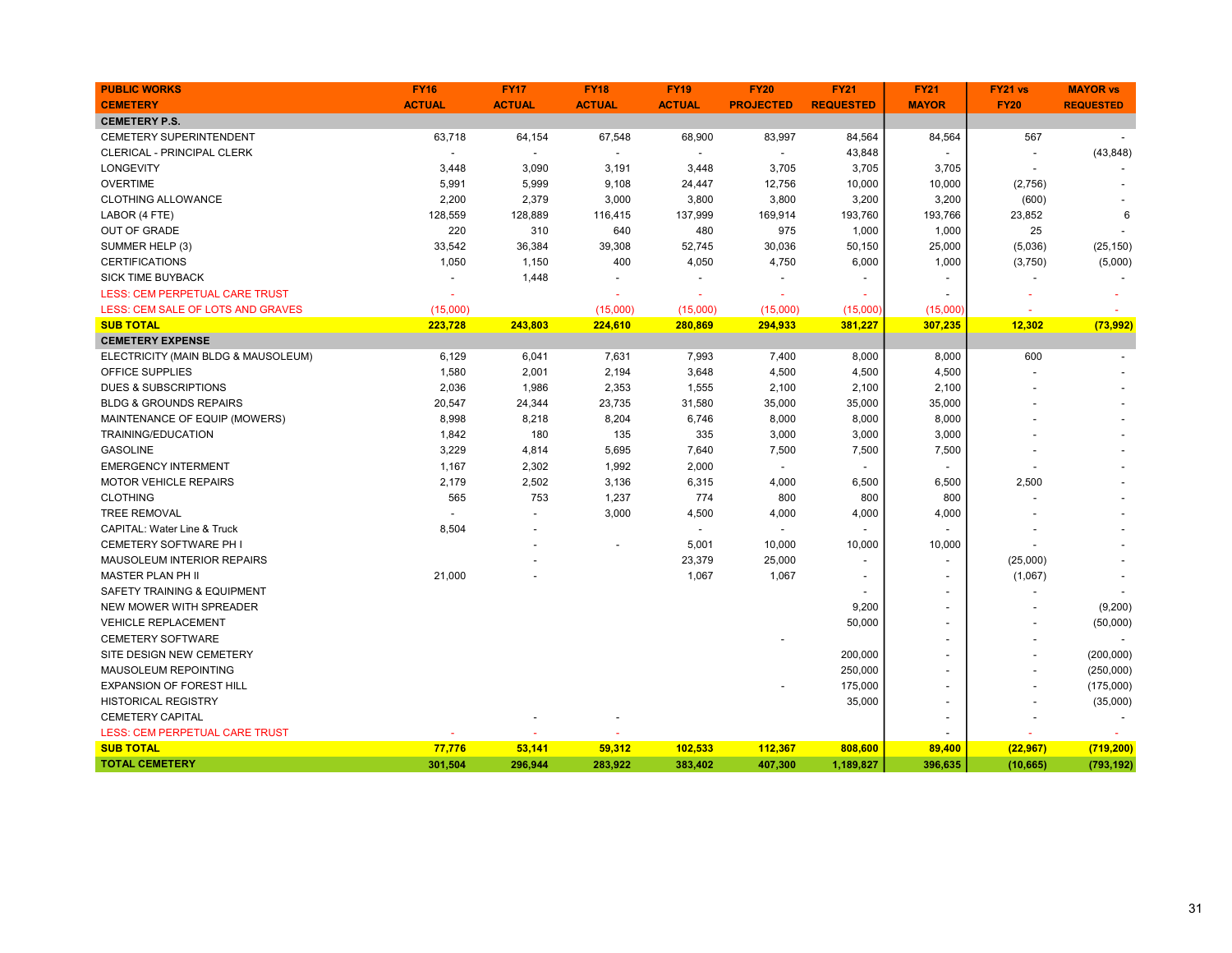| <b>PUBLIC WORKS</b>                        | <b>FY16</b>   | <b>FY17</b>              | <b>FY18</b>    | <b>FY19</b>    | <b>FY20</b>              | <b>FY21</b>      | <b>FY21</b>  | FY21 vs                  | <b>MAYOR vs</b>  |
|--------------------------------------------|---------------|--------------------------|----------------|----------------|--------------------------|------------------|--------------|--------------------------|------------------|
| <b>PARKS</b>                               | <b>ACTUAL</b> | <b>ACTUAL</b>            | <b>ACTUAL</b>  | <b>ACTUAL</b>  | <b>PROJECTED</b>         | <b>REQUESTED</b> | <b>MAYOR</b> | <b>FY20</b>              | <b>REQUESTED</b> |
| <b>PARKS P.S.</b>                          |               |                          |                |                |                          |                  |              |                          |                  |
| LONGEVITY                                  | 1,034         | 689                      | 1,034          | 1,034          | 1,035                    | 1,035            | 1,035        | $\overline{\phantom{a}}$ |                  |
| <b>OVERTIME</b>                            | 1,626         | 1,590                    | 2,347          | 2,036          | 1,912                    | 5,000            | 5,000        | 3,088                    |                  |
| <b>CLOTHING ALLOWANCE</b>                  | 3,200         | 4,000                    | 3,200          | 1,600          | 4,800                    | 4,000            | 2,400        | (2,400)                  | (1,600)          |
| LABOR (4.0 FTE / FY21 3.0 FTE)             | 144,191       | 153,620                  | 151,360        | 165,790        | 151,655                  | 169,317          | 131,629      | (20, 026)                | (37, 688)        |
| <b>TEMPORARY LABORER</b>                   | 26,214        | 24,389                   | 30,796         | 35,331         | 26,844                   | 82,104           | 33,919       | 7,075                    | (48, 185)        |
| <b>OUT OF GRADE</b>                        | 50            | 170                      | 860            | 1,860          | 495                      | 1,650            | 1,650        | 1,155                    |                  |
| <b>SICK TIME BUY-BACK</b>                  |               |                          |                |                |                          |                  |              |                          |                  |
| <b>CERTIFICATIONS</b>                      | 1,500         | 2,125                    | 1,875          | 3,150          | 3,925                    | 4,125            | 4,125        | 200                      |                  |
| <b>SUB TOTAL</b>                           | 177,815       | 186,583                  | 191,472        | 210,801        | 190,666                  | 267,231          | 179,758      | (10,908)                 | (87, 473)        |
| <b>PARKS EXPENSE</b>                       |               |                          |                |                |                          |                  |              |                          |                  |
| <b>FLAGS</b>                               | 2,301         | $\overline{\phantom{a}}$ | $\blacksquare$ | 30             | 1,000                    | 1,000            | 1,000        | $\overline{a}$           |                  |
| PARKS & PLAYGROUND IMPROVEMENT             | 7,336         | 8,065                    | 2,851          | 6,279          | 7,000                    | 7,000            | 7,000        |                          |                  |
| ELECTRICITY (Stone House)                  | 5,106         | 4,568                    | 5,741          | 5,819          | 5,000                    | 6,500            | 6,500        | 1,500                    |                  |
| OFFICE SUPPLIES                            | 869           | 315                      | 382            | 255            | 1,000                    | 1,000            | 1,000        |                          |                  |
| <b>BLDG &amp; GROUNDS REPAIRS</b>          | 19,832        | 19,561                   | 25,701         | 45,284         | 25,000                   | 25,000           | 25,000       |                          |                  |
| <b>EQUIPMENT</b>                           | 7,936         | 8,999                    | 11,443         | 3,983          | 7,000                    | 7,000            | 7,000        |                          |                  |
| <b>TRAINING</b>                            |               | 60                       | 75             | $\overline{a}$ | 1,500                    | 1,500            | 1,500        |                          |                  |
| <b>GAS AND OIL</b>                         | 4,868         | 7,926                    | 6,738          | 8,513          | 8,200                    | 8,500            | 8,500        | 300                      |                  |
| <b>GROUNDSKEEPING</b>                      | 4,360         | 6,217                    | 1,931          | 3,178          | 10,000                   | 12,000           | 12,000       | 2,000                    |                  |
| <b>MOTOR VEHICLE REPAIRS</b>               | 3,823         | 259                      | 653            | 389            | 3,000                    | 3,000            | 3,000        |                          |                  |
| <b>CLOTHING</b>                            | 50            | 240                      | 470            | 240            | 300                      | 300              | 300          |                          |                  |
| TREE REMOVAL, TRIMMING, PLANTING           |               | 900                      | 1,250          | 3,000          | 3,000                    | 3,000            | 3,000        |                          |                  |
| SAFETY TRAINING & EQUIPMENT                |               |                          |                |                | $\blacksquare$           |                  |              |                          |                  |
| <b>GRASS CUTTING/LEAF PICK-UP SERVICES</b> |               |                          |                |                | $\overline{\phantom{a}}$ | 12,000           |              |                          | (12,000)         |
| <b>SUB TOTAL</b>                           | 56,481        | 57,110                   | 57,235         | 76,970         | 72,000                   | 87,800           | 75,800       | 3,800                    | (12,000)         |
| <b>TOTAL PARKS</b>                         | 234,296       | 243,693                  | 248,707        | 287,771        | 262,666                  | 355,031          | 255,558      | (7, 108)                 | (99, 473)        |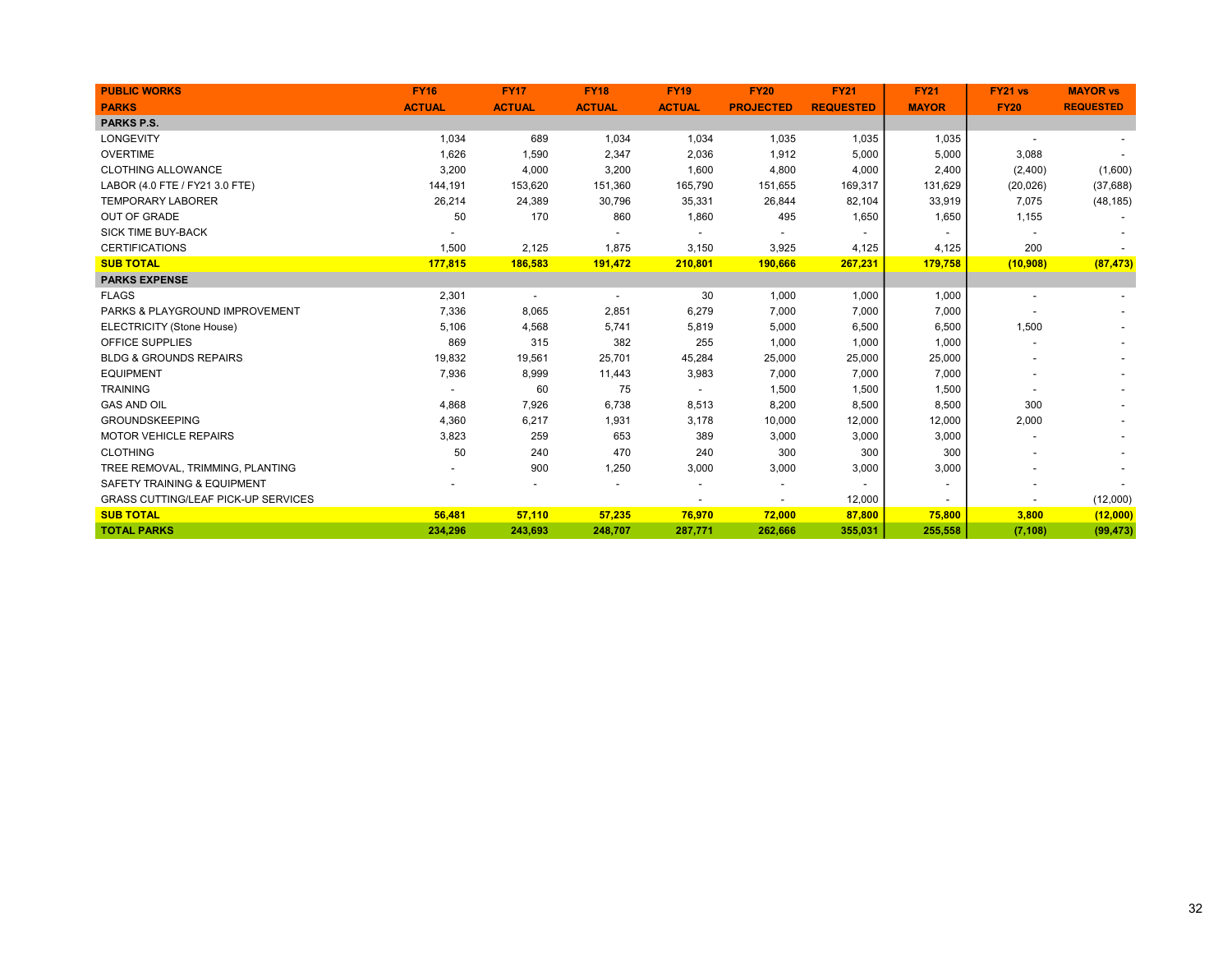| <b>ACTUAL</b><br><b>MAYOR</b><br><b>ACTUAL</b><br><b>ACTUAL</b><br><b>ACTUAL</b><br><b>PROJECTED</b><br><b>REQUESTED</b><br><b>FY20</b><br><b>REQUESTED</b><br><b>TOTAL HEALTH</b><br>496,951<br>504,571<br>534,094<br>629,198<br>700,165<br>761,832<br>761,832<br>61,667<br><b>TOTAL PUBLIC HEALTH NURSE</b><br>119,790<br>127,021<br>136,800<br>140,643<br>147,455<br>148,251<br>148.251<br>796<br><b>TOTAL BOARD OF HEALTH</b><br>631.592<br>670,894<br>769,841<br>847,620<br>910,083<br>910,083<br>62.463<br>616,741<br><b>BOARD OF HEALTH</b><br><b>FY16</b><br><b>FY17</b><br><b>FY18</b><br><b>FY19</b><br><b>FY20</b><br><b>FY21</b><br><b>FY21</b><br>FY21 vs<br><b>MAYOR vs</b><br><b>ACTUAL</b><br><b>ACTUAL</b><br><b>ACTUAL</b><br><b>ACTUAL</b><br><b>PROJECTED</b><br><b>REQUESTED</b><br><b>MAYOR</b><br><b>FY20</b><br><b>HEALTH</b><br><b>REQUESTED</b><br><b>HEALTH P.S.</b><br>DIRECTOR 90% Gen Fund<br>98,316<br>97,667<br>103,792<br>105,873<br>113,865<br>114,579<br>714<br>114,579<br>CLERICAL - PRINCIPAL CLERK/STENOGRAPHER<br>48,043<br>47,763<br>50,076<br>52,728<br>54,234<br>55,593<br>55,593<br>1,359<br>57,745<br>57,524<br>57,524<br>CLERICAL - PRINCIPAL CLERK 50% Gen Fund<br>47,320<br>50,948<br>53,352<br>54,462<br>(221)<br>FOOD & MILK INSPECTOR 100% Gen Fund<br>77,133<br>70,020<br>60,580<br>66,077<br>61,828<br>65,824<br>65,824<br>(253)<br>86,652<br>SANITARY CODE INSPECTOR 100% Gen Fund<br>71,724<br>73,561<br>78,104<br>82,108<br>86,652<br>2,235<br>84,417<br>37,332<br>51,730<br>68,120<br>74,124<br>SANITARY CODE INSPECTOR 90% Gen Fund<br>69,524<br>74,408<br>74,124<br>(284)<br>65,824<br>SANITARY CODE INSPECTOR 100% CDBG<br>58,688<br>59,090<br>60,580<br>61,828<br>66,077<br>65,824<br>(253)<br>19,330<br>20,000<br>20,000<br>REGL SAN. CODE INSP (.5 FTE) 0% Gen Fund<br>13,093<br>13,773<br>7,187<br>9,000<br>11,000<br>74,124<br>RECYCLING COORD/SANITARY INSPECTOR<br>58,688<br>58,682<br>68,120<br>69,524<br>74,408<br>74,124<br>(284)<br>ANIMAL INSPECTOR - STIPEND<br>2,000<br>2,038<br>1,154<br>$\overline{\phantom{a}}$<br>$\overline{\phantom{a}}$<br>SCALEMASTER 0% Gen Fund<br>40,354<br>45,409<br>44,960<br>49,754<br>53,015<br>1,872<br>51,143<br>53,015<br>69,896<br>SUBSTANCE ABUSE COORDINATOR 0% Gen Fund<br>46,720<br>67,072<br>69,896<br>2,824<br>$\overline{a}$<br>$\overline{\phantom{0}}$<br>20,000<br>WTS. & MEAS. INSP/SCALEMASTER (.5 FTE) 75% GF<br>20,000<br>20,000<br>$\overline{\phantom{a}}$<br>$\overline{a}$<br>$\overline{a}$<br>$\overline{a}$<br>LITTER PATROL/RECYCLING ENFORCEMENT<br>20,000<br>20,000<br>20,000<br>$\overline{a}$<br>$\blacksquare$<br>$\overline{\phantom{a}}$<br>$\overline{\phantom{a}}$<br>6,893<br><b>LONGEVITY</b><br>6,893<br>345<br>6,030<br>5,210<br>5,169<br>4,912<br>6,548<br><b>CLOTHING ALLOWANCE</b><br>3,000<br>3,035<br>3.150<br>3,750<br>4,350<br>4,950<br>4,950<br>600<br><b>SICK TIME BUY BACK</b><br>10,000<br>10,000<br>$\blacksquare$<br>$\overline{\phantom{a}}$<br><b>OVERTIME</b><br>39,894<br>46,666<br>45,591<br>44,744<br>50,000<br>50,000<br>50,000<br><b>CERTIFICATIONS AND LICENSES</b><br>800<br>1,200<br>2,000<br>2,000<br>1,000<br>1,600<br>2,000<br><b>LESS: CDBG FUNDS</b><br>(127, 586)<br>(95, 877)<br>(95, 877)<br>(145, 349)<br>(139, 101)<br>(96, 616)<br>(96, 021)<br>144<br><b>LESS: MPHN GRANT</b><br>(14, 015)<br>(15, 772)<br>(9,967)<br>(21, 319)<br>(11,500)<br>(15,000)<br>(15,000)<br>(3,500)<br><b>LESS: SMRP GRANT</b><br>(7, 262)<br>(3,592)<br>(5, 116)<br>÷<br>$\sim$<br><b>LESS: MOAPC GRANT</b><br>(4, 762)<br>(4, 722)<br>(7, 711)<br>65,966<br>(51, 478)<br>(65,966)<br>$\sim$<br>$\sim$<br><b>LESS: WCC GRANT</b><br>(3,708)<br>(1, 146)<br>LESS: SAPC GRANT / OD2A GRANT<br>(10, 364)<br>(10, 346)<br>(10, 363)<br>(15,028)<br>(15, 236)<br>(69, 896)<br>(69, 896)<br>(54,660)<br>(5,550)<br>5,550<br><b>LESS: MIM GRANT</b><br>(5, 542)<br>(4, 350)<br>(5,528)<br>(5,550)<br><b>LESS: DEP RDP PROGRAM</b><br>(20,000)<br>(20,000)<br>(20,000)<br>$\overline{a}$<br>$\sim$<br><b>LESS: AUDITOR</b><br>(9,639)<br>(13,943) | <b>BOARD OF HEALTH</b> | <b>FY16</b> | <b>FY17</b> | <b>FY18</b> | <b>FY19</b> | <b>FY20</b> | <b>FY21</b> | <b>FY21</b> | FY21 vs | <b>MAYOR vs</b> |
|----------------------------------------------------------------------------------------------------------------------------------------------------------------------------------------------------------------------------------------------------------------------------------------------------------------------------------------------------------------------------------------------------------------------------------------------------------------------------------------------------------------------------------------------------------------------------------------------------------------------------------------------------------------------------------------------------------------------------------------------------------------------------------------------------------------------------------------------------------------------------------------------------------------------------------------------------------------------------------------------------------------------------------------------------------------------------------------------------------------------------------------------------------------------------------------------------------------------------------------------------------------------------------------------------------------------------------------------------------------------------------------------------------------------------------------------------------------------------------------------------------------------------------------------------------------------------------------------------------------------------------------------------------------------------------------------------------------------------------------------------------------------------------------------------------------------------------------------------------------------------------------------------------------------------------------------------------------------------------------------------------------------------------------------------------------------------------------------------------------------------------------------------------------------------------------------------------------------------------------------------------------------------------------------------------------------------------------------------------------------------------------------------------------------------------------------------------------------------------------------------------------------------------------------------------------------------------------------------------------------------------------------------------------------------------------------------------------------------------------------------------------------------------------------------------------------------------------------------------------------------------------------------------------------------------------------------------------------------------------------------------------------------------------------------------------------------------------------------------------------------------------------------------------------------------------------------------------------------------------------------------------------------------------------------------------------------------------------------------------------------------------------------------------------------------------------------------------------------------------------------------------------------------------------------------------------------------------------------------------------------------------------------------------------------------------------------------------------------------------------------------------------------------------------------------------------------------------------------------------------------------------------------------------------------------------------------------------------------------------------------------------------------------------------------------------------------------------------------------|------------------------|-------------|-------------|-------------|-------------|-------------|-------------|-------------|---------|-----------------|
|                                                                                                                                                                                                                                                                                                                                                                                                                                                                                                                                                                                                                                                                                                                                                                                                                                                                                                                                                                                                                                                                                                                                                                                                                                                                                                                                                                                                                                                                                                                                                                                                                                                                                                                                                                                                                                                                                                                                                                                                                                                                                                                                                                                                                                                                                                                                                                                                                                                                                                                                                                                                                                                                                                                                                                                                                                                                                                                                                                                                                                                                                                                                                                                                                                                                                                                                                                                                                                                                                                                                                                                                                                                                                                                                                                                                                                                                                                                                                                                                                                                                                                          |                        |             |             |             |             |             |             |             |         |                 |
|                                                                                                                                                                                                                                                                                                                                                                                                                                                                                                                                                                                                                                                                                                                                                                                                                                                                                                                                                                                                                                                                                                                                                                                                                                                                                                                                                                                                                                                                                                                                                                                                                                                                                                                                                                                                                                                                                                                                                                                                                                                                                                                                                                                                                                                                                                                                                                                                                                                                                                                                                                                                                                                                                                                                                                                                                                                                                                                                                                                                                                                                                                                                                                                                                                                                                                                                                                                                                                                                                                                                                                                                                                                                                                                                                                                                                                                                                                                                                                                                                                                                                                          |                        |             |             |             |             |             |             |             |         |                 |
|                                                                                                                                                                                                                                                                                                                                                                                                                                                                                                                                                                                                                                                                                                                                                                                                                                                                                                                                                                                                                                                                                                                                                                                                                                                                                                                                                                                                                                                                                                                                                                                                                                                                                                                                                                                                                                                                                                                                                                                                                                                                                                                                                                                                                                                                                                                                                                                                                                                                                                                                                                                                                                                                                                                                                                                                                                                                                                                                                                                                                                                                                                                                                                                                                                                                                                                                                                                                                                                                                                                                                                                                                                                                                                                                                                                                                                                                                                                                                                                                                                                                                                          |                        |             |             |             |             |             |             |             |         |                 |
|                                                                                                                                                                                                                                                                                                                                                                                                                                                                                                                                                                                                                                                                                                                                                                                                                                                                                                                                                                                                                                                                                                                                                                                                                                                                                                                                                                                                                                                                                                                                                                                                                                                                                                                                                                                                                                                                                                                                                                                                                                                                                                                                                                                                                                                                                                                                                                                                                                                                                                                                                                                                                                                                                                                                                                                                                                                                                                                                                                                                                                                                                                                                                                                                                                                                                                                                                                                                                                                                                                                                                                                                                                                                                                                                                                                                                                                                                                                                                                                                                                                                                                          |                        |             |             |             |             |             |             |             |         |                 |
|                                                                                                                                                                                                                                                                                                                                                                                                                                                                                                                                                                                                                                                                                                                                                                                                                                                                                                                                                                                                                                                                                                                                                                                                                                                                                                                                                                                                                                                                                                                                                                                                                                                                                                                                                                                                                                                                                                                                                                                                                                                                                                                                                                                                                                                                                                                                                                                                                                                                                                                                                                                                                                                                                                                                                                                                                                                                                                                                                                                                                                                                                                                                                                                                                                                                                                                                                                                                                                                                                                                                                                                                                                                                                                                                                                                                                                                                                                                                                                                                                                                                                                          |                        |             |             |             |             |             |             |             |         |                 |
|                                                                                                                                                                                                                                                                                                                                                                                                                                                                                                                                                                                                                                                                                                                                                                                                                                                                                                                                                                                                                                                                                                                                                                                                                                                                                                                                                                                                                                                                                                                                                                                                                                                                                                                                                                                                                                                                                                                                                                                                                                                                                                                                                                                                                                                                                                                                                                                                                                                                                                                                                                                                                                                                                                                                                                                                                                                                                                                                                                                                                                                                                                                                                                                                                                                                                                                                                                                                                                                                                                                                                                                                                                                                                                                                                                                                                                                                                                                                                                                                                                                                                                          |                        |             |             |             |             |             |             |             |         |                 |
|                                                                                                                                                                                                                                                                                                                                                                                                                                                                                                                                                                                                                                                                                                                                                                                                                                                                                                                                                                                                                                                                                                                                                                                                                                                                                                                                                                                                                                                                                                                                                                                                                                                                                                                                                                                                                                                                                                                                                                                                                                                                                                                                                                                                                                                                                                                                                                                                                                                                                                                                                                                                                                                                                                                                                                                                                                                                                                                                                                                                                                                                                                                                                                                                                                                                                                                                                                                                                                                                                                                                                                                                                                                                                                                                                                                                                                                                                                                                                                                                                                                                                                          |                        |             |             |             |             |             |             |             |         |                 |
|                                                                                                                                                                                                                                                                                                                                                                                                                                                                                                                                                                                                                                                                                                                                                                                                                                                                                                                                                                                                                                                                                                                                                                                                                                                                                                                                                                                                                                                                                                                                                                                                                                                                                                                                                                                                                                                                                                                                                                                                                                                                                                                                                                                                                                                                                                                                                                                                                                                                                                                                                                                                                                                                                                                                                                                                                                                                                                                                                                                                                                                                                                                                                                                                                                                                                                                                                                                                                                                                                                                                                                                                                                                                                                                                                                                                                                                                                                                                                                                                                                                                                                          |                        |             |             |             |             |             |             |             |         |                 |
|                                                                                                                                                                                                                                                                                                                                                                                                                                                                                                                                                                                                                                                                                                                                                                                                                                                                                                                                                                                                                                                                                                                                                                                                                                                                                                                                                                                                                                                                                                                                                                                                                                                                                                                                                                                                                                                                                                                                                                                                                                                                                                                                                                                                                                                                                                                                                                                                                                                                                                                                                                                                                                                                                                                                                                                                                                                                                                                                                                                                                                                                                                                                                                                                                                                                                                                                                                                                                                                                                                                                                                                                                                                                                                                                                                                                                                                                                                                                                                                                                                                                                                          |                        |             |             |             |             |             |             |             |         |                 |
|                                                                                                                                                                                                                                                                                                                                                                                                                                                                                                                                                                                                                                                                                                                                                                                                                                                                                                                                                                                                                                                                                                                                                                                                                                                                                                                                                                                                                                                                                                                                                                                                                                                                                                                                                                                                                                                                                                                                                                                                                                                                                                                                                                                                                                                                                                                                                                                                                                                                                                                                                                                                                                                                                                                                                                                                                                                                                                                                                                                                                                                                                                                                                                                                                                                                                                                                                                                                                                                                                                                                                                                                                                                                                                                                                                                                                                                                                                                                                                                                                                                                                                          |                        |             |             |             |             |             |             |             |         |                 |
|                                                                                                                                                                                                                                                                                                                                                                                                                                                                                                                                                                                                                                                                                                                                                                                                                                                                                                                                                                                                                                                                                                                                                                                                                                                                                                                                                                                                                                                                                                                                                                                                                                                                                                                                                                                                                                                                                                                                                                                                                                                                                                                                                                                                                                                                                                                                                                                                                                                                                                                                                                                                                                                                                                                                                                                                                                                                                                                                                                                                                                                                                                                                                                                                                                                                                                                                                                                                                                                                                                                                                                                                                                                                                                                                                                                                                                                                                                                                                                                                                                                                                                          |                        |             |             |             |             |             |             |             |         |                 |
|                                                                                                                                                                                                                                                                                                                                                                                                                                                                                                                                                                                                                                                                                                                                                                                                                                                                                                                                                                                                                                                                                                                                                                                                                                                                                                                                                                                                                                                                                                                                                                                                                                                                                                                                                                                                                                                                                                                                                                                                                                                                                                                                                                                                                                                                                                                                                                                                                                                                                                                                                                                                                                                                                                                                                                                                                                                                                                                                                                                                                                                                                                                                                                                                                                                                                                                                                                                                                                                                                                                                                                                                                                                                                                                                                                                                                                                                                                                                                                                                                                                                                                          |                        |             |             |             |             |             |             |             |         |                 |
|                                                                                                                                                                                                                                                                                                                                                                                                                                                                                                                                                                                                                                                                                                                                                                                                                                                                                                                                                                                                                                                                                                                                                                                                                                                                                                                                                                                                                                                                                                                                                                                                                                                                                                                                                                                                                                                                                                                                                                                                                                                                                                                                                                                                                                                                                                                                                                                                                                                                                                                                                                                                                                                                                                                                                                                                                                                                                                                                                                                                                                                                                                                                                                                                                                                                                                                                                                                                                                                                                                                                                                                                                                                                                                                                                                                                                                                                                                                                                                                                                                                                                                          |                        |             |             |             |             |             |             |             |         |                 |
|                                                                                                                                                                                                                                                                                                                                                                                                                                                                                                                                                                                                                                                                                                                                                                                                                                                                                                                                                                                                                                                                                                                                                                                                                                                                                                                                                                                                                                                                                                                                                                                                                                                                                                                                                                                                                                                                                                                                                                                                                                                                                                                                                                                                                                                                                                                                                                                                                                                                                                                                                                                                                                                                                                                                                                                                                                                                                                                                                                                                                                                                                                                                                                                                                                                                                                                                                                                                                                                                                                                                                                                                                                                                                                                                                                                                                                                                                                                                                                                                                                                                                                          |                        |             |             |             |             |             |             |             |         |                 |
|                                                                                                                                                                                                                                                                                                                                                                                                                                                                                                                                                                                                                                                                                                                                                                                                                                                                                                                                                                                                                                                                                                                                                                                                                                                                                                                                                                                                                                                                                                                                                                                                                                                                                                                                                                                                                                                                                                                                                                                                                                                                                                                                                                                                                                                                                                                                                                                                                                                                                                                                                                                                                                                                                                                                                                                                                                                                                                                                                                                                                                                                                                                                                                                                                                                                                                                                                                                                                                                                                                                                                                                                                                                                                                                                                                                                                                                                                                                                                                                                                                                                                                          |                        |             |             |             |             |             |             |             |         |                 |
|                                                                                                                                                                                                                                                                                                                                                                                                                                                                                                                                                                                                                                                                                                                                                                                                                                                                                                                                                                                                                                                                                                                                                                                                                                                                                                                                                                                                                                                                                                                                                                                                                                                                                                                                                                                                                                                                                                                                                                                                                                                                                                                                                                                                                                                                                                                                                                                                                                                                                                                                                                                                                                                                                                                                                                                                                                                                                                                                                                                                                                                                                                                                                                                                                                                                                                                                                                                                                                                                                                                                                                                                                                                                                                                                                                                                                                                                                                                                                                                                                                                                                                          |                        |             |             |             |             |             |             |             |         |                 |
|                                                                                                                                                                                                                                                                                                                                                                                                                                                                                                                                                                                                                                                                                                                                                                                                                                                                                                                                                                                                                                                                                                                                                                                                                                                                                                                                                                                                                                                                                                                                                                                                                                                                                                                                                                                                                                                                                                                                                                                                                                                                                                                                                                                                                                                                                                                                                                                                                                                                                                                                                                                                                                                                                                                                                                                                                                                                                                                                                                                                                                                                                                                                                                                                                                                                                                                                                                                                                                                                                                                                                                                                                                                                                                                                                                                                                                                                                                                                                                                                                                                                                                          |                        |             |             |             |             |             |             |             |         |                 |
|                                                                                                                                                                                                                                                                                                                                                                                                                                                                                                                                                                                                                                                                                                                                                                                                                                                                                                                                                                                                                                                                                                                                                                                                                                                                                                                                                                                                                                                                                                                                                                                                                                                                                                                                                                                                                                                                                                                                                                                                                                                                                                                                                                                                                                                                                                                                                                                                                                                                                                                                                                                                                                                                                                                                                                                                                                                                                                                                                                                                                                                                                                                                                                                                                                                                                                                                                                                                                                                                                                                                                                                                                                                                                                                                                                                                                                                                                                                                                                                                                                                                                                          |                        |             |             |             |             |             |             |             |         |                 |
|                                                                                                                                                                                                                                                                                                                                                                                                                                                                                                                                                                                                                                                                                                                                                                                                                                                                                                                                                                                                                                                                                                                                                                                                                                                                                                                                                                                                                                                                                                                                                                                                                                                                                                                                                                                                                                                                                                                                                                                                                                                                                                                                                                                                                                                                                                                                                                                                                                                                                                                                                                                                                                                                                                                                                                                                                                                                                                                                                                                                                                                                                                                                                                                                                                                                                                                                                                                                                                                                                                                                                                                                                                                                                                                                                                                                                                                                                                                                                                                                                                                                                                          |                        |             |             |             |             |             |             |             |         |                 |
|                                                                                                                                                                                                                                                                                                                                                                                                                                                                                                                                                                                                                                                                                                                                                                                                                                                                                                                                                                                                                                                                                                                                                                                                                                                                                                                                                                                                                                                                                                                                                                                                                                                                                                                                                                                                                                                                                                                                                                                                                                                                                                                                                                                                                                                                                                                                                                                                                                                                                                                                                                                                                                                                                                                                                                                                                                                                                                                                                                                                                                                                                                                                                                                                                                                                                                                                                                                                                                                                                                                                                                                                                                                                                                                                                                                                                                                                                                                                                                                                                                                                                                          |                        |             |             |             |             |             |             |             |         |                 |
|                                                                                                                                                                                                                                                                                                                                                                                                                                                                                                                                                                                                                                                                                                                                                                                                                                                                                                                                                                                                                                                                                                                                                                                                                                                                                                                                                                                                                                                                                                                                                                                                                                                                                                                                                                                                                                                                                                                                                                                                                                                                                                                                                                                                                                                                                                                                                                                                                                                                                                                                                                                                                                                                                                                                                                                                                                                                                                                                                                                                                                                                                                                                                                                                                                                                                                                                                                                                                                                                                                                                                                                                                                                                                                                                                                                                                                                                                                                                                                                                                                                                                                          |                        |             |             |             |             |             |             |             |         |                 |
|                                                                                                                                                                                                                                                                                                                                                                                                                                                                                                                                                                                                                                                                                                                                                                                                                                                                                                                                                                                                                                                                                                                                                                                                                                                                                                                                                                                                                                                                                                                                                                                                                                                                                                                                                                                                                                                                                                                                                                                                                                                                                                                                                                                                                                                                                                                                                                                                                                                                                                                                                                                                                                                                                                                                                                                                                                                                                                                                                                                                                                                                                                                                                                                                                                                                                                                                                                                                                                                                                                                                                                                                                                                                                                                                                                                                                                                                                                                                                                                                                                                                                                          |                        |             |             |             |             |             |             |             |         |                 |
|                                                                                                                                                                                                                                                                                                                                                                                                                                                                                                                                                                                                                                                                                                                                                                                                                                                                                                                                                                                                                                                                                                                                                                                                                                                                                                                                                                                                                                                                                                                                                                                                                                                                                                                                                                                                                                                                                                                                                                                                                                                                                                                                                                                                                                                                                                                                                                                                                                                                                                                                                                                                                                                                                                                                                                                                                                                                                                                                                                                                                                                                                                                                                                                                                                                                                                                                                                                                                                                                                                                                                                                                                                                                                                                                                                                                                                                                                                                                                                                                                                                                                                          |                        |             |             |             |             |             |             |             |         |                 |
|                                                                                                                                                                                                                                                                                                                                                                                                                                                                                                                                                                                                                                                                                                                                                                                                                                                                                                                                                                                                                                                                                                                                                                                                                                                                                                                                                                                                                                                                                                                                                                                                                                                                                                                                                                                                                                                                                                                                                                                                                                                                                                                                                                                                                                                                                                                                                                                                                                                                                                                                                                                                                                                                                                                                                                                                                                                                                                                                                                                                                                                                                                                                                                                                                                                                                                                                                                                                                                                                                                                                                                                                                                                                                                                                                                                                                                                                                                                                                                                                                                                                                                          |                        |             |             |             |             |             |             |             |         |                 |
|                                                                                                                                                                                                                                                                                                                                                                                                                                                                                                                                                                                                                                                                                                                                                                                                                                                                                                                                                                                                                                                                                                                                                                                                                                                                                                                                                                                                                                                                                                                                                                                                                                                                                                                                                                                                                                                                                                                                                                                                                                                                                                                                                                                                                                                                                                                                                                                                                                                                                                                                                                                                                                                                                                                                                                                                                                                                                                                                                                                                                                                                                                                                                                                                                                                                                                                                                                                                                                                                                                                                                                                                                                                                                                                                                                                                                                                                                                                                                                                                                                                                                                          |                        |             |             |             |             |             |             |             |         |                 |
|                                                                                                                                                                                                                                                                                                                                                                                                                                                                                                                                                                                                                                                                                                                                                                                                                                                                                                                                                                                                                                                                                                                                                                                                                                                                                                                                                                                                                                                                                                                                                                                                                                                                                                                                                                                                                                                                                                                                                                                                                                                                                                                                                                                                                                                                                                                                                                                                                                                                                                                                                                                                                                                                                                                                                                                                                                                                                                                                                                                                                                                                                                                                                                                                                                                                                                                                                                                                                                                                                                                                                                                                                                                                                                                                                                                                                                                                                                                                                                                                                                                                                                          |                        |             |             |             |             |             |             |             |         |                 |
|                                                                                                                                                                                                                                                                                                                                                                                                                                                                                                                                                                                                                                                                                                                                                                                                                                                                                                                                                                                                                                                                                                                                                                                                                                                                                                                                                                                                                                                                                                                                                                                                                                                                                                                                                                                                                                                                                                                                                                                                                                                                                                                                                                                                                                                                                                                                                                                                                                                                                                                                                                                                                                                                                                                                                                                                                                                                                                                                                                                                                                                                                                                                                                                                                                                                                                                                                                                                                                                                                                                                                                                                                                                                                                                                                                                                                                                                                                                                                                                                                                                                                                          |                        |             |             |             |             |             |             |             |         |                 |
|                                                                                                                                                                                                                                                                                                                                                                                                                                                                                                                                                                                                                                                                                                                                                                                                                                                                                                                                                                                                                                                                                                                                                                                                                                                                                                                                                                                                                                                                                                                                                                                                                                                                                                                                                                                                                                                                                                                                                                                                                                                                                                                                                                                                                                                                                                                                                                                                                                                                                                                                                                                                                                                                                                                                                                                                                                                                                                                                                                                                                                                                                                                                                                                                                                                                                                                                                                                                                                                                                                                                                                                                                                                                                                                                                                                                                                                                                                                                                                                                                                                                                                          |                        |             |             |             |             |             |             |             |         |                 |
|                                                                                                                                                                                                                                                                                                                                                                                                                                                                                                                                                                                                                                                                                                                                                                                                                                                                                                                                                                                                                                                                                                                                                                                                                                                                                                                                                                                                                                                                                                                                                                                                                                                                                                                                                                                                                                                                                                                                                                                                                                                                                                                                                                                                                                                                                                                                                                                                                                                                                                                                                                                                                                                                                                                                                                                                                                                                                                                                                                                                                                                                                                                                                                                                                                                                                                                                                                                                                                                                                                                                                                                                                                                                                                                                                                                                                                                                                                                                                                                                                                                                                                          |                        |             |             |             |             |             |             |             |         |                 |
|                                                                                                                                                                                                                                                                                                                                                                                                                                                                                                                                                                                                                                                                                                                                                                                                                                                                                                                                                                                                                                                                                                                                                                                                                                                                                                                                                                                                                                                                                                                                                                                                                                                                                                                                                                                                                                                                                                                                                                                                                                                                                                                                                                                                                                                                                                                                                                                                                                                                                                                                                                                                                                                                                                                                                                                                                                                                                                                                                                                                                                                                                                                                                                                                                                                                                                                                                                                                                                                                                                                                                                                                                                                                                                                                                                                                                                                                                                                                                                                                                                                                                                          |                        |             |             |             |             |             |             |             |         |                 |
|                                                                                                                                                                                                                                                                                                                                                                                                                                                                                                                                                                                                                                                                                                                                                                                                                                                                                                                                                                                                                                                                                                                                                                                                                                                                                                                                                                                                                                                                                                                                                                                                                                                                                                                                                                                                                                                                                                                                                                                                                                                                                                                                                                                                                                                                                                                                                                                                                                                                                                                                                                                                                                                                                                                                                                                                                                                                                                                                                                                                                                                                                                                                                                                                                                                                                                                                                                                                                                                                                                                                                                                                                                                                                                                                                                                                                                                                                                                                                                                                                                                                                                          |                        |             |             |             |             |             |             |             |         |                 |
|                                                                                                                                                                                                                                                                                                                                                                                                                                                                                                                                                                                                                                                                                                                                                                                                                                                                                                                                                                                                                                                                                                                                                                                                                                                                                                                                                                                                                                                                                                                                                                                                                                                                                                                                                                                                                                                                                                                                                                                                                                                                                                                                                                                                                                                                                                                                                                                                                                                                                                                                                                                                                                                                                                                                                                                                                                                                                                                                                                                                                                                                                                                                                                                                                                                                                                                                                                                                                                                                                                                                                                                                                                                                                                                                                                                                                                                                                                                                                                                                                                                                                                          |                        |             |             |             |             |             |             |             |         |                 |
|                                                                                                                                                                                                                                                                                                                                                                                                                                                                                                                                                                                                                                                                                                                                                                                                                                                                                                                                                                                                                                                                                                                                                                                                                                                                                                                                                                                                                                                                                                                                                                                                                                                                                                                                                                                                                                                                                                                                                                                                                                                                                                                                                                                                                                                                                                                                                                                                                                                                                                                                                                                                                                                                                                                                                                                                                                                                                                                                                                                                                                                                                                                                                                                                                                                                                                                                                                                                                                                                                                                                                                                                                                                                                                                                                                                                                                                                                                                                                                                                                                                                                                          |                        |             |             |             |             |             |             |             |         |                 |
|                                                                                                                                                                                                                                                                                                                                                                                                                                                                                                                                                                                                                                                                                                                                                                                                                                                                                                                                                                                                                                                                                                                                                                                                                                                                                                                                                                                                                                                                                                                                                                                                                                                                                                                                                                                                                                                                                                                                                                                                                                                                                                                                                                                                                                                                                                                                                                                                                                                                                                                                                                                                                                                                                                                                                                                                                                                                                                                                                                                                                                                                                                                                                                                                                                                                                                                                                                                                                                                                                                                                                                                                                                                                                                                                                                                                                                                                                                                                                                                                                                                                                                          |                        |             |             |             |             |             |             |             |         |                 |
|                                                                                                                                                                                                                                                                                                                                                                                                                                                                                                                                                                                                                                                                                                                                                                                                                                                                                                                                                                                                                                                                                                                                                                                                                                                                                                                                                                                                                                                                                                                                                                                                                                                                                                                                                                                                                                                                                                                                                                                                                                                                                                                                                                                                                                                                                                                                                                                                                                                                                                                                                                                                                                                                                                                                                                                                                                                                                                                                                                                                                                                                                                                                                                                                                                                                                                                                                                                                                                                                                                                                                                                                                                                                                                                                                                                                                                                                                                                                                                                                                                                                                                          |                        |             |             |             |             |             |             |             |         |                 |
|                                                                                                                                                                                                                                                                                                                                                                                                                                                                                                                                                                                                                                                                                                                                                                                                                                                                                                                                                                                                                                                                                                                                                                                                                                                                                                                                                                                                                                                                                                                                                                                                                                                                                                                                                                                                                                                                                                                                                                                                                                                                                                                                                                                                                                                                                                                                                                                                                                                                                                                                                                                                                                                                                                                                                                                                                                                                                                                                                                                                                                                                                                                                                                                                                                                                                                                                                                                                                                                                                                                                                                                                                                                                                                                                                                                                                                                                                                                                                                                                                                                                                                          |                        |             |             |             |             |             |             |             |         |                 |
| <b>SUB TOTAL</b><br>429,729<br>436,780<br>474,127<br>538,316<br>587,071<br>640,225<br>640,225<br>$\sim$                                                                                                                                                                                                                                                                                                                                                                                                                                                                                                                                                                                                                                                                                                                                                                                                                                                                                                                                                                                                                                                                                                                                                                                                                                                                                                                                                                                                                                                                                                                                                                                                                                                                                                                                                                                                                                                                                                                                                                                                                                                                                                                                                                                                                                                                                                                                                                                                                                                                                                                                                                                                                                                                                                                                                                                                                                                                                                                                                                                                                                                                                                                                                                                                                                                                                                                                                                                                                                                                                                                                                                                                                                                                                                                                                                                                                                                                                                                                                                                                  |                        |             |             |             |             |             |             |             | 53,154  |                 |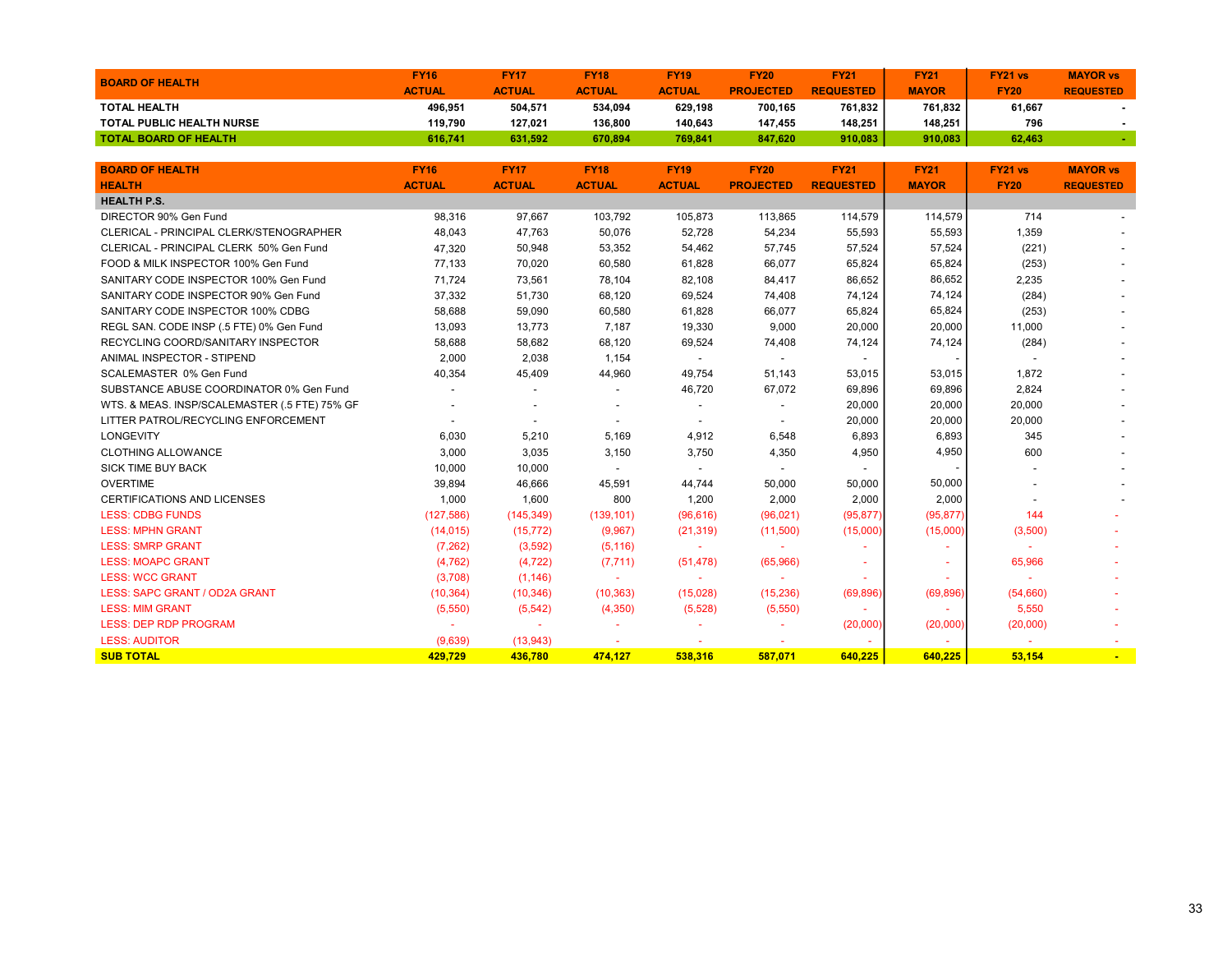| 5.907    | 5,928                    | 4,810                    | 6,551                    | 6,500                    | 6,500                    | 6,500    | $\overline{\phantom{0}}$ | $\sim$                   |
|----------|--------------------------|--------------------------|--------------------------|--------------------------|--------------------------|----------|--------------------------|--------------------------|
|          | $\overline{a}$           | $\overline{\phantom{0}}$ | $\overline{\phantom{a}}$ | $\overline{\phantom{a}}$ | 1,000                    | 1,000    | 1,000                    | $\overline{\phantom{a}}$ |
|          | $\overline{\phantom{0}}$ |                          | $\overline{\phantom{a}}$ | $\overline{\phantom{a}}$ | 15,000                   | 15,000   | 15,000                   | $\overline{\phantom{0}}$ |
| 1,965    | 2,928                    | 4,203                    | 5,917                    | 7,500                    | 7,500                    | 7,500    |                          | $\overline{\phantom{a}}$ |
| 1.144    | 1,180                    | 1,200                    | 1,729                    | 2,500                    | 3,000                    | 3,000    | 500                      | $\overline{\phantom{a}}$ |
| 532      | 2,786                    | 875                      | 1,558                    | 2,000                    | 2,000                    | 2,000    |                          |                          |
| 21,214   | 21,506                   | 20,143                   | 20,222                   | 23,500                   | 30,000                   | 30,000   | 6,500                    |                          |
| 17,919   | 17,902                   | 10,169                   | 31,000                   | 40,000                   | 40,000                   | 40,000   |                          |                          |
| 6,000    | 3,197                    | 5,000                    | 10,954                   | 15,000                   | 20,000                   | 20,000   | 5,000                    |                          |
| 16,750   | 16,750                   | 16,750                   | 16,750                   | 17,000                   | $\overline{\phantom{a}}$ |          | (17,000)                 |                          |
| 4,000    | 5,000                    | 5,000                    | 3,158                    | 5,000                    | 5,000                    | 5,000    |                          |                          |
| (5,071)  | (5,720)                  | (5,720)                  | (3,380)                  | (3,406)                  | (3, 393)                 | (3, 393) | 13                       |                          |
|          | $\overline{\phantom{a}}$ |                          | (389)                    | (500)                    |                          | $\sim$   | 500                      |                          |
|          |                          |                          | ٠                        |                          | (1,000)                  | (1,000)  | (1,000)                  |                          |
| (3, 138) | (3,666)                  | (2,463)                  | (3, 188)                 | (2,000)                  | (4,000)                  | (4,000)  | (2,000)                  |                          |
| 67,222   | 67,791                   | 59,967                   | 90,882                   | 113,094                  | 121,607                  | 121,607  | 8,513                    | $\sim$                   |
| 496,951  | 504,571                  | 534,094                  | 629,198                  | 700,165                  | 761,832                  | 761,832  | 61,667                   |                          |
|          |                          |                          |                          |                          |                          |          |                          |                          |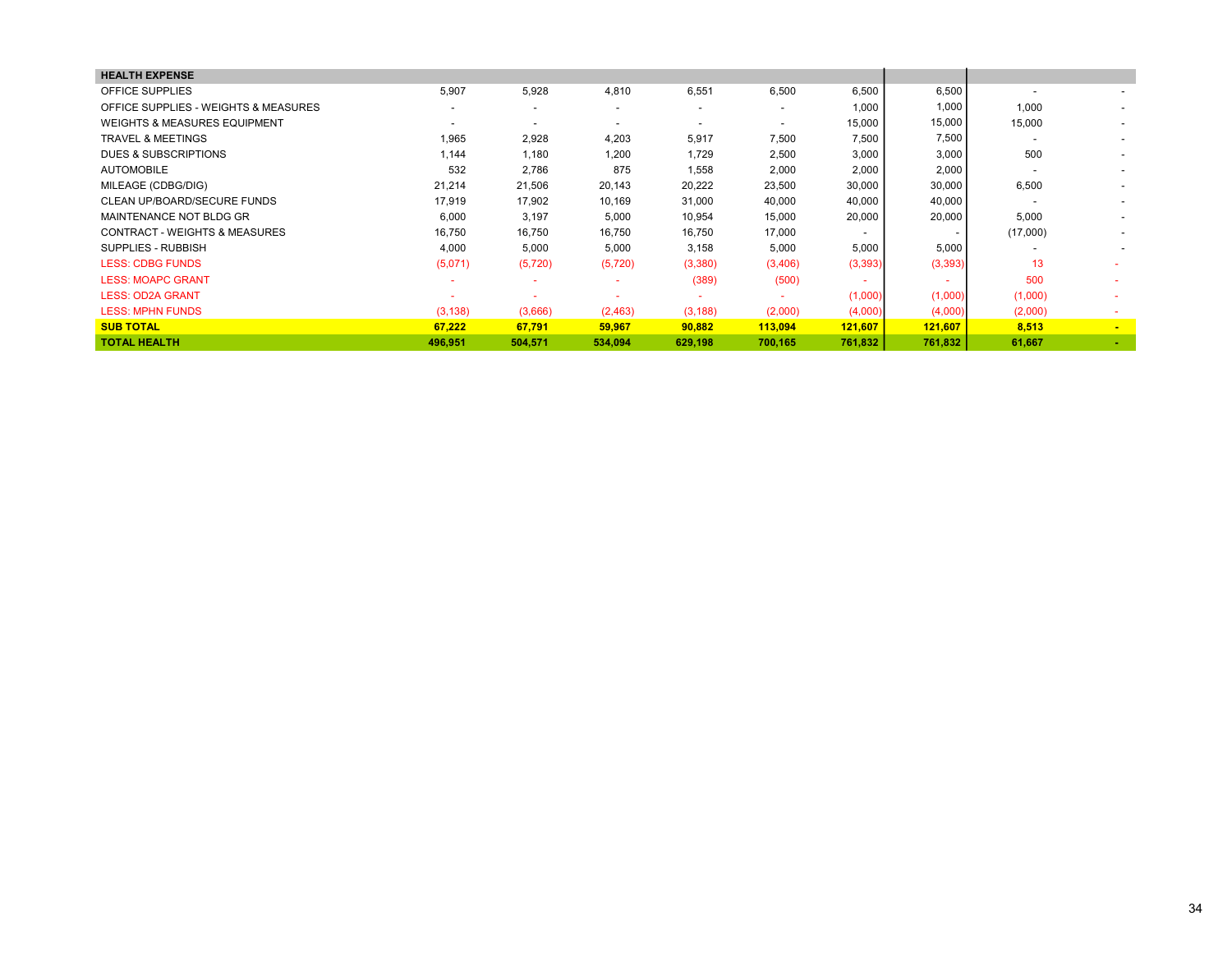| <b>BOARD OF HEALTH</b>              | <b>FY16</b>   | <b>FY17</b>   | <b>FY18</b>   | <b>FY19</b>   | <b>FY20</b>      | <b>FY21</b>      | <b>FY21</b>  | <b>FY21 vs</b> | <b>MAYOR vs</b>  |
|-------------------------------------|---------------|---------------|---------------|---------------|------------------|------------------|--------------|----------------|------------------|
| <b>PUBLIC HEALTH NURSE</b>          | <b>ACTUAL</b> | <b>ACTUAL</b> | <b>ACTUAL</b> | <b>ACTUAL</b> | <b>PROJECTED</b> | <b>REQUESTED</b> | <b>MAYOR</b> | <b>FY20</b>    | <b>REQUESTED</b> |
| <b>PUBLIC HEALTH NURSE P.S.</b>     |               |               |               |               |                  |                  |              |                |                  |
| PUBLIC HEALTH NURSE 90% Gen Fund    | 63.374        | 65,198        | 68.120        | 69.764        | 74.408           | 74.124           | 74.124       | (284)          |                  |
| SCHOOL NURSES 100% Gen Fund         | 57.292        | 62,513        | 68,911        | 70,634        | 72.047           | 73.127           | 73.127       | 1,080          |                  |
| REGIONAL NURSE - .5 FTE 0% Gen Fund | 3.550         | 11.251        | 10,999        | 11,908        | 13,102           | 14.000           | 14,000       | 898            |                  |
| <b>LESS: MIM GRANT</b>              | (1,200)       | (1, 194)      | (1,200)       |               |                  |                  |              |                |                  |
| <b>LESS: MPHN FUNDS</b>             | (3,550)       | (11,251)      | (10, 999)     | (11,908)      | (13, 102)        | (14,000)         | (14,000)     | (898)          |                  |
| <b>SUB TOTAL</b>                    | 119,466       | 126.517       | 135,831       | 140.398       | 146,455          | 147.251          | 147.251      | 796            | $\blacksquare$   |
| <b>PUBLIC HEALTH NURSE EXPENSE</b>  |               |               |               |               |                  |                  |              |                |                  |
| NURSING SUPPLIES                    | 324           | 504           | 969           | 245           | 1.000            | 1.000            | 1.000        |                |                  |
| <b>SUB TOTAL</b>                    | 324           | 504           | 969           | 245           | 1.000            | 1.000            | 1.000        | $\blacksquare$ | $\blacksquare$   |
| <b>TOTAL PUBLIC HEALTH NURSE</b>    | 119.790       | 127.021       | 136,800       | 140.643       | 147.455          | 148,251          | 148,251      | 796            |                  |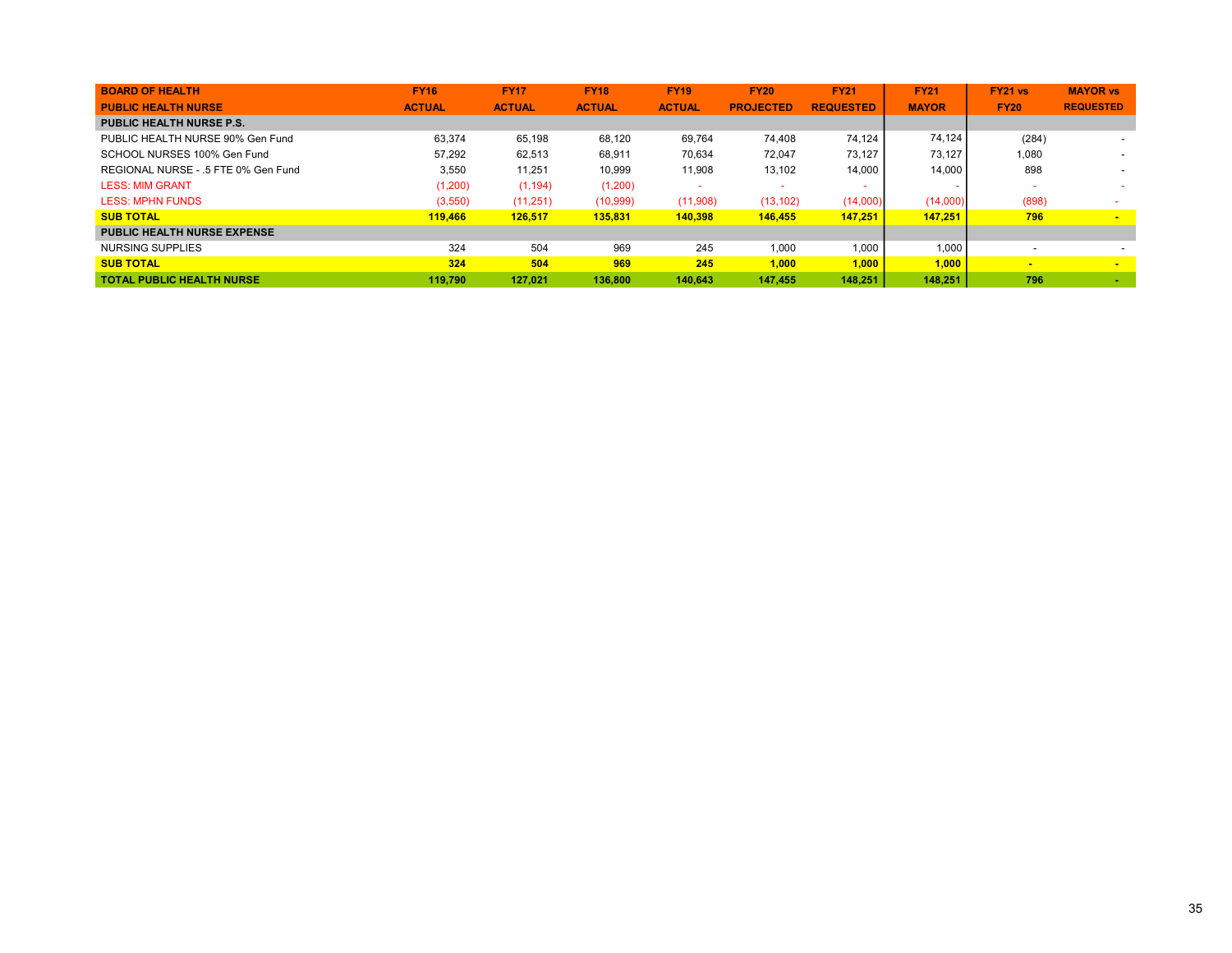| <b>BOARD OF HEALTH</b>                         | <b>FY16</b>   | <b>FY17</b>   | <b>FY18</b>   | <b>FY19</b>   | <b>FY20</b>      | <b>FY21</b>      | <b>FY21</b>  | FY21 vs     | <b>MAYOR vs</b>  |
|------------------------------------------------|---------------|---------------|---------------|---------------|------------------|------------------|--------------|-------------|------------------|
| <b>RUBBISH COLLECTION &amp; DISPOSAL</b>       | <b>ACTUAL</b> | <b>ACTUAL</b> | <b>ACTUAL</b> | <b>ACTUAL</b> | <b>PROJECTED</b> | <b>REQUESTED</b> | <b>MAYOR</b> | <b>FY20</b> | <b>REQUESTED</b> |
| <b>RUBBISH COLLECTION &amp; DISPOSAL</b>       |               |               |               |               |                  |                  |              |             |                  |
| CONTRACT FEES - COLLECTION                     | 1.453.114     | 1.492.630     | 1.564.353     | 1,505,058     | 1.580.500        | 1.642.800        | 1.642.800    | 62.300      |                  |
| CONTRACT SERVICES - DISPOSAL                   | 442.993       | 471.969       | 597.699       | 610.817       | 634.771          | 639.000          | 639,000      | 4.229       |                  |
| <b>CLOSED LANDFILL MAINTENANCE FUND</b>        |               |               |               |               |                  | 650.000          | 150.000      | 150,000     | (500,000)        |
| <b>TOTAL RUBBISH COLLECTION &amp; DISPOSAL</b> | 1.896.107     | 1.964.599     | 2.162.052     | 2.115.875     | 2.215.271        | 2,931,800        | 2.431.800    | 216.529     | (500,000)        |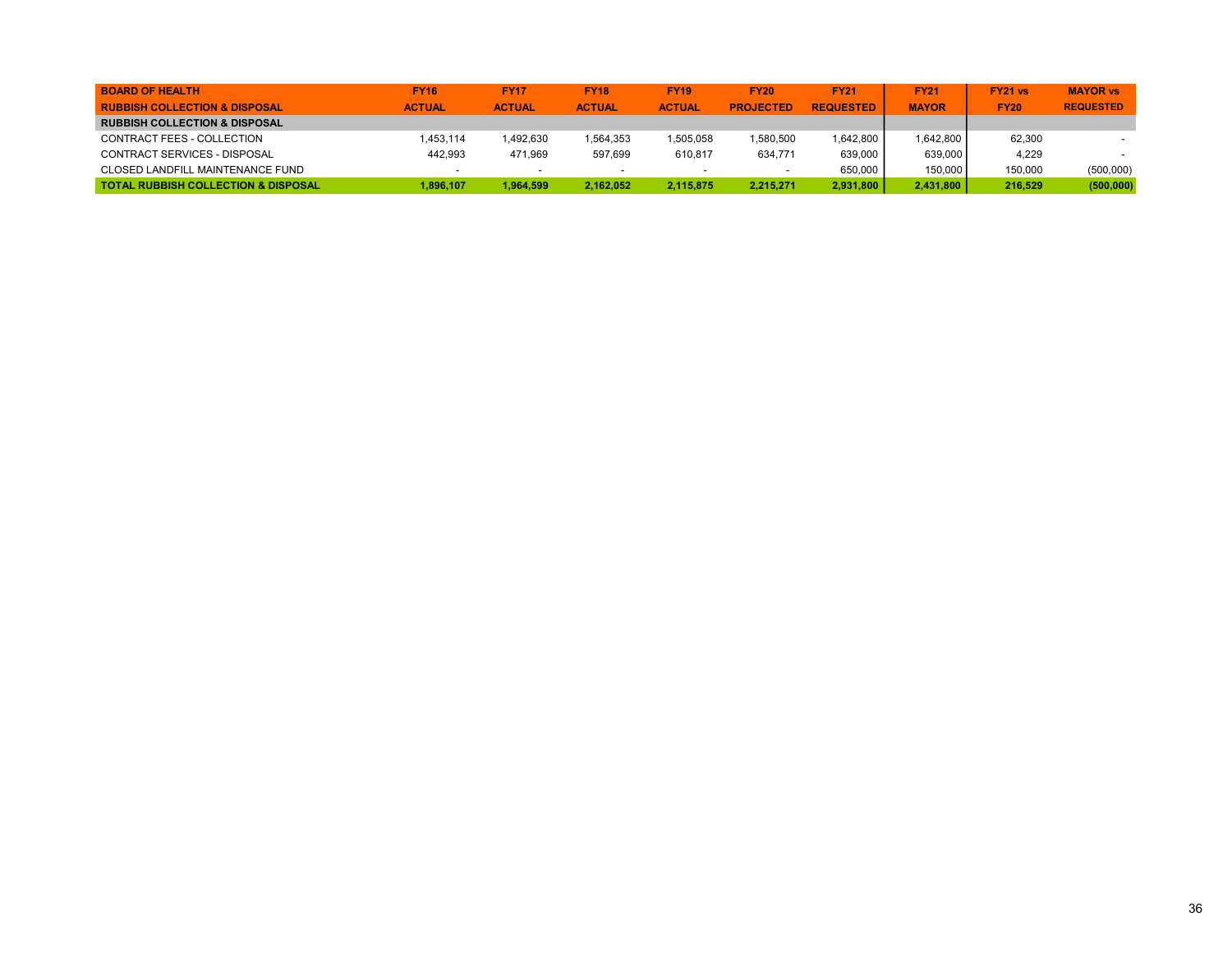| <b>HUMAN SERVICES</b>         | <b>FY16</b>   | <b>FY17</b>   | <b>FY18</b>   | <b>FY19</b>   | <b>FY20</b>      | <b>FY21</b>      | <b>FY21</b>  | <b>FY21 vs</b> | <b>MAYOR vs</b>  |
|-------------------------------|---------------|---------------|---------------|---------------|------------------|------------------|--------------|----------------|------------------|
|                               | <b>ACTUAL</b> | <b>ACTUAL</b> | <b>ACTUAL</b> | <b>ACTUAL</b> | <b>PROJECTED</b> | <b>REQUESTED</b> | <b>MAYOR</b> | <b>FY20</b>    | <b>REQUESTED</b> |
| <b>TOTAL VETERANS</b>         | 682.307       | 698.780       | 774.118       | 845.216       | 852.801          | 828.893          | 828.893      | (23,908)       |                  |
| <b>TOTAL COUNCIL ON AGING</b> | 228.870       | 230.590       | 275.014       | 284.739       | 297,817          | 295.838          | 254.928      | (42, 889)      | (40, 910)        |
| <b>TOTAL RECREATION</b>       | 151.288       | 177.707       | 204.924       | 249.050       | 252.992          | 231.065          | 207.007      | (45, 985)      | (24, 058)        |
| <b>TOTAL LIBRARY</b>          | 682.678       | 728.745       | 768.860       | 843.298       | 914.221          | 994.234          | 898.152      | (16,069)       | (96,082)         |
| <b>TOTAL HUMAN SERVICES</b>   | 1,745,143     | 1.835.822     | 2.022.916     | 2.222.303     | 2,317,831        | 2,350,030        | 2,188,980    | (128, 851)     | (161, 050)       |

| <b>HUMAN SERVICES</b>                | <b>FY16</b>   | <b>FY17</b>   | <b>FY18</b>              | <b>FY19</b>              | <b>FY20</b>      | <b>FY21</b>              | <b>FY21</b>              | <b>FY21 vs</b>           | <b>MAYOR vs</b>  |
|--------------------------------------|---------------|---------------|--------------------------|--------------------------|------------------|--------------------------|--------------------------|--------------------------|------------------|
| <b>VETERANS</b>                      | <b>ACTUAL</b> | <b>ACTUAL</b> | <b>ACTUAL</b>            | <b>ACTUAL</b>            | <b>PROJECTED</b> | <b>REQUESTED</b>         | <b>MAYOR</b>             | <b>FY20</b>              | <b>REQUESTED</b> |
| <b>VETERANS P.S.</b>                 |               |               |                          |                          |                  |                          |                          |                          |                  |
| <b>VETERANS AGENT</b>                | 60,889        | 61,283        | 64,428                   | 65,728                   | 71,788           | 72,245                   | 72,245                   | 457                      |                  |
| <b>CLERICAL</b>                      | 24,999        | 22,762        | 42,860                   | 49,764                   | 51,195           | 52,514                   | 52,514                   | 1,319                    |                  |
| LONGEVITY                            |               |               | 1,379                    | 1,034                    | 1,034            | 1,034                    | 1,034                    | $\overline{\phantom{a}}$ |                  |
| <b>SUB TOTAL</b>                     | 85,888        | 84,045        | 108,667                  | 116,526                  | 124,017          | 125,793                  | 125,793                  | 1,776                    | $\sim$           |
| <b>VETERANS EXPENSE</b>              |               |               |                          |                          |                  |                          |                          |                          |                  |
| <b>OFFICE SUPPLIES</b>               | 1,398         | 587           | 846                      | 1,120                    | 1,250            | 1,250                    | 1,250                    | $\overline{\phantom{0}}$ |                  |
| <b>TRAVEL AND MEETINGS</b>           | 1,033         | 701           | 854                      | 887                      | 1,000            | 1,000                    | 1,000                    | $\overline{\phantom{0}}$ |                  |
| <b>TRAINING</b>                      |               | 25            | $\overline{\phantom{0}}$ | $\overline{\phantom{0}}$ | $\sim$           | $\overline{\phantom{a}}$ | $\overline{\phantom{a}}$ | $\overline{\phantom{0}}$ |                  |
| DUES AND SUBSCRIPTIONS               | 70            | 85            | 85                       | 145                      | 534              | 550                      | 550                      | 16                       |                  |
| <b>MEMORIAL DAY</b>                  | 3,629         | 3,963         | 4,372                    | 4,173                    | 4,500            | 4,000                    | 4,000                    | (500)                    |                  |
| <b>VETERANS EVENTS</b>               | 1,359         | 1,500         | 1,150                    | 1,266                    | 1,500            | 1,300                    | 1,300                    | (200)                    |                  |
| <b>SUB TOTAL</b>                     | 7,489         | 6,861         | 7,307                    | 7,591                    | 8,784            | 8,100                    | 8,100                    | (684)                    | $\sim$           |
| <b>VETERANS BENEFITS HEALTH FUND</b> |               |               |                          |                          |                  |                          |                          |                          |                  |
| <b>HEALTH FUND CASH</b>              | 575,485       | 603,501       | 654,144                  | 702,809                  | 700,000          | 675,000                  | 675,000                  | (25,000)                 |                  |
| <b>HEALTH FUND FUNERALS</b>          | 13,445        | 4,373         | 4,000                    | 18,290                   | 20,000           | 20,000                   | 20,000                   | $\overline{\phantom{a}}$ |                  |
| <b>SUB TOTAL</b>                     | 588,930       | 607,874       | 658,144                  | 721,099                  | 720,000          | 695,000                  | 695,000                  | (25,000)                 | $\sim$           |
| <b>TOTAL VETERANS</b>                | 682,307       | 698,780       | 774,118                  | 845,216                  | 852,801          | 828,893                  | 828,893                  | (23,908)                 | <b>ALC</b>       |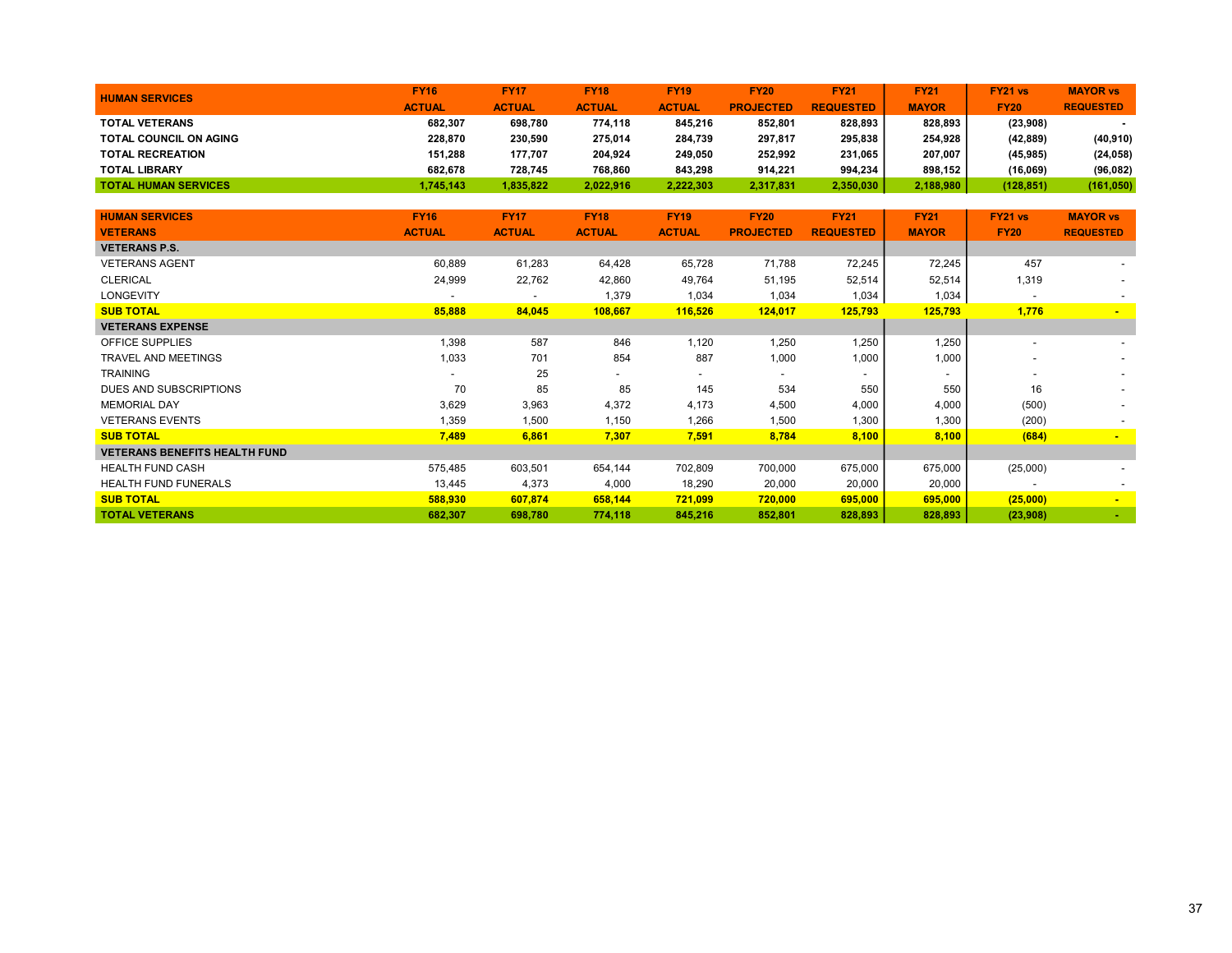| <b>HUMAN SERVICES</b>             | <b>FY16</b>   | <b>FY17</b>   | <b>FY18</b>   | <b>FY19</b>   | <b>FY20</b>      | <b>FY21</b>      | <b>FY21</b>              | <b>FY21 vs</b> | <b>MAYOR vs</b>  |
|-----------------------------------|---------------|---------------|---------------|---------------|------------------|------------------|--------------------------|----------------|------------------|
| <b>COUNCIL ON AGING</b>           | <b>ACTUAL</b> | <b>ACTUAL</b> | <b>ACTUAL</b> | <b>ACTUAL</b> | <b>PROJECTED</b> | <b>REQUESTED</b> | <b>MAYOR</b>             | <b>FY20</b>    | <b>REQUESTED</b> |
| <b>COUNCIL ON AGING P.S.</b>      |               |               |               |               |                  |                  |                          |                |                  |
| EXECUTIVE DIRECTOR (80% Gen Fund) | 79,124        | 78,822        | 83,720        | 85,436        | 91,386           | 91,977           | 91,977                   | 591            |                  |
| <b>LONGEVITY</b>                  | 1,379         | 1,897         | 1,444         | 1,378         | 1,607            | 2,100            | 2,100                    | 493            |                  |
| PRINCIPAL CLERK (50% Gen Fund)    | 39,668        | 40,137        | 41,673        | 39,015        | 45,010           | 46,667           | 46,667                   | 1,657          |                  |
| <b>SICK TIME BUYBACK</b>          |               |               | 5,028         |               |                  |                  |                          |                |                  |
| <b>OVERTIME - CUSTODIAN</b>       | 1,000         | 945           | 1,375         | 257           | 682              | 1,000            | 1,000                    | 318            |                  |
| <b>CLOTHING ALLOWANCE</b>         | 600           | 600           | 750           | 750           | 750              | 750              | 750                      |                |                  |
| <b>CUSTODIAN</b>                  | 38,881        | 39,150        | 40,976        | 41,808        | 44,697           | 44,527           | 44,527                   | (170)          |                  |
| PROGRAM COORDINATOR               | 26,407        | 27,059        | 45,344        | 44,266        | 48,365           | 50,687           | 9,777                    | (38, 588)      | (40, 910)        |
| <b>RECEPTIONIST</b>               | 21,987        | 22,806        | 28,396        | 29,384        | 31,095           | 31,920           | 31,920                   | 825            |                  |
| <b>LESS: FORMULA GRANT</b>        | (35,991)      | (35, 117)     | (32, 462)     | (32, 209)     | (35,568)         | (36, 590)        | (36, 590)                | (1,022)        |                  |
| <b>SUB TOTAL</b>                  | 173,055       | 176,299       | 216,244       | 210,085       | 228,024          | 233,038          | 192,128                  | (35, 896)      | (40, 910)        |
| <b>COUNCIL ON AGING EXPENSE</b>   |               |               |               |               |                  |                  |                          |                |                  |
| <b>SITE MANAGER</b>               | 5,808         | 5,819         | 6,451         | 7,493         | 7,493            | 8,000            | 8,000                    | 507            |                  |
| <b>ADVERTISING</b>                |               |               | 1,345         |               |                  |                  | $\overline{\phantom{a}}$ |                |                  |
| <b>TELEPHONE</b>                  | 776           | 456           | 470           | 561           | 800              |                  | $\overline{\phantom{a}}$ | (800)          |                  |
| <b>OFFICE SUPPLIES</b>            | 4,442         | 2,500         | 2,521         | 2,107         | 2,500            | 1,800            | 1,800                    | (700)          |                  |
| <b>BLDG &amp; GROUNDS REPAIRS</b> | 14,499        | 12,639        | 10,962        | 20,693        | 17,000           | 17,000           | 17,000                   |                |                  |
| <b>SUB TOTAL</b>                  | 25,525        | 21,414        | 21,749        | 30,854        | 27,793           | 26,800           | 26,800                   | (993)          |                  |
| <b>SENIOR CENTER BUILDING</b>     |               |               |               |               |                  |                  |                          |                |                  |
| <b>SENIOR CENTER HEAT</b>         | 7,067         | 8,027         | 9,029         | 12,565        | 12,000           | 10,000           | 10,000                   | (2,000)        |                  |
| SENIOR CENTER ELECTRICITY         | 23,223        | 24,850        | 27,992        | 31,235        | 30,000           | 26,000           | 26,000                   | (4,000)        |                  |
| <b>SUB TOTAL</b>                  | 30,290        | 32,877        | 37,021        | 43,800        | 42,000           | 36,000           | 36,000                   | (6,000)        |                  |
| <b>TOTAL COUNCIL ON AGING</b>     | 228,870       | 230.590       | 275.014       | 284.739       | 297.817          | 295.838          | 254.928                  | (42, 889)      | (40, 910)        |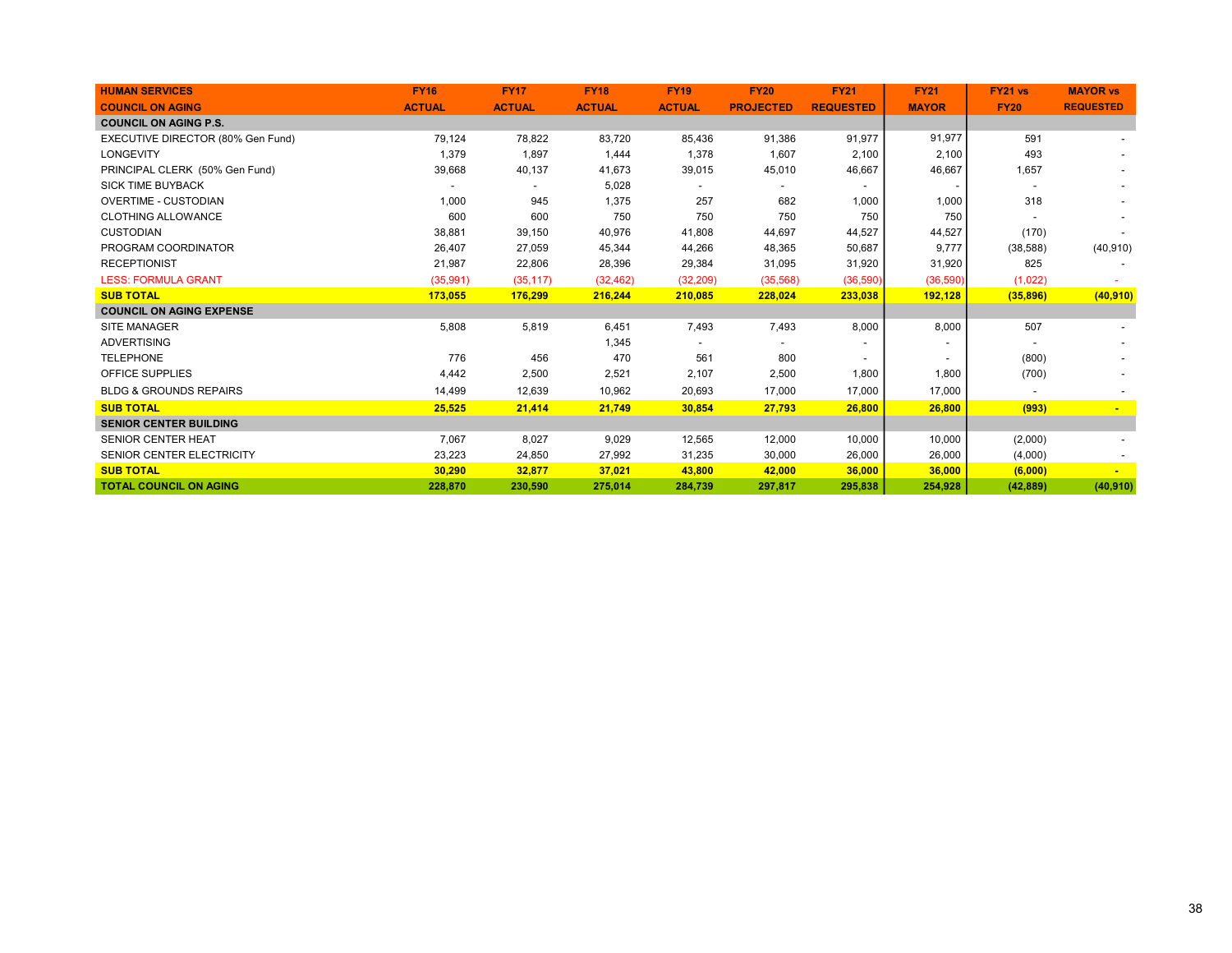| <b>HUMAN SERVICES</b>                  | <b>FY16</b>   | <b>FY17</b>   | <b>FY18</b>   | <b>FY19</b>   | <b>FY20</b>      | <b>FY21</b>      | <b>FY21</b>  | <b>FY21 vs</b> | <b>MAYOR vs</b>  |
|----------------------------------------|---------------|---------------|---------------|---------------|------------------|------------------|--------------|----------------|------------------|
| <b>RECREATION</b>                      | <b>ACTUAL</b> | <b>ACTUAL</b> | <b>ACTUAL</b> | <b>ACTUAL</b> | <b>PROJECTED</b> | <b>REQUESTED</b> | <b>MAYOR</b> | <b>FY20</b>    | <b>REQUESTED</b> |
| <b>RECREATION P.S.</b>                 |               |               |               |               |                  |                  |              |                |                  |
| <b>RECREATION DIRECTOR</b>             | 27,409        | 49,747        | 50,596        | 53,612        | 58,793           | 62,118           | 62,118       | 3,325          |                  |
| RECREATION ASSISTANT (25 hrs)          | 25,682        | 25,653        | 26,074        | 27,782        | 29,082           | 29,866           | 5,808        | (23, 274)      | (24, 058)        |
| <b>LONGEVITY</b>                       |               | 259           | 345           | 345           | 468              | 345              | 345          | (123)          |                  |
| <b>CLOTHING ALLOWANCE</b>              |               | 600           | 600           | 600           | 600              | 600              | 600          |                |                  |
| PLAYGROUND SUPERVISOR                  | 5,409         | 3,150         | 3,345         | 4,126         | 3,840            | 4,020            | 4,020        | 180            |                  |
| PLAYGROUND INSTRUCTOR                  | 19,431        | 24,379        | 32,057        | 31,518        | 39,600           | 42,075           | 42,075       | 2,475          |                  |
| <b>SUB TOTAL</b>                       | 77,931        | 103,788       | 113,017       | 117,983       | 132,383          | 139,024          | 114,966      | (17, 417)      | (24, 058)        |
| <b>RECREATION EXPENSE</b>              |               |               |               |               |                  |                  |              |                |                  |
| <b>RECREATION EXPENSE</b>              | 1,479         | 1,625         | 3,337         | 3,143         | 4,000            | 4,000            | 4,000        |                |                  |
| <b>ELECTRICITY</b>                     | 13,505        | 16,845        | 16,542        | 12,440        | 16,000           | 16,000           | 16,000       |                |                  |
| OFFICE SUPPLIES                        | 284           | 2,035         | 947           | 1,344         | 2,000            | 2,000            | 2,000        |                |                  |
| <b>TRAINING</b>                        | 150           | 305           |               | 455           | 1,000            | 1,000            | 1,000        |                |                  |
| <b>GAS AND OIL</b>                     |               | 81            |               |               | 500              | 500              | 500          |                |                  |
| <b>MOTOR VEHICLE REPAIRS</b>           | 28            | 798           | 267           |               | 500              | 500              | 500          |                |                  |
| <b>CLOTHING</b>                        |               |               | 1,395         |               | 1,000            | 1,000            | 1,000        |                |                  |
| <b>SPECIAL EVENTS</b>                  | 6,981         | 6,715         | 14,128        | 12,486        | 15,000           | 15,000           | 15,000       |                |                  |
| <b>RECREATIONAL SUPPLIES</b>           | 1,770         | 265           | 4,218         | 2,136         | 5,000            | 5,000            | 5,000        |                |                  |
| <b>BUILDING &amp; GROUNDS REPAIRS</b>  |               |               |               | 37,064        |                  |                  |              |                |                  |
| <b>SUB TOTAL</b>                       | 24,197        | 28,669        | 40,834        | 69,068        | 45,000           | 45,000           | 45,000       |                |                  |
| <b>POOL &amp; SPLASHPARK</b>           |               |               |               |               |                  |                  |              |                |                  |
| LIFEGUARDS (POOL: 8)                   | 9,900         | 13,644        | 17,453        | 21,599        | 27,242           | 8,664            | 8,664        | (18, 578)      |                  |
| <b>HEAD LIFEGUARD/WSI (POOL: 2)</b>    | 7,116         | 6,769         | 9,195         | 7,976         | 9,300            | 2,862            | 2,862        | (6, 438)       |                  |
| FRONT DESK AND CONCESSIONS (POOL: 2-3) | 1,908         | 3,289         | 3,333         | 3,985         | 5,895            | 2,208            | 2,208        | (3,687)        |                  |
| WATER ATTENDANTS (SPLASHPARK: 5)       | 9,128         | 8,477         | 9,141         | 9,365         | 11,172           | 12,807           | 12,807       | 1,635          |                  |
| POOL REPAIRS/ MAINTENANCE              | 9,531         | 4,490         | 6,976         | 12,249        | 11,500           | 11,000           | 11,000       | (500)          |                  |
| POOL EQUIPMENT/SUPPLIES                | 3,572         | 5,774         | 1,892         | 3,881         | 5,500            | 5,000            | 5,000        | (500)          |                  |
| POOL CHEMICALS                         | 8,005         | 2,807         | 3,083         | 2,944         | 5,000            | 4,500            | 4,500        | (500)          |                  |
| <b>SUB TOTAL</b>                       | 49,160        | 45,250        | 51,073        | 61,999        | 75,609           | 47,041           | 47,041       | (28, 568)      |                  |
| <b>TOTAL RECREATION</b>                | 151,288       | 177,707       | 204,924       | 249,050       | 252,992          | 231,065          | 207,007      | (45, 985)      | (24, 058)        |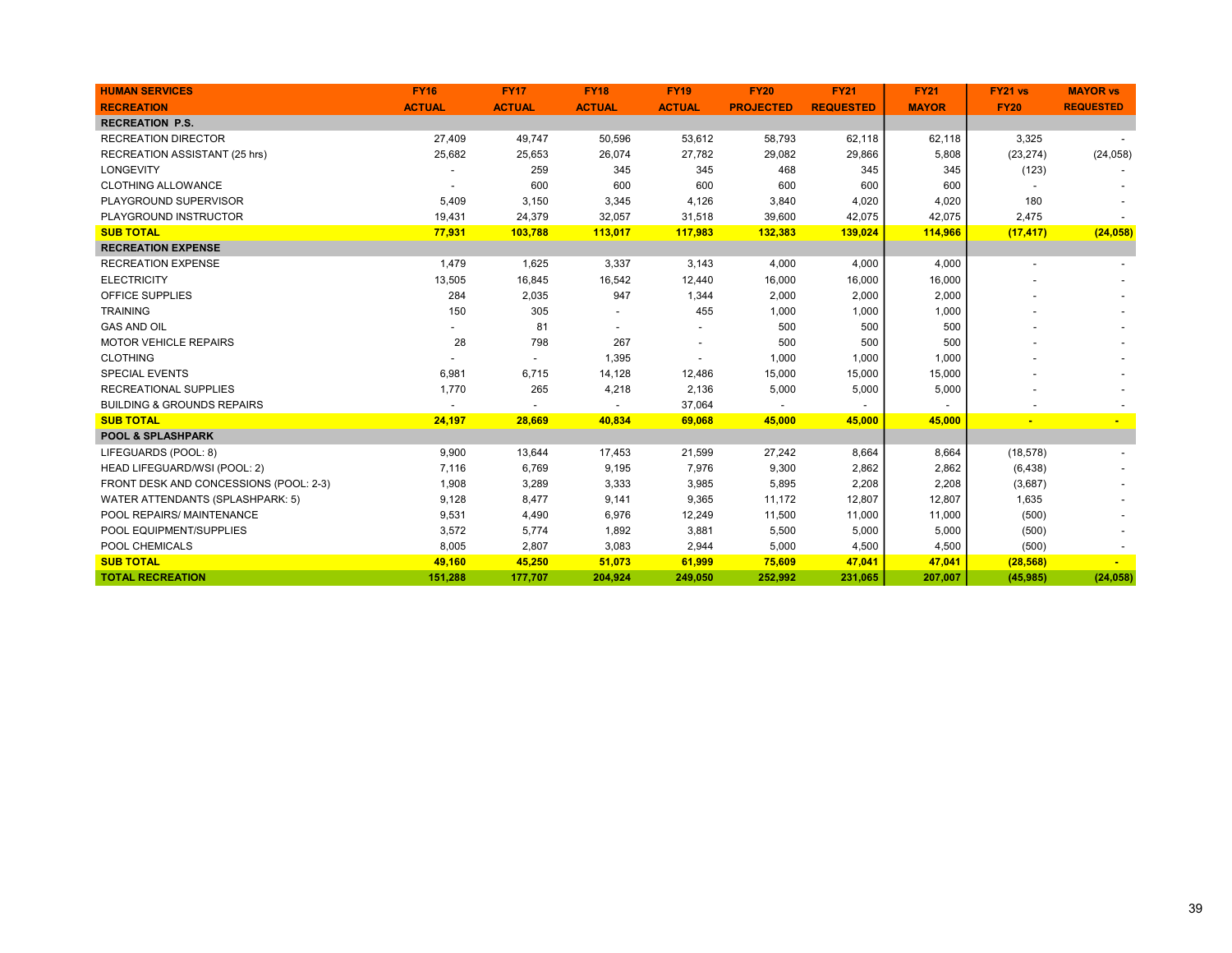| <b>HUMAN SERVICES</b>                | <b>FY16</b>   | <b>FY17</b>              | <b>FY18</b>    | <b>FY19</b>              | <b>FY20</b>              | <b>FY21</b>              | <b>FY21</b>              | FY21 vs        | <b>MAYOR vs</b>  |
|--------------------------------------|---------------|--------------------------|----------------|--------------------------|--------------------------|--------------------------|--------------------------|----------------|------------------|
| <b>LIBRARY</b>                       | <b>ACTUAL</b> | <b>ACTUAL</b>            | <b>ACTUAL</b>  | <b>ACTUAL</b>            | <b>PROJECTED</b>         | <b>REQUESTED</b>         | <b>MAYOR</b>             | <b>FY20</b>    | <b>REQUESTED</b> |
| LIBRARY P.S. (11.45 FTE)             |               |                          |                |                          |                          |                          |                          |                |                  |
| <b>CHIEF LIBRARIAN</b>               | 80,172        | 80,701                   | 86,112         | 87,880                   | 96,207                   | 96,831                   | 96,831                   | 624            |                  |
| LONGEVITY                            | 4,755         | 5,101                    | 4,092          | 3,612                    | 4,554                    | 4,554                    | 4,554                    |                |                  |
| <b>OVERTIME</b>                      | 638           | 1,106                    | 1,703          | 1,070                    | 1,390                    | 1,100                    | 1,100                    | (290)          |                  |
| <b>SICK TIME BUYBACK</b>             |               | $\overline{\phantom{a}}$ | 8,332          | 7,146                    |                          | $\overline{\phantom{a}}$ |                          |                |                  |
| <b>CLOTHING ALLOWANCE</b>            | 600           | 600                      | 750            | 750                      | 750                      | 750                      | 750                      |                |                  |
| PROFESSIONAL (4 FTE - 3 FT and 2 PT) | 208,124       | 212,190                  | 213,133        | 232,978                  | 264,046                  | 279,136                  | 234,417                  | (29, 629)      | (44, 719)        |
| PRE-PROFESSIONAL (3.86 FTE)          | 128,209       | 141,341                  | 144,691        | 172,928                  | 184,834                  | 245,850                  | 181,699                  | (3, 135)       | (64, 151)        |
| LIBRARY ASSISTANTS (2.59 FTE)        | 35,586        | 53,369                   | 71,691         | 75,049                   | 74,619                   | 91,624                   | 104,412                  | 29,793         | 12,788           |
| <b>SUB TOTAL</b>                     | 458,084       | 494,408                  | 530,504        | 581,413                  | 626,400                  | 719,845                  | 623,763                  | (2,637)        | (96, 082)        |
| <b>LIBRARY OFFICE</b>                |               |                          |                |                          |                          |                          |                          |                |                  |
| <b>TELEPHONE</b>                     |               | $\overline{\phantom{a}}$ | $\overline{a}$ | $\overline{\phantom{a}}$ | $\overline{\phantom{a}}$ | $\overline{\phantom{a}}$ | $\overline{\phantom{a}}$ | $\blacksquare$ |                  |
| OFFICE SUPPLIES                      |               |                          |                | 2,784                    | 6,000                    | 5,500                    | 5,500                    | (500)          |                  |
| <b>PRINTING</b>                      | 453           | 448                      | 800            | 161                      | 700                      | 500                      | 500                      | (200)          |                  |
| <b>SUB TOTAL</b>                     | 453           | 448                      | 800            | 2,945                    | 6,700                    | 6,000                    | 6,000                    | (700)          |                  |
| <b>LIBRARY SUPPLIES</b>              |               |                          |                |                          |                          |                          |                          |                |                  |
| <b>CIRCULATION SUPPLIES</b>          | 1,033         |                          |                | 1,024                    | 1,000                    | 1,000                    | 1,000                    |                |                  |
| <b>CATALOGING SUPPLIES</b>           |               |                          |                | 897                      | 1,000                    | 1,500                    | 1,500                    | 500            |                  |
| <b>BOOK AND MATERIAL ADULT</b>       | 46,372        | 47,740                   | 46,459         | 54,122                   | 54,000                   | 65,000                   | 65,000                   | 11,000         |                  |
| <b>BOOK AND MATERIAL CHILD</b>       | 11,785        | 10,614                   | 9,590          | 9,272                    | 12,000                   | 15,000                   | 15,000                   | 3,000          |                  |
| <b>DATA PROCESSING</b>               | 30,006        | 32,145                   | 34,279         | 35,998                   | 38,025                   | 32,516                   | 32,516                   | (5,509)        |                  |
| <b>SUB TOTAL</b>                     | 89,196        | 90,499                   | 90,328         | 101,313                  | 106,025                  | 115,016                  | 115,016                  | 8,991          |                  |
| <b>LIBRARY MAINTENANCE (1 FTE)</b>   |               |                          |                |                          |                          |                          |                          |                |                  |
| <b>CUSTODIAN (MAINTENANCE)</b>       | 35,842        | 36,070                   | 37,856         | 38,636                   | 41,396                   | 42,073                   | 42,073                   | 677            |                  |
| <b>ELECTRICITY</b>                   | 42,781        | 46,608                   | 53,000         | 50,262                   | 48,300                   | 45,500                   | 45,500                   | (2,800)        |                  |
| <b>BLDG &amp; GROUND SUPPLIES</b>    | 2,592         |                          |                |                          | 1,800                    | 1,800                    | 1,800                    |                |                  |
| MAINTENANCE OF EQUIPMENT             |               |                          |                |                          | 2,000                    | 2,000                    | 2,000                    |                |                  |
| <b>EQUIPMENT</b>                     |               |                          |                |                          |                          |                          |                          |                |                  |
| <b>HEATING FUEL</b>                  | 29,211        | 27,894                   | 34,303         | 44,605                   | 45,000                   | 42,000                   | 42,000                   | (3,000)        |                  |
| <b>REPAIR AND CARE</b>               | 7,499         | 23,382                   | 12,288         | 14,092                   | 10,000                   | 10,000                   | 10,000                   |                |                  |
| <b>BUILDING MAINTENANCE</b>          | 17,020        | 9,436                    | 9,781          | 10,032                   | 26,600                   | 10,000                   | 10,000                   | (16,600)       |                  |
| <b>SUB TOTAL</b>                     | 134,945       | 143,390                  | 147,228        | 157,627                  | 175,096                  | 153,373                  | 153,373                  | (21, 723)      |                  |
| <b>TOTAL LIBRARY</b>                 | 682,678       | 728,745                  | 768,860        | 843,298                  | 914,221                  | 994,234                  | 898,152                  | (16,069)       | (96,082)         |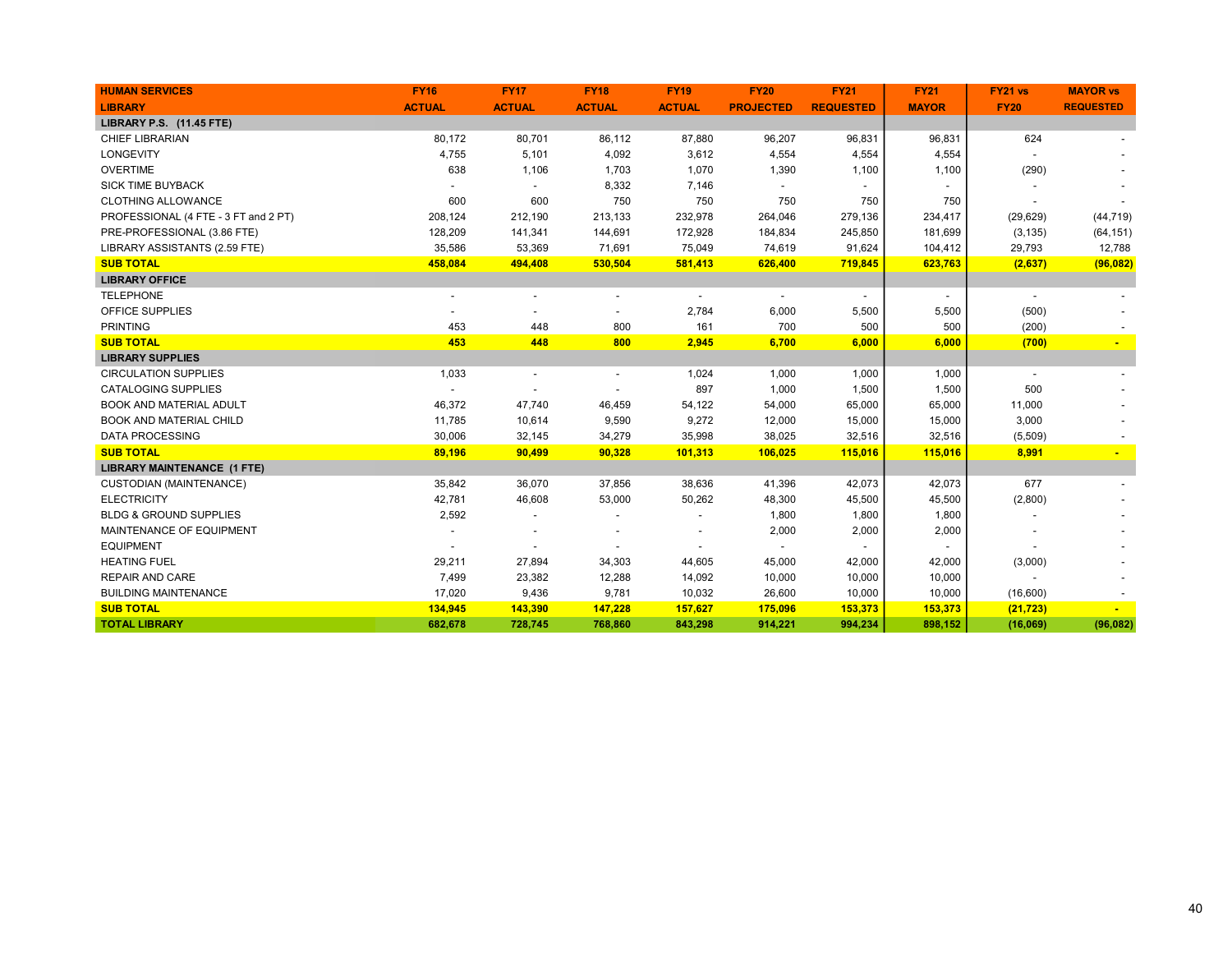| <b>EMPLOYEE BENEFITS</b>       | <b>FY16</b>   | <b>FY17</b>   | <b>FY18</b>   | <b>FY19</b>   | <b>FY20</b>      | <b>FY21</b>      | <b>FY21</b>  | FY21 vs     | <b>MAYOR vs</b>  |
|--------------------------------|---------------|---------------|---------------|---------------|------------------|------------------|--------------|-------------|------------------|
|                                | <b>ACTUAL</b> | <b>ACTUAL</b> | <b>ACTUAL</b> | <b>ACTUAL</b> | <b>PROJECTED</b> | <b>REQUESTED</b> | <b>MAYOR</b> | <b>FY20</b> | <b>REQUESTED</b> |
| PENSION (NON-CONTRIBUTORY)     | 14.266        | 14,588        | 14,908        | 15,268        | 10,820           |                  |              | (10, 820)   | $\sim$           |
| PENSION (CONTRIBUTORY)         | 9.648.715     | 10,194,122    | 11,096,890    | 12,052,887    | 13,189,700       | 13,831,012       | 13.831.012   | 641,312     |                  |
| <b>WORKERS COMPENSATION</b>    | 356,941       | 303,949       | 340,717       | 353,660       | 378,000          | 350,000          | 350,000      | (28,000)    |                  |
| <b>UNEMPLOYMENT</b>            | 250.738       | 137,673       | 256,387       | 167.174       | 240,000          | 240,000          | 290,000      | 50.000      | 50,000           |
| <b>HEALTH INSURANCE</b>        | 13.413.165    | 13.693.075    | 13.934.003    | 15, 164, 473  | 15.456.646       | 15.750.000       | 15.750.000   | 293,354     |                  |
| LIFE INSURANCE                 | 274.412       | 287,615       | 271.059       | 271.836       | 264,686          | 275,000          | 275,000      | 10,314      |                  |
| <b>MEDICARE TAX</b>            | 882,392       | 938,734       | 974,094       | 1,009,879     | 1,059,579        | 1,100,000        | 1,100,000    | 40,421      |                  |
| OTHER BENEFITS                 | 830,000       | 775,341       | 703,685       | 646,588       | 762,127          | 800,000          | 800,000      | 37,873      |                  |
| CH 41 POLICE                   | 50,326        | 39,739        | 59,050        | 56,024        | 70,000           | 70,000           | 70,000       |             |                  |
| CH 41 FIRE                     | 32,704        | 55,291        | 33,713        | 96,934        | 70,000           | 70,000           | 70,000       |             |                  |
| <b>TOTAL EMPLOYEE BENEFITS</b> | 25.753.659    | 26.440.127    | 27.684.506    | 29.834.723    | 31,501,558       | 32,486,012       | 32,536,012   | 1.034.454   | 50,000           |

| <b>MISC EXPENSES</b>                | <b>FY16</b><br><b>ACTUAL</b> | <b>FY17</b><br><b>ACTUAL</b> | <b>FY18</b><br><b>ACTUAL</b> | <b>FY19</b><br><b>ACTUAL</b> | <b>FY20</b><br><b>PROJECTED</b> | <b>FY21</b><br><b>REQUESTED</b> | <b>FY21</b><br><b>MAYOR</b> | FY21 vs<br><b>FY20</b> | <b>MAYOR vs</b><br><b>REQUESTED</b> |
|-------------------------------------|------------------------------|------------------------------|------------------------------|------------------------------|---------------------------------|---------------------------------|-----------------------------|------------------------|-------------------------------------|
| <b>GENERAL INSURANCE</b>            | 648.482                      | 688.705                      | 836.738                      | 973.550                      | 1.037.881                       | 1.200.000                       | 1.200.000                   | 162.119                | $\sim$                              |
| MONT REGIONAL PLANNING COMM         | 11.988                       | 12,288                       | 12,594                       | 12,909                       | 13,232                          | 13,563                          | 13,563                      | 331                    |                                     |
| <b>MMA DUES</b>                     | 6,683                        | 6,850                        | 7,021                        | 7,197                        | 7,377                           | 8,000                           | 8,000                       | 623                    | $\sim$                              |
| MONTACHUSETT HOME HEALTH CARE       | 2.000                        | 2,000                        | 2,000                        |                              |                                 |                                 |                             |                        |                                     |
| JOHNNY APPLESEED CENTER             | 32.000                       | 50,000                       | 50,000                       | 50,000                       | 50,000                          | 50,000                          | 50,000                      |                        |                                     |
| <b>DISABILITIES COMMISSION</b>      | 256                          | 227                          | 1,000                        | 937                          | 1,000                           | 1,000                           | 1,000                       |                        |                                     |
| MEDICAID BILLING COMMISSIONS        | 6.301                        | 11.945                       | 37.190                       | 16,563                       | 40,000                          | 40,000                          | 40.000                      |                        |                                     |
| <b>CIVIC DAYS</b>                   | 17.999                       | 17.899                       | 18,000                       | 18,000                       | 18,000                          | 18,000                          | 18,000                      |                        |                                     |
| <b>HOLIDAY DECORATIONS</b>          | 5.000                        | 5,000                        | 5,000                        | 5,000                        | 5,000                           | 5,000                           | 5,000                       |                        |                                     |
| <b>TOTAL MISCELLANEOUS EXPENSES</b> | 730.709                      | 794.914                      | 969.543                      | 1.084.156                    | 1.172.490                       | 1,335,563                       | 1,335,563                   | 163.073.0              |                                     |

| <b>TRANSFERS OUT</b>       | <b>FY16</b>   | <b>FY17</b>              | <b>FY18</b>   | <b>FY19</b>   | <b>FY20</b>      | <b>FY21</b>      | <b>FY21</b>  | <b>FY21 vs</b> | <b>MAYOR vs</b>          |
|----------------------------|---------------|--------------------------|---------------|---------------|------------------|------------------|--------------|----------------|--------------------------|
|                            | <b>ACTUAL</b> | <b>ACTUAL</b>            | <b>ACTUAL</b> | <b>ACTUAL</b> | <b>PROJECTED</b> | <b>REQUESTED</b> | <b>MAYOR</b> | <b>FY20</b>    | <b>REQUESTED</b>         |
| STABILIZATION FUND         | 100.000       | 300.000                  | 300,000       | 350.000       | 350,000          |                  |              | (350,000)      |                          |
| OPEB TRUST FUND            | 250.000       | 300.000                  | 250.000       | 250.000       | 250,000          |                  |              | (250,000)      | $\overline{\phantom{a}}$ |
| <b>CAPITAL FUND</b>        |               | $\overline{\phantom{0}}$ | 1.000.000     | 367.000       | 1,055,000        |                  |              | (1,055,000)    |                          |
| <b>TRANSFER TO AIRPORT</b> |               | $\overline{\phantom{a}}$ | 125.303       | 295.000       | 128,000          |                  |              | (128,000)      |                          |
| <b>TOTAL TRANSFERS OUT</b> | 350,000       | 600,000                  | 1.675.303     | 1.262.000     | 1,783,000        |                  |              | (1,783,000)    |                          |

| <b>RESERVES</b>                   | <b>FY16</b><br><b>ACTUAL</b> | <b>FY17</b><br><b>ACTUAL</b> | <b>FY18</b><br><b>ACTUAL</b> | <b>FY19</b><br><b>ACTUAL</b> | <b>FY20</b><br><b>PROJECTED</b> | <b>FY21</b><br><b>REQUESTED</b> | <b>FY21</b><br><b>MAYOR</b> | FY21 vs<br><b>FY20</b> | <b>MAYOR vs</b><br><b>REQUESTED</b> |
|-----------------------------------|------------------------------|------------------------------|------------------------------|------------------------------|---------------------------------|---------------------------------|-----------------------------|------------------------|-------------------------------------|
| <b>RESERVE FOR SNOW &amp; ICE</b> |                              |                              |                              | -                            | . .                             | 675,000                         | 675,000                     | 675,000                |                                     |
| <b>TOTAL RESERVES</b>             |                              |                              |                              |                              |                                 | 675,000                         | 675.000                     | 675,000                |                                     |

| <b>SCHOOLS</b>           | <b>FY16</b><br><b>ACTUAL</b> | <b>FY17</b><br><b>ACTUAL</b> | <b>FY18</b><br><b>ACTUAL</b> | <b>FY19</b><br><b>ACTUAL</b> | <b>FY20</b><br><b>PROJECTED</b> | <b>FY21</b><br><b>REQUESTED</b> | <b>FY21</b><br><b>MAYOR</b> | <b>FY21 vs</b><br><b>FY20</b> | <b>MAYOR vs</b><br><b>REQUESTED</b> |
|--------------------------|------------------------------|------------------------------|------------------------------|------------------------------|---------------------------------|---------------------------------|-----------------------------|-------------------------------|-------------------------------------|
| MONTY TECH ASSESSMENT    | 1.974.155                    | 1.967.086                    | 1.874.920                    | 1.876.912                    | 1.920.335                       | 1.952.482                       | 1.952.482                   | 32.147                        |                                     |
| FITCHBURG PUBLIC SCHOOLS | 51.400.000                   | 53,283,050                   | 56,356,901                   | 56,878,600                   | 62.716.852                      | 63.265.000                      | 63.265.000                  | 548,148                       |                                     |
| <b>TOTAL SCHOOLS</b>     | 53,374,155                   | 55.250.136                   | 58.231.821                   | 58.755.512                   | 64.637.187                      | 65,217,482                      | 65.217.482                  | 580.295                       |                                     |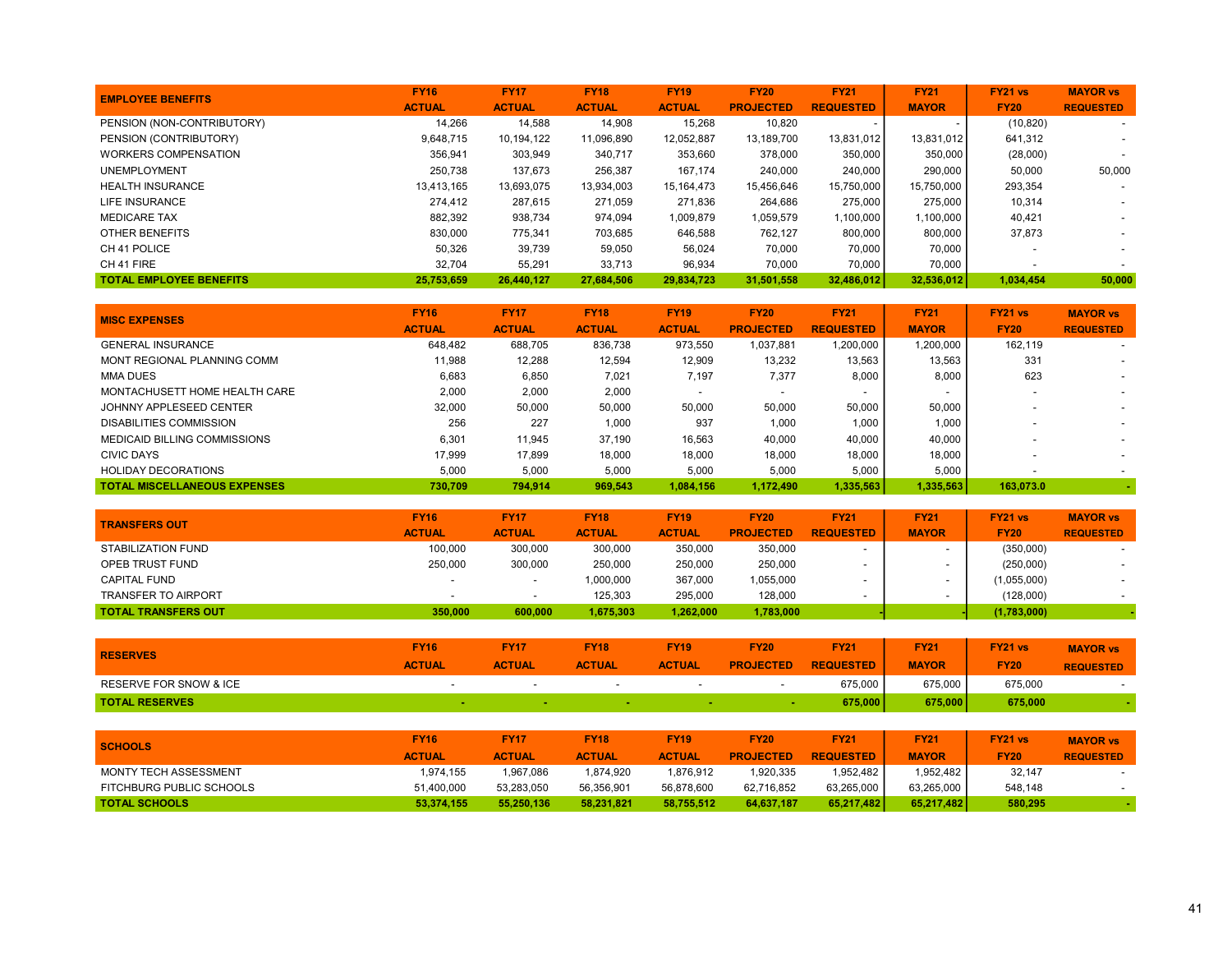| <b>CITY OF FITCHBURG</b>                  | <b>FY16</b>   | <b>FY17</b>   | <b>FY18</b>   | <b>FY19</b>   | <b>FY20</b>      | <b>FY21</b>      | <b>FY21</b>  | <b>FY21 vs</b> | <b>MAYOR vs</b>  |
|-------------------------------------------|---------------|---------------|---------------|---------------|------------------|------------------|--------------|----------------|------------------|
| <b>ENTERPRISE FUND EXPENDITURES</b>       | <b>ACTUAL</b> | <b>ACTUAL</b> | <b>ACTUAL</b> | <b>ACTUAL</b> | <b>PROJECTED</b> | <b>REQUESTED</b> | <b>MAYOR</b> | <b>FY20</b>    | <b>REQUESTED</b> |
| <b>WATER</b>                              | 5,477,659     | 5,884,127     | 5.892.223     | 5.996.440     | 6.785.951        | 6.778.877        | 6.778.877    | (7,074)        |                  |
| <b>WASTEWATER</b>                         | 9,403,792     | 9,760,247     | 9,545,325     | 13.734.430    | 13.199.495       | 12.925.648       | 12.925.648   | (273, 847)     |                  |
| <b>AIRPORT</b>                            | 677.918       | 687.986       | 683.192       | 684.843       | 657.060          | 867.814          | 817.300      | 160.240        | (50, 514)        |
| <b>TOTAL ENTERPRISE FUND EXPENDITURES</b> | 15,559,369    | 16.332.360    | 16.120.740    | 20,415,713    | 20.642.506       | 20.572.339       | 20.521.825   | (120, 681)     |                  |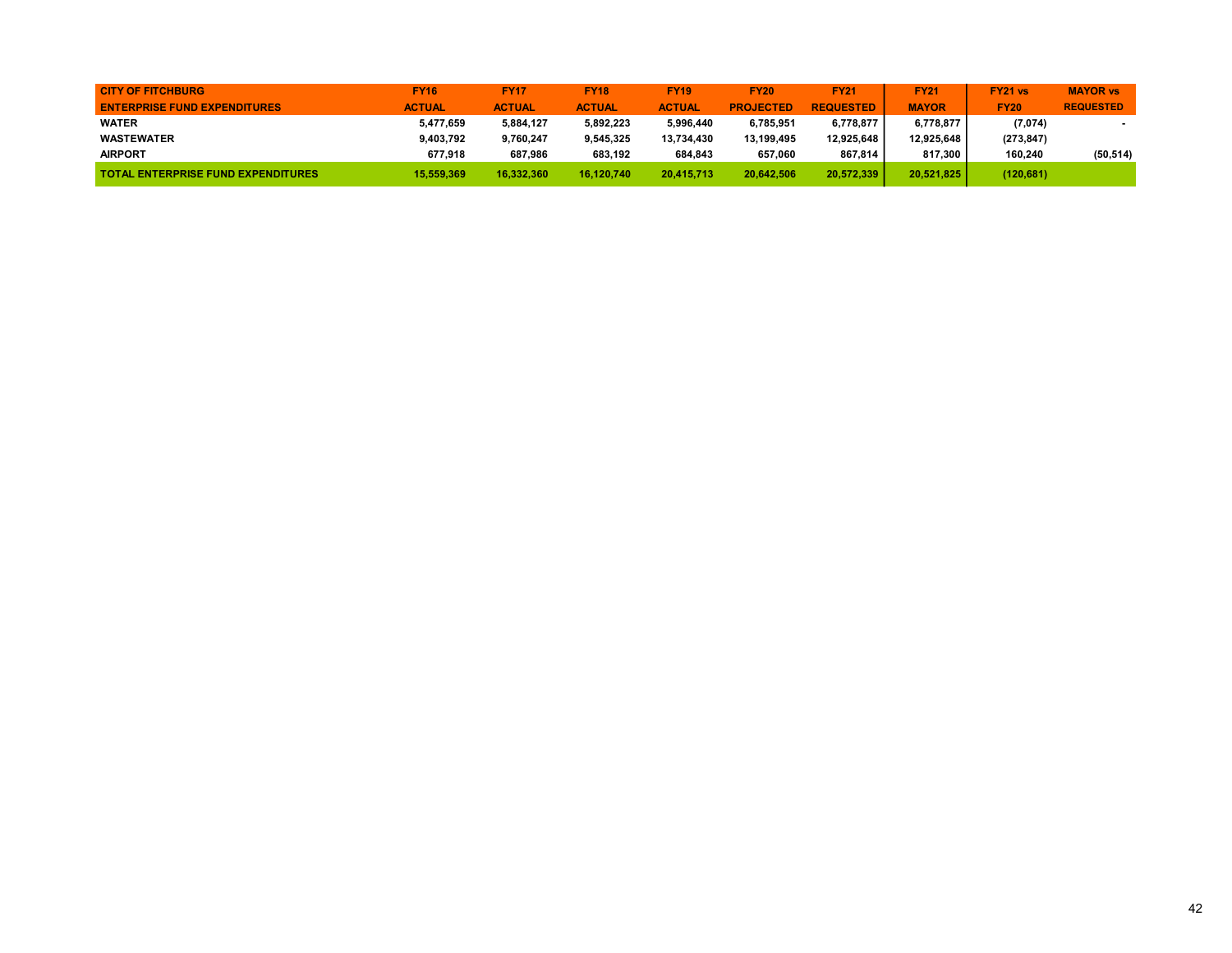| <b>WATER</b>                       | <b>FY16</b>   | <b>FY17</b>   | <b>FY18</b>   | <b>FY19</b>   | <b>FY20</b>      | <b>FY21</b>      | <b>FY21</b>  | FY21 vs     | <b>MAYOR vs</b>  |
|------------------------------------|---------------|---------------|---------------|---------------|------------------|------------------|--------------|-------------|------------------|
|                                    | <b>ACTUAL</b> | <b>ACTUAL</b> | <b>ACTUAL</b> | <b>ACTUAL</b> | <b>PROJECTED</b> | <b>REQUESTED</b> | <b>MAYOR</b> | <b>FY20</b> | <b>REQUESTED</b> |
| <b>TOTAL REVENUE</b>               | 5.306.180     | 5,930,988     | 6.124.561     | 6.406.802     | 6.603.000        | 6.666.500        | 6,666,500    | 63.500      |                  |
| SUB TOTAL WATER P.S.               | 1,426,852     | 1,560,435     | 1,601,339     | 1,625,384     | 1,684,416        | 1,735,312        | 1,735,312    | 50,896      |                  |
| <b>SUB TOTAL EXPENSE</b>           | 703,532       | 690.360       | 749.450       | 713,406       | 680,710          | 732,500          | 732.500      | 51,790      |                  |
| SUB TOTAL REGIONAL WATER TREATMENT | 581.581       | 654.524       | 701.970       | 687.969       | 765.000          | 760.000          | 760.000      | (5,000)     |                  |
| SUB TOTAL REIMBURSEMENT TO CITY    | 750.000       | 720.000       | 720.000       | 820.000       | 920.000          | 920.000          | 920.000      |             |                  |
| <b>SUB TOTAL DEBT SERVICE</b>      | 1,825,131     | 1,832,458     | 1,815,705     | 1,910,601     | 2,099,224        | 2,261,065        | 2,261,065    | 161.841     |                  |
| SUB TOTAL CAPITAL EXPENDITURES     | 190,563       | 426,350       | 303.759       | 239,080       | 636,601          | 370,000          | 370.000      | (266, 601)  |                  |
| <b>TOTAL EXPENSE</b>               | 5.477.659     | 5,884,127     | 5.892.223     | 5.996.440     | 6,785,951        | 6,778,877        | 6,778,877    | (7,074)     |                  |
| <b>TOTAL SURPLUS (DEFICIT)</b>     | (171, 479)    | 46,861        | 232.338       | 410.362       | (182, 951)       | (112, 377)       | (112, 377)   | 70,574      |                  |

| <b>WATER ENTERPRISE</b>          | <b>FY16</b>   | <b>FY17</b>              | <b>FY18</b>              | <b>FY19</b>              | <b>FY20</b>              | <b>FY21</b>              | <b>FY21</b>  | FY21 vs     | <b>MAYOR vs</b>          |
|----------------------------------|---------------|--------------------------|--------------------------|--------------------------|--------------------------|--------------------------|--------------|-------------|--------------------------|
| <b>REVENUE</b>                   | <b>ACTUAL</b> | <b>ACTUAL</b>            | <b>ACTUAL</b>            | <b>ACTUAL</b>            | <b>PROJECTED</b>         | <b>REQUESTED</b>         | <b>MAYOR</b> | <b>FY20</b> | <b>REQUESTED</b>         |
| <b>TAX TITLE</b>                 | 48,670        | 33,860                   | 80,522                   | 71,441                   | 60,000                   | 60,000                   | 60,000       |             |                          |
| <b>TAX POSSESSIONS</b>           |               | 12,684                   |                          | $\overline{\phantom{a}}$ |                          | $\overline{\phantom{0}}$ |              |             |                          |
| <b>INTEREST TAX TITLE</b>        | 12,831        | 7,305                    | 26,211                   | 19,281                   | 20,000                   | 20,000                   | 20,000       |             |                          |
| <b>WATER RATES</b>               | 3,969,239     | 4,568,509                | 4,647,109                | 4,910,492                | 5,150,000                | 5,150,000                | 5,150,000    |             |                          |
| <b>SERVICE PIPES</b>             | 273,898       | 277,787                  | 306,589                  | 321,454                  | 315,000                  | 315,000                  | 315,000      |             |                          |
| <b>MISCELLANEOUS</b>             | 1,343         | 4,380                    | 16,255                   | 8,201                    | 14,000                   | 12,000                   | 12,000       | (2,000)     | $\overline{\phantom{a}}$ |
| <b>INVESTMENT INCOME</b>         | 1,454         | 1,114                    | 4,440                    | 15,214                   | 8,000                    | 4,000                    | 4,000        | (4,000)     |                          |
| <b>INTEREST AND PENALTY FEES</b> | 33,079        | 36,213                   | 37,283                   | 45,578                   | 40,000                   | 40,000                   | 40,000       |             | $\overline{\phantom{a}}$ |
| <b>WATER LIENS</b>               | 386,843       | 339,812                  | 400,152                  | 406,808                  | 400,000                  | 400,000                  | 400,000      |             |                          |
| <b>CITY WTF REIMBURSEMENT</b>    | 172,500       | 172,500                  | 172,500                  | 172,500                  | 172,500                  | 172,500                  | 172,500      |             |                          |
| <b>WESTMINSTER REIMBURSEMENT</b> | 254,644       | 253,570                  | 253,076                  | 253,811                  | 270,000                  | 290,000                  | 290,000      | 20,000      |                          |
| <b>WMA CHARGE</b>                | 38,094        | 61,368                   | 65,673                   | 49,143                   | 60,000                   | 60,000                   | 60,000       |             |                          |
| <b>VERIZON LEASE</b>             | 44,805        | 42,087                   | 47,174                   | 51,473                   | 47,000                   | 47,000                   | 47,000       |             |                          |
| <b>TIMBER SALES</b>              |               | $\overline{\phantom{a}}$ | $\overline{\phantom{a}}$ | $\overline{\phantom{a}}$ | $\overline{a}$           | 50,000                   | 50,000       | 50,000      |                          |
| <b>HYDRANT USE</b>               | 4,409         | 10,187                   | 2,948                    | 3,077                    | 2,500                    | 2,500                    | 2,500        |             |                          |
| <b>CONSERVATION RESTRICTION</b>  |               | 50,000                   | $\overline{\phantom{a}}$ | $\overline{\phantom{a}}$ | $\blacksquare$           |                          |              |             |                          |
| <b>STATE REVENUE</b>             | 4,575         | 3,575                    |                          | 2,188                    | $\overline{\phantom{a}}$ | $\overline{\phantom{a}}$ |              |             |                          |
| <b>BOND PREMIUMS</b>             |               |                          | 26,451                   | 30,977                   | $\overline{\phantom{a}}$ | $\overline{\phantom{a}}$ |              |             |                          |
| <b>INSPECTION FEES</b>           | 2,000         | 3,800                    | 1,900                    | 3,200                    | 4,000                    | 3,500                    | 3,500        | (500)       |                          |
| <b>CONNECTION FEES</b>           | 57,796        | 52,237                   | 36,278                   | 41,964                   | 40,000                   | 40,000                   | 40,000       |             |                          |
| <b>TOTAL WATER REVENUE</b>       | 5,306,180     | 5,930,988                | 6,124,561                | 6,406,802                | 6,603,000                | 6,666,500                | 6,666,500    | 63,500      |                          |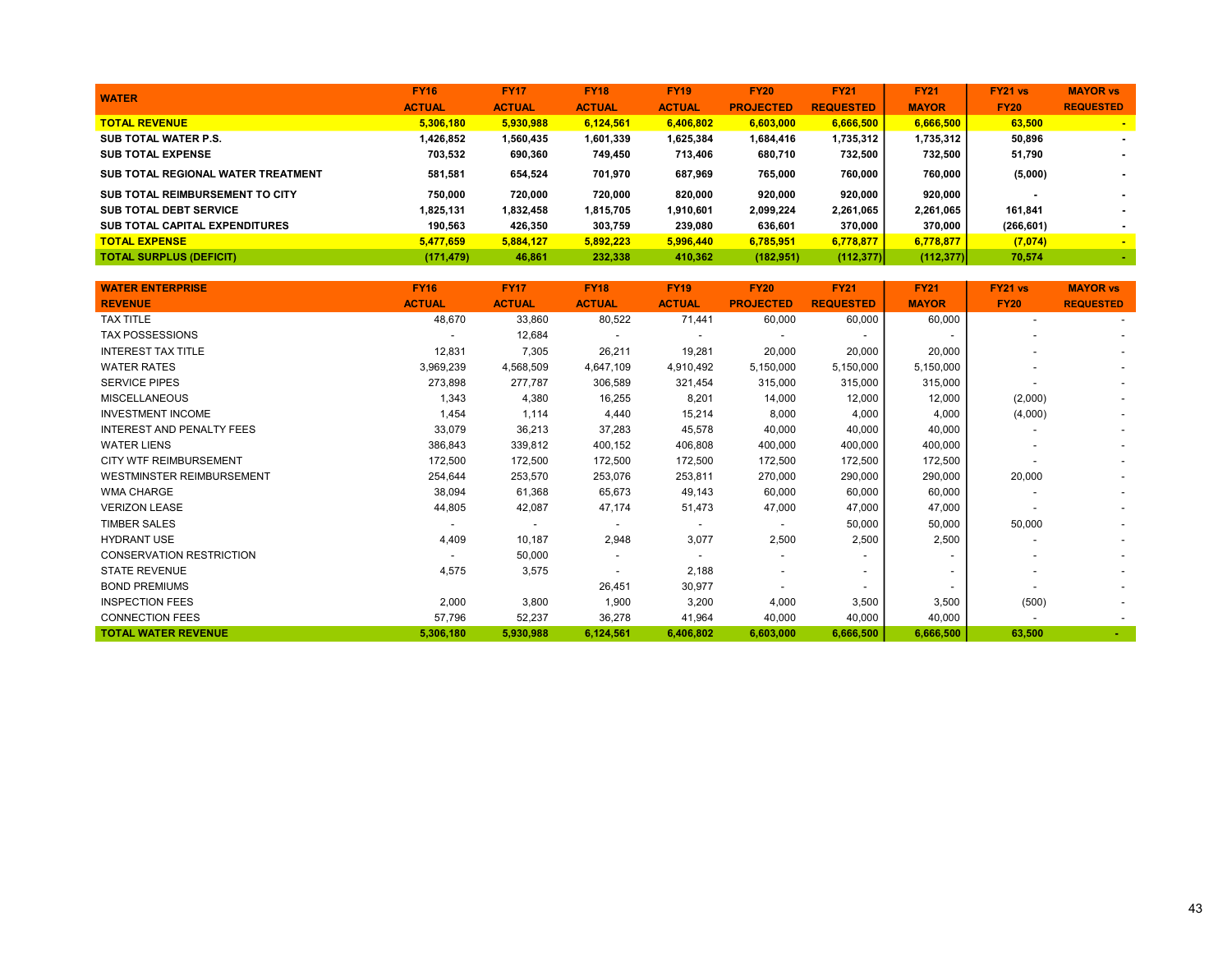| <b>WATER ENTERPRISE</b>                  | <b>FY16</b>   | <b>FY17</b>    | <b>FY18</b>    | <b>FY19</b>              | <b>FY20</b>      | <b>FY21</b>      | <b>FY21</b>  | FY21 vs     | <b>MAYOR vs</b>  |
|------------------------------------------|---------------|----------------|----------------|--------------------------|------------------|------------------|--------------|-------------|------------------|
| <b>P.S. EXPENSE</b>                      | <b>ACTUAL</b> | <b>ACTUAL</b>  | <b>ACTUAL</b>  | <b>ACTUAL</b>            | <b>PROJECTED</b> | <b>REQUESTED</b> | <b>MAYOR</b> | <b>FY20</b> | <b>REQUESTED</b> |
| <b>DEPUTY COMMISSIONER</b>               | 98,040        | 98,658         | 103,792        | 105,872                  | 113,866          | 114,565          | 114,565      | 699         |                  |
| <b>DISTRIBUTION SYSTEMS MANAGER</b>      | 81,272        | 90,117         | 77,532         | 79,092                   | 86,827           | 87,383           | 87,383       | 556         |                  |
| DISTRIBUTION SYSTEM MANAGER - TEMPORARY  |               | $\overline{a}$ |                | $\overline{\phantom{a}}$ |                  |                  |              |             |                  |
| OPERATIONS COORDINATOR                   | 58,793        | 61,283         | 62,296         | 65,728                   | 70,269           | 73,185           | 73,185       | 2,916       |                  |
| <b>CLERICAL - PRINCIPAL CLERK</b>        | 19,578        | 43,900         | 47,060         | 50,544                   | 53,658           | 54,915           | 54,915       | 1,257       |                  |
| CADD OP/TECH                             | 56,959        | 57,316         | 60,216         | 61,464                   | 68,697           | 69,165           | 69,165       | 468         |                  |
| <b>ENGINEERING INSPECTOR</b>             | 47,998        | 42,491         | 60,216         | 61,464                   | 66,286           | 66,712           | 66,712       | 426         |                  |
| ENGINEERING ASSISTANT (PART-TIME)        |               |                |                | 12,473                   | 14,725           | 18,901           | 18,901       | 4,176       |                  |
| CHIEF PLANT OPERATOR                     | 73,046        | 73,498         | 77,532         | 79,092                   | 86,827           | 87.383           | 87,383       | 556         |                  |
| PRIMARY PLANT OPERATORS (3)              | 158,709       | 159,690        | 156,696        | 167,648                  | 174,010          | 175,017          | 175,017      | 1,007       |                  |
| SECONDARY PLANT OPERATORS (3)            | 104,284       | 124,311        | 124,953        | 129,979                  | 136,324          | 137.140          | 137,140      | 816         |                  |
| LABOR - DISTRIB./METERS/WATERSHED (9)    | 484,905       | 512,524        | 529,736        | 502,266                  | 500,000          | 514,577          | 514,577      | 14,577      |                  |
| <b>SEASONAL LABORERS</b>                 | 672           | 15,407         | 17,389         | 21,734                   | 8,500            | 20,000           | 20,000       | 11,500      |                  |
| ENVIRONMENTAL / ASST CITY ENGINEER (33%) | 5,165         | 4,305          | 17,192         | 28,400                   | 26,992           | 33,040           | 33,040       | 6,048       |                  |
| <b>JR HYDRAULIC ENGINEER</b>             | 3,044         |                | $\blacksquare$ | $\overline{\phantom{a}}$ |                  | $\overline{a}$   |              |             |                  |
| <b>BUSINESS MANAGER (25%)</b>            |               | 14,122         | 11,376         | 20,438                   | 22,035           | 22,929           | 22,929       | 894         |                  |
| <b>OVERTIME</b>                          | 133,794       | 122,226        | 129,848        | 128,067                  | 140,000          | 145,000          | 145,000      | 5,000       |                  |
| <b>PAGING STIPENDS</b>                   | 36,400        | 36,400         | 36,400         | 36,400                   | 36,400           | 36,400           | 36,400       |             |                  |
| SICK/PERSONAL DAY BUY BACK               | 24,596        | 57,804         | 42,140         | 14,714                   | 18,000           | 18,000           | 18,000       |             |                  |
| <b>CLOTHING ALLOWANCE</b>                | 13,600        | 16,000         | 14,400         | 16,000                   | 16,000           | 16,000           | 16,000       |             |                  |
| LONGEVITY                                | 13,359        | 13,533         | 10,830         | 10,169                   | 12,000           | 12,000           | 12,000       |             |                  |
| <b>CERTIFICATIONS</b>                    | 11,388        | 14,100         | 14,175         | 31,875                   | 32,000           | 32,000           | 32,000       |             |                  |
| <b>OUT OF GRADE</b>                      | 1,250         | 2,750          | 7,560          | 1,965                    | 1,000            | 1,000            | 1,000        |             |                  |
| <b>SUB TOTAL WATER P.S.</b>              | 1,426,852     | 1,560,435      | 1,601,339      | 1,625,384                | 1,684,416        | 1,735,312        | 1,735,312    | 50,896      |                  |
|                                          |               |                |                |                          |                  |                  |              |             |                  |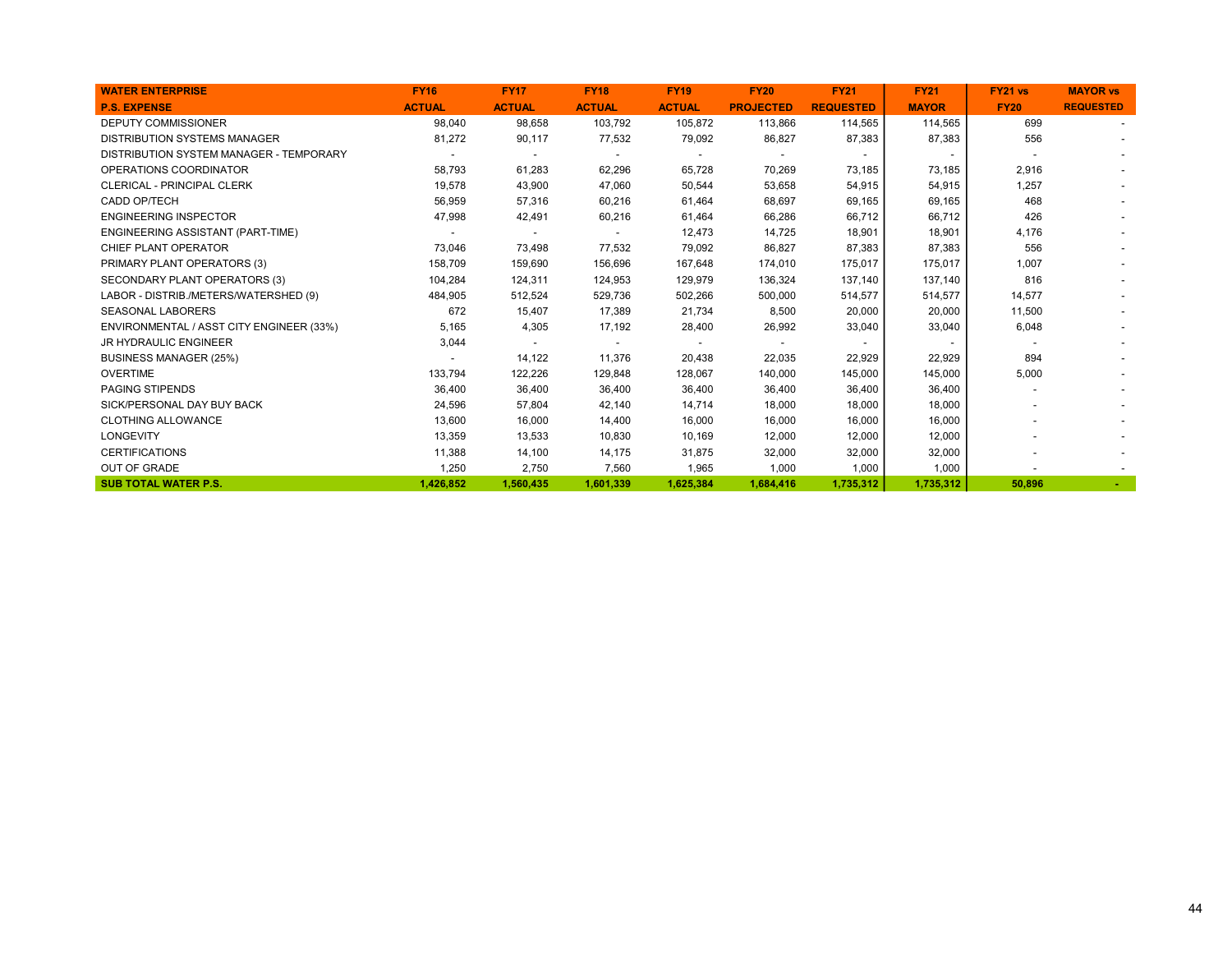| <b>WATER ENTERPRISE</b>                      | <b>FY16</b>   | <b>FY17</b>              | <b>FY18</b>              | <b>FY19</b>   | <b>FY20</b>              | <b>FY21</b>              | <b>FY21</b>  | FY21 vs                  | <b>MAYOR vs</b>  |
|----------------------------------------------|---------------|--------------------------|--------------------------|---------------|--------------------------|--------------------------|--------------|--------------------------|------------------|
| <b>EXPENSE</b>                               | <b>ACTUAL</b> | <b>ACTUAL</b>            | <b>ACTUAL</b>            | <b>ACTUAL</b> | <b>PROJECTED</b>         | <b>REQUESTED</b>         | <b>MAYOR</b> | <b>FY20</b>              | <b>REQUESTED</b> |
| <b>CONTRACTED SERVICES</b>                   | 105,725       | 71,083                   | 90,613                   | 59,403        | 58,000                   | 60,000                   | 60,000       | 2,000                    |                  |
| <b>DISTRIBUTION SYSTEM REPAIRS</b>           | 41,997        | 5,520                    | $\overline{\phantom{a}}$ |               |                          |                          |              |                          |                  |
| <b>WATER SYSTEM IMPROVEMENTS</b>             |               | $\overline{\phantom{a}}$ | 2,900                    |               | $\overline{\phantom{a}}$ | $\overline{\phantom{a}}$ |              |                          |                  |
| <b>WATERSHED MAINTENANCE</b>                 | 15,558        | 12,320                   | 42,439                   | 15,696        | 18,000                   | 25,000                   | 25,000       | 7,000                    |                  |
| <b>ELECTRICITY</b>                           | 46,493        | 47,210                   | 47,284                   | 45,744        | 47,000                   | 45,000                   | 45,000       | (2,000)                  |                  |
| <b>TELEPHONE</b>                             | 6,149         | 6,344                    | 2,205                    | 2,420         | 3,000                    | 3,000                    | 3,000        |                          |                  |
| OFFICE SUPPLIES                              | 5,772         | 7,860                    | 5,622                    | 5,268         | 7,500                    | 7,500                    | 7,500        |                          |                  |
| <b>TRAVEL &amp; MEETINGS</b>                 | 99            | 396                      | 657                      | 339           | 400                      | 500                      | 500          | 100                      |                  |
| <b>PUBLICATIONS &amp; PRINTING</b>           | 1,840         | 1,877                    | 96                       | 252           | 2,500                    | 2,500                    | 2,500        |                          |                  |
| <b>REPAIR &amp; MAINTENANCE OF BUILDING</b>  | 21,064        | 38,708                   | 26,412                   | 54,248        | 61,000                   | 55,000                   | 55,000       | (6,000)                  |                  |
| OFFICE EQUIPMENT                             | 1,024         | 449                      | 1,751                    | 2,294         | 1,000                    | 2,000                    | 2,000        | 1,000                    |                  |
| <b>REPAIR &amp; MAINTENANCE OF EQUIPMENT</b> | 16,390        | 31,834                   | 46,306                   | 50,301        | 45,000                   | 50,000                   | 50,000       | 5,000                    |                  |
| <b>HEATING FUEL</b>                          | 23,836        | 31,176                   | 36,002                   | 35,698        | 25,000                   | 30,000                   | 30,000       | 5,000                    |                  |
| <b>GAS &amp; OIL</b>                         | 28,431        | 29,867                   | 37,507                   | 42,726        | 31,000                   | 35,000                   | 35,000       | 4,000                    |                  |
| <b>AUTOMOBILE</b>                            | 19,423        | 19,729                   | 18,169                   | 21,755        | 9,000                    | 15,000                   | 15,000       | 6,000                    |                  |
| LAB SUPPLIES & ANALYTICAL SERVICES           | 27,408        | 39,576                   | 40,516                   | 31,408        | 32,000                   | 40,000                   | 40,000       | 8,000                    |                  |
| <b>TOOLS &amp; HARDWARE</b>                  | 15,764        | 19,404                   | 12,704                   | 29,298        | 30,000                   | 30,000                   | 30,000       | $\overline{\phantom{a}}$ |                  |
| <b>REPAIR &amp; MAINTENANCE OF RADIOS</b>    | 5,812         | 6,439                    | 6,545                    | 9,165         | 7,800                    | 7,500                    | 7,500        | (300)                    |                  |
| <b>BCS/COLD PATCH</b>                        | 28,787        | 30,215                   | 17,786                   | 26,584        | 28,000                   | 30,000                   | 30,000       | 2,000                    |                  |
| <b>CLOTHING</b>                              | 6             | 796                      | 556                      | 414           | 500                      | 500                      | 500          |                          |                  |
| <b>HYDRANTS &amp; HYDRANT PARTS</b>          | 23,332        | 29,772                   | 24,981                   | 35,343        | 25,000                   | 30,000                   | 30,000       | 5,000                    |                  |
| FLOW METERS/REGULATORS                       | 2,203         | 3,786                    | 9,802                    | 3,539         | 4,000                    | 4,000                    | 4,000        |                          |                  |
| <b>WATER METER PARTS</b>                     | 29,603        | 26,629                   | 32,819                   | 5,754         | 1,000                    | 10,000                   | 10,000       | 9,000                    |                  |
| PIPING (D.I. MAIN & COPPER)                  | 39,263        | 37,526                   | 45,779                   | 42,685        | 45,000                   | 45,000                   | 45,000       |                          |                  |
| <b>TAXES - OTHER TOWNS</b>                   | 92,315        | 91,979                   | 92,400                   | 98,140        | 98,000                   | 98,000                   | 98,000       |                          |                  |
| <b>DATA PROCESSING</b>                       | 75,996        | 68,889                   | 73,648                   | 60,564        | 70,000                   | 70,000                   | 70,000       |                          |                  |
| SDWA/MA DEP ASSESSMENT                       | 11,037        | 11,656                   | 13,498                   | 13,154        | 12,510                   | 14,000                   | 14,000       | 1,490                    |                  |
| <b>TRAINING/CLASSES &amp; LICENSE FEES</b>   | 11,296        | 14,954                   | 15,911                   | 15,269        | 15,000                   | 18,000                   | 18,000       | 3,000                    |                  |
| <b>TELEMETRY SYSTEM</b>                      | 6,909         | 4,366                    | 4,542                    | 5,945         | 3,500                    | 5,000                    | 5,000        | 1,500                    |                  |
| <b>WATERSHED LAND PURCHASE</b>               |               |                          |                          |               |                          |                          |              |                          |                  |
| <b>SUB TOTAL EXPENSE</b>                     | 703,532       | 690,360                  | 749,450                  | 713,406       | 680,710                  | 732,500                  | 732,500      | 51,790                   | $\sim$           |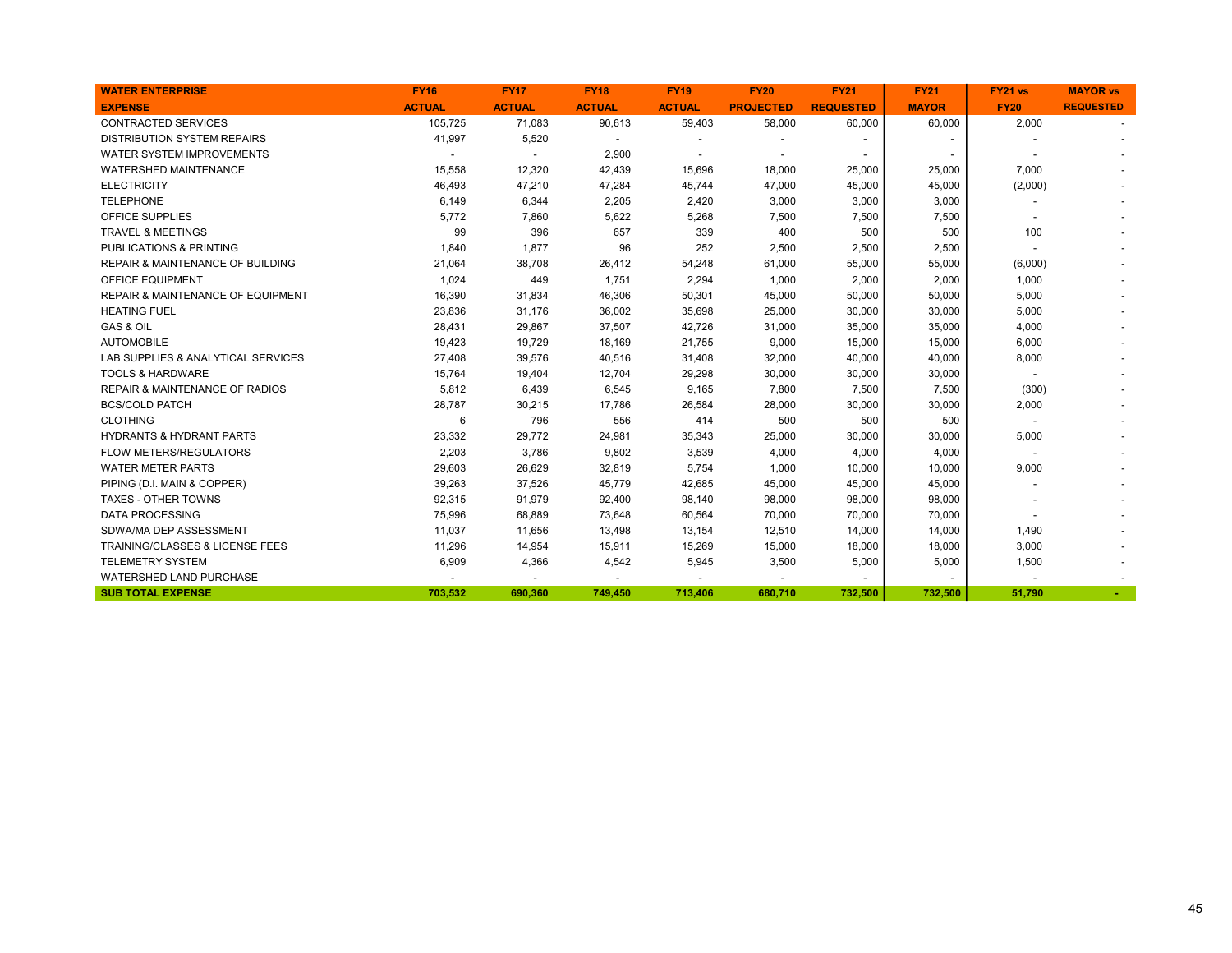| <b>WATER ENTERPRISE</b>                      | <b>FY16</b>   | <b>FY17</b>   | <b>FY18</b>   | <b>FY19</b>   | <b>FY20</b>      | <b>FY21</b>      | <b>FY21</b>  | FY21 vs     | <b>MAYOR vs</b>          |
|----------------------------------------------|---------------|---------------|---------------|---------------|------------------|------------------|--------------|-------------|--------------------------|
| <b>REGIONAL WATER TREATMENT EXPENSE</b>      | <b>ACTUAL</b> | <b>ACTUAL</b> | <b>ACTUAL</b> | <b>ACTUAL</b> | <b>PROJECTED</b> | <b>REQUESTED</b> | <b>MAYOR</b> | <b>FY20</b> | <b>REQUESTED</b>         |
| <b>ELECTRICITY</b>                           | 223.776       | 220.741       | 212.514       | 174.435       | 230.000          | 230.000          | 230.000      |             |                          |
| REPAIR & MAINTENANCE OF BUILDINGS            | 27.417        | 55.102        | 40,830        | 55.143        | 62.000           | 60.000           | 60.000       | (2,000)     |                          |
| <b>REPAIR &amp; MAINTENANCE OF EQUIPMENT</b> | 41.386        | 76,423        | 105.839       | 109.135       | 105.000          | 100.000          | 100.000      | (5,000)     | $\overline{\phantom{0}}$ |
| <b>HEATING FUEL</b>                          | 99.816        | 97.973        | 117.882       | 139.085       | 125.000          | 125.000          | 125.000      |             | $\overline{\phantom{a}}$ |
| CHEMICALS (WATER TREATMENT)                  | 175.299       | 192.017       | 212.027       | 197.752       | 230,000          | 230.000          | 230.000      |             | $\overline{\phantom{0}}$ |
| TELEMETRY SYSTEMS                            | 13.887        | 12.268        | 12.878        | 12.419        | 13,000           | 15.000           | 15.000       | 2.000       |                          |
| <b>SUB TOTAL REGIONAL WATER TREATMENT</b>    | 581.581       | 654.524       | 701.970       | 687.969       | 765,000          | 760.000          | 760.000      | (5,000)     |                          |

| <b>WATER ENTERPRISE</b>                       | <b>FY16</b>   | <b>FY17</b>   | <b>FY18</b>   | <b>FY19</b>   | <b>FY20</b>      | <b>FY21</b>      | <b>FY21</b>  | FY21 vs     | <b>MAYOR vs</b>  |
|-----------------------------------------------|---------------|---------------|---------------|---------------|------------------|------------------|--------------|-------------|------------------|
| <b>REIMBURSEMENT TO CITY</b>                  | <b>ACTUAL</b> | <b>ACTUAL</b> | <b>ACTUAL</b> | <b>ACTUAL</b> | <b>PROJECTED</b> | <b>REQUESTED</b> | <b>MAYOR</b> | <b>FY20</b> | <b>REQUESTED</b> |
| <b>FRINGE BENEFITS &amp; OTHER CITY COSTS</b> | 575.000       | 565.000       | 565.000       | 640.000       | 740.000          | 740.000          | 740.000      |             |                  |
| REIMBURSEMENT FOR CITY DEPT COSTS             | 175.000       | 155.000       | 155.000       | 180,000       | 180.000          | 180.000          | 180.000      |             |                  |
| <b>SUB TOTAL REIMBURSEMENT TO CITY</b>        | 750.000       | 720,000       | 720.000       | 820,000       | 920.000          | 920.000          | 920.000      |             |                  |

| <b>WATER ENTERPRISE</b>       | <b>FY16</b>   | <b>FY17</b>              | <b>FY18</b>   | <b>FY19</b>   | <b>FY20</b>      | <b>FY21</b>      | <b>FY21</b>  | FY21 vs     | <b>MAYOR vs</b>          |
|-------------------------------|---------------|--------------------------|---------------|---------------|------------------|------------------|--------------|-------------|--------------------------|
| <b>DEBT SERVICE</b>           | <b>ACTUAL</b> | <b>ACTUAL</b>            | <b>ACTUAL</b> | <b>ACTUAL</b> | <b>PROJECTED</b> | <b>REQUESTED</b> | <b>MAYOR</b> | <b>FY20</b> | <b>REQUESTED</b>         |
| <b>MATURING DEBT</b>          | 1,593,196     | 1,620,232                | 1,660,818     | 1,696,229     | 1.847.766        | 2,015,286        | 2,015,286    | 167,520     |                          |
| LONG TERM DEBT INTEREST       | 210.246       | 193.267                  | 132.326       | 98.166        | 167.958          | 220.779          | 220.779      | 52,821      | $\overline{\phantom{0}}$ |
| SHORT TERM DEBT INTEREST      |               | $\overline{\phantom{0}}$ |               | 68.559        | 58,500           |                  |              | (58, 500)   | $\overline{\phantom{a}}$ |
| <b>CERTIFICATION COSTS</b>    | 21.689        | 18.959                   | 22.561        | 47.647        | 25.000           | 25.000           | 25.000       |             |                          |
| <b>SUB TOTAL DEBT SERVICE</b> | 1.825.131     | 1.832.458                | 1.815.705     | 1.910.601     | 2.099.224        | 2.261.065        | 2.261.065    | 161.841     |                          |

| <b>WATER ENTERPRISE</b>               | <b>FY16</b>              | <b>FY17</b>              | <b>FY18</b>   | <b>FY19</b>   | <b>FY20</b>              | <b>FY21</b>      | <b>FY21</b>  | FY21 vs     | <b>MAYOR vs</b>          |
|---------------------------------------|--------------------------|--------------------------|---------------|---------------|--------------------------|------------------|--------------|-------------|--------------------------|
| <b>CAPITAL EXPENDITURES</b>           | <b>ACTUAL</b>            | <b>ACTUAL</b>            | <b>ACTUAL</b> | <b>ACTUAL</b> | <b>PROJECTED</b>         | <b>REQUESTED</b> | <b>MAYOR</b> | <b>FY20</b> | <b>REQUESTED</b>         |
| DEPARTMENTAL EQUIPMENT                | 66,186                   | 94,224                   | 96,031        | 16.142        | 286,601                  | 120.000          | 120.000      | (166, 601)  | $\overline{\phantom{0}}$ |
| WATER SYSTEM IMPROVEMENT              | 124.377                  | 332.126                  | 119.112       | 222.938       | 350,000                  | 250,000          | 250.000      | (100,000)   | $\overline{\phantom{0}}$ |
| WATER CONSERVATION PROGRAM            | $\overline{\phantom{a}}$ |                          | -             |               | $\overline{\phantom{0}}$ |                  |              |             |                          |
| <b>LAND PURCHASES</b>                 |                          | $\overline{\phantom{0}}$ | 88.616        |               |                          |                  |              |             |                          |
| <b>SUB TOTAL CAPITAL EXPENDITURES</b> | 190.563                  | 426.350                  | 303.759       | 239,080       | 636.601                  | 370.000          | 370.000      | (266, 601)  |                          |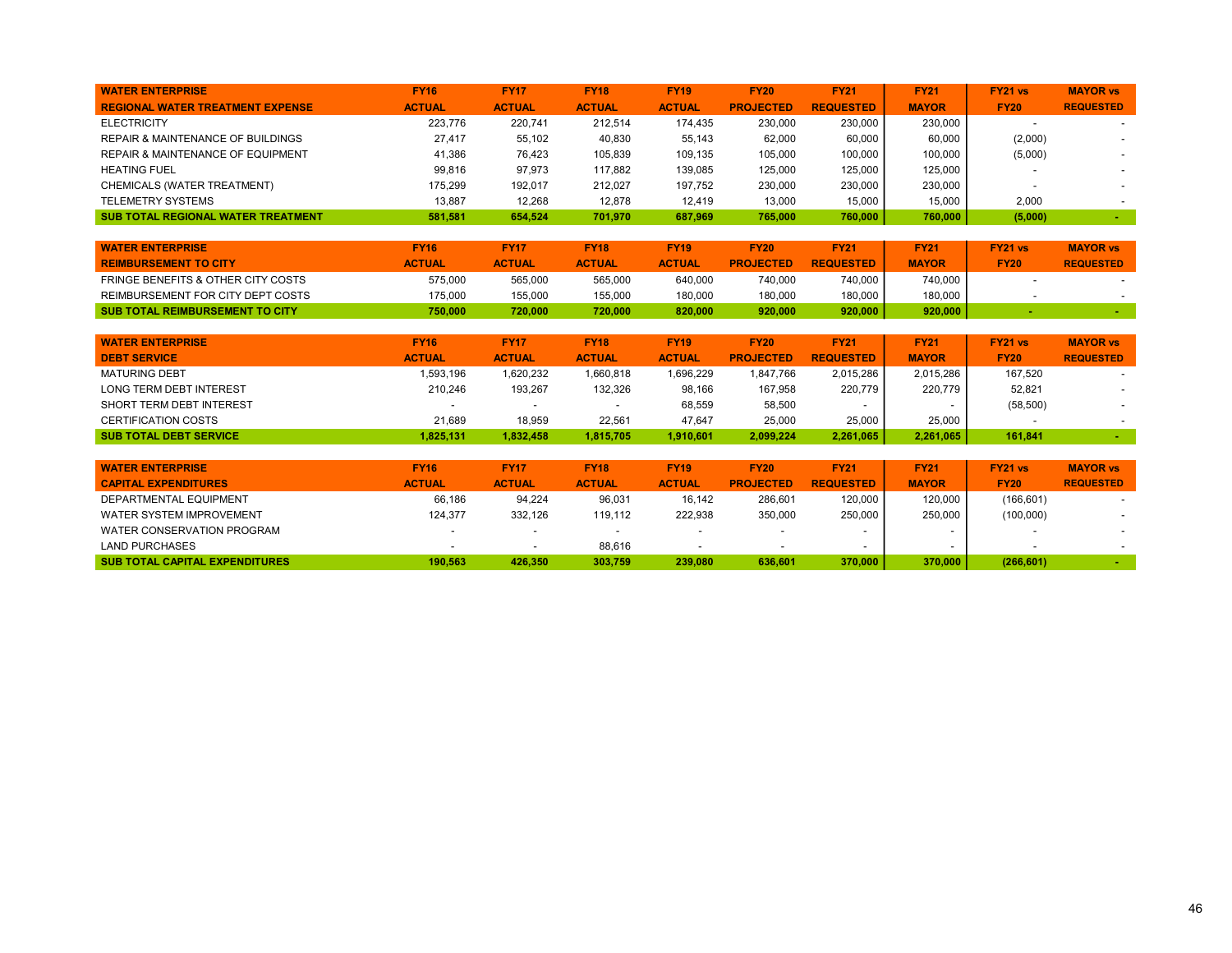| <b>WASTEWATER</b>                     | <b>FY16</b>   | <b>FY17</b>   | <b>FY18</b>   | <b>FY19</b>   | <b>FY20</b>      | <b>FY21</b>      | <b>FY21</b>   | FY21 vs     | <b>MAYOR vs</b>  |
|---------------------------------------|---------------|---------------|---------------|---------------|------------------|------------------|---------------|-------------|------------------|
|                                       | <b>ACTUAL</b> | <b>ACTUAL</b> | <b>ACTUAL</b> | <b>ACTUAL</b> | <b>PROJECTED</b> | <b>REQUESTED</b> | <b>MAYOR</b>  | <b>FY20</b> | <b>REQUESTED</b> |
| <b>TOTAL REVENUE</b>                  | 11.856.801    | 10.624.618    | 10,942,888    | 11.867.629    | 11.868.525       | 11,762,463       | 11,762,463    | (106, 062)  |                  |
| SUB TOTAL P.S.                        | 2,050,811     | 1,994,330     | 2,027,725     | 2,125,586     | 2,214,189        | 2,331,128        | 2,331,128     | 116.939     |                  |
| <b>SUB TOTAL EXPENSE</b>              | 2,216,267     | 2,210,634     | 2,180,810     | 2,763,043     | 2,455,500        | 2,823,500        | 2,823,500     | 368,000     |                  |
| SUB TOTAL REIMBURSEMENT TO CITY       | 890.000       | 950,000       | 950,000       | 1,050,000     | 1,150,000        | 1,150,000        | 1,150,000     |             |                  |
| <b>SUB TOTAL DEBT SERVICE</b>         | 3,515,744     | 4,205,887     | 4,251,202     | 4,428,584     | 4,824,806        | 5,679,020        | 5,679,020     | 854.214     |                  |
| <b>SUB TOTAL CAPITAL EXPENDITURES</b> | 730.970       | 399,396       | 135.588       | 3,367,217     | 2,555,000        | 942.000          | 942.000       | (1,613,000) |                  |
| <b>TOTAL EXPENSE</b>                  | 9.403.792     | 9,760,247     | 9,545,325     | 13,734,430    | 13.199.495       | 12,925,648       | 12.925.648    | (273, 847)  |                  |
| <b>TOTAL SURPLUS (DEFICIT)</b>        | 2,453,009     | 864,371       | 1,397,563     | (1,866,801)   | (1,330,970)      | (1, 163, 185)    | (1, 163, 185) | 167,785     |                  |

| <b>WASTEWATER ENTERPRISE</b>         | <b>FY16</b>   | <b>FY17</b>              | <b>FY18</b>              | <b>FY19</b>              | <b>FY20</b>              | <b>FY21</b>              | <b>FY21</b>              | FY21 vs                  | <b>MAYOR vs</b>  |
|--------------------------------------|---------------|--------------------------|--------------------------|--------------------------|--------------------------|--------------------------|--------------------------|--------------------------|------------------|
| <b>REVENUE</b>                       | <b>ACTUAL</b> | <b>ACTUAL</b>            | <b>ACTUAL</b>            | <b>ACTUAL</b>            | <b>PROJECTED</b>         | <b>REQUESTED</b>         | <b>MAYOR</b>             | <b>FY20</b>              | <b>REQUESTED</b> |
| <b>TAX TITLE</b>                     | 76,419        | 59,340                   | 151,346                  | 146,915                  | 88,500                   | 60,000                   | 60,000                   | (28, 500)                |                  |
| <b>TAX POSSESSIONS</b>               |               | 15,780                   | $\overline{\phantom{a}}$ | $\overline{\phantom{a}}$ | $\overline{\phantom{a}}$ | $\overline{\phantom{a}}$ | $\overline{\phantom{0}}$ |                          |                  |
| <b>TAX TITLE INTEREST</b>            | 16,214        | 11,850                   | 43,950                   | 38,195                   | 24,900                   | 17,000                   | 17,000                   | (7,900)                  |                  |
| <b>MISCELLANEOUS</b>                 | 1,214         | 118                      | 7,691                    | 2,549                    | 460                      | $\overline{a}$           | $\overline{\phantom{0}}$ | (460)                    |                  |
| <b>INVESTMENT INCOME</b>             | 12,567        | 19,789                   | 51,581                   | 200,491                  | 118,700                  | 12,500                   | 12,500                   | (106, 200)               |                  |
| <b>INTEREST, PENALTIES AND FEES</b>  | 74,418        | 76,628                   | 71,940                   | 82,462                   | 45,300                   | 50,000                   | 50,000                   | 4,700                    |                  |
| <b>BOND REVENUE</b>                  | 333,433       | 11,752                   | 12,845                   | 14,333                   | 12,000                   | 12,000                   | 12,000                   |                          |                  |
| COMMERCIAL/INCINERATION              |               | $\overline{\phantom{0}}$ | $\overline{\phantom{a}}$ | $\overline{\phantom{a}}$ | $\blacksquare$           | $\overline{a}$           | $\overline{\phantom{a}}$ |                          |                  |
| SEWER USE CHARGE                     | 8,826,374     | 8,812,909                | 8,829,257                | 9,667,189                | 9,900,000                | 10,020,000               | 10,020,000               | 120,000                  |                  |
| <b>INDUSTRIAL BILLINGS</b>           | 682,604       | $\overline{\phantom{a}}$ | $\overline{\phantom{a}}$ | $\overline{\phantom{a}}$ | 306,600                  | 240,000                  | 240,000                  | (66, 600)                |                  |
| SANITARY SEWAGE (SEPTAGE)            | 938,792       | 812,310                  | 945,567                  | 970,066                  | 1,010,000                | 900,000                  | 900,000                  | (110,000)                |                  |
| <b>INFLOW/INFILTRATION FEES</b>      | 27,720        | 10,000                   | 58,296                   | $\overline{\phantom{a}}$ | $\overline{\phantom{a}}$ | $\overline{\phantom{0}}$ | $\sim$                   | $\overline{\phantom{a}}$ |                  |
| <b>LIENS</b>                         | 779,327       | 665,404                  | 734,238                  | 699,035                  | 317,100                  | 400,000                  | 400,000                  | 82,900                   |                  |
| <b>DAMAGE CLAIMS</b>                 |               | $\overline{\phantom{a}}$ | $\overline{\phantom{a}}$ |                          | $\overline{\phantom{a}}$ | $\overline{a}$           | $\overline{\phantom{a}}$ |                          |                  |
| <b>W/C SETTLEMENT</b>                | 8,735         |                          | $\overline{a}$           |                          |                          |                          | $\overline{\phantom{0}}$ |                          |                  |
| SEWER CONNECTIONS                    | 78,984        | 127,000                  | 36,177                   | 42,000                   | 24,000                   | 30,000                   | 30,000                   | 6,000                    |                  |
| <b>FEDERAL REVENUE</b>               |               |                          | $\overline{\phantom{a}}$ | 1,304                    |                          | $\overline{\phantom{0}}$ | $\blacksquare$           |                          |                  |
| SEWER RATE RELIEF - STATE REVENUE    |               | 1,738                    | $\overline{a}$           | 3,090                    |                          |                          | $\blacksquare$           |                          |                  |
| LUNENBURG SHARE OF JOHN FITCH CSS-4D |               | $\overline{\phantom{a}}$ | $\overline{\phantom{a}}$ | $\overline{\phantom{a}}$ | 20,965                   | 20,963                   | 20,963                   | (2)                      |                  |
| <b>TOTAL WASTEWATER REVENUE</b>      | 11,856,801    | 10,624,618               | 10,942,888               | 11,867,629               | 11,868,525               | 11,762,463               | 11,762,463               | (106, 062)               | $\sim$           |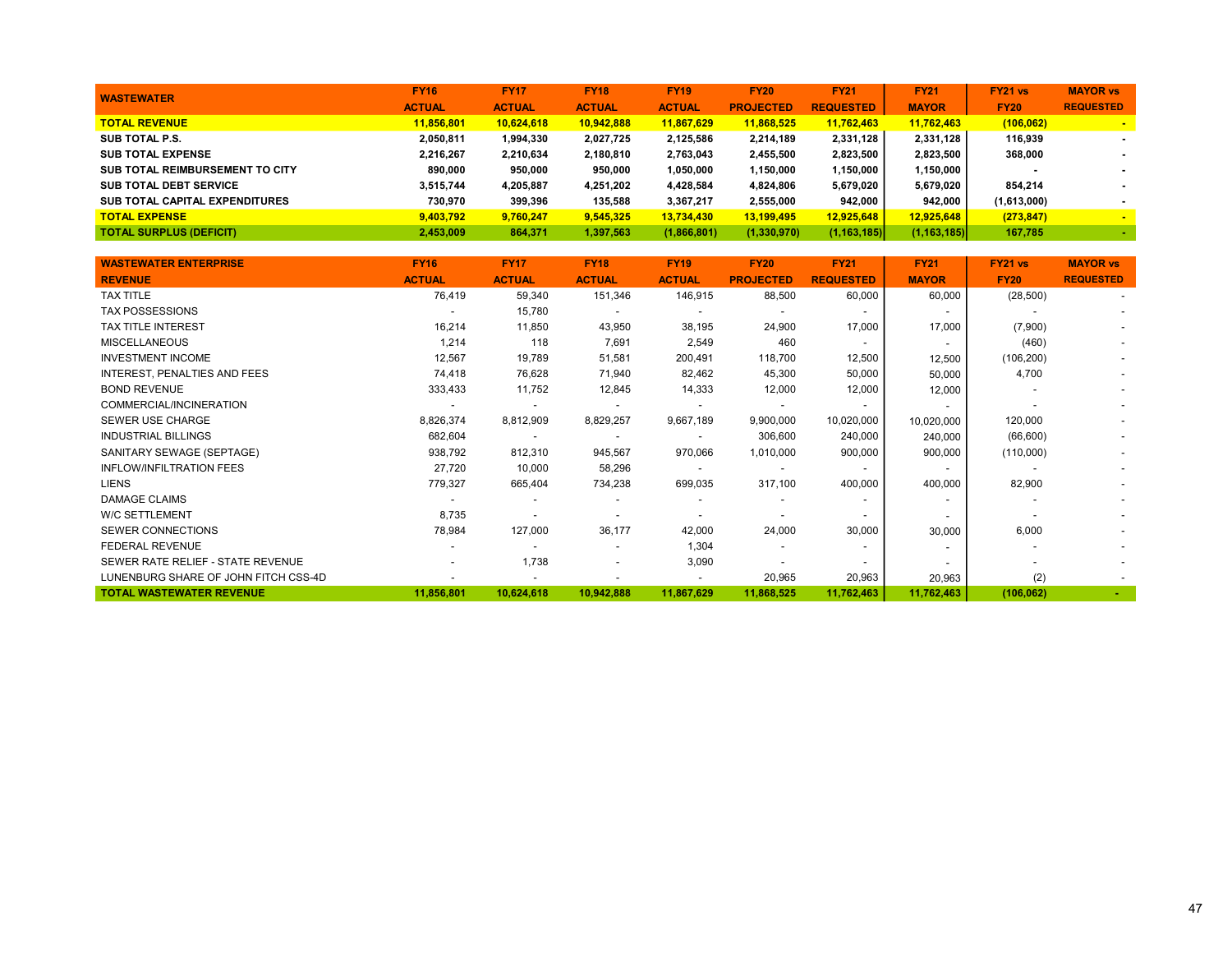| <b>WASTEWATER ENTERPRISE</b>          | <b>FY16</b>   | <b>FY17</b>              | <b>FY18</b>   | <b>FY19</b>              | <b>FY20</b>      | <b>FY21</b>              | <b>FY21</b>  | <b>FY21 vs</b> | <b>MAYOR vs</b>          |
|---------------------------------------|---------------|--------------------------|---------------|--------------------------|------------------|--------------------------|--------------|----------------|--------------------------|
| <b>P.S. EXPENSE</b>                   | <b>ACTUAL</b> | <b>ACTUAL</b>            | <b>ACTUAL</b> | <b>ACTUAL</b>            | <b>PROJECTED</b> | <b>REQUESTED</b>         | <b>MAYOR</b> | <b>FY20</b>    | <b>REQUESTED</b>         |
| <b>DEPUTY COMMISSIONER</b>            | 91,490        | 95,213                   | 96,772        | 102,284                  | 106,687          | 111,082                  | 111,082      | 4,395          | $\sim$                   |
| <b>CHIEF ENGINEER</b>                 |               | $\overline{\phantom{0}}$ |               | $\overline{\phantom{a}}$ |                  |                          |              |                |                          |
| <b>CLERICAL</b>                       | 58,845        | 59,247                   | 62,244        | 15,104                   | 20,745           | $\overline{\phantom{a}}$ |              | (20, 745)      | $\overline{\phantom{a}}$ |
| BUSINESS MANAGER (40%)                |               | 26,371                   | 20,561        | 32,701                   | 35,255           | 36,687                   | 36,687       | 1,432          | $\overline{\phantom{a}}$ |
| <b>ADMINISTRATORS (4.2)</b>           | 327,928       | 324,211                  | 326,788       | 399,154                  | 376,899          | 439,138                  | 439,138      | 62,239         | $\overline{\phantom{a}}$ |
| LONGEVITY                             | 19,006        | 19,646                   | 22,145        | 21,980                   | 24,000           | 24,000                   | 24,000       |                |                          |
| <b>OVERTIME</b>                       | 151,839       | 124,004                  | 136,625       | 158,287                  | 160,000          | 165,000                  | 165,000      | 5,000          |                          |
| <b>CLOTHING ALLOWANCE</b>             | 15,000        | 15,200                   | 13,600        | 13,600                   | 15,000           | 15,000                   | 15,000       |                |                          |
| VACATION/PERSONAL/SICK DAY BUY BACKS  | 24,711        | 21,652                   | 27,140        | 40,811                   | 32,000           | 32,000                   | 32,000       |                |                          |
| CHEMISTS / TECHNICIANS (2)            | 114,948       | 115,017                  | 119,499       | 121,512                  | 128,087          | 127,598                  | 127,598      | (489)          |                          |
| MAINTENANCE (7)                       | 427,908       | 418,389                  | 449,686       | 426,414                  | 419,879          | 422,147                  | 422,147      | 2,268          |                          |
| OPERATORS (10)                        | 559,024       | 504,488                  | 524,767       | 586,732                  | 578,360          | 595,683                  | 595,683      | 17,323         |                          |
| COLLECTION SYSTEM OPERATORS (5)       | 227,766       | 238,092                  | 198,053       | 183,414                  | 276,277          | 326,493                  | 326,493      | 50,216         |                          |
| <b>SUMMER HELP</b>                    | 8,946         | 9,400                    | 6,445         | 1,050                    | 16,000           | 11,300                   | 11,300       | (4,700)        |                          |
| PAGER ALLOWANCE (COLL SYS. PERSONNEL) | 23,400        | 23,400                   | 23,400        | 22,543                   | 25,000           | 25,000                   | 25,000       |                |                          |
| <b>SUB TOTAL P.S.</b>                 | 2,050,811     | 1,994,330                | 2,027,725     | 2,125,586                | 2,214,189        | 2,331,128                | 2,331,128    | 116,939        |                          |

| <b>WASTEWATER ENTERPRISE</b>             | <b>FY16</b>   | <b>FY17</b>              | <b>FY18</b>              | <b>FY19</b>              | <b>FY20</b>      | <b>FY21</b>      | <b>FY21</b>  | FY21 vs                  | <b>MAYOR vs</b>  |
|------------------------------------------|---------------|--------------------------|--------------------------|--------------------------|------------------|------------------|--------------|--------------------------|------------------|
| <b>EXPENSE</b>                           | <b>ACTUAL</b> | <b>ACTUAL</b>            | <b>ACTUAL</b>            | <b>ACTUAL</b>            | <b>PROJECTED</b> | <b>REQUESTED</b> | <b>MAYOR</b> | <b>FY20</b>              | <b>REQUESTED</b> |
| <b>ELECTRICITY</b>                       | 806,465       | 689,197                  | 677,918                  | 819,027                  | 630,000          | 700,000          | 700,000      | 70,000                   |                  |
| <b>OFFICE SUPPLIES</b>                   | 7,907         | 10,778                   | 9,285                    | 10,883                   | 12,000           | 15,000           | 15,000       | 3,000                    |                  |
| <b>NATURAL GAS</b>                       | 125,533       | 164,168                  | 168,090                  | 136,308                  | 120,000          | 140,000          | 140,000      | 20,000                   |                  |
| <b>EQUIPMENT REPAIR AND MAINT</b>        | 286,299       | 346,991                  | 289,046                  | 244,719                  | 300,000          | 350,000          | 350,000      | 50,000                   |                  |
| <b>COLLECTIONS - SUPPLIES AND REPAIR</b> | 93,897        | 110,115                  | 126,734                  | 116,259                  | 130,000          | 130,000          | 130,000      |                          |                  |
| <b>LAB SUPPLIES</b>                      | 14,946        | 21,741                   | 19,298                   | 21,675                   | 25,000           | 25,000           | 25,000       | $\overline{\phantom{a}}$ |                  |
| SODIUM HYDROXIDE                         | 40,880        | 19,534                   | 27,901                   | 31,793                   | 58,000           | 65,000           | 65,000       | 7,000                    |                  |
| <b>FERRIC CHLORIDE</b>                   | 58,381        | 80,237                   | 63,078                   | 77,324                   | 75,000           | 82,000           | 82,000       | 7,000                    |                  |
| <b>POLYMER</b>                           | 117,962       | 117,893                  | 97,273                   | 130,104                  | 140,000          | 145,000          | 145,000      | 5,000                    |                  |
| MAGNESIUM HYDROXIDE                      | 110,639       | 110,889                  | 104,005                  | 133,844                  | 127,000          | 130,000          | 130,000      | 3,000                    |                  |
| <b>SLUDGE DISPOSAL</b>                   | 150,081       | 134,285                  | 153,280                  | 155,930                  | 170,000          | 356,000          | 356,000      | 186,000                  |                  |
| <b>INFILTRATION/INFLOW</b>               |               |                          | 1,351                    |                          |                  |                  |              |                          |                  |
| SODIUM HYPOCHORITE                       | 79,631        | 71,843                   | 70,287                   | 80,148                   | 120,000          | 110,000          | 110,000      | (10,000)                 |                  |
| <b>INCN/APC MAINTENANCE</b>              |               | $\overline{\phantom{a}}$ | $\overline{\phantom{a}}$ | $\sim$                   |                  | $\sim$           |              |                          |                  |
| <b>SODIUM BISULFITE</b>                  | 70,793        | 67,115                   | 54,514                   | 89,643                   | 60,000           | 80,000           | 80,000       | 20,000                   |                  |
| <b>COMPLIANCE TESTING</b>                | 20,678        | 20,984                   | 9,430                    | 7,499                    | 24,000           | 16,000           | 16,000       | (8,000)                  |                  |
| <b>INDUSTRIAL PRE-TREATMENT</b>          | 20,559        | 10,674                   | 5,384                    | 14,221                   | 6,000            | 16,000           | 16,000       | 10,000                   |                  |
| <b>TRAINING LICENSES SUBSCRIPTIONS</b>   | 16,456        | 16,705                   | 14,308                   | 13,017                   | 18,000           | 22,000           | 22,000       | 4,000                    |                  |
| <b>CITY BILLING</b>                      | 172,500       | 172,500                  | 172,500                  | 172,500                  | 172,500          | 172,500          | 172,500      |                          |                  |
| <b>CITY WATER</b>                        | 1,594         | 2,760                    | 1,851                    | 1,394                    |                  |                  |              |                          |                  |
| ARCHITECTURAL/ENGINEERING                | 9,596         | 24,748                   | 115,264                  | 506,755                  |                  |                  |              |                          |                  |
| ARCH / ENG - WWMP-2                      |               |                          |                          |                          | 156,000          |                  |              | (156,000)                |                  |
| ARCH / ENG - WEST A.D., RFQ              |               |                          |                          | $\overline{\phantom{a}}$ | 50,000           | 200,000          | 200,000      | 150,000                  |                  |
| ARCH / ENG - IPP ADMIN.                  |               |                          |                          | $\overline{\phantom{a}}$ | 16,000           | 20,000           | 20,000       | 4,000                    |                  |
| ARCH / ENG - OTHER                       |               |                          |                          | $\overline{\phantom{a}}$ | 46,000           | 40,000           | 40,000       | (6,000)                  |                  |
| DAMAGES PERSONAL & PROPERTY              | 11,470        | 17,477                   | 13                       |                          |                  | 9,000            | 9,000        | 9,000                    |                  |
| <b>SUB TOTAL EXPENSE</b>                 | 2.216.267     | 2.210.634                | 2.180.810                | 2.763.043                | 2.455.500        | 2.823.500        | 2.823.500    | 368,000                  |                  |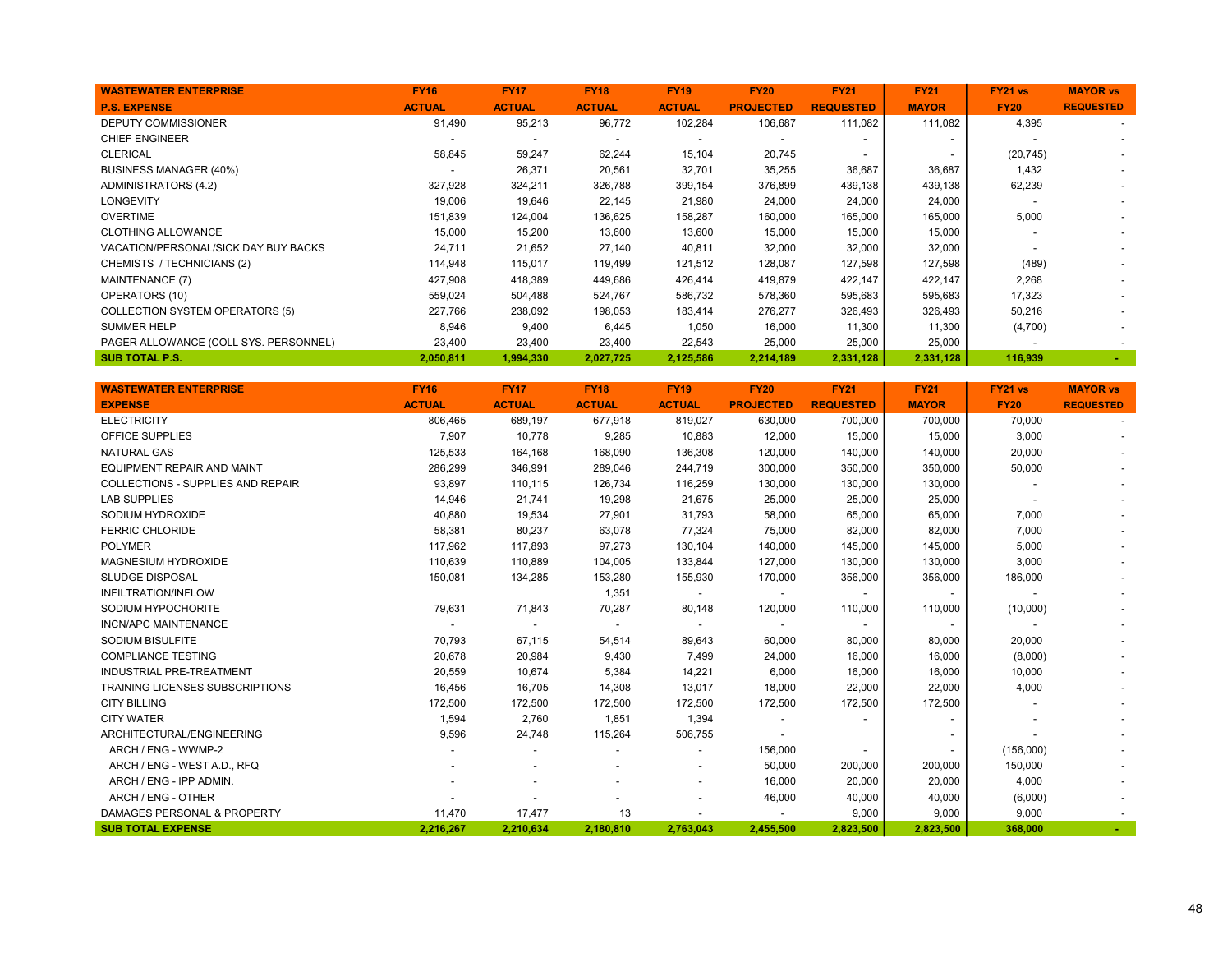| <b>WASTEWATER ENTERPRISE</b>           | <b>FY16</b>   | <b>FY17</b>   | <b>FY18</b>   | <b>FY19</b>   | <b>FY20</b>      | <b>FY21</b>      | <b>FY21</b>  | <b>FY21 vs</b> | <b>MAYOR vs</b>  |
|----------------------------------------|---------------|---------------|---------------|---------------|------------------|------------------|--------------|----------------|------------------|
| <b>REIMBURSEMENT TO CITY</b>           | <b>ACTUAL</b> | <b>ACTUAL</b> | <b>ACTUAL</b> | <b>ACTUAL</b> | <b>PROJECTED</b> | <b>REQUESTED</b> | <b>MAYOR</b> | <b>FY20</b>    | <b>REQUESTED</b> |
| FRINGE BENEFITS & OTHER CITY COSTS     | 730.000       | 790.000       | 790.000       | 870.000       | 970,000          | 970.000          | 970.000      |                |                  |
| REIMBURSEMENT TO CITY FOR DEPT COSTS   | 160.000       | 160,000       | 160,000       | 180.000       | 180.000          | 180.000          | 180.000      |                |                  |
| <b>SUB TOTAL REIMBURSEMENT TO CITY</b> | 890.000       | 950.000       | 950.000       | 1.050.000     | .150.000         | 1.150.000        | .150.000     |                |                  |

| <b>WASTEWATER ENTERPRISE</b>   | <b>FY16</b>   | <b>FY17</b>   | <b>FY18</b>   | <b>FY19</b>   | <b>FY20</b>      | <b>FY21</b>      | <b>FY21</b>  | <b>FY21 vs</b> | <b>MAYOR vs</b>  |
|--------------------------------|---------------|---------------|---------------|---------------|------------------|------------------|--------------|----------------|------------------|
| <b>DEBT SERVICE</b>            | <b>ACTUAL</b> | <b>ACTUAL</b> | <b>ACTUAL</b> | <b>ACTUAL</b> | <b>PROJECTED</b> | <b>REQUESTED</b> | <b>MAYOR</b> | <b>FY20</b>    | <b>REQUESTED</b> |
| <b>MATURING DEBT</b>           | 2.459.481     | 3.035.553     | 3.105.427     | 3.192.316     | 3.421.688        | 4.102.572        | 4.102.572    | 680.884        |                  |
| <b>LONG TERM DEBT INTEREST</b> | 815,116       | 005,019       | 1.061.660     | 1,060,411     | 1.213.118        | 1.373.231        | 1.373.231    | 160.113        |                  |
| SHORT TERM DEBT INTEREST       | 36.865        | 16.256        | 27.239        | 33.292        |                  | 3.217            | 3.217        | 3.217          |                  |
| <b>CERTIFICATION COSTS</b>     | 204.282       | 149,059       | 56.876        | 142.565       | 190.000          | 200,000          | 200,000      | 10.000         |                  |
| <b>SUB TOTAL DEBT SERVICE</b>  | 3.515.744     | 4.205.887     | 4.251.202     | 4.428.584     | 4.824.806        | 5.679.020        | 5.679.020    | 854.214        |                  |

| <b>WASTEWATER ENTERPRISE</b>               | <b>FY16</b>              | <b>FY17</b>              | <b>FY18</b>              | <b>FY19</b>              | <b>FY20</b>      | <b>FY21</b>              | <b>FY21</b>              | <b>FY21 vs</b> | <b>MAYOR vs</b>  |
|--------------------------------------------|--------------------------|--------------------------|--------------------------|--------------------------|------------------|--------------------------|--------------------------|----------------|------------------|
| <b>CAPITAL EXPENDITURES</b>                | <b>ACTUAL</b>            | <b>ACTUAL</b>            | <b>ACTUAL</b>            | <b>ACTUAL</b>            | <b>PROJECTED</b> | <b>REQUESTED</b>         | <b>MAYOR</b>             | <b>FY20</b>    | <b>REQUESTED</b> |
| EPA PENALTY / SEP PROJECT                  | $\overline{\phantom{a}}$ | $\overline{\phantom{0}}$ | $\overline{\phantom{a}}$ |                          |                  | $\sim$                   | $\overline{\phantom{a}}$ |                |                  |
| <b>VEHICLE REPLACEMENT</b>                 | 25,830                   | 37,732                   |                          | $\overline{\phantom{a}}$ | 75,000           | 80,000                   | 80,000                   | 5,000          |                  |
| NEW GRINDER (DEWATERING)                   |                          |                          |                          |                          |                  |                          | $\overline{\phantom{a}}$ |                |                  |
| <b>WATER/AIR LINE REPAIR</b>               |                          |                          |                          |                          |                  |                          |                          |                |                  |
| DEPARTMENTAL EQUIPMENT                     |                          |                          |                          |                          |                  | $\overline{\phantom{0}}$ | $\overline{\phantom{a}}$ |                |                  |
| <b>SOLAR HOT WATER</b>                     |                          |                          |                          | 100,000                  |                  |                          |                          |                |                  |
| <b>BACKHOE</b>                             |                          |                          | $\overline{\phantom{a}}$ | $\overline{\phantom{a}}$ | 140.000          | $\overline{\phantom{0}}$ | $\blacksquare$           | (140,000)      |                  |
| VACTOR / JETTER REPLACEMENT                |                          |                          |                          |                          | 500,000          | $\overline{\phantom{a}}$ | $\overline{\phantom{a}}$ | (500,000)      |                  |
| <b>COLLECTION SYSTEM REPAIR</b>            | 105,140                  | 26,169                   | 135,588                  | 331,853                  | 40,000           | 40,000                   | 40,000                   |                |                  |
| HIGHVIEW ST, SEWER REPAIRS / REHAB         |                          |                          | $\overline{\phantom{a}}$ | $\overline{\phantom{a}}$ | 200,000          | $\overline{\phantom{0}}$ | $\overline{\phantom{a}}$ | (200,000)      |                  |
| COMBINED SEWER SEPARATION (Design)         |                          |                          | $\overline{\phantom{a}}$ | 600,000                  | 60,000           |                          |                          | (60,000)       |                  |
| <b>COMBINATION MANHOLES SEPARATION</b>     | $\overline{\phantom{0}}$ | 284,400                  | $\overline{\phantom{a}}$ | 659,185                  | 360,000          | 360,000                  | 360,000                  |                |                  |
| <b>EAST WWTF, FACILITY RENOVATIONS</b>     |                          |                          | $\overline{\phantom{a}}$ | 450,000                  | 230,000          |                          |                          | (230,000)      |                  |
| <b>EAST WWTF, RIVER BANK STABILIZATION</b> |                          |                          |                          |                          |                  | 200,000                  | 200,000                  | 200,000        |                  |
| EAST WWTF, PRIMARY BASIN GEAR REDUCERS     |                          |                          |                          | 148,000                  |                  |                          |                          |                |                  |
| <b>SEWER SIPHONS</b>                       |                          |                          |                          |                          | 950,000          |                          |                          | (950,000)      |                  |
| SEWER SYSTEM FLOW METERS                   |                          |                          |                          |                          |                  | 12,000                   | 12,000                   | 12,000         |                  |
| CITY HALL CAMPUS WORK                      |                          |                          |                          |                          |                  |                          |                          |                |                  |
| WATER METERS REPLACEMENT (DEBT SHARE)      |                          |                          |                          |                          |                  |                          |                          |                |                  |
| WEST PLANT, DAM SAFETY RISK MITIGATION     |                          |                          |                          |                          |                  | 250,000                  | 250,000                  | 250,000        |                  |
| COLLECTION SYSTEM STUDY (SSES)             | 600,000                  | 51,095                   | $\overline{\phantom{a}}$ | 1,078,179                |                  | $\overline{\phantom{a}}$ | $\overline{\phantom{a}}$ |                |                  |
| <b>SUB TOTAL CAPITAL EXPENDITURES</b>      | 730,970                  | 399,396                  | 135,588                  | 3,367,217                | 2,555,000        | 942,000                  | 942,000                  | (1,613,000)    |                  |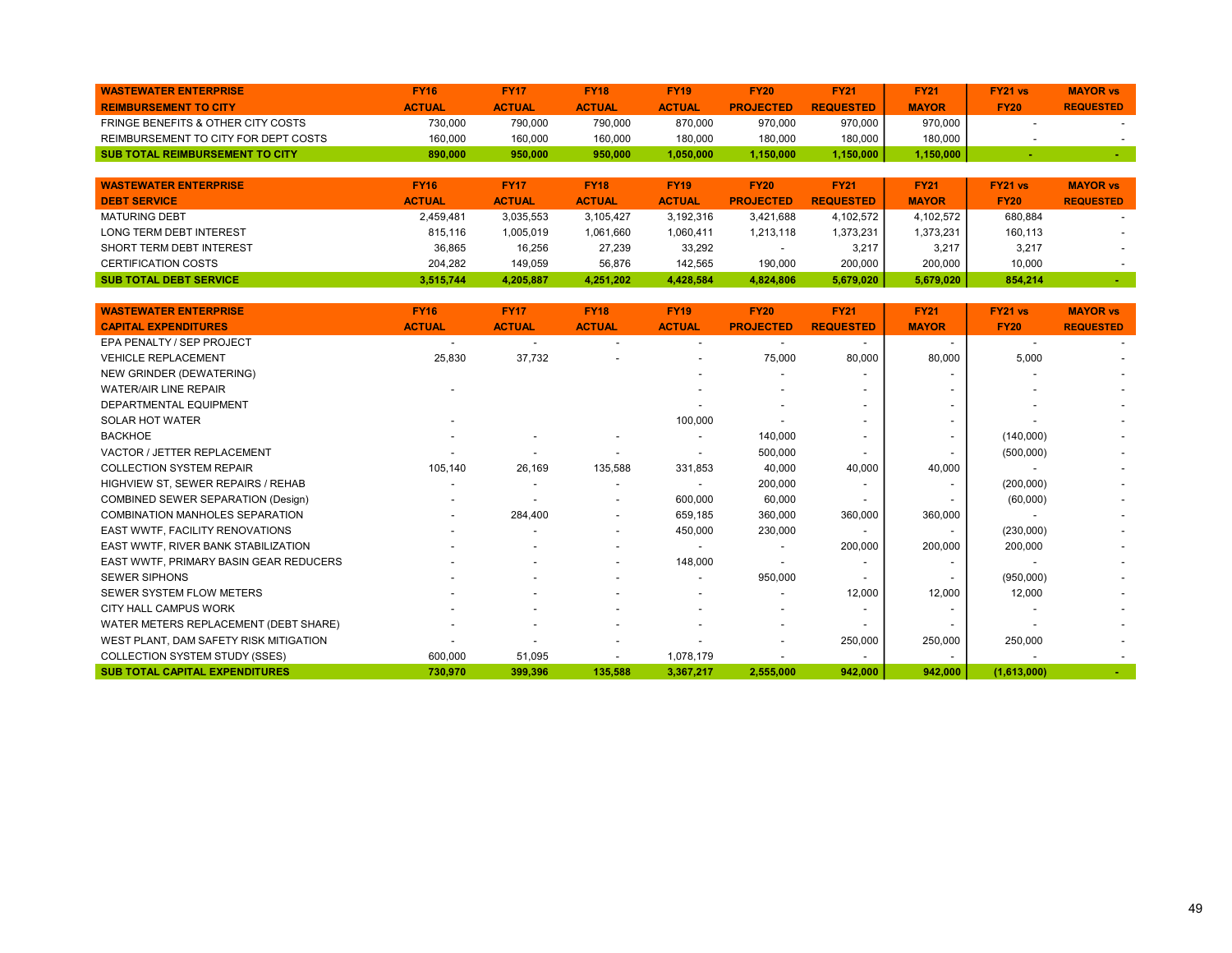| <b>AIRPORT</b>                 | <b>FY16</b>   | <b>FY17</b>   | <b>FY18</b>   | <b>FY19</b>   | <b>FY20</b>      | <b>FY21</b>      | <b>FY21</b>  | <b>FY21 vs</b> | <b>MAYOR vs</b>  |
|--------------------------------|---------------|---------------|---------------|---------------|------------------|------------------|--------------|----------------|------------------|
|                                | <b>ACTUAL</b> | <b>ACTUAL</b> | <b>ACTUAL</b> | <b>ACTUAL</b> | <b>PROJECTED</b> | <b>REQUESTED</b> | <b>MAYOR</b> | <b>FY20</b>    | <b>REQUESTED</b> |
| <b>TOTAL REVENUE</b>           | 661.845       | 629.244       | 607.841       | 604.920       | 568,440          | 817.300          | 817.300      | 248,860        |                  |
| P.S                            | 230,575       | 230.983       | 236.232       | 238,237       | 276.052          | 313.064          | 277.550      | 1.498          | (35, 514)        |
| <b>EXPENSE</b>                 | 447.343       | 457.003       | 446.960       | 446.606       | 381.008          | 554.750          | 539.750      | 158.742        | (15,000)         |
| <b>TOTAL EXPENSE</b>           | 677.918       | 687.986       | 683.192       | 684.843       | 657.060          | 867,814          | 817.300      | 160.240        | (50, 514)        |
| <b>TOTAL SURPLUS (DEFICIT)</b> | (16,073)      | (58, 742)     | (75, 351)     | (79, 923)     | (88, 620)        | (50, 514)        |              | 88.620         | 50,514           |

| <b>AIRPORT</b>               | <b>FY16</b>              | <b>FY17</b>              | <b>FY18</b>              | <b>FY19</b>   | <b>FY20</b>              | <b>FY21</b>      | <b>FY21</b>  | <b>FY21 vs</b>           | <b>MAYOR vs</b>          |
|------------------------------|--------------------------|--------------------------|--------------------------|---------------|--------------------------|------------------|--------------|--------------------------|--------------------------|
| <b>REVENUE</b>               | <b>ACTUAL</b>            | <b>ACTUAL</b>            | <b>ACTUAL</b>            | <b>ACTUAL</b> | <b>PROJECTED</b>         | <b>REQUESTED</b> | <b>MAYOR</b> | <b>FY20</b>              | <b>REQUESTED</b>         |
| <b>AIRPORT RENTS</b>         | 245,786                  | 223,247                  | 254,589                  | 227,330       | 247,000                  | 262,000          | 262,000      | 15,000                   |                          |
| AIRPORT FUELS                | 390,358                  | 376,790                  | 330,100                  | 346,283       | 290,000                  | 529,000          | 529,000      | 239,000                  |                          |
| OVERNIGHT/SHORT TERM PARKING | 1,290                    | 1,820                    | 590                      | 2,760         | 6,000                    | 3,000            | 3,000        | (3,000)                  |                          |
| <b>LANDING FEES</b>          | 590                      | 530                      | 710                      | 620           | 240                      | 1,200            | 1,200        | 960                      |                          |
| <b>ID BADGES</b>             | 350                      | 430                      | 790                      | 549           | 500                      | 600              | 600          | 100                      |                          |
| <b>THANGER COMMISSIONS</b>   | $\overline{\phantom{0}}$ | $\overline{\phantom{0}}$ | $\overline{\phantom{0}}$ |               | $\overline{\phantom{a}}$ |                  |              | $\overline{\phantom{0}}$ |                          |
| <b>EVENTS</b>                | 13,550                   | 15,400                   | 9,275                    | 17,000        | 8,000                    | 8,000            | 8,000        |                          |                          |
| <b>SNOW REMOVAL CHARGES</b>  | 9,000                    | 9,000                    | 11,250                   | 6,000         | 12,000                   | 12,000           | 12,000       |                          |                          |
| CATERING/HANDLING FEE        | $\overline{\phantom{0}}$ | $\overline{\phantom{a}}$ | 537                      | 220           | 200                      | 500              | 500          | 300                      | $\overline{\phantom{0}}$ |
| <b>MISCELLANEOUS</b>         | 921                      | 927                      | $\overline{\phantom{0}}$ | 4,158         | 4,500                    | 1,000            | 1.000        | (3,500)                  |                          |
| USE AND OCCUPANCY            | $\overline{\phantom{0}}$ | 1,100                    |                          |               | $\overline{\phantom{a}}$ |                  |              | $\overline{\phantom{a}}$ |                          |
| <b>TOTAL AIRPORT REVENUE</b> | 661.845                  | 629.244                  | 607.841                  | 604.920       | 568,440                  | 817.300          | 817.300      | 248.860                  | <b>CONTRACTOR</b>        |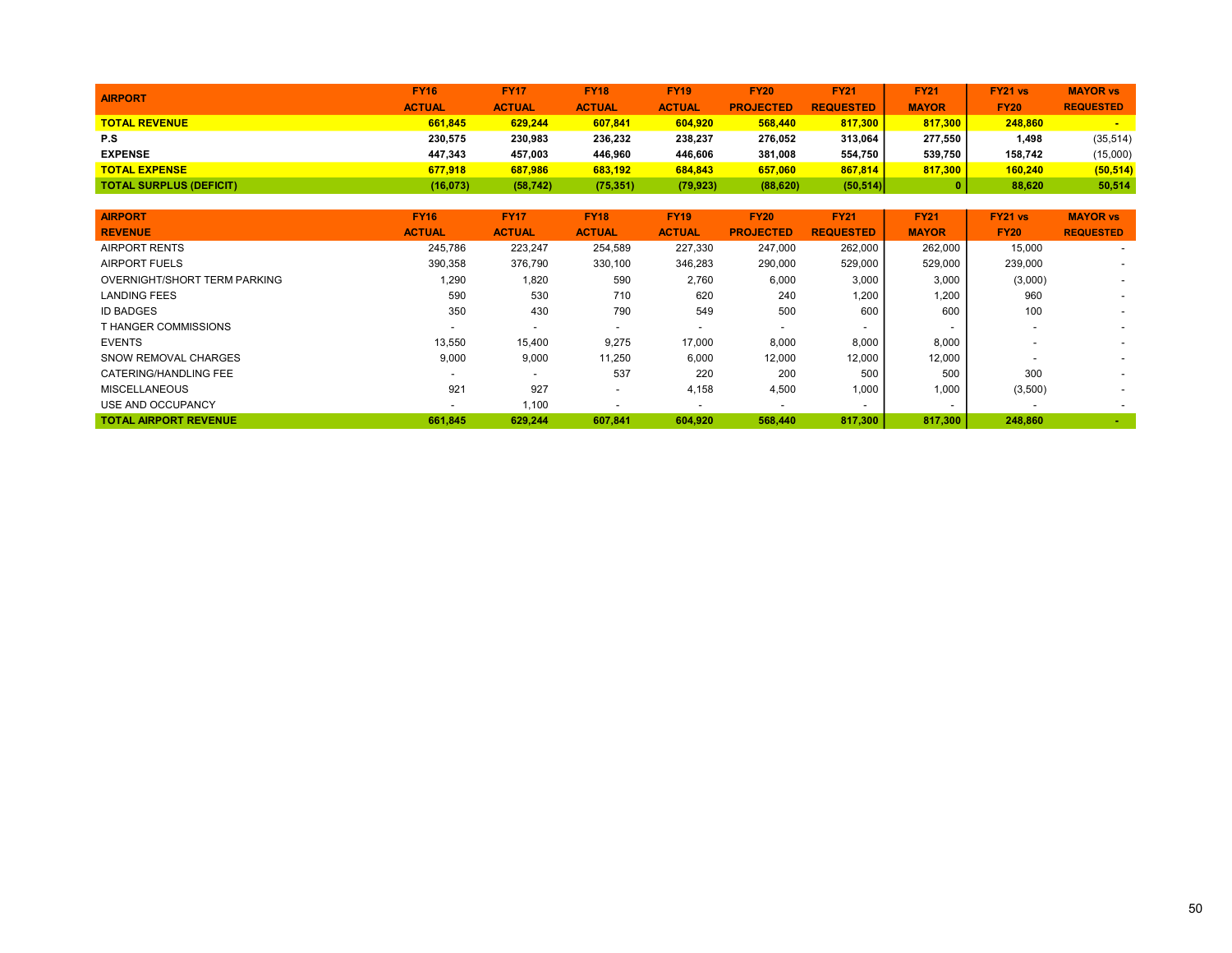| <b>AIRPORT</b>                        | <b>FY16</b>   | <b>FY17</b>    | <b>FY18</b>    | <b>FY19</b>    | <b>FY20</b>      | <b>FY21</b>      | <b>FY21</b>  | <b>FY21 vs</b>           | <b>MAYOR vs</b>  |
|---------------------------------------|---------------|----------------|----------------|----------------|------------------|------------------|--------------|--------------------------|------------------|
| <b>EXPENDITURES</b>                   | <b>ACTUAL</b> | <b>ACTUAL</b>  | <b>ACTUAL</b>  | <b>ACTUAL</b>  | <b>PROJECTED</b> | <b>REQUESTED</b> | <b>MAYOR</b> | <b>FY20</b>              | <b>REQUESTED</b> |
| <b>AIRPORT P.S.</b>                   |               |                |                |                |                  |                  |              |                          |                  |
| <b>DEPT HEAD</b>                      | 53,239        | 56,272         | 57,200         | 61,601         | 60,743           | 84,460           | 84,460       | 23,717                   |                  |
| <b>LONGEVITY</b>                      | 2,413         | 2,931          | 3,188          | 3,269          | 2,415            | 2,070            | 2,070        | (345)                    |                  |
| <b>OVERTIME</b>                       | 12,875        | 15,021         | 10,309         | 12,723         | 14,000           | 12,000           | 12,000       | (2,000)                  |                  |
| <b>CLOTHING ALLOWANCE</b>             | 1,900         | 1,900          | 1,900          | 1,900          | 1,900            | 1,900            | 1,900        |                          |                  |
| SICK/PERSONAL DAY BUY BACK            | 7,660         | 7,217          | 10,446         | 8,221          | 13,547           | 9,500            | 9,500        | (4,047)                  |                  |
| LINEPERSON #1                         | 43,264        | 43,263         | 47,523         | 47,801         | 49,110           | 48,922           | 48,922       | (188)                    |                  |
| <b>LINEPERSON #2</b>                  | 42,470        | 42,470         | 46,703         | 41,982         | 27,712           | 45,206           | 45,206       | 17,494                   |                  |
| PART TIME LINEPERSON                  | 17,079        | 10,127         | 6,339          | 5,152          | 48,670           | 48,484           | 12,970       | (35,700)                 | (35, 514)        |
| ADMINISTRATIVE ASSISTANT              | 49,675        | 51,782         | 52,624         | 55,588         | 57,955           | 60,522           | 60,522       | 2,567                    |                  |
| <b>SUB TOTAL</b>                      | 230,575       | 230,983        | 236,232        | 238,237        | 276,052          | 313,064          | 277,550      | 1,498                    | (35, 514)        |
| <b>AIRPORT EXPENSES</b>               |               |                |                |                |                  |                  |              |                          |                  |
| REIMBURSEMENT FOR CITY-RELATED COSTS  | 50,000        | 50,000         | 50,000         | 50,000         | 50,000           | 50,000           | 50,000       | $\overline{a}$           |                  |
| DAMAGES PERSONS & PROPERTY            | 1,916         | $\blacksquare$ | $\overline{a}$ | 2,828          | 425              | 1,000            | 1,000        | 575                      |                  |
| <b>ELECTRICITY</b>                    | 34,164        | 37,775         | 40,635         | 42,577         | 34,000           | 44,000           | 44,000       | 10,000                   |                  |
| <b>TELEPHONE</b>                      | 4,521         | 3,901          | 1,587          | 3,188          | 4,400            | 4,400            | 4,400        |                          |                  |
| <b>OFFICE SUPPLIES</b>                | 2,874         | 2,338          | 1,672          | 1,864          | 2,000            | 2,000            | 2,000        |                          |                  |
| <b>TRAVEL &amp; MEETINGS</b>          |               | 504            | 211            | 452            | 950              | 950              | 950          |                          |                  |
| <b>DUES &amp; SUBSCRIPTIONS</b>       | 445           | 903            | 498            | 941            | 500              | 1,000            | 1,000        | 500                      |                  |
| <b>REPAIR MAINT BUILDING</b>          | 4,323         | 5,067          | 4,293          | 5,164          | 25,000           | 25,000           | 10,000       | (15,000)                 | (15,000)         |
| <b>REPAIR &amp; MTCE OF EQUIPMENT</b> | 3,271         | 3,722          | 14,051         | 4,817          | 6,000            | 8,000            | 8,000        | 2,000                    |                  |
| AIRPORT IMPROVEMENTS                  | 34,393        | 62,655         | 52,665         | 48,868         | 5,000            | 8,000            | 8,000        | 3,000                    |                  |
| <b>AVIATION FUEL AND OIL</b>          | 279,734       | 257,229        | 247,271        | 248,725        | 210,000          | 358,000          | 358,000      | 148,000                  |                  |
| <b>HEATING FUEL</b>                   | 6,820         | 8,007          | 4,632          | 5,889          | 6,500            | 7,500            | 7,500        | 1,000                    |                  |
| <b>GAS AND OIL</b>                    | 2,051         | 5,979          | 7,645          | 5,485          | 6,000            | 6,500            | 6,500        | 500                      |                  |
| <b>GROUNDSKEEPING</b>                 | 1,019         | 614            | 602            | 1,395          | 2,800            | 3,000            | 3,000        | 200                      |                  |
| <b>EQUIPMENTAL RENTAL</b>             | 4,447         | 1,691          | 1,931          | 1,873          | 2,000            | 2,000            | 2,000        |                          |                  |
| MOTOR VEHICLE REPAIRS & MAINTENANCE   | 633           | 2,205          | 1,602          | 2,813          | 3,000            | 4,500            | 4,500        | 1,500                    |                  |
| AIRFIELD MAINTENANCE                  | 2,251         | 1,743          | 2,229          | 1,547          | 1,500            | 4,500            | 4,500        | 3,000                    |                  |
| <b>CLOTHING</b>                       | 956           | $\blacksquare$ | $\overline{a}$ | 20             | $\sim$           |                  |              |                          |                  |
| <b>LICENSES</b>                       | 150           | 150            | 160            | 550            | 600              | 600              | 600          | $\overline{\phantom{a}}$ |                  |
| <b>CATERING</b>                       | 11            | 30             | 858            | 254            | 300              | 1,000            | 1,000        | 700                      |                  |
| SECURITY AND COMPLIANCE               | 1,204         | $\overline{7}$ | 1,229          | 3,332          | 4,300            | 4,300            | 4,300        | $\overline{\phantom{a}}$ |                  |
| <b>INSURANCE</b>                      | 12,160        | 12,418         | 12,266         | 12,148         | 12,733           | 13,500           | 13,500       | 767                      |                  |
| <b>FEES &amp; TAXES</b>               |               | 65             | 923            | $\blacksquare$ | $\sim$           | $\overline{a}$   |              |                          |                  |
| ADVERTISING & MARKETING               |               |                |                | 1,876          | 3,000            | 5,000            | 5,000        | 2,000                    |                  |
| <b>OUTSIDE AUDIT</b>                  |               |                |                |                |                  |                  |              |                          |                  |
| <b>SUB TOTAL</b>                      | 447,343       | 457,003        | 446,960        | 446,606        | 381,008          | 554,750          | 539,750      | 158,742                  | (15,000)         |
| <b>TOTAL AIRPORT</b>                  | 677,918       | 687,986        | 683,192        | 684,843        | 657,060          | 867,814          | 817,300      | 160,240                  | (50, 514)        |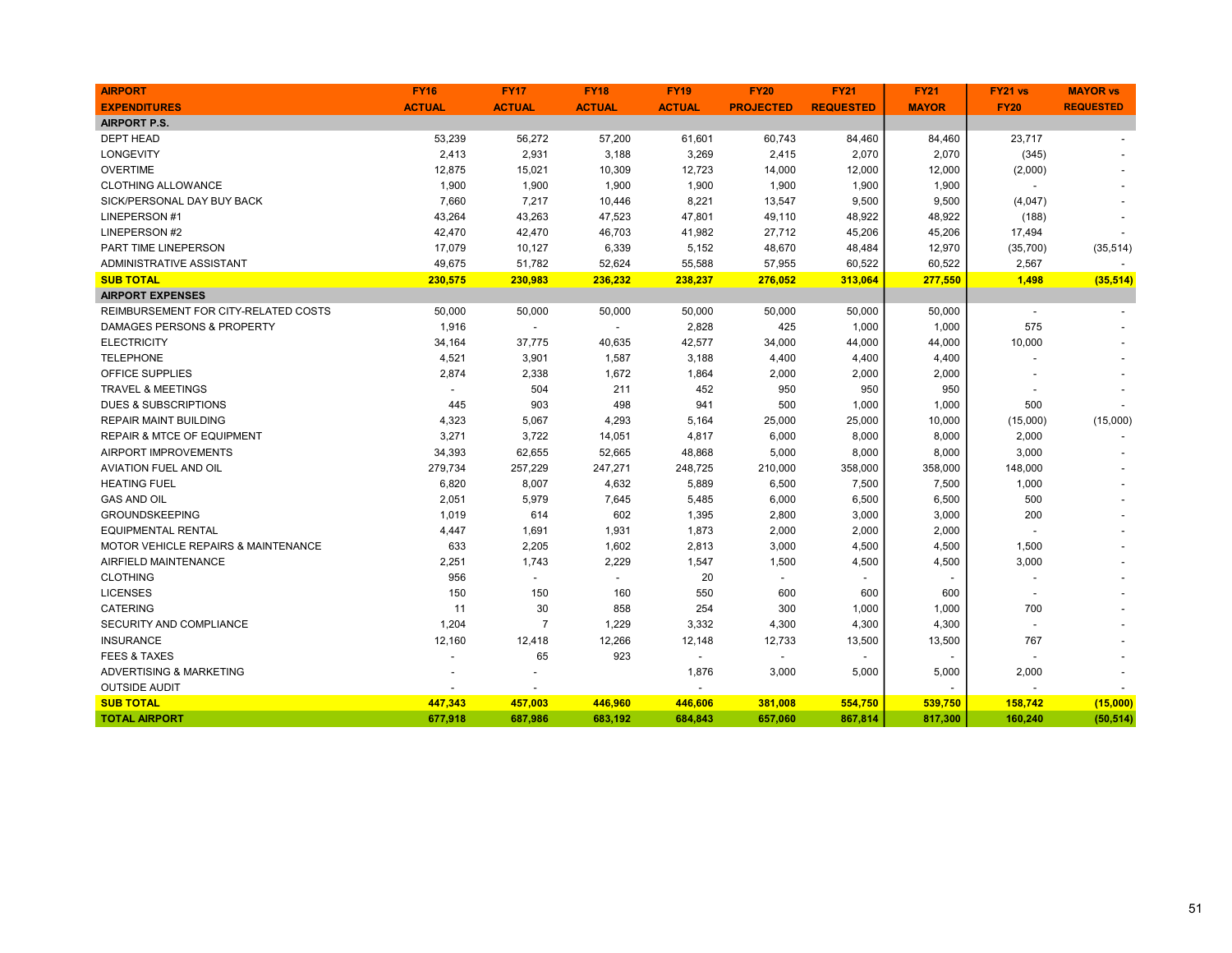| <b>CITY OF FITCHBURG</b>                  |               |               |               |               |               |                |             |
|-------------------------------------------|---------------|---------------|---------------|---------------|---------------|----------------|-------------|
| <b>APPENDIX I</b>                         |               |               |               |               |               |                |             |
| <b>GENERAL FUND REVENUE -</b>             | <b>FY16</b>   | <b>FY17</b>   | <b>FY18</b>   | <b>FY19</b>   | <b>FY20</b>   | <b>FY21</b>    | FY21 vs     |
| <b>Local, Non-Recurring, Other</b>        | <b>ACTUAL</b> | <b>ACTUAL</b> | <b>ACTUAL</b> | <b>ACTUAL</b> | <b>BUDGET</b> | <b>BUDGET</b>  | <b>FY20</b> |
| <b>LOCAL RECEIPTS</b>                     |               |               |               |               |               |                |             |
| <b>Motor Vehicle Excise</b>               | 3,769,005     | 3,956,176     | 4,162,566     | 4,211,788     | 4,196,533     | 4,000,000      | (196, 533)  |
| Other Excise - Rooms                      | 1,014,748     | 1,082,682     | 1,148,089     | 1,165,768     | 1,050,000     | 500,000        | (550,000)   |
| Penalties/Interest on Taxes               | 780,293       | 805,275       | 901,068       | 844,387       | 700,000       | 700,000        |             |
| Payments In Lieu of Taxes                 | 312,749       | 233,088       | 335,743       | 317,715       | 206,500       | 206,500        |             |
| Charges for Services - Trash              | 3,109,246     | 3,252,899     | 3,444,102     | 3,557,050     | 2,208,000     | 2,431,800      | 223,800     |
| Other Charges for Services                | 34,952        | 35,489        | 34,590        | 33,410        | 30,000        | 30,000         |             |
| Fees                                      | 250,880       | 275,641       | 313,346       | 294,750       | 275,000       | 275,000        |             |
| Rentals                                   | 9,647         | 10,975        | 11,508        | 13,235        | 10,000        | 10,000         |             |
| Department Revenues - Cemetery            | 46,604        | 36,975        | 42,385        | 54,645        | 40,000        | 40,000         |             |
| <b>Other Department Revenues</b>          | 203,644       | 207,757       | 183,224       | 184,686       | 150,000       | 150,000        |             |
| Cannabis Impact Fee                       |               |               | 75,000        | 190,478       |               |                |             |
| Licenses and Permits                      | 879,754       | 879,734       | 1,048,571     | 1,058,835     | 1,000,000     | 900,000        | (100,000)   |
| <b>Fines and Forfeitures</b>              | 167,957       | 166,771       | 182,976       | 188,823       | 160,000       | 140,000        | (20,000)    |
| Investment Income                         | 54,770        | 90,581        | 214,737       | 441,340       | 300,000       | 150,000        | (150,000)   |
| Reimbursement for Related Exp - CDBG      | 60,739        | 50,166        | 51,515        | 49,795        | 49,000        | 49,000         |             |
| Reimbursement for Related Exp - Airport   | 50,000        | 50,000        | 50,000        | 50,525        | 50,000        | 50,000         |             |
| <b>Medicaid Reimbursement</b>             | 586,634       | 861,957       | 991,715       | 441,676       | 585,000       | 400,000        | (185,000)   |
| Mill Number 8                             | 25,000        |               | 50,000        | 50,000        |               |                |             |
| Other State Revenue - recurring           | 71,882        | 32,656        | 51,409        | 43,789        | 41,000        | 40,000         | (1,000)     |
| <b>SUB TOTAL - LOCAL RECEIPTS</b>         | 11,428,504    | 12,028,822    | 13,292,544    | 13,192,695    | 11,051,033    | 10,072,300     | (978, 733)  |
| <b>NON-RECURRING REVENUE</b>              |               |               |               |               |               |                |             |
| Fire - Ambulance Service Fees             | 520,000       | 520,000       | 520,000       | 520,000       | 520,000       | 520,000        |             |
| Medicare Part D Subsidy                   |               |               |               |               |               |                |             |
| Sale of Land of Low Value                 | 398           |               |               |               |               |                |             |
| <b>Treasurer - Tax Possessions</b>        |               |               | 7,942         | 386,000       |               | $\overline{a}$ |             |
| <b>Demolition Liens</b>                   | 1,852         | 26,699        |               |               |               | $\overline{a}$ |             |
| <b>Bond Premiums</b>                      | 167,970       | 13,553        | 35,973        | 17,558        |               |                |             |
| Misc School Revenue                       | 75,908        |               |               |               |               | $\overline{a}$ |             |
| Major Storm Reimbursements - Fed/State    | 57,558        |               |               | 143,812       |               |                |             |
| Misc State Revenue                        |               | 11,425        | 26,688        | 15,302        |               |                |             |
| Reimbursement from Monty Tech - SRO       | 70,302        | 75,953        | 75,953        | 75,953        | 76,000        |                | (76,000)    |
| Reimbursement for Fringes - Grants        | 31,817        | 635,282       | 657,817       | 661,025       | 562,000       | 562,000        |             |
| <b>SUB TOTAL NON-RECURRING REVENUE</b>    | 925,805       | 1,282,912     | 1,324,373     | 1,819,650     | 1,158,000     | 1,082,000      | (76,000)    |
| <b>OTHER REVENUE SOURCES</b>              |               |               |               |               |               |                |             |
| Reimbursement for Related Exp - Water     | 750,000       | 720,000       | 720,000       | 820,000       | 920,000       | 920,000        |             |
| Reimbursement for Related Exp - Sewer     | 890,000       | 950,000       | 950,000       | 1,050,000     | 1,150,000     | 1,150,000      |             |
| <b>Overlay Surplus</b>                    | 700,000       | 700,000       | 700,000       | 700,000       | 700,000       | 700,000        |             |
| Available Funds/Transfers (one time)      |               |               |               |               | 825,000       | 2,109,000      | 1,284,000   |
| <b>SUB TOTAL OTHER REVENUE SOURCES</b>    | 2,340,000     | 2,370,000     | 2,370,000     | 2,570,000     | 3,595,000     | 4,879,000      | 1,284,000   |
| TOTAL LOCAL, NON-RECURRING, OTHER REVENUE | 14,694,309    | 15,681,734    | 16,986,917    | 17,582,345    | 15,804,033    | 16,033,300     | 229,267     |